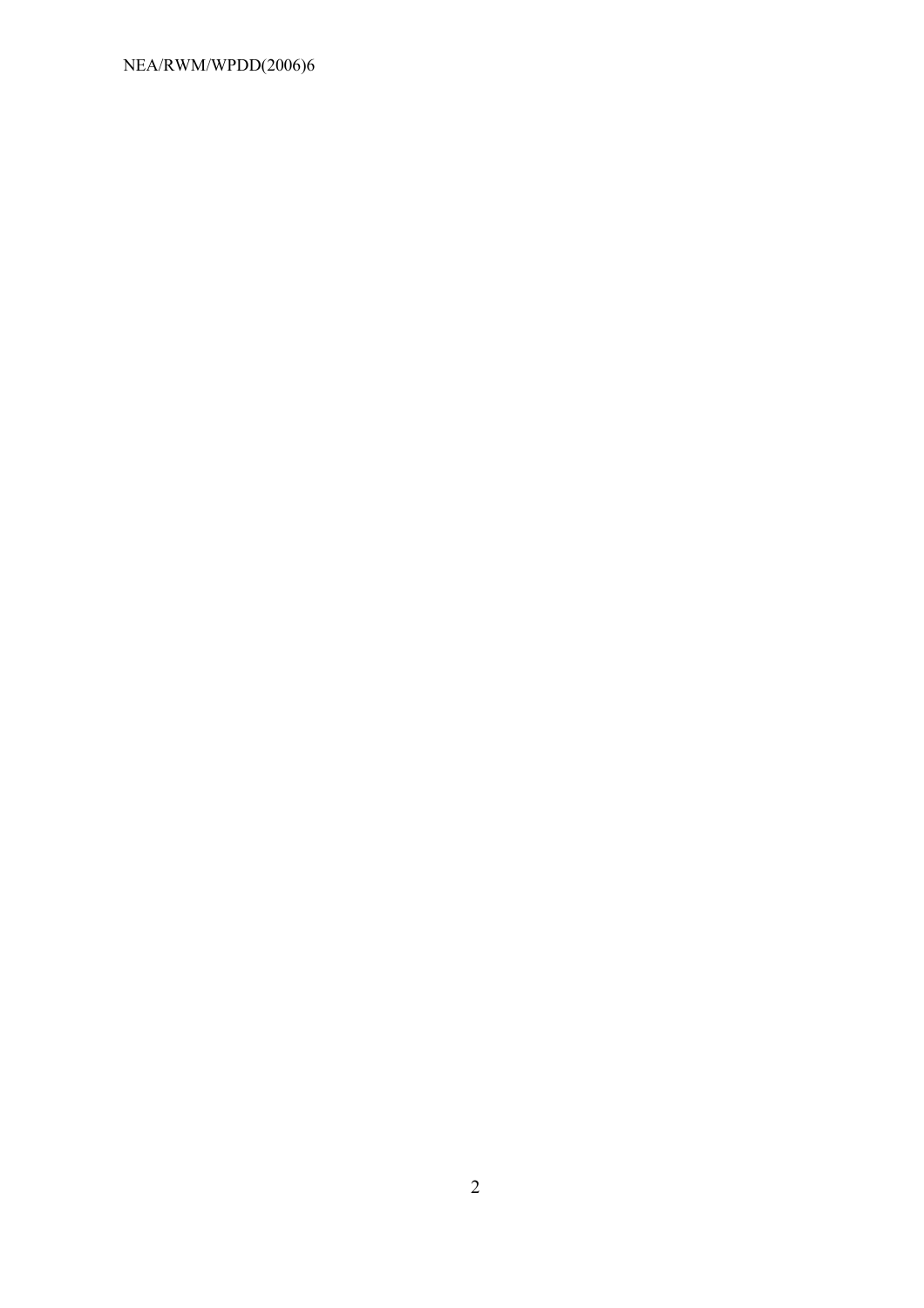#### **FOREWORD**

At its sixth meeting, in Paris, 14-16 November 2005, the WPDD held a topical session on Stakeholder Involvement in Decommissioning Projects. The topical session was jointly planned and run with members of the NEA Forum on Stakeholder Confidence (FSC). The Topical Session is documented and publicly available [NEA/RWM/WPDD(2006)5, see also NEA webpage: http://www.nea.fr/html/rwm/docs/2006/rwm-wpdd2006-5.pdf]. The Topical Session provided a stimulus to review the contributions in the area of stakeholder involvement that the WPDD have received since its inception.

This report contains a compilation of all papers regarding stakeholder involvement in decommissioning given at WPDD meetings and workshops between 2001 and the end of 2004.

The compilation, together with other relevant material collected by FSC, will serve as background material for a review, focussing on lessons to be learnt and including examples of key statements by representatives from different NEA member states involved in or affected by decommissioning projects. The review is intended to be published during 2006 in a NEA brochure.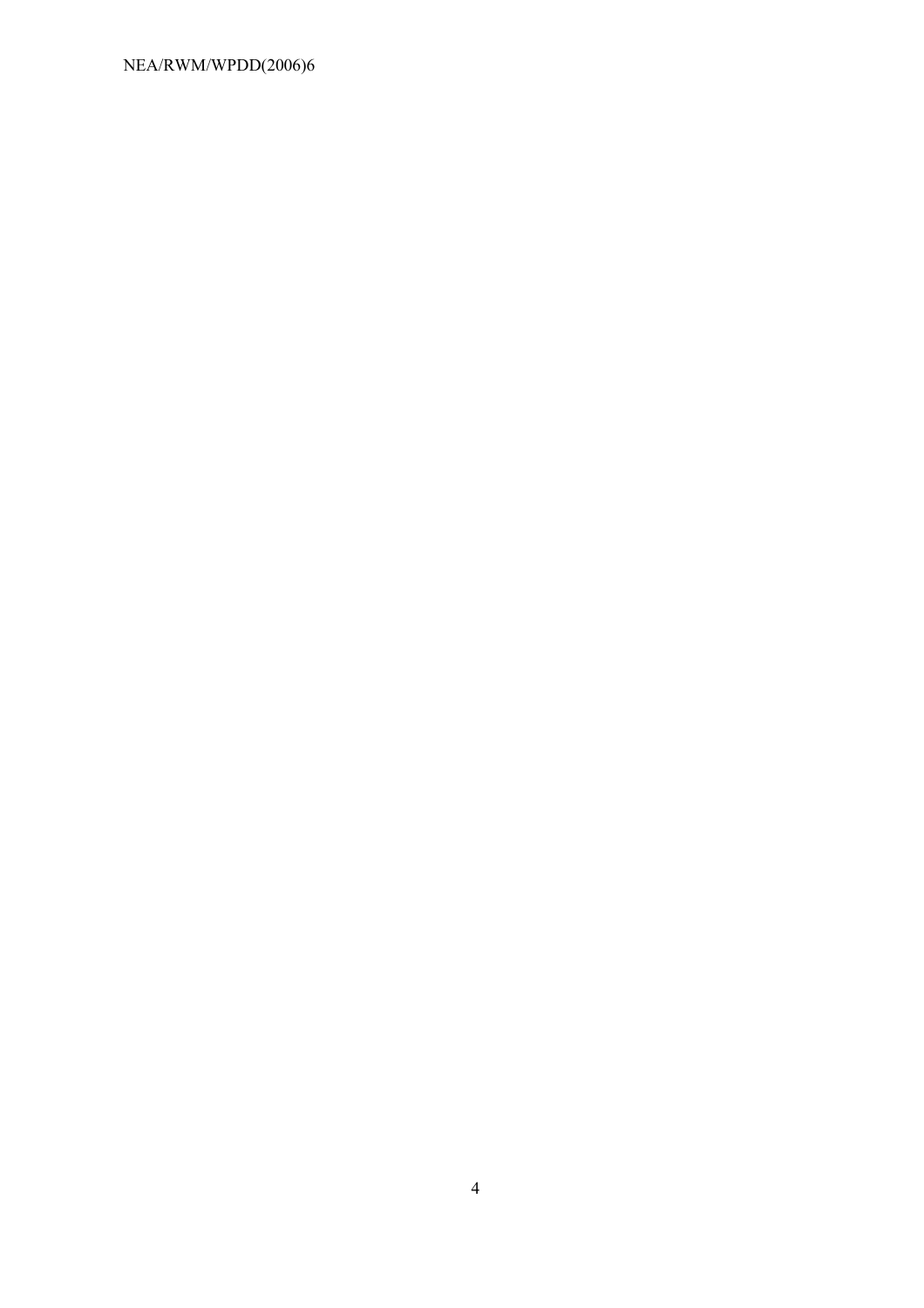# **TABLE OF CONTENTS**

| <b>WPDD-1 Meeting May 2001</b>                                                                                                           |  |
|------------------------------------------------------------------------------------------------------------------------------------------|--|
|                                                                                                                                          |  |
| <b>WPDD-3 Meeting June 2002</b>                                                                                                          |  |
|                                                                                                                                          |  |
| The Tarragona Seminar on "Strategy Selection for the Decommissioning of Nuclear<br><b>Facilities", September 2003</b>                    |  |
| <b>Session V "Social Aspects" at the Seminar:</b>                                                                                        |  |
| $\bullet$<br>$\bullet$                                                                                                                   |  |
| $\bullet$                                                                                                                                |  |
| Summary and overview of lessons learnt", Tarragona, Spain, 2-4 September 2003,                                                           |  |
| $\bullet$                                                                                                                                |  |
| Rome Workshop: On "Safe, Efficient, and Cost-effective Decommissioning" September 2004                                                   |  |
| <b>Session 2: Italian Decommissioning Scene:</b>                                                                                         |  |
|                                                                                                                                          |  |
| <b>Session 5: Management of Transition and Change throughout Decommissioning</b>                                                         |  |
| P. Almeida (Jose Cabrera NPP), B. Gil (CSN) Spain; A. Lekberg (SKI),<br>B.Hansson (BKAB) Sweden; A. Frischknecht (HSK) (SEGHOF Chairman) |  |
| "Conclusions/Final Stocktaking", 6-10 September 2004, Rome, Italy                                                                        |  |
| Outcome – Session on "Management of Transition and Change<br>$\bullet$                                                                   |  |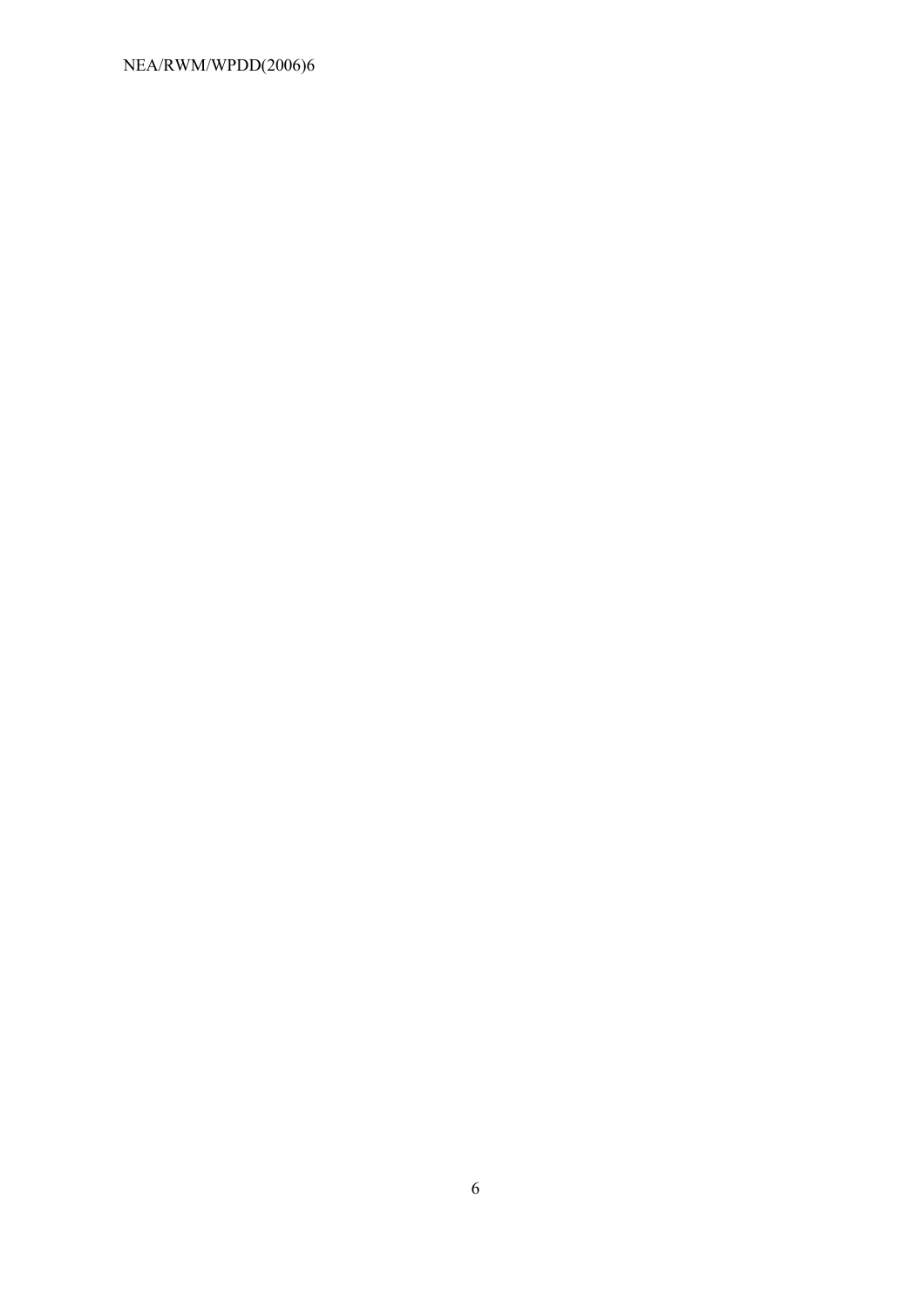**WPDD-1 Meeting, 2001**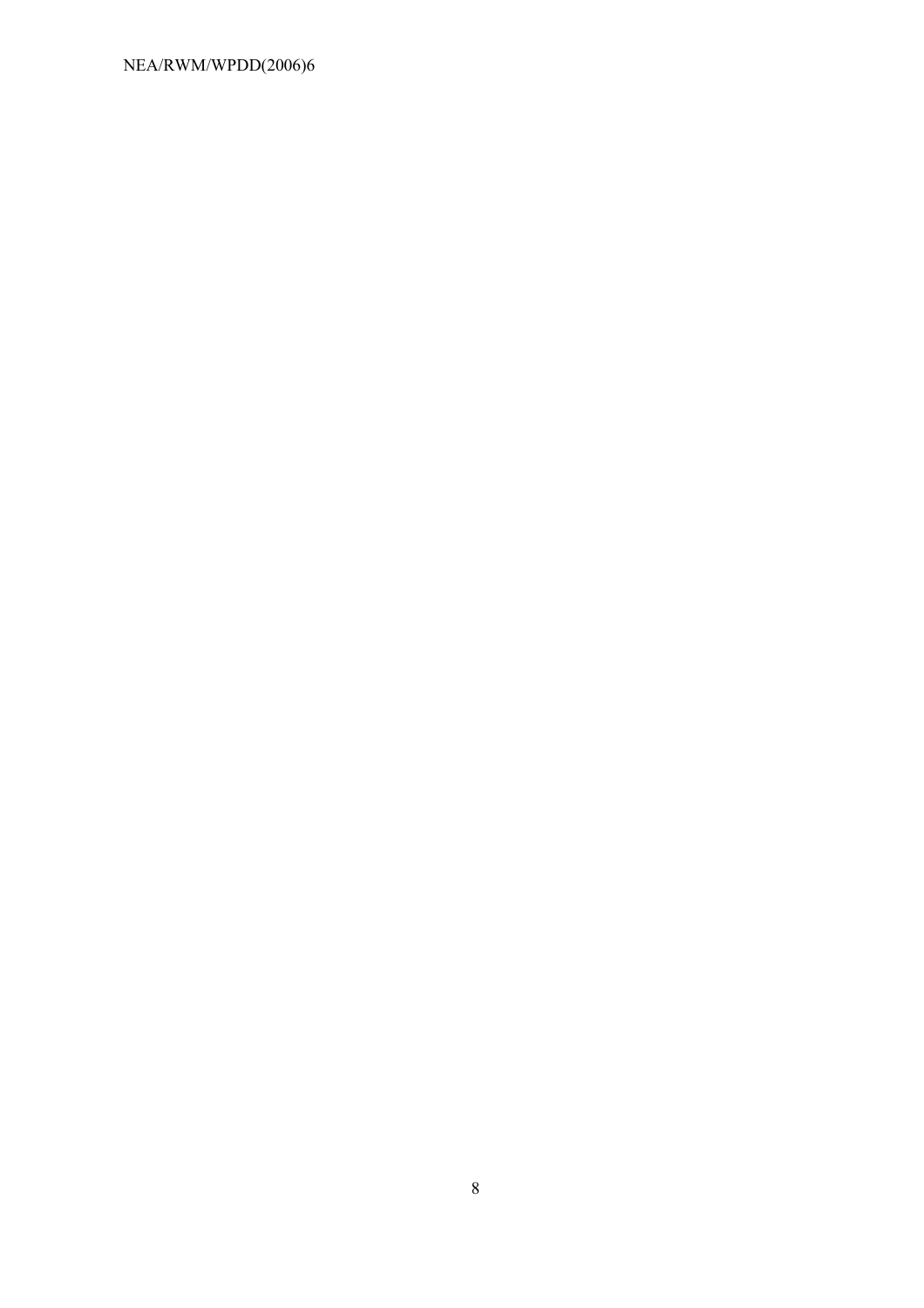## Speech by Vila d'Abadal, member of GMF staff

I am the general Secretary of the GMF, a group of European municipalities with nuclear facilities. I would like to speak about nuclear facility decommissioning from the point of view of civil society.

Our vision of these issues is exclusively social. We know what radioactivity, nuclear power plants and radioactive waste are like but at the same time we stay away from debates aiming at finding a technical solution in relation to a specific event. Getting to this point I would like to tell you how people who lives in the surrounding of NPP feel when decommissioning takes place.

NNP's existence can be divided into three periods a bit similar to human life: birth, life and death. In this case, birth is the construction period, life is the working period and death is both the shutting down and the decommissioning.

Each period requires particular policies in order to meet different types of problems and effects dealt with by local authorities' suitable decisions.

The construction period looks like an explosion. Many people get to the site, the population increases as well as the expectations for a better future. Jobs are created on and around the NNP and life standard improves. At the same time, local authorities have to assume two main challenges:

- On one hand the construction of public facilities in order to meet people's needs (infrastructure, health, social services, education, etc.)
- On the other hand ensuring the participation of the citizens in the new situation by implementing the right information policy.

During the working or operation or operation period, once the effects of the construction are over, there are two aspects that worry both citizens and local authorities:

- The first and principal is to follow the operation of the installation mainly as far as security and environment are concerned.
- The second is the increased number of inhabitants on the territory independently of the existence of a nuclear facility

When the nuclear facility shuts down and the decommissioning period starts, the situation is completely different. We can say that, in spite of the differences, it is the same situation as when a big industrial installation closes down and a lot of people are both directly and indirectly affected.

As I said before, the decommissioning is the death period and it is a negative stigma as it means the disappearance of a facility that was the main economic activity in the area. That is the reason why, at this point, people's worries change: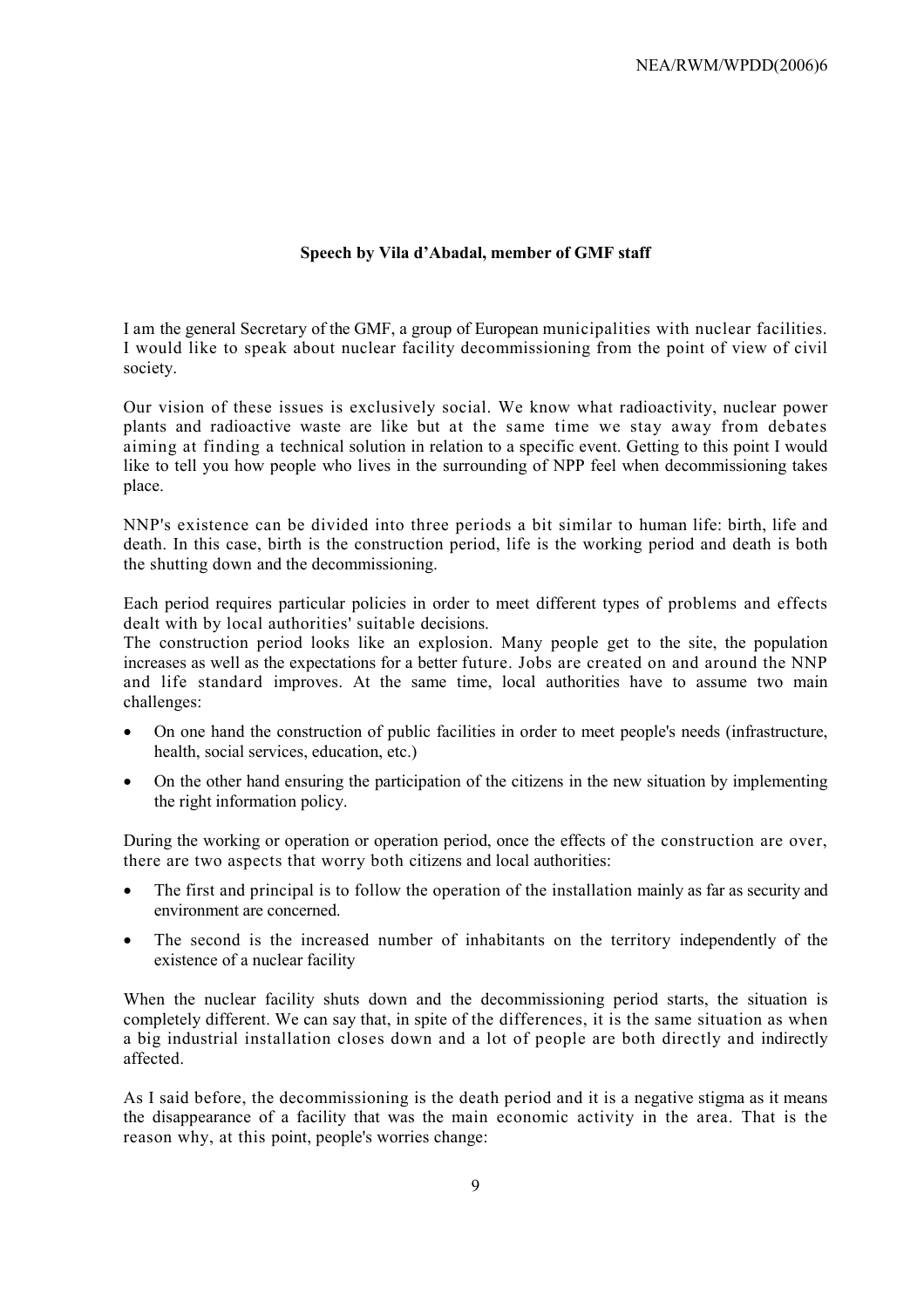• Before decommissioning concerns were about the operation of the nuclear installation, but after they are about nuclear waste policy.

Before decommissioning concerns were about the increased number of inhabitants but after they are about emphasising the necessity of diversifying economical activities by making them independent of nuclear economy.

- Only the idea of transparency, information and participation remains unchanged. The activity of local authorities or local councils facing decommissioning includes three issues:
	- ñ Control of decommissioning activity as far as general local responsibilities are concerned.
	- Participation in decommissioning process in order to defend local interests.
	- Definition and management of socio-economic plans.

The decommissioning as industrial activity includes a lot of proceedings that affect the territory and its life. As the other industrial activities these have to be subjected to municipal control. Sometimes we observe a tendency in nuclear sector to act without taking into account the competence of the municipalities. It looks as if the nuclear area was a territory out and only the regulatory organism and owners had responsibilities for decision making processes. On the contrary, it is very important to respect the role of local authorities. They have to answer for the legality of all of the proceedings before the citizens. This is very important if they assume the role of spokesman before the media and on account of this before some social sectors who calls for strong control on nuclear facilities. In both cases, media and social calls, local authorities have to demonstrate that their nuclear facilities have either the same amount of control or even more than any other industrial facility existing on the municipality.

Some technical help is needed in order to ensure a real practice of these responsibilities because the contents of the decommissioning projects are very specialised and town halls don't usually have people qualified for these issues. Some countries have accepted to pay for this help when municipalities have to face the following of nuclear projects with estate interest.

Local authorities have other responsibilities which are not included in their general competence but which are actually the most important when we talk about nuclear facility decommissioning.

#### The first is the environmental protection.

If during the operation period local authorities are watchful in relation to security and emergency planning, they also have to take care of radioactive waste management, and estate waste policy. All of decommissioning proceeding including both treatment and storage of radioactive waste are the main subjects of the debate in relation to the future of nuclear energy. So, decommissioning is fully involved in the general debate about a solution to radioactive waste.

As I pointed out, when a large industrial facility, as a NNP, shuts down a kind of depressing feeling spreads around the territory. This gives way to rumours and information manipulations and then points at radioactive waste management as unsafe for the future of the territory

In order to fight this we have to demonstrate that new developments are possible when decommissioning is over. Currently the debate about the future of nuclear energy is strong because the debate about energy supply is also a conflictive issue. Nuclear territories are open to accept other kinds of power plants. They are willing to defend their condition of power production site. This goal makes necessary some proceedings which ensure that the land will be suitable for production when decommissioning is over. As a definitive solution for high level radioactive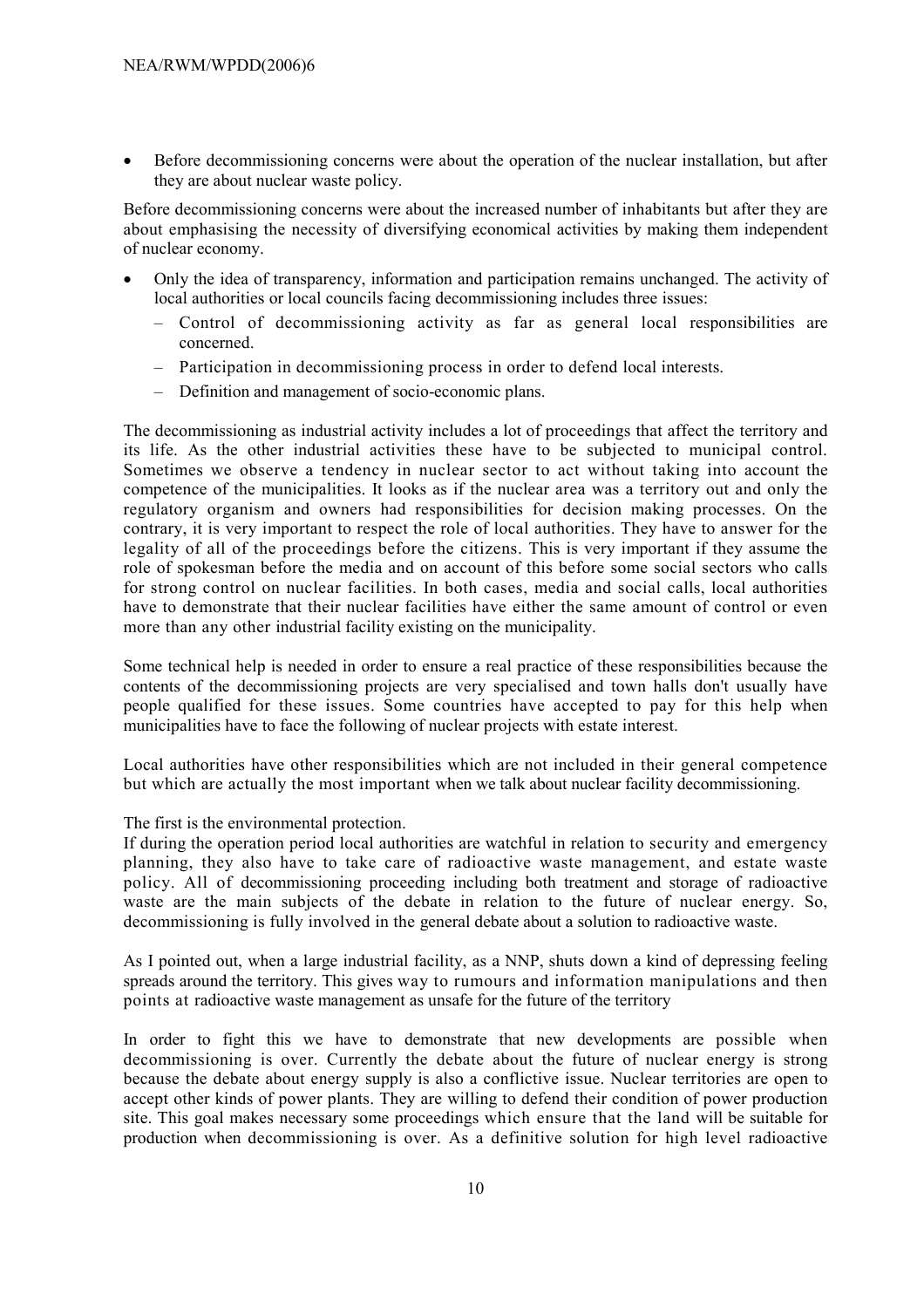waste has not been set yet, the local populations are afraid of the possibility to transform the site into a radioactive waste storage. This could prevent the site from being used for other industrial activities.

The third activity of municipal councils is the economic development. Most western countries have assumed that nuclear facilities need some special policies in order to find a site and convince local population. Then some sort of economic level should be maintained so that a good level of services would be ensured in the surroundings.

When a site is defined for a nuclear facility its social and economic effects must be foreseen within the local reality and investments must be planned. This includes what is necessary, how to pay for it and what kind of help is needed by the municipalities. Then some measures must be defined in order to get some advantages for the citizens living in the area, mainly dealing with jobs available for local people.

Then, when the nuclear facility is working, the legislation defines some kind of local tax in order to give the municipalities the opportunity of taking good care of the services and at the same time investing in favour of the people who get little or no benefits at all from the nuclear.

Both before and during operation, local policies are usually efficient. They allow local authorities to face the challenges of a new reality and to manage correctly the local interests spreading the benefits among all the citizens.

But a post nuclear policy has never been carried out anywhere. Nowadays we are concerned about the nuclear debate because while the people who take part in most international forums are talking about the future of the installations which affect our territories, nobody talks about the future of the families who make a living directly or indirectly from the economic activity generated by these facilities. It is sometimes forgotten that behind an industry there are people having full civil rights, including work.

This worry has been a focus of debate in the local world. In the International Conference about Municipalities Hosting Nuclear Installations held in Oskarsham (Sweden) in 1995, local authorities who took part in it approved a declaration which included a point referred to as socio-economic impact of nuclear facilities and asked for "an economic and employment plan to avoid excessive dependence and consequent negative impact at the time when the facility is closed".

Definitively a sort of policy foreseeing the effects of closing is absolutely necessary and more if we want to install some nuclear facility in the future. At the same time this plan should take into account the setting of a decommissioning plan.

All these local responsibilities make necessary a general framework where every organism, institution and company involved have the security that they will be able to defend their interests and take part in the decision forums.

The legislation and the instructions related to local policy on nuclear facility sites should focus on these cores: information-transparency, participation and involvement of all nuclear agents in a sustainable economic future.

However a previous factor, the confidence, affect all the processes and has to be considered before talking about the other factors. The most important challenge is to gain a certain level of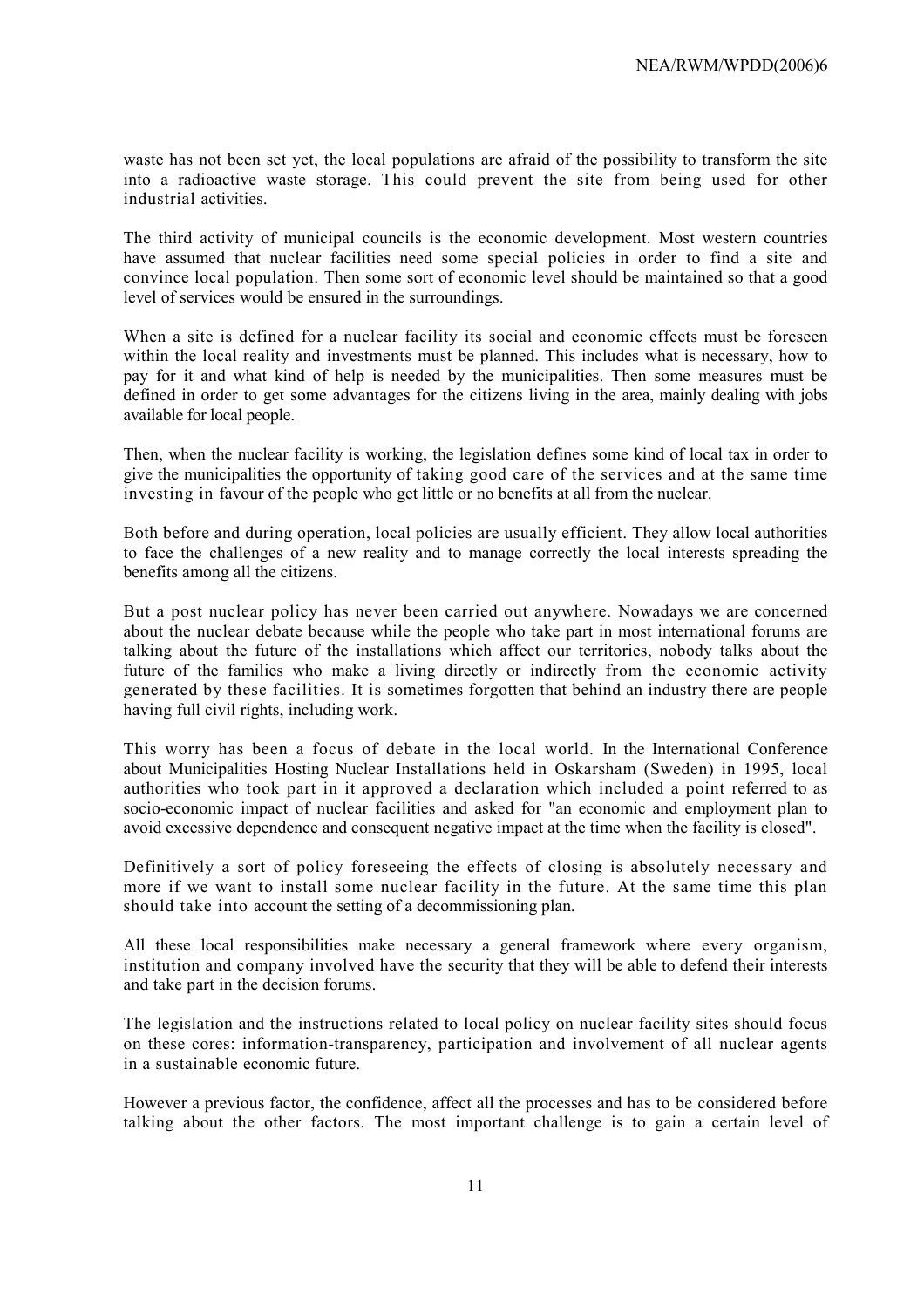confidence among the different agents taking part in nuclear debates, if success is needed when looking for future nuclear sites, decommissioning activities or any event related.

If we want to obtain people's trust we have to work respecting two principles:

First, in order to work directly on the territory one must be involved in everyday life. The idea is that nuclear issues are very wide, very special and also very technical with a very specific language.

There is a certain kind of anxiety among people when a nuclear facility is built or decommissioned. If people are not well informed, their anxiety may provoke suspicion. Even more, the people responsible for reporting about nuclear aspects among the population must become regular members of the community and get involved in normal events of everyday life. If so, confidence is given a chance to grow.

The second item would be that information should be reported on a regular basis. If we are used to explain what it is going on within the daily nuclear operations, avoiding unnecessary technical terms, should not be a problem to communicate any information concerning nuclear activities and obtain people's trust.

Information and transparency are two aspects which are absolutely linked.

Transparency, the first condition is the opposite to opacity and it is based on mutual confidence. Transparency has to run in two directions. So, whoever gives information has to tell the truth but, at the same time, whoever receives it has to believe what they listen to. Otherwise it would be a nonsense dialog.

Second condition, information has to be available. Everybody should be able to access all the information and use it to defend their legitimate objectives.

And the third condition must be to tell the truth instead of trying to convince either the anti-nuclear or the pro-nuclear part. Citizens like the truth not what is tendentious. Local authorities avoid debates about yes or no to nuclear energy, because while we argue in these sterile debates we forget to talk about what is going on with the future.

The content of the information is very important. Sometimes we would like people to learn what they, however, aren't interested in, specially when we talk about nuclear matters. They want to find somebody to trust but not to understand boring technical aspects.

The participation is the way to put this area into practise and is guaranty so that people from nuclear territories are not against decommissioning activities.

The solutions adopted by some states concerning the public's participation in the successive stages of the decisions - legislative, regulation or administrative - depend directly on their political regime, on their constitution and in particular on the structure and the participation of the local authorities as well as on the social and psychological context.

Today all the countries (even Eastern countries) admit that the public should play a role, direct or indirect, in the nuclear policy elaboration or at least in its settings, although a direct participation still constitutes an exception. There are, of course, notable differences in the setting modalities in relation to this participating principle, clearly due to the constitutional, political or social traditions, sometimes old, and also due to the fact that the public sensitivity to nuclear risk differs from a country to another. These differences may also imply different forms and mechanisms, as well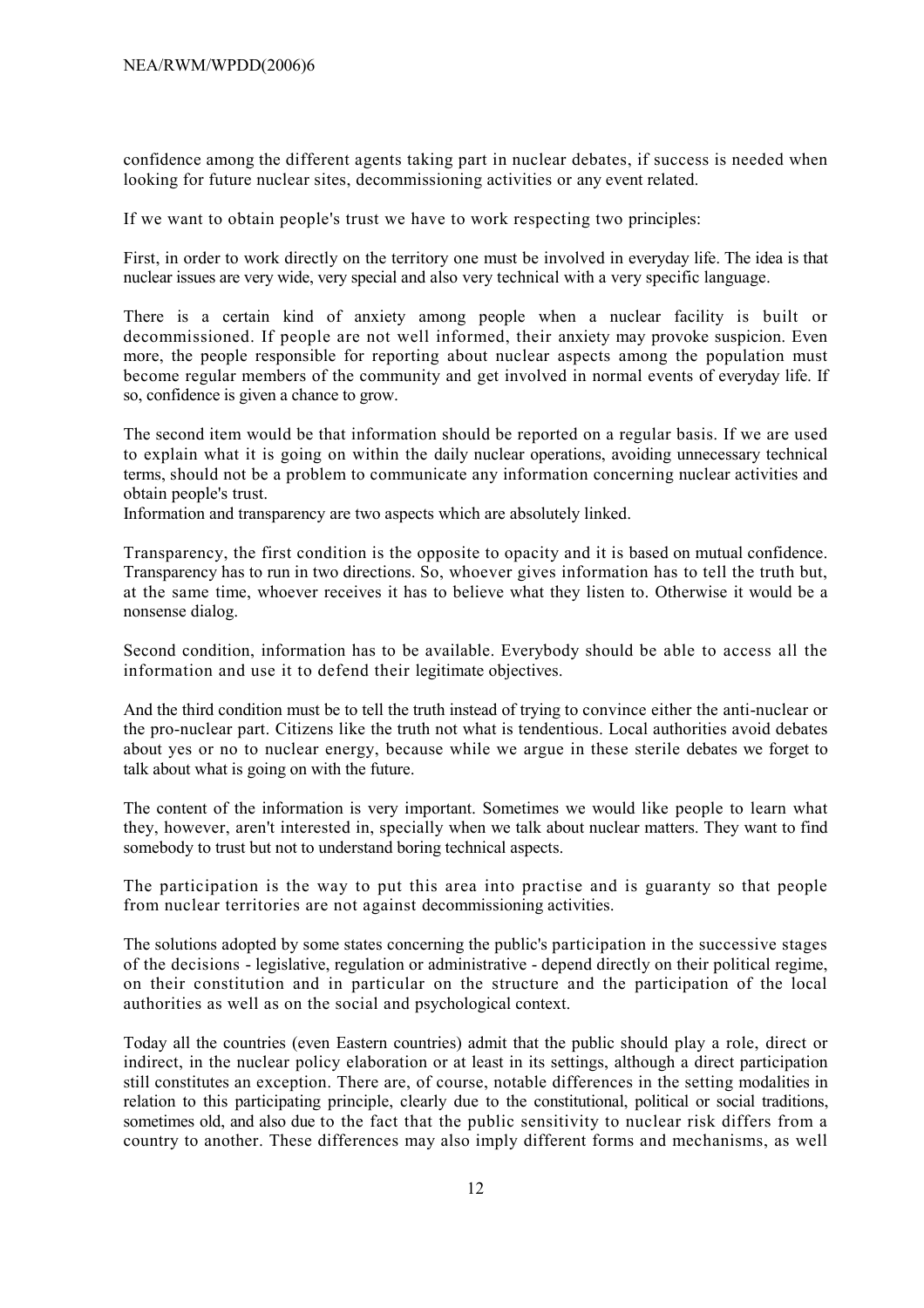as various participation degrees in the definitive decision. When we ask for participation we are actually asking for co-operation, because local authorities and the citizens on their territories are directly involved in the future of nuclear facilities.

The first step towards this should be an agreement among members of international organisms in order to ensure the participation in all the countries where nuclear energy exists.

It is very important to introduce the idea of local democracy into the operation of nuclear facilities, because it is the way to involve the inhabitants of these areas in the future of this kind of industry and to spread the feeling of security among people.

At the same time, we have to create concrete participation systems in order to allow municipalities and social representatives to take part in the decision making process and to receive permanent information about their nuclear installation or about the general debates concerning the future of nuclear energy.

Currently, the most successful experience is the "Local Information/ Security Commissions" created at local level in some countries. With this tool, local authorities and other opinion leaders keep in touch with the actual situation as far as security and radioactive control are concerned and, at the same time, citizens receive information from their most direct representatives. It is an example of creating confidence among people who live in the surrounding of nuclear facilities.

The implication of the different agents who are involved in nuclear facility operation, specially when it comes to decommissioning, is essential when we work in order to keep up with the economic level in the surrounding of the decommissioned facility.

Before starting decommissioning tasks a study of the economic effects of the closure should definitely be carried out, taking into account, above all, a sustainable professional development for a better future.

The agents involved in the process have full responsibility for the success of the plan in relation to both the nuclear and social effects of the shut down. So the state and the politics, when deciding decommissioning, must feel 100% involved in the economic future of the area.

The citizens and the social sectors directly responsible in the territory have to take part in the studies and have to find support from the authorities.

We believe that these are some elements in favour of a balance among the different sectors leading to nuclear activity planning, ensuring citizen interest respect as well as avoiding useless debates.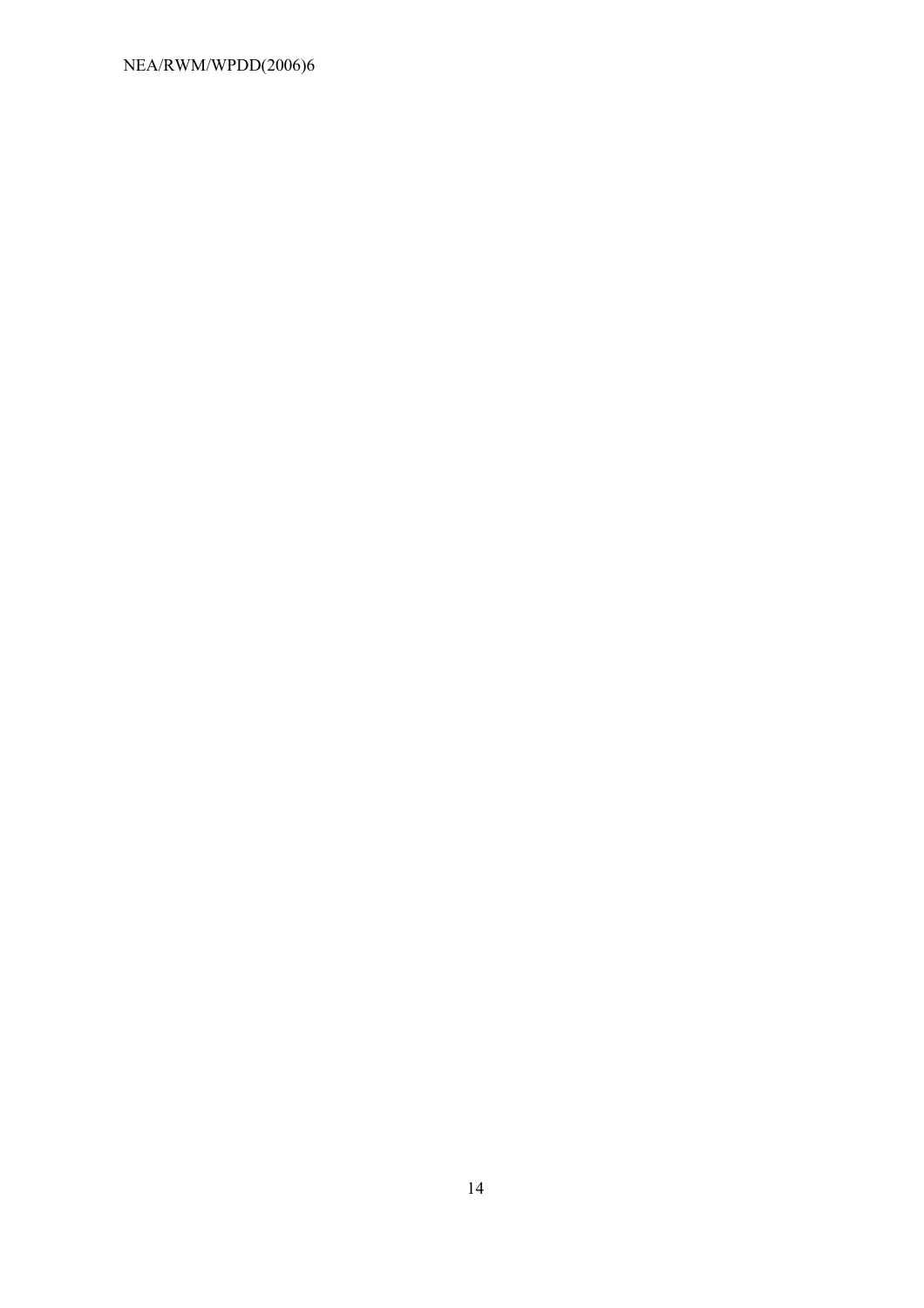**WPDD-3 Meeting, 2002**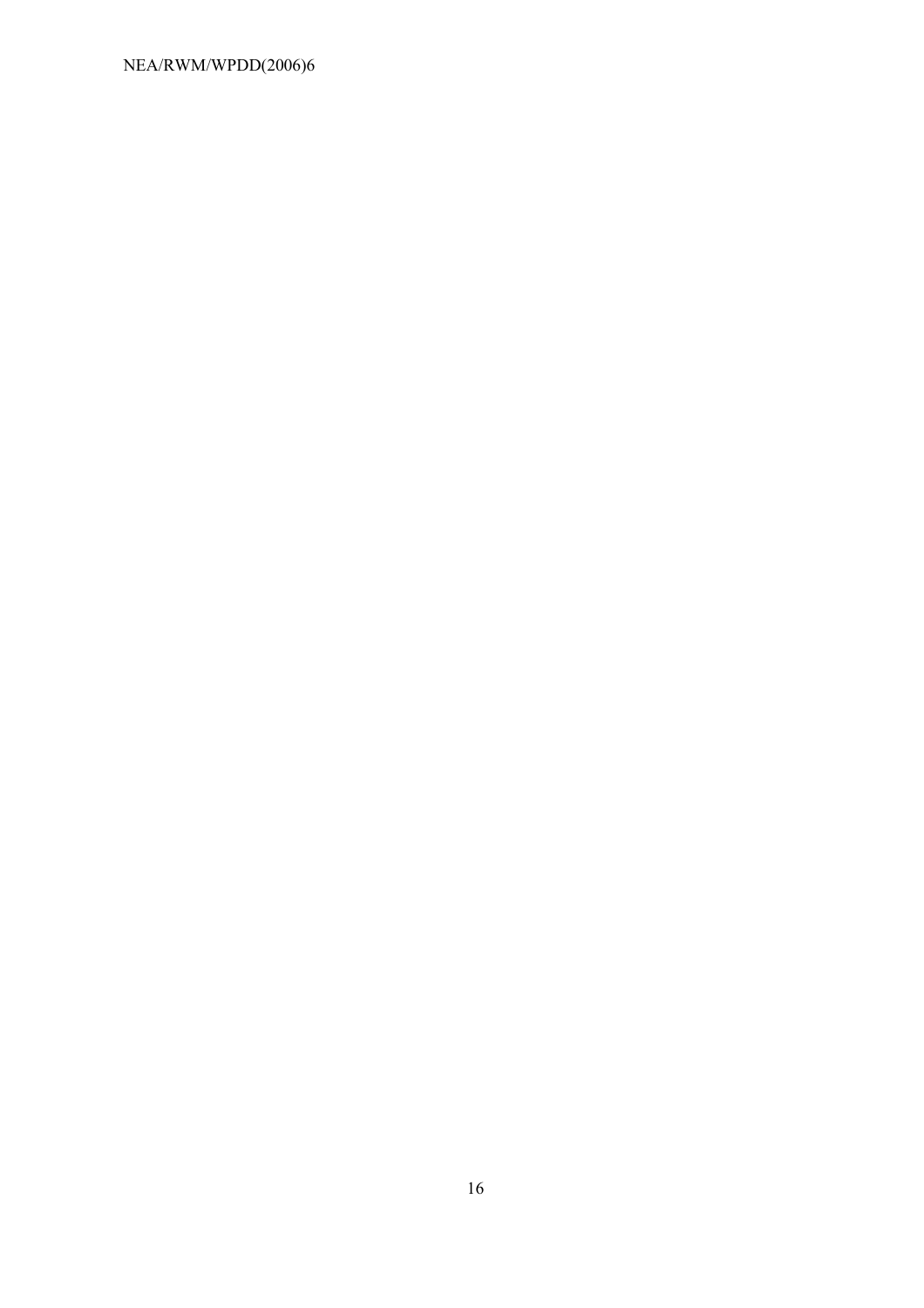# **BARSEBÄCK AFTER BARSEBÄCK -**A CASE STUDY ON THE CONFLICTING ISSUES CONCERNING LAND USE AFTER A TOTAL CLEAN-UP (DECOMMISSIONING) OF A NUCLEAR FACILITY

# **Philip Moding**

Malmö, Sweden

#### 1. Barsebäck in the Scandinavian (Nordic) context, a brief background

With the help of a map of Scandinavia showing the nuclear facilities the differences between Sweden's first attempts to phase out nuclear power and the contrasting situation in Finland (and Russia!) can be observed. The Finnish government and parliament have recently decided to construct a new, larger reactor! Denmark (with its grand Niels Bohr) was, from the outset, positively inclined towards not only the Barsebäck facility but also towards developing its own nuclear power resources. During the 1970s opinion in Denmark swung back and forth eventually developing into today's very negative attitude. The Danish view has strongly contributed to Sweden's decision to begin the process of shutting down the Barsebäck facility, which faces Greater Copenhagen across the narrow stretch of water, the Öresund, that separates the two countries. B1 was closed in 1999 and the Swedish government, with strong support from the Danish government, wishes to close B2 next year, i.e. 2003! This is on the condition that the supply of electricity is guaranteed in Sweden even if Barsebäck is completely closed down. B1 and B2 are thus to be closed down for political reasons after negotiations with the power company's owners concerning financial compensation from the State etc.

#### 2. Barsebäck in the regional context

As seen in the pictures Barsebäck is situated on the coast of the Öresund. The facility's first reactor (B1) began operations in 1977 and was shut down in November 1999. The other reactor (here called B2) began operations in 1977 and is still in operation. The state-owned company, Vattenfall, has according to the agreement between the government and Sydkraft, the owner at the time, taken over the Barsebäck facility. Today, as is well known, Sydkraft is owned by the German company E.ON Energie and the Norwegian company Statkraft.

Barsebäck is located in the municipality of Käylinge, an important factor when considering the future use of the land. This municipality, along with the neighbouring municipalities, would much prefer a continued, safe operation as the main alternative for the facility. Should the government and the power company decide that, for primarily political reasons, to close even B2, the Käylinge council requests that the nuclear facility is cleaned up, dismantled and properly decommissioned as soon as possible. The municipality aims to plan for a new housing area along the shoreline where the nuclear facility is presently situated. In western Scania there are many recently built and successful examples of coastal housing areas, for example in Helsingborg, in the neighbouring municipality of Lomma and in Malmö. The remainder of the Käylinge municipality coastline, as with other unexploited coastal areas along the Öresund, is unsuitable for building purposes as there are strict rules concerning nature conservancy that protect the remaining, unexploited parts of the coast. Out at sea in the Öresund and also on the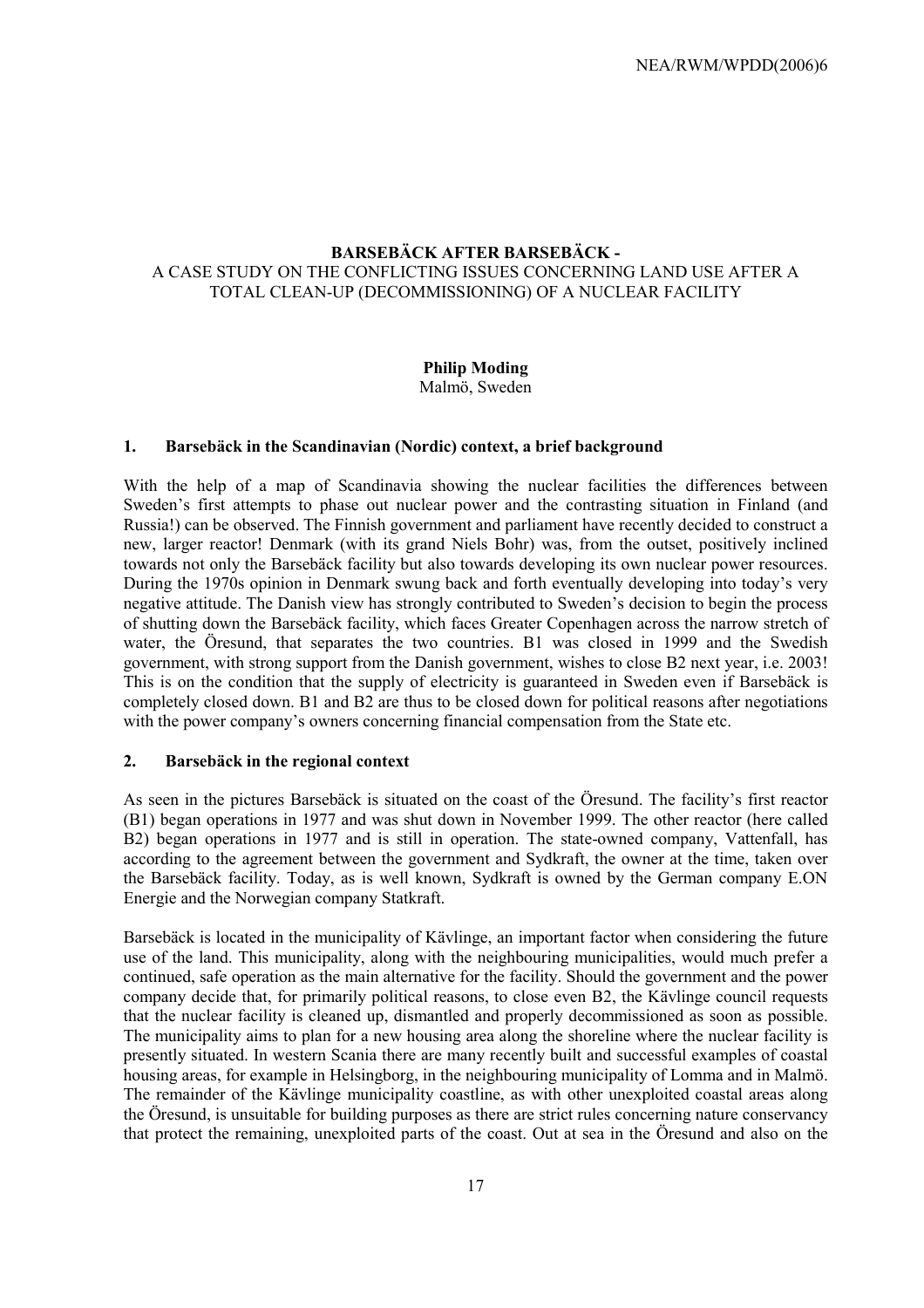land there is much interest in building wind power units with the substantial governmental grants now available. A majority in Käylinge municipality are against these windmills, both on land and in the adjacent sea. Further, the municipality does not appreciate the views of the governmental authorities, especially Energimyndigheten, to maintain the Barsebäck site as a possible location for alternative energy production (i.e. not nuclear power) in the future. Their argument is that the power lines and infrastructure are already in place. The State's present declaration concerning Barsebäck after Barsebäck thus clashes head on with the municipality's declared intentions as expressed, for example, in its latest Municipal Comprehensive Plan. A Swedish municipality has a very strong position in questions of future land use as it has a so-called municipal planning monopoly. Each municipality, according to Swedish law, has the right, in most cases, to decide over the future use of the land within its own boundaries, even in a case such as this.

## **3.** Barsebäck in the international context

The municipality trusts that a number of critical questions will be answered in international forums (fora) such as this. We can still leave the interesting question of a neighbouring country's right to be able to influence and intervene in cases such as Denmark has done in the Barsebäck case. Similar border conflicts have occurred in various places in Europe such as the border between Germany and Switzerland, Germany and France to say nothing of Austria and the Czech Republic. The technical questions are of particular interest for, in this case, Käylinge municipality. How quickly can the total clean-up and dismantling process be done? When can the former nuclear facility premises be declared suitable for other uses such as housing, green zones, sport facilities, marinas etc?

Within the EU the question of compulsory environmental sequence analyses is being considered, which will precede the closing down of all nuclear power facilities. Such an environmental study was, nonetheless, never made for Barsebäck 1. The Swedish municipalities hosting nuclear facilities underline the importance of such environmental inquiries. Especially a first, strategical phase is of enormous interest for the affected local population as well as the employees working on site. During this phase the applicant and the responsible energy and environmental authorities must clearly answer the questions:

- What environmental gains and losses will accompany the planned close down?
- How and where will the diminished electricity supply, caused by the close down, be compensated for?

This picture emanates from the publics' assumed diminishing interest for a dialogue concerning the exact technical procedures in the clean-up and dismantling operations as the questions become increasingly more technical and difficult to understand. Nonetheless, in order for the concerned municipalities to continue to participate actively in such a dialogue the applicant, or preferably the State, must grant the municipality financial resources to engage or employ independent expertise and organise the continued education of those affected local politicians and civil servants. This method is currently used with great success in connection with the extensive initial studies in Sweden that concern the location of a final repository. When it comes to the difficult placement of new waste sites the chances are that the main interested party, i.e. the concerned power companies as well as the State, is interested in supporting the municipality. Unfortunately it is not as easy for the affected municipalities to mobilise financial compensation from the State and power companies for decommissioning purposes as it is with new buildings and running costs!

The State and power company should therefore carefully examine the aspect of providing a fair amount of financial compensation to those nuclear facility municipalities which are unable to find a sufficient number of replacement jobs as compensation for the losses of nuclear power employees and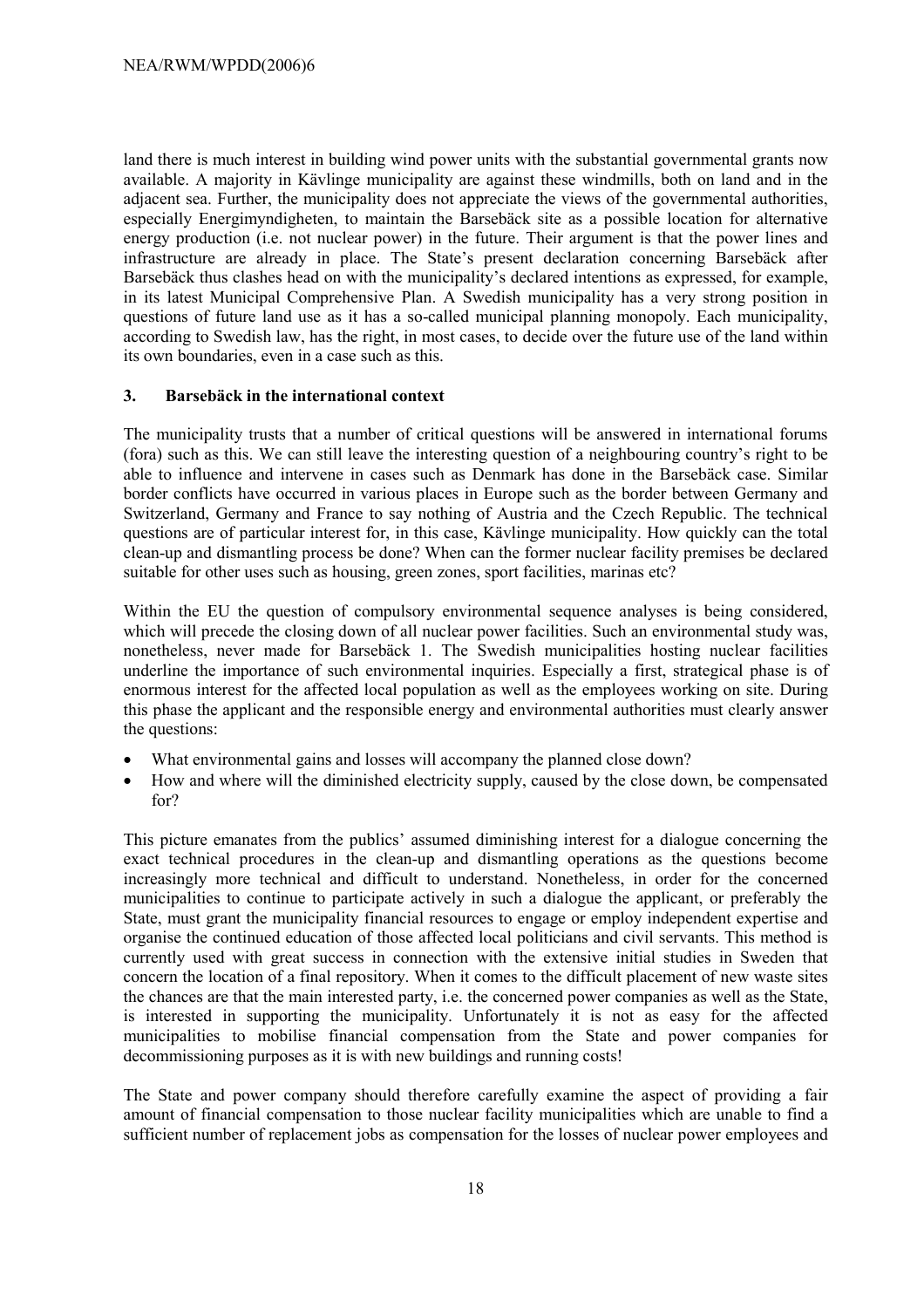the technical know-how etc, which are lost locally and regionally due to the phasing out of nuclear power. The nuclear power municipalities would like to see that the State and power companies act in a socially responsible manner when preparing for phasing out! In the case of Barsebäck and its shut down the former owner, Sydkraft Co, acted very social and responsible by giving the employees a five year job guarantee after the decision was taken on closing the reactor! May this example serve as a good model in the future!

#### **4. The European network GMF - what are its goals?**

The European nuclear power municipalities have been cooperating for some years in a network called GMF (the Group of European Municipalities with nuclear Facilities). The network's core consists mainly of the Spanish municipalities' national network AMAC, which has a Secretariat even for the whole of Europe. The Swedish nuclear power municipalities are included within this inner network through our corresponding KSO and the French municipalities ARCICEN. As a common denominator for our cooperation the following key words are used:

- Nuclear safety (the most important)
- Transparency (the opportunity for municipality insight and in good time)
- Local consequences (the opportunity for municipality influence)

GMF strives to get European organs such as the EU, OECD/NEA, IAEA etc to harmonise the national rules for nuclear power and in so doing increase the respect which should be observed for those parties with specific and major interests, such as the concerned local population, the municipalities and also the regional representatives. GMF has made the responsible EU commissioner and Vice President, Mrs Loyola de Palacio aware of this. In this connection we also reminded her of the unfair capacity tax put on Swedish nuclear power.

GMF tries in many different ways to increase the exchange among the local actors in Europe. As a part of this activity GMF arranges an annual conference (the next event being in Prague on 30-31 October 2002). GMF's main target group is the principal officials of the nuclear power municipalities. These are, after all, the elected representatives for the local, greatly affected population. In such a way GMF follows the European community's main principle concerning SUBSIDIARITY and applies local and regional democracy. Subsidiarity means that decisions should be taken as close to the grassroots level as possible; a principle, which has by no means characterised either nuclear power expansion up to now, or the approaching phasing out. In the Swedish municipalities that have been studied and closely examined in the field as possible location alternatives for a final repository for high level waste, the municipality leaders have initiated and permitted extensive dialogues to take place directly with their local citizens. In particular Östhammar and Oskarshamn and their nearest neighbours have thereby completed extensive attempts to improve the dialogue with their inhabitants. All the citizens in an area which may be considered for the location of a final repository, must have a real opportunity to be both informed in an objective way and be guaranteed that their views and opinions are taken into consideration in the decision making process by the municipality, the applicant and the authorities. Both the remaining principal Swedish candidates for a final repository, Oskarshamn and Östhammar, also actively participate in a special network (the COWAM project) where even a number of other potential European final repository candidates are included. The methods of reaching the grassroots which Oskarshamn, in particular, is well known to be applying, have become the subject of enormous international attention.

The representatives for the European nuclear power municipalities feel that far too many decisions in large scale investments, e.g. within nuclear power, have been taken " from the top and down," often using the method "DAD" (decide, announce and defend). This we wish to change and it is hoped that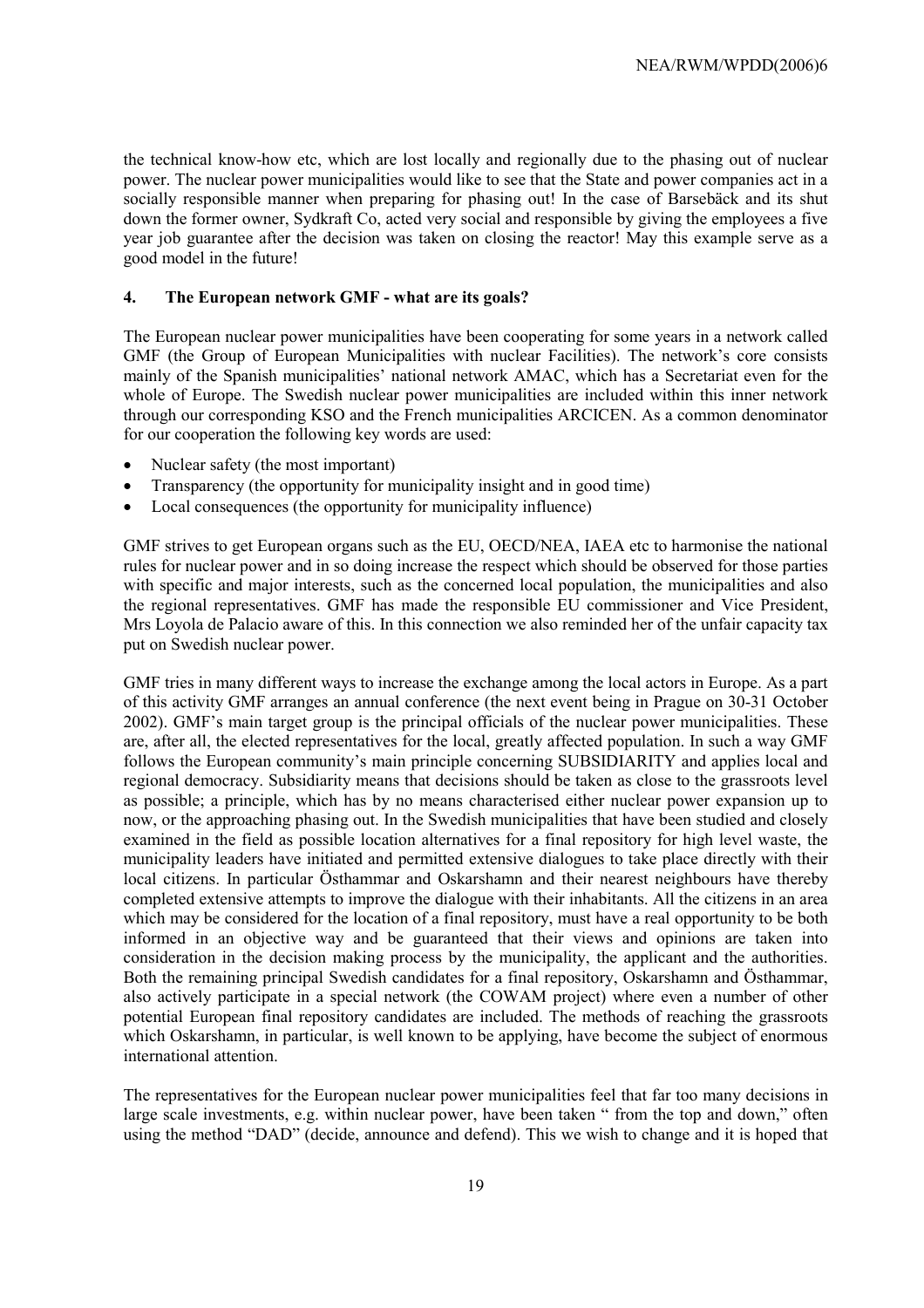GMF will find it appropriate to make a supportive recommendation at this conference. Remember that almost every decision concerning the expansion or phasing out of energy production has its clear, concrete geographical consequences. Many citizens, a site and a municipality will be affected for a long time, often for many generations, by such a decision. Therefore it is reasonable and democratically correct that the affected local people and their elected representatives, the local political leaders, at an early stage are not only prepared for the opportunity to join in a dialogue concerning the expected huge changes and investment decisions that may take place. More that they understand and are fully assured that they will have the opportunity to influence decisions. The EU principle of subsidiarity has to be practically applied and put in the driving seat in connection also with a phasing out of nuclear facilities. It must be developed methodologically and systematically at the local level. The GMF network is not satisfied with this just being well formulated, well-meaning advice from above.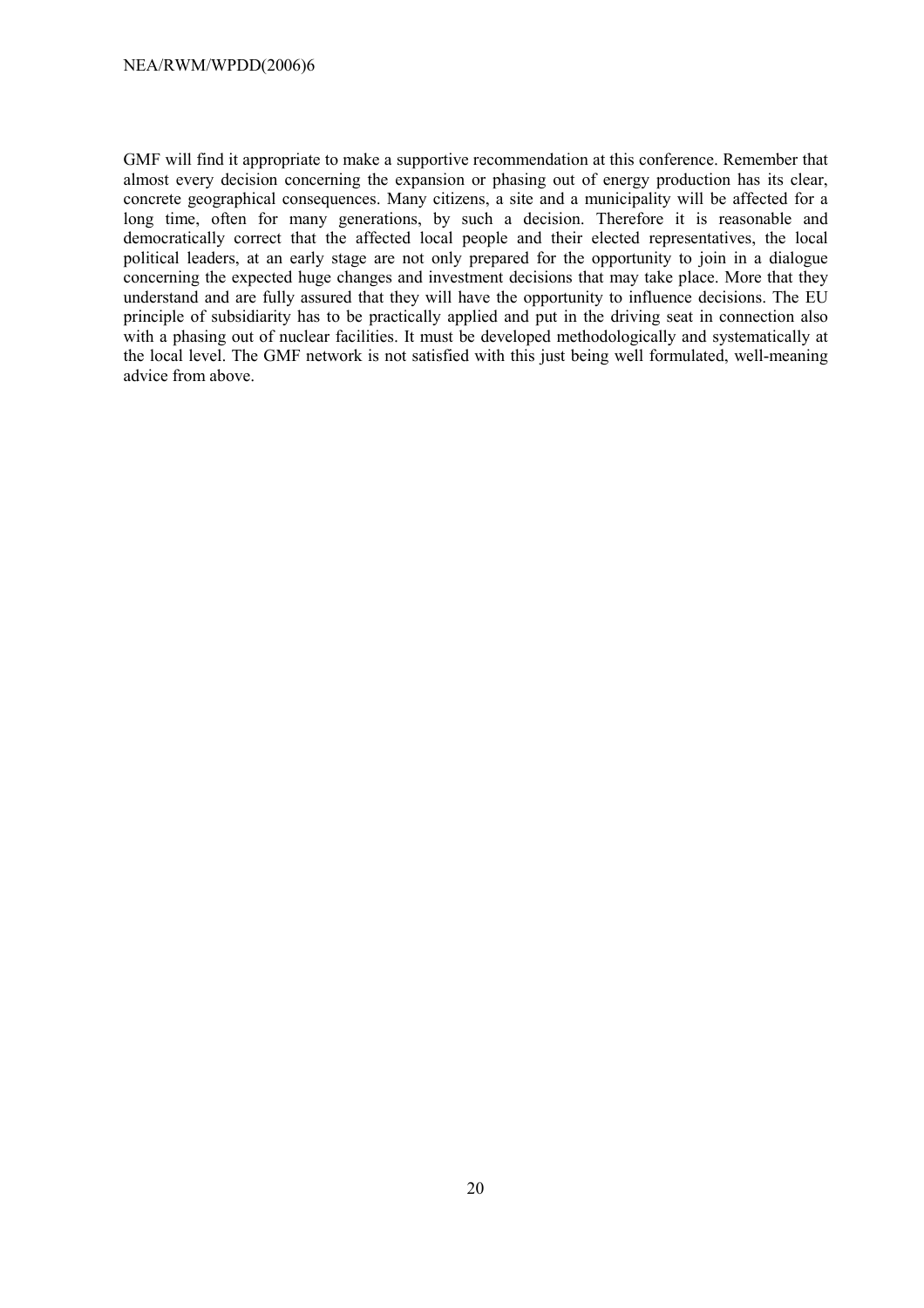## **The Tarragona Seminar on: "Strategy Selection for the Decommissioning of Nuclear Facilities", September 2003**

Session V "Social Aspects" at the Seminar.

# Speeches by:

- ! Paul B Woollam, BNFL Magnox Electric plc, UK
- <sup>■</sup> Josep Castellnou, Mayor of L'Hospitalet i Vandellòs, Spain
- ! Kevin Hayes, Westinghouse Electric Company LLC, UK
- ! Philip Moding, Secretary of KSO, Sweden
- ! Larry Kraemer, Mayor of Kincardine, Chair Canadian Association of Nuclear Host Communities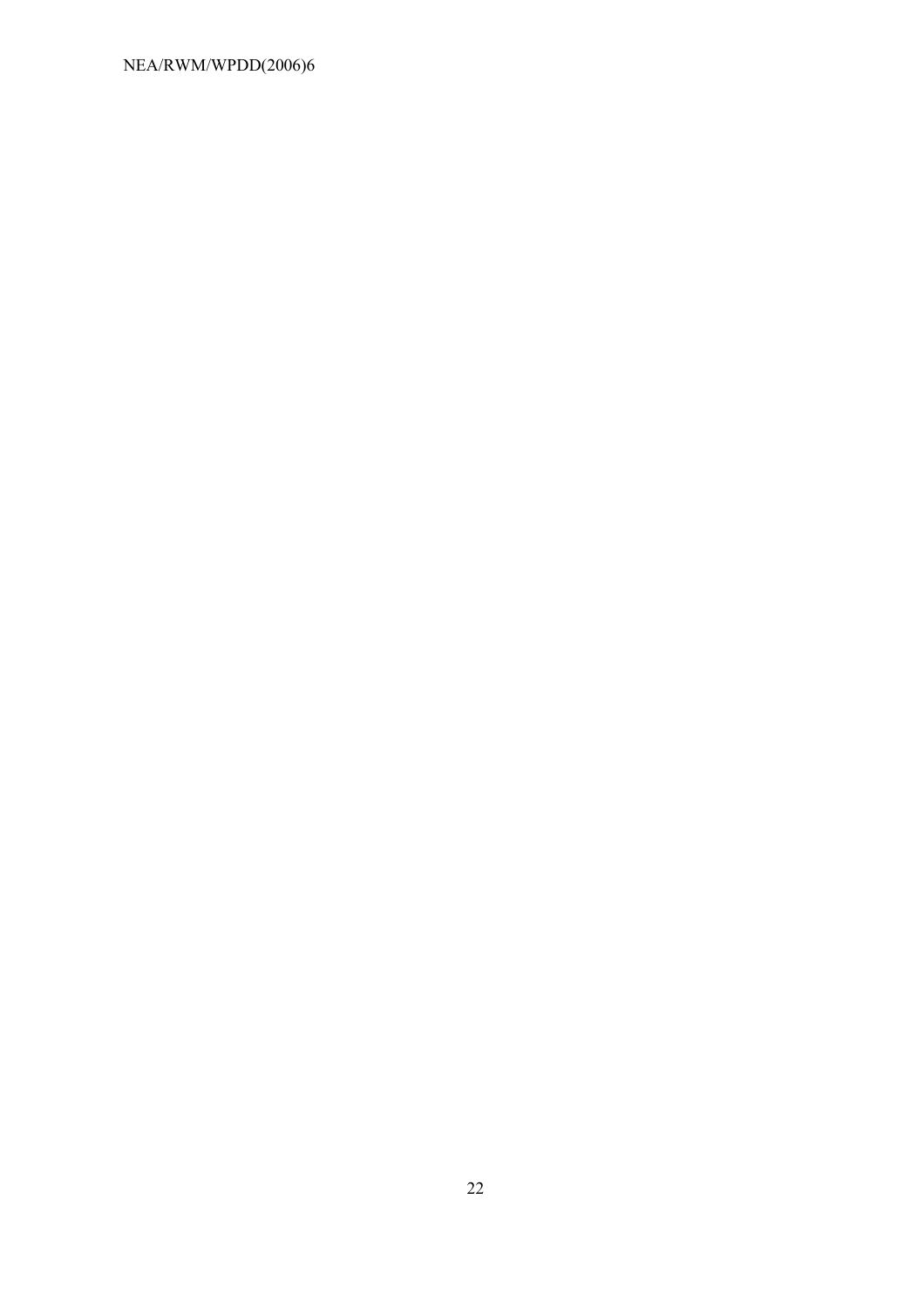# **EXPERIENCE FROM THE TRAWSFYNYDD PUBLIC INQUIRY**

### **Paul B Woollam**  BNFL Magnox Electric plc

#### **Background**

#### *Decommissioning strategy*

BNFL Magnox Electric's reactor decommissioning strategy has been described in detail in another paper to this seminar. In outline:

- All buildings on power station sites will be dismantled as soon as practicable after the end of generation
- Dismantling of the reactor buildings will be deferred for around 100 years, with the buildings being suitably treated for this time period to make them weatherproof and to deter intruders
- Operational intermediate level waste (ILW) will be packaged and stored on its site of origin, usually in a new, purpose built facility.

#### *UK land use legislation and Public Inquiries*

UK land use legislation (contained in the Town and Country Planning Act 1990) in general terms requires an application to be made to the local planning authority for permission to execute any works that involve construction of new buildings or a change to the appearance of existing buildings. No consent is required for total demolition. This legislation applies to all forms of building, whether for housing, supermarkets, quarries or nuclear decommissioning. Additional legislation applies in specific cases. For example nuclear safety is covered by the Nuclear Installations Act and regulated by the Nuclear Installations Inspectorate. So local authorities are not required to determine the nuclear safety, for example, of a decommissioning proposal. They have only to determine whether the impact on the environment is acceptable.

Locally elected representatives usually determine the outcome of a planning application. However, if the application raises issues of more than local importance the application can be "called in" by the national or regional government. This results in the setting up of a Public Inquiry. A Public Inquiry is also set up if the organisation applying for permission (the applicant) appeals against rejection.

An Inspector is appointed to manage the Inquiry and to produce a report making recommendations to the decision-maker. The Inspector does not make the decision and the decision-maker (usually a Government Minister or, as in this case, a Government Committee) does not have to accept his recommendation. A detailed timetable is laid out in the legislation which allows all parties time to produce evidence. It is normal for all major participants (applicant and local authority) to be represented by lawyers and counsel who are expert in planning matters.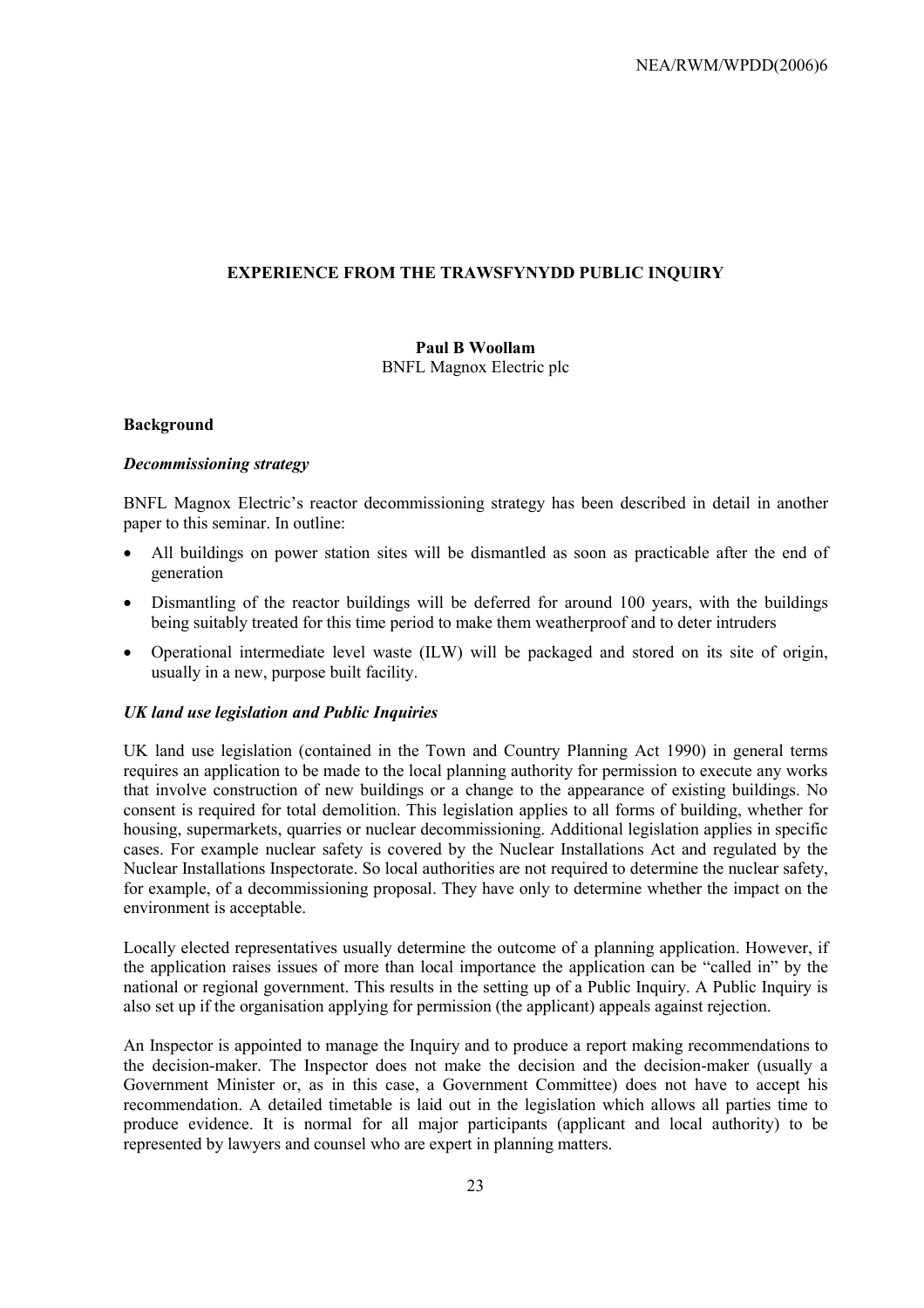The main aim of an Inquiry is to allow the public to have their views heard and the process is more informal than might be expected in a law court. Inquiries are held local to the application site in whatever accommodation is available. Inspectors will normally allow members of the public to air their views on matters that may be of only limited relevance to the Inquiry or the relevant legislation. The public is free to cross-examine all witnesses and is usually helped by the Inspector without any need for legal representation.

## *The situation at Trawsfynydd nuclear power station*

Trawsfynydd power station in Wales is unique in being sited in a National Park. Magnox Electric plc (the applicant in this case) therefore decided to implement a Safestore design that would minimise the visual impact of the reactor buildings over the envisaged Care and Maintenance period. This involves (for this power station only) reducing the building height by about 20m, down to 35m, with a curved roof designed to blend into the surrounding landscape. The ILW store, which will be 91 metres in length x 34 metres wide x 19 metres high, was also designed to minimise visual intrusion.

A planning application for these works was submitted to the Snowdonia National Park Authority (the local planning authority in this instance), but subsequently called in by the National Assembly for Wales on the grounds that the application raised matters of more than local importance.

The Public Inquiry started some 16 months after the application was made and lasted for three weeks. It is interesting to note that the original Inquiry into construction of the power station lasted just three days. At the time of writing (May 2003), the Inspector has submitted his report, in confidence, to the National Assembly for Wales but they have not yet informed Magnox Electric of their decision. It is hoped that a decision will have been announced before the Vandellos Seminar in September 2003.

#### **Lessons learned from the Inquiry**

Land use legislation in the UK derives from a European Directive and is therefore, in principle, similar to that in other European countries. However, mindful that this Seminar on decommissioning strategy selection has an international audience and that the application of land use legislation will be different from country to country, this paper notes some broadly applicable lessons learnt on the social aspects of a Public Inquiry.

#### *Stakeholder relationships*

- Understanding the views of the various national regulators is of paramount importance to ensure the Applicant's evidence is in alignment with their requirements. The Inquiry Inspector will seek to assure himself that safety matters are appropriately covered by existing legislation and that the inspection regime is adequate to ensure compliance.
- At a national level it is important to understand the concerns of non-governmental organisations, mainly anti-nuclear groups, who seek to oppose the planning application. Their objections may be based on matters that lie outside the scope of land use legislation or may be purely philosophical.
- At a local level it is essential to build relationships with the planning authority to ensure that the concerns of the elected members representing the local communities, and of the professionals who advise them, are fully taken into account. This is particularly the case for environmental matters such as visual impact and noise.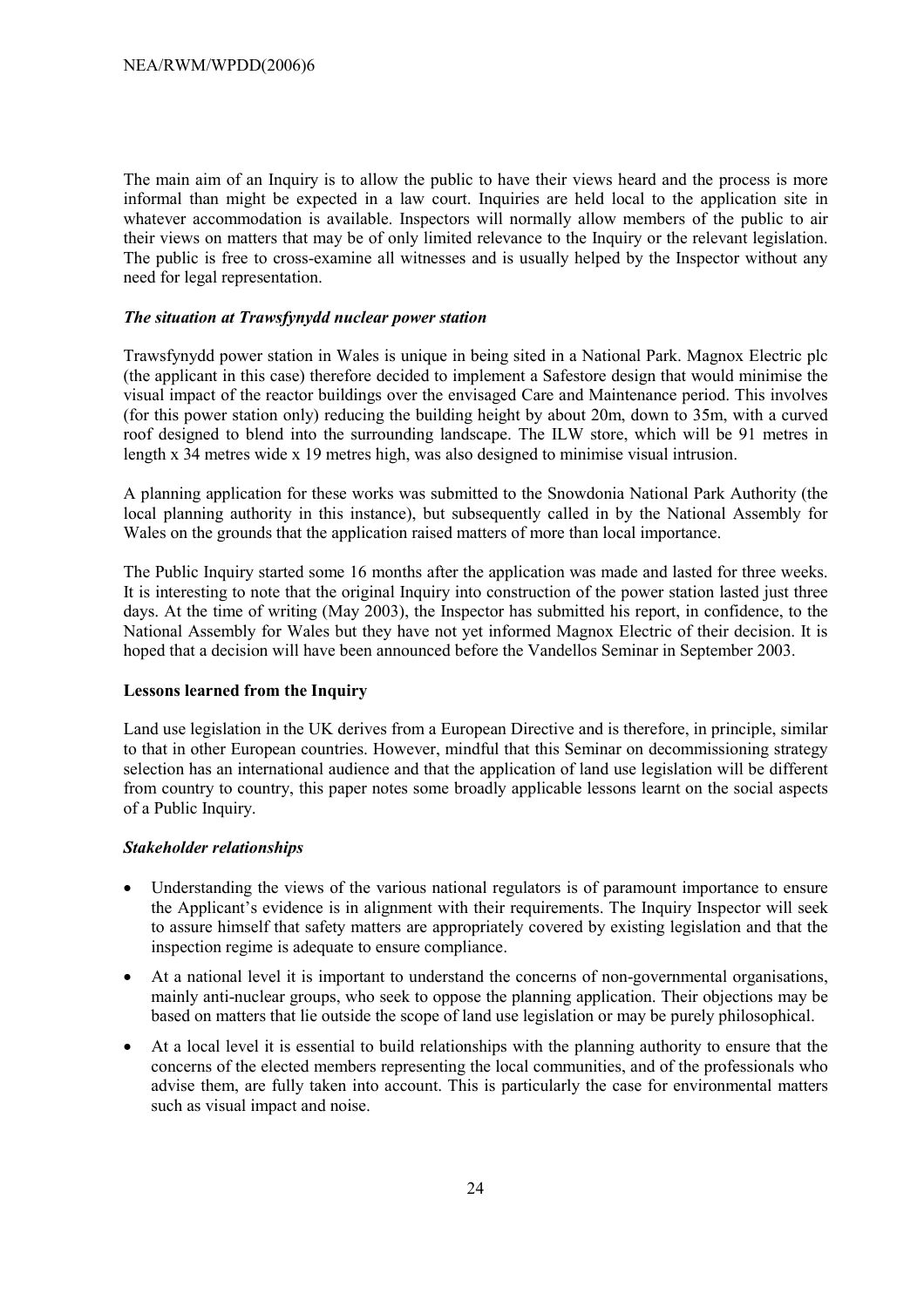• Relationships with local residents are in many ways the most important, for it is they who will be most affected by the proposals. Evidence from local residents, whether they support or oppose the proposals, is likely to outweigh evidence from objectors, who may live far from the site, unless they can demonstrate local support.

#### *Media relations*

- Many of the applicant's opponents, especially anti-nuclear groups, will try to use the media extensively to promote their case. Often local papers will publish anti-nuclear viewpoints without bothering to check accuracy.
- Finding these articles and seeking to correct the inevitable mistakes and sometimes deliberate distortions can be time consuming. However, applicants should not to become involved in media arguments during the course of the Inquiry and such interventions should only be to correct factual errors. The correct place to argue the case is inside the Inquiry, not on the pages of the local newspaper.
- Access to the site to allow factual media briefing on the proposals contained in the application and, in particular, to allow television crews to film the site is helpful in setting the scene for the public who may never have visited the plant.
- Media interest is high at the start of the Inquiry, but rapidly falls as proceedings become routine.

#### *Public understanding*

- Anti-nuclear groups may oppose decommissioning planning applications without understanding the legal basis of the land use legislation. They may seek to broaden the remit of the Inquiry to cover a wide range of matters that are outside its scope. To allow public confidence in the process the Inspector may sometimes allow such matters to be discussed.
- The applicant's case should be prepared from the outset on the assumption that all the information provided will be subject to cross-examination: all documents should be written in a manner which the public can understand and which does not compromise commercial or security sensitivities. They should not contain phrases that could be misleading if taken out of context in a newspaper.
- Nuclear matters are complex and the nuclear community tends to suggest decommissioning is technically straightforward. Hence we may assume others have understood the technical evidence, even if they dispute it. This is often not the case.
- Every strategic decision should have a robust rationale and should have resulted from a detailed options analysis. Anti-nuclear groups want this analysis to be visible and transparent. In some cases commercial considerations make this difficult: public domain reports should be prepared that present as much information as practicable. In some cases this will never satisfy all objectors.
- Every aspect of the detailed design requires a detailed, transparent audit trail, again subject to public scrutiny. For environmental matters like noise and visual impact this should be readily achievable.
- There is a requirement to assess the alternative options in detail to answer questions about what would happen in the event that planning consent was not granted. In the case of, say, a proposal to build a supermarket this is straightforward: if no consent is granted no store is built. But when no disposal route exists for the waste from decommissioning, as in the UK, the options for dismantling a nuclear power station are limited.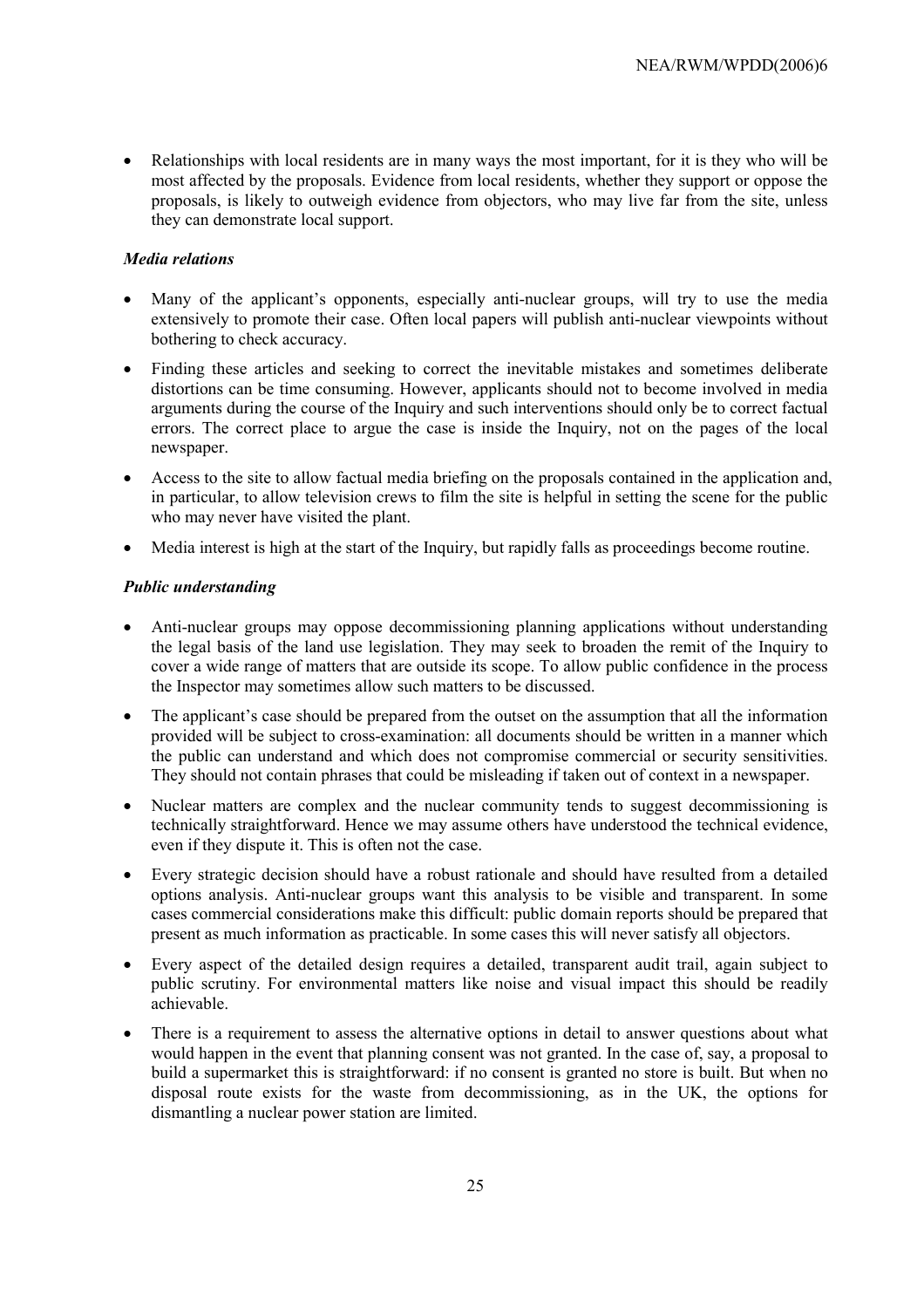## **Some views expressed at the Trawsfynydd Public Inquiry**

#### *By national anti-nuclear groups*

Few of the objectors spoke against the proposal to build a large new ILW store in a National Park, even though the Inquiryís purpose was the consider the environmental consequences of land use proposals. The primary concerns expressed at the Inquiry were related to deferral of reactor dismantling for 100 years. Some objectors:

- Did not believe the Company's dose reduction analysis (based on Co-60 decay in a carbon steel system) even after detailed questioning of Company witnesses by the Inspector.
- Appeared not to understand the difference between the radiological implications of total activity (primarily pure β) decay in comparison with  $\gamma$  dose reductions, although the matter was explained several times.
- Questioned why Trawsfynydd dismantling is to be deferred in comparison with plans for early dismantling of Tokai Mura, without accepting the seismic siting requirements in Japan.
- Thought the reactors should be dismantled immediately with the resultant waste placed in a store very much larger than the existing reactor buildings.
- Did not understand or accept the engineering associated with nuclear decommissioning.

There were also concerns that the Company had not made available all of its extensive decisionmaking documentation for commercial confidentiality reasons.

In short the anti-nuclear groups simply did not trust Magnox Electric and appeared unwilling, almost as a matter of principle to believe what they were told.

#### *By Regulators*

- The Nuclear Installations Inspectorate said they were content that the proposals are compatible with their expectations for the safe management of radioactive waste.
- The Environment Agency told the Inquiry that it saw no reason to withhold planning permission for the proposals.

The Regulators accepted that the proposed reduced height reactor buildings and the ILW store would be built and operated safely and, on several occasions, explained that they would not allow work to proceed until they were content with the safety aspects.

### *By Local Authorities*

- The local planning authority (Snowdonia National Park Authority) offered no objection in principle to the proposal, subject (primarily) to a review of the need for the ILW store in around 25 years.
- The local authority with responsibility for enforcing environmental and transport matters (Gwynydd County Council) offered "cautious" support considering that no ultimate radioactive waste disposal site is available in the UK.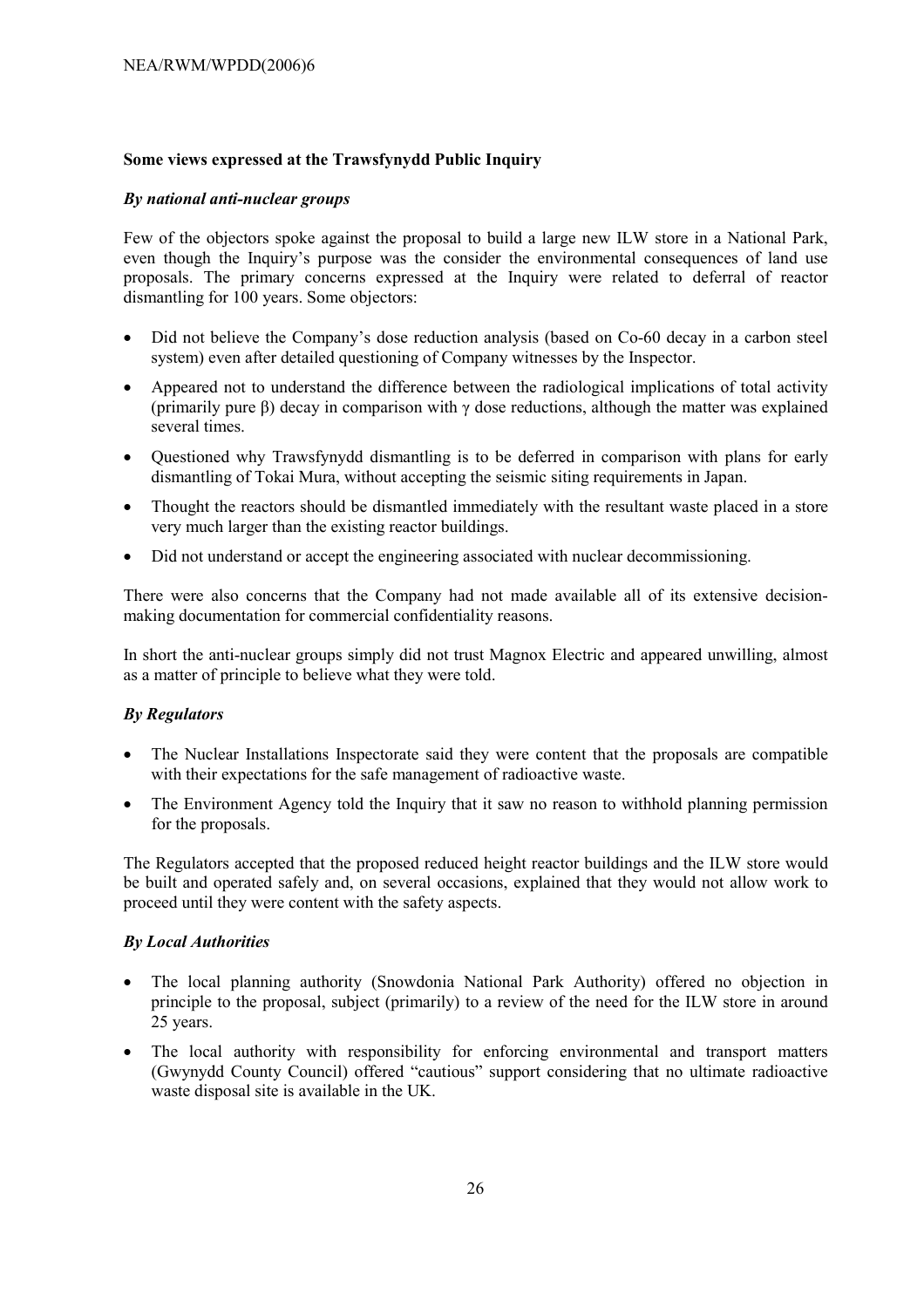The local authorities accepted that there is no real alternative to the proposals but, unlike the antinuclear groups, were more concerned about the new ILW store to be built in the National Park than reducing the height of the existing reactor buildings. They sought to retain a measure of control over the new store by asking for a review of its need in the future.

# *By local people*

Some local residents expressed views against the proposals with concerns that:

- Radioactive waste would be imported to Trawsfynydd from other sites.
- Related to a range of matters outside the remit of the Inquiry.

Other residents spoke in favour of the proposals citing:

- Economic benefits that had been derived from the power station.
- Acceptance of the Companyís willingness to reduce the height of the reactor buildings to improve visual amenity

Most of the local population, either now or in the past, has worked at the site or enjoyed the secondary benefits brought by the power station to an area with widespread unemployment. They are in general supportive of the Company's efforts to retain employment and reduce the visual impact of the shutdown station.

#### **Conclusions**

- Magnox Electric's proposals for decommissioning Trawsfynydd power station were not opposed by either the nuclear Regulators or the elected representatives of the local communities, including the local planning authority, even though the station is situated in a National Park.
- The primary concerns came from national anti-nuclear groups and focussed on matters outside the remit of the relevant land use legislation.
- A number of significant lessons have been learnt from this Inquiry which should assist both the Company and the wider public's understanding in the event of a future Public Inquiry into decommissioning proposals at other UK nuclear power stations.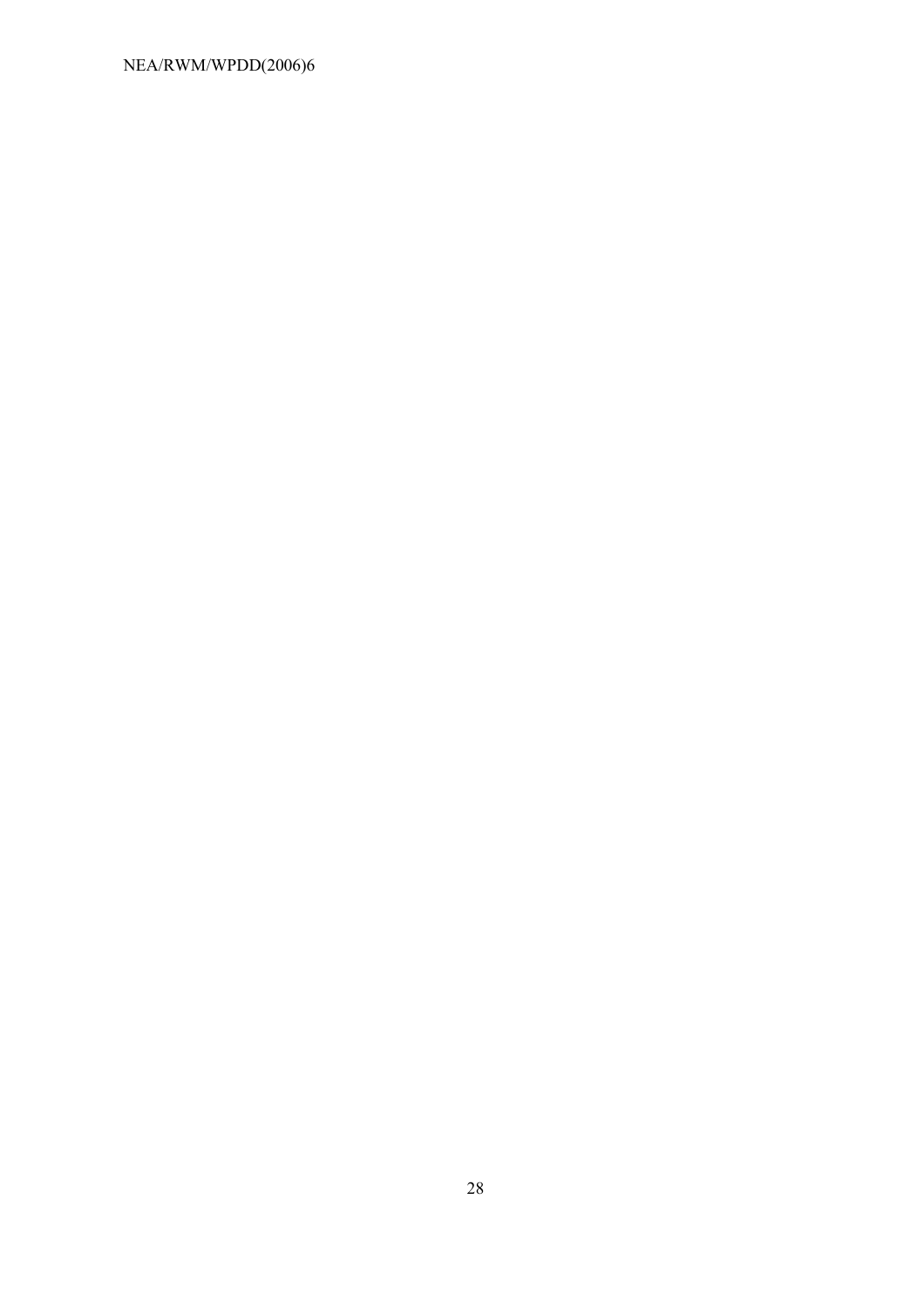## **LOCAL INFORMATION COMMITTEE AND SOCIAL REPERCUSSIONS OF THE CLOSURE AND DISMANTLING OF VANDELLÓS-I**

# **Josep Castellnou**

Mayor of L'Hospitalet i Vandellòs, Spain

## **DESCRIPTION OF THE D&D PROJECT: VANDELLOS I D&D**

Vandellos-I is a 497 MW gas graphite type nuclear power plant located in the Province of Tarragona. Its construction began in 1967 and it started operating in 1972. Its design was very similar to the French plant at St. Laurent des Eaux.

In 1989 a fire in the turbine house led to the final shutdown of the reactor in 1990 by Ministerial Order. Responsibility for the site was transferred from the utility to ENRESA in February 1998. Since then, main decommissioning activities of Vandellos-I have been undertaken, following post operational clean out, conditioning of spent fuel and treatment of operational wastes including the graphite components from fuel elements. Stage 2 decommissioning activities have been extended up to 2003.

#### **Socio-economic factors**

As it is known, when a new nuclear installation is commissioned, exists a change in the socioeconomic activity in the local area. This new activity usually begins with an increase of employment and population until the finalisation of the commissioning contracts when the NPP starts up. At the same time during the operational stage, municipal incomes are increased.

During the decommissioning of a nuclear installation, some socio-economic impacts in the surrounded area are produced, strongly dependent on the activity of the decommissioned facility. For a complete evaluation of the impact of the dismantling phase, the overall process of decommissioning of a nuclear installation should be considered, including the following three phases:

- Permanent shutdown
- Decommissioning period
- Post-closure

#### *Permanent shutdown*

Socio-economic impact of decommissioning of an installation is marked by loss of employment (direct and indirect) and therefore loss of income.

Direct loss of employment is generated because the activity ceases at the installation and the activity decays during the decommissioning. The overall effect may be summarised in a demographic slump in the area. The reduction in employment leads to the relocation of people who are no longer going to work at the installation and who have no special ties to the area, this especially affecting the younger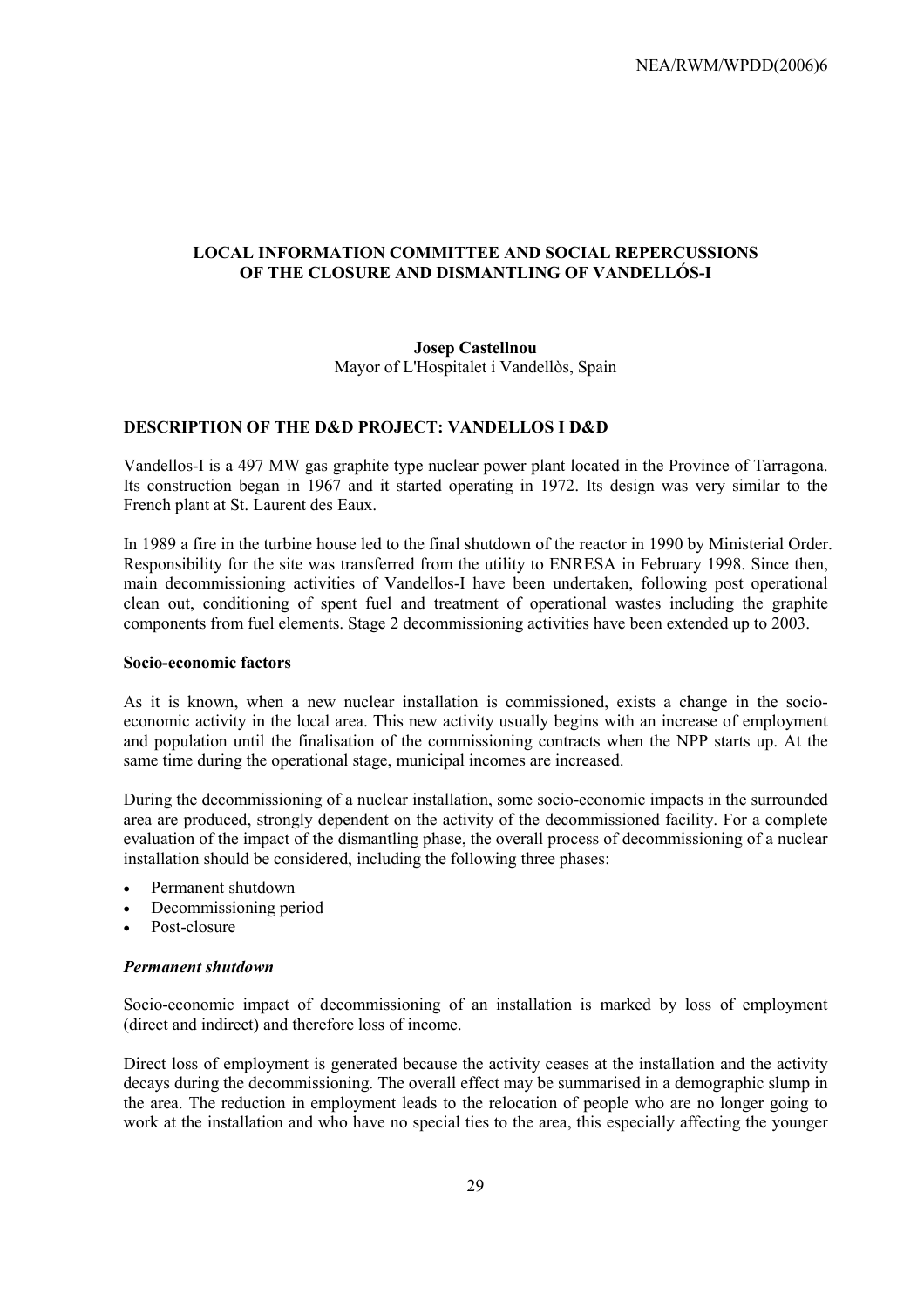people, better trained generations, which have to look for work in other places. As a result, there is a migratory effect in the opposite direction from that occurring on the implementation of the facility.

Indirect loss of employment is produced both activities directly relating to the installation are reduced (auxiliary companies, refuelling work, etc.) and activities linked to the community (commerce and services) are affected.

This direct/indirect loss of employment causes:

- Reduction in economic activity in the municipal areas affected, caused by the disappearance or decrease of activities formerly carried out during the operation of the facility: services (maintenance, cleaning, subcontracting), refuelling outages and indirect activities (commercial and services).
- Reduction in revenues for the municipal administrations (taxes, rates and economic compensations), causing in turn a reduction in the activity of these administrations: lower investments and reduced activity.
- Blocking of the site for other uses, with the impossibility of promoting alternative activities.
- The negative impact of decommissioning makes it necessary for the time lag between permanent shutdown and decommissioning to be as short as possible, as this is a period of uncertainty and economic slowing down in the area.

In the case of Vandellós I nuclear power plant, where the transition period between the permanent shutdown and the start of decommissioning works has taken ten years, the direct loss of employment has meant the disappearance of almost 300 jobs in a community of some 4 000 inhabitants. Local administrations during this transition period were involved directly in the decommissioning project, satisfying all the information requirements.

#### *Decommissioning period*

With the start of the decommissioning works, a new stage begins, meaning new activity for the area of influence of the nuclear installation. This does not have the characteristics of a nuclear power plant construction and operation project (less time and lower costs) but for a number of years (5 years in the case of dismantling of the Vandellós I nuclear power plant) it provides new impulse for the area.

The social impact of the decommissioning period is marked by the desire in society to access information and the need to participate in decision-making process affecting the area of influence. During the licensing process, the decommissioning project is subject to public hearings, negotiation with the local administrations and informative meetings with the media and the population of the area. This promotes participation by society and the local administrations throughout the entire process of project approval.

In Vandellós-I, during the decommissioning period, a Commission was created, made up of representatives of the company in charge of dismantling, the administrations of the area of influence and other representative bodies. The purpose of this Commission was to track the evolution of the dismantling process and receive information on it.

The aspects that were dealt with by the Commission are the following:

- Compliance with the conditions agreed on in the license (permit)
- Work progress, evolution of contracted personnel, etc.
- Waste management, materials accounting.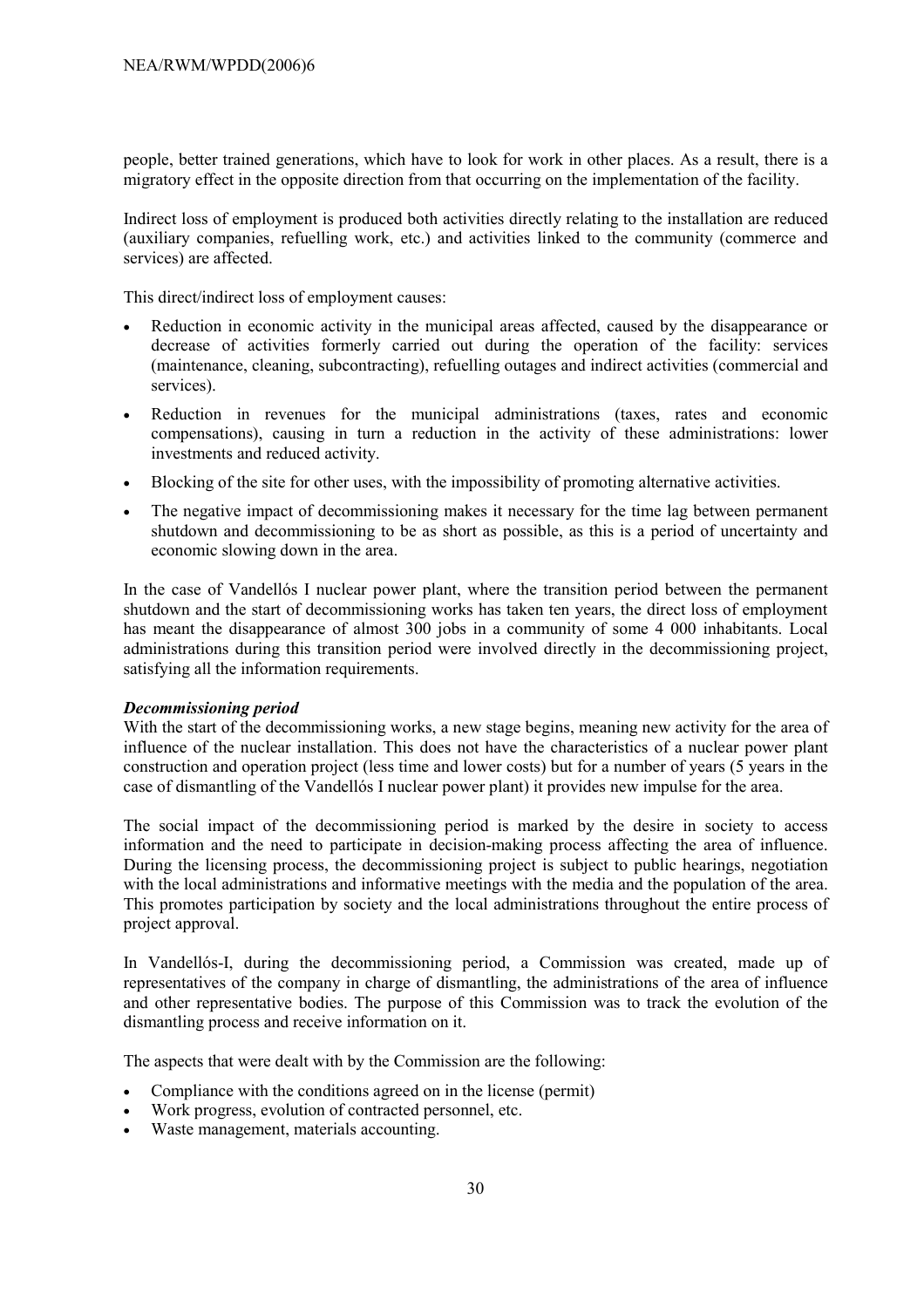- Safety (training and accident rates) and environmental surveillance.
- Events.

The Commission has proved to be a valid instrument for participation by the stakeholders in the area of influence in the dismantling project.

Also highly important, in addition to this policy of communication, is the training policy, which serves not only to prepare the workers who are going to participate in dismantling but also helps to improve the knowledge and skills of people who might in the future undertake similar work in the same area.

The economic impact during the dismantling phase is clearly positive. It cannot be compared to the activity that occurs as a result of construction of a nuclear power plant, but it does significantly reactivate the local economy. The most important economic impact is the generation of local employment, both direct and indirect. This generation of employment arises from both the direct contracting of workers and from the contracting of companies in the area.

In the case of Vandellós I decommissioning, a total of 1,800 people were involved during the period 1998-2001, with a peak figure of 400 workers simultaneously on site. The composition of this employment was 65% local and 35% from other areas. The following table shows the latest data on employment and on the companies that have participated in the dismantling process.

|             | <b>LOCAL</b> | <b>PROVINCIAL</b> | <b>REMAINDER</b> | <b>TOTAL</b> |
|-------------|--------------|-------------------|------------------|--------------|
| Employees   |              |                   |                  |              |
| (current)   | 194          |                   | 12               | 306          |
| Companies   |              |                   |                  |              |
| (Nov. 1999) | 40           | 48                | 38               | 26           |

Indirect employment, which is more difficult to quantify, arises from increasing activity in the area, especially in the services sector.

The other pillar supporting economic activity is the contribution made by dismantling to the local administrations, through: Revenues from licenses and permits, compensation in the form of a fee for waste storage, and agreements with the administrations of the area to promote economic, cultural and sporting activities and investments in equipment.

#### *Post-closure*

The completion of the decommissioning works means the end of the activity. All the incentives arising from having hosted a nuclear installation disappear and new alternatives are needed for the area to survive. Planning for the future must be based on the training of people and on the preparation of the companies and entrepreneurs in the area.

There are three areas of training management:

- The local administrations, through agreements with other administrations (for training fund management) and with the companies responsible for dismantling (for the management of local employment), may generate job profiles that serve not only to provide work during the dismantling phase but also to offer alternatives in other sectors during and subsequent to dismantling: construction and services.
- The University, taking advantage of its collaboration in dismantling, may create a specialisation for both its teachers and students in areas implying a high level of technology and providing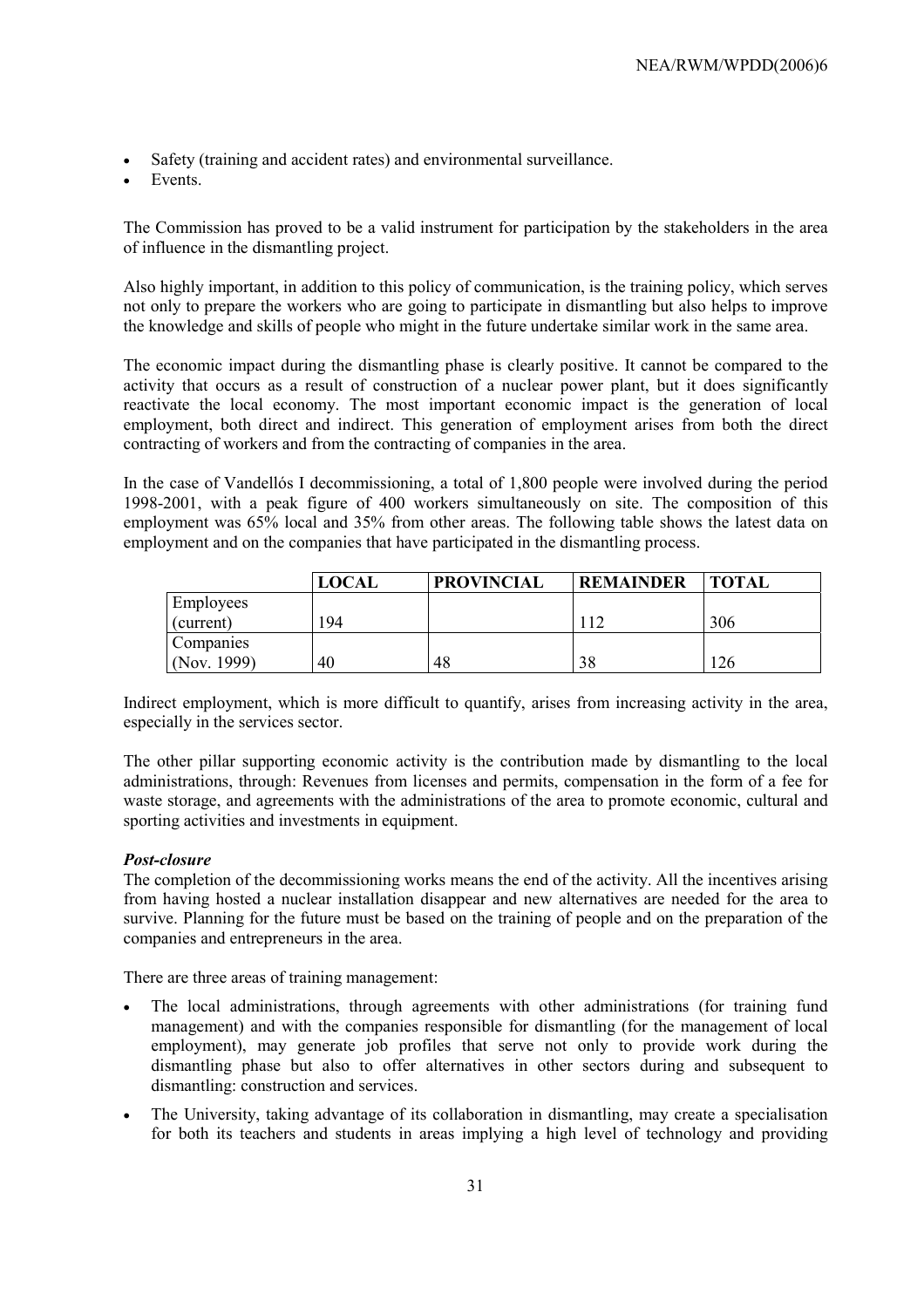expectations for the future and growth: the management of conventional and non-conventional wastes or environmental aspects.

• Companies, through their own needs for training of the personnel working in dismantling, may promote the creation of groups of experts in a field as innovative as dismantling, thus allowing for the creation of stable jobs. Furthermore, offering internships and scholarships to students allows for the professional orientation of the best-trained people in the area.

As regards the preparation of companies and entrepreneurs in the area, advantage should be taken of the economic resources contributed by dismantling to the Local Administrations in order to promote economic activities, either through the strengthening of existing sectors (services, light industry, tourism, farming, etc.) or the creation of new activities relating to the environment or to dismantling itself.

Finally, the release of the site allows the resulting space to be recovered for new activities. The released site may house a wide variety of companies requiring space and services, since advantage may be taken of all the infrastructures (electricity lines, water supplies, cooling systems, etc.) already existing at the site.

A 25 years latency period is beginning at Vandellós-I, in this sense and besides the developments carried out during the level 2 decommissioning stage by the local administrations in infrastructures, socio-cultural interests and industry, a technological centre is going to be created at the site. The objectives of this centre are to survey the latency period, to serve as a way of public information and training, and to develop research projects related to decommissioning activities.

Consequently, the post-closure phase may be tackled with guarantees as long as the necessary efforts are first made by both those responsible for dismantling and by the Administrations, in order to plan the diversification of activities in the area of influence of the installation.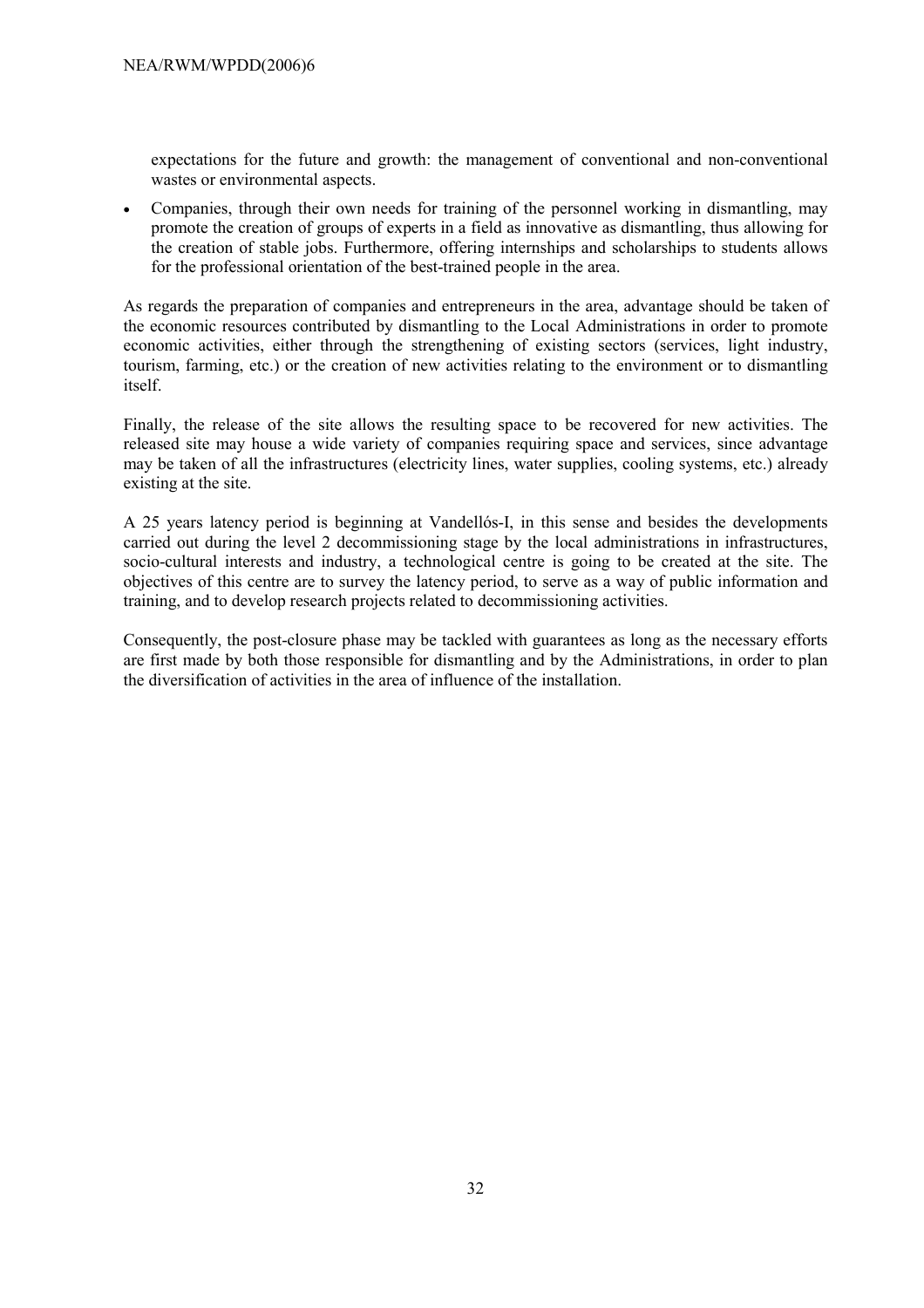### **GROUNDWATER CONTAMINATION AND COMMUNITY RELATIONS**

## **Kevin Hayes, CHMM Environment, Health and Safety Manager**  Westinghouse Electric Company LLC

#### **Overview**

Westinghouse Electric Company LLC ("Westinghouse") acquired a nuclear fuel processing plant at Hematite, Missouri ("Hematite," the "Facility," or the "Plant") in April 2000. The plant has subsequently been closed, and its operations have been relocated to a newer, larger facility. Westinghouse has announced plans to complete its clean-up, decommissioning, and License retirement in a safe, socially responsible, and environmentally sound manner as required by internal policies, as well as those of its parent company, British Nuclear Fuels plc. (BNFL). Preliminary investigations have revealed the presence of environmental contamination in various areas of the facility and grounds, including both radioactive contamination and various other substances related to the nuclear fuel processing operations. Most noteworthy among the areas of contamination are seven private drinking water wells up to 3,000 feet to the southeast, and one private drinking water well approximately 1 000 feet to the northeast, that have been found to contain tetrachloroethylene ( $PCE$ ), trichloroethylene ("TCE"), and other contaminants associated with their environmental degradation. Potential sources of this contamination include approximately 40 large unlined on-site burial pits and 2 evaporation ponds in which previous operators of the facility disposed of uranium-contaminated wastes and a variety of other hazardous substances. This paper discusses Westinghouse's response to the discovery of drinking water contamination, and the significance of its community relations program within that response.

#### **Ownership History**

The Mallinckrodt Chemical Works ("Mallinckrodt") became the first large-scale producer of uranium oxide for the United States' atomic energy program in 1942. In 1956, Mallinckrodt constructed and began operating a fuel processing facility at Hematite, which is approximately 35 miles south of St. Louis. In April of 1961, Mallinckrodt, Nuclear Development Corporation of America, and Olin Mathieson Chemical Corporation formed a joint venture, United Nuclear Corporation ("UNC"), to become the first integrated nuclear service organization in the country. UNC serviced primarily the federal government's nuclear fuel production needs, and some commercial customers, from the Hematite facility. In 1970, UNC and Gulf Nuclear Corporation entered into a joint venture, Gulf United Nuclear Fuels Corporation ("Gulf"), which owned and operated the Hematite Plant in a similar capacity until the spring of 1974. Late in 1973, Gulf announced that it was discontinuing certain aspects of its nuclear fuel business, and consequently offered Hematite for sale. Combustion Engineering Corp. ("CE") purchased the Hematite Facility in May of 1974, and began operating it as a commercial nuclear fuel cycle facility. Ownership again changed hands in 1989, when Asea Brown Boveri ("ABB") purchased the stock of CE and expanded the facility's commercial operations. Finally,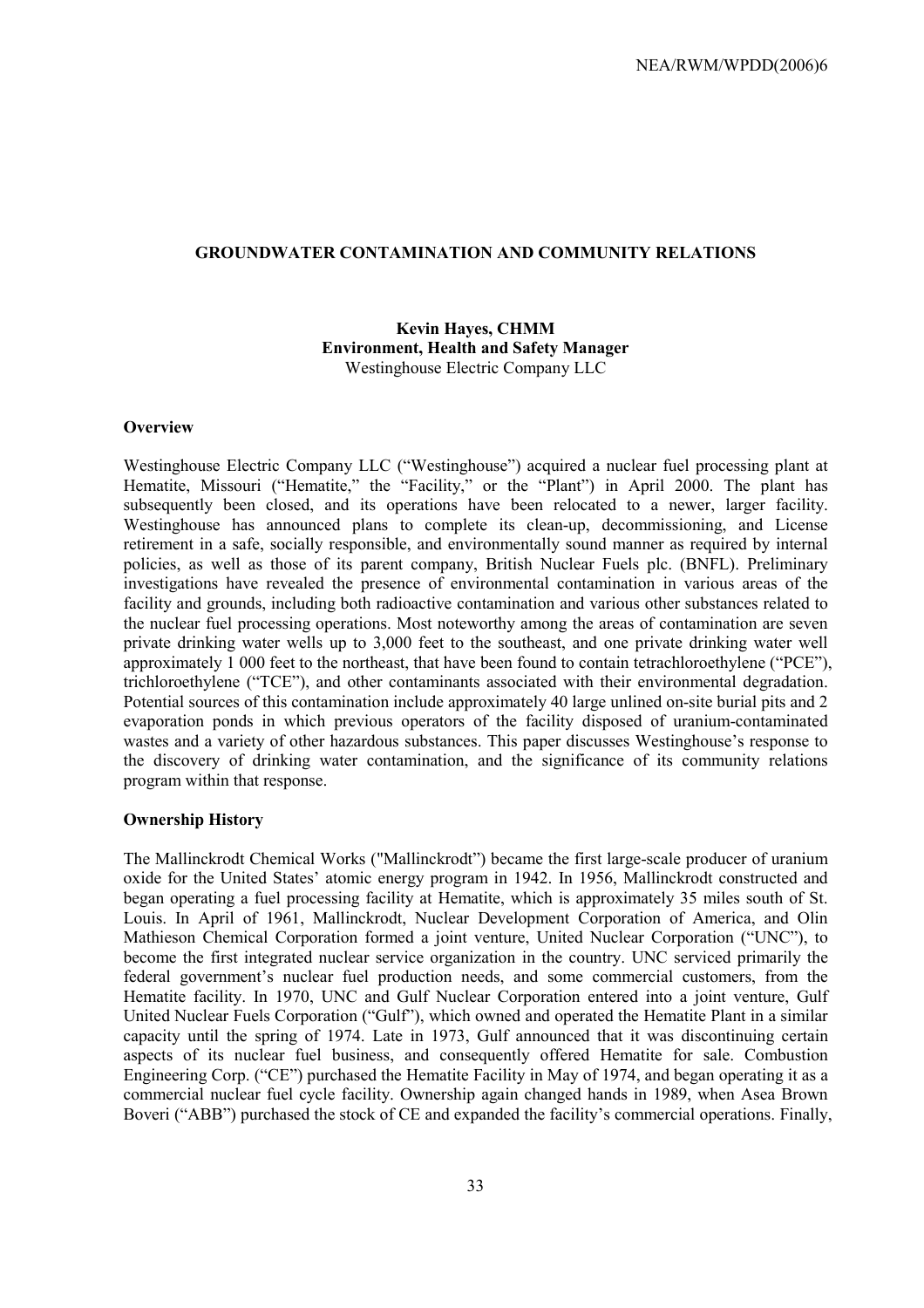in April of 2000, Westinghouse Electric Company LLC, purchased the global nuclear operations of ABB, subsequently closing the Hematite facility.

## **On-Site Disposal**

Beginning no later than 1965, and perhaps as early as 1958 or 1959, and continuing at least until November of 1970, on-site burial was used as a means of disposal of contaminated materials and waste at Hematite. From 1965 until 1971, up to 40 large unlined pits were dug east of the Plant buildings. These pits were used to dispose of materials and waste generated by the Plant processes, potentially including tetrachloroethylene ("PCE") and trichloroethylene ("TCE"). This on-site burial was a formally authorized activity, conducted pursuant to a policy and memoranda describing the size and spacing of the pits, the thickness of the cover, and the quantity of radioactive material that could be buried in each pit. On-site burial of radioactive material was terminated in November 1970.

The Hematite Plant has two former filtrate evaporation ponds that were also used for on-site disposal of low-level contaminants, potentially including PCE and TCE, and both high enrichment and low enrichment uranium materials containing insoluble uranium bearing precipitates and other solids. The precipitates and solids were allowed to settle and the water evaporated naturally. As additional liquids were added to the primary pond, the overflow flowed through a pipe into the secondary pond. Immediately after CE purchased the Plant in 1974, use of the Ponds was curtailed so as to allow only disposal of spent potassium hydroxide scrubber solution from the uranium dry recycle process and liquids from start-up testing of the wet recovery process. Use of the ponds was discontinued altogether in September 1978.

Although use of the burial pits and evaporation ponds has been terminated, and the ponds have been subject to several remedial efforts, both remain as areas of concern requiring investigation and final remediation.

# **Environmental Monitoring And Investigations**

The Hematite facility initially operated under the authority of the AEC, then under a License from the AEC's successor, the U.S. Nuclear Regulatory Commission ("NRC"). Those authorizations and the License required a variety of environmental monitoring related to radiological safety. Monitoring included process and ventilation stack emissions, downwind air samplers, soils, vegetation, surface water, and groundwater. The introduction of environmental regulations in the 1970s resulted in a stateissued permit for wastewater discharges and associated monitoring requirements.

The owners and regulatory agencies also conducted a number of investigative actions at the Hematite facility over the past twenty years, with increasing emphasis on non-radiological environmental aspects and impacts. An NRC contractor conducted a radiological evaluation of the burial pits in the spring and summer of 1982 that was subsequently published as NUREG/CR-3387. A private contractor for ABB Combustion Engineering completed an investigation to determine the source of Technetium-99 detected in on-site monitoring wells in September 1996. Missouri's Department of Natural Resources ("DNR") and Department of Health and Senior Services ("DHSS") completed an investigation to determine groundwater conditions at and around the facility, including radiological and volatile organic contaminants in November 1996. ABB Combustion Engineering's contractor completed in April 1997 an exploratory probe-hole investigation to evaluate the stratigraphy of the onsite evaporation ponds. Finally, another ABB Combustion Engineering contractor conducted a hydrogeologic investigation from April 1998 to March 1999 to determine whether past operations and waste management practices at the site had impacted groundwater and surface water quality around the burial pit area.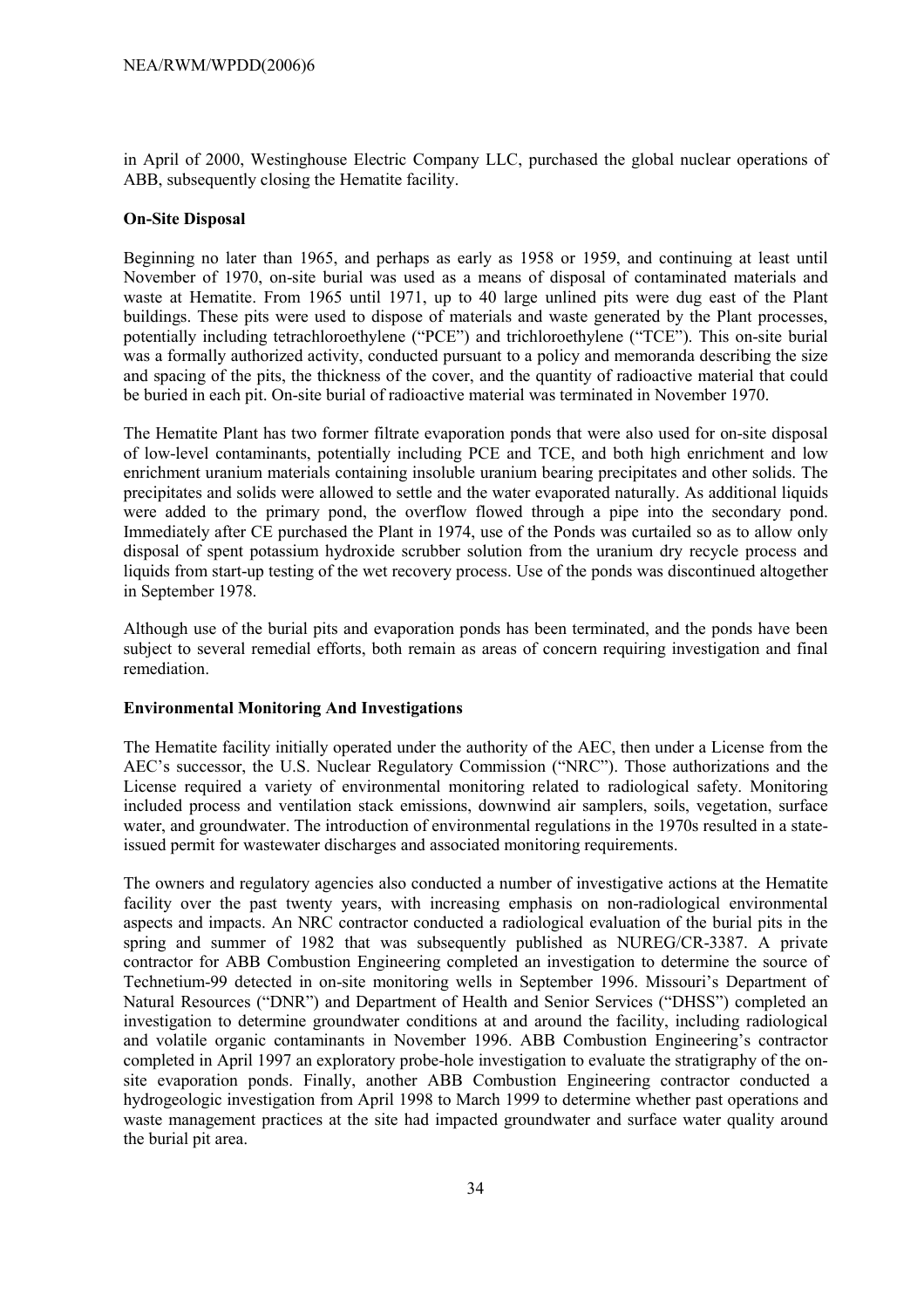The prevailing conclusion from ongoing monitoring and the various investigations was that the site itself had contaminated soils and groundwater, but that there was no indication of off-site contaminant migration.

#### **Response to Drinking Water Contamination**

DHSS conducted annual radiological monitoring (gross alpha and gross beta) of four private wells near the Hematite facility during December 2001. Samples were also collected for VOCs at the request of the DNR. Results of that sampling revealed that one of the private drinking water wells sampled by DHSS exhibited VOC concentrations, including PCE and TCE, above drinking water standards. This well is located northeast of the facility, at a leased residence situated on Westinghouse property. It had last been sampled for VOCs by DHSS in 1996, at which time none were detected. Westinghouse and the DNR conducted follow-up testing upon being informed of the VOC finding in early-January 2003. With the objective of being socially responsible and proactive in providing public protection, Westinghouse also ensured that the resident had bottled water for consumptive purposes while the situation was being evaluated. Follow-up testing then confirmed the presence of VOCs. Again in a proactive manner, Westinghouse installed an activated carbon filtration system in the residence after gaining the DNR's concurrence for such action.

In March 2002, Westinghouse and DNR tested 20 additional wells located southeast of the Hematite facility. Five of those wells were found to contain VOCs, bringing the total number of affected wells to six. Westinghouse again took the immediate action of providing bottled water and installing carbon filtration systems in each of the affected residences. Bottled water was also provided to 17 additional residences located within the potentially affected area, which was defined as the planned groundwater investigation area of the draft RI/FS work plan.

In April 2002, DNR, DHSS, and Westinghouse sampled additional private wells located within a 1 mile radius of the facility, and within a wedge up to 2 miles to the northeast/southeast. Westinghouse also conducted repeat sampling of previously sampled residences. Analytical results from that sampling event showed that no additional private wells were affected. Nevertheless, it was apparent that additional investigation was warranted. Westinghouse, again with the DNR's concurrence, initiated an interim hydrogeologic investigation of groundwater conditions, thereby accelerating that component of the RI/FS work plan, to quickly determine appropriate final corrective action(s) regarding residential drinking water.

Westinghouse proactively signed a Time Critical Removal Action Memorandum with the DNR during June 2002. That document formalized the actions already taken regarding the provision of bottled water, installation of filtration systems, and the interim hydrogeologic investigation. It also established a quarterly monitoring program for residential wells and those being installed through the interim investigation.

The first round of quarterly sampling was conducted in July 2002, and detectable levels of VOCs were found in two more private wells, bringing the total number of affected wells to eight. Except for the well to the northeast, all of the affected wells are at residences located southeast of the Site.

Westinghouse completed its interim hydrogeologic investigation and used it to develop an Engineering Evaluation and Cost Analysis (EE/CA) of alternatives for final corrective action regarding residential drinking water well contamination. The alternatives it considered were taking no action; continued provision of bottled water, filtration, and periodic monitoring; installation of deeper private drinking water wells, and; extension of public water to 24 currently and potentially affected residences. Of the four, Westinghouse recommended the provision of public water as the most effective, implementable, and cost-effective alternative. The EE/CA was presented for public comment in January 2003. Following evaluation of and response to the comments received, Westinghouse and the DNR signed in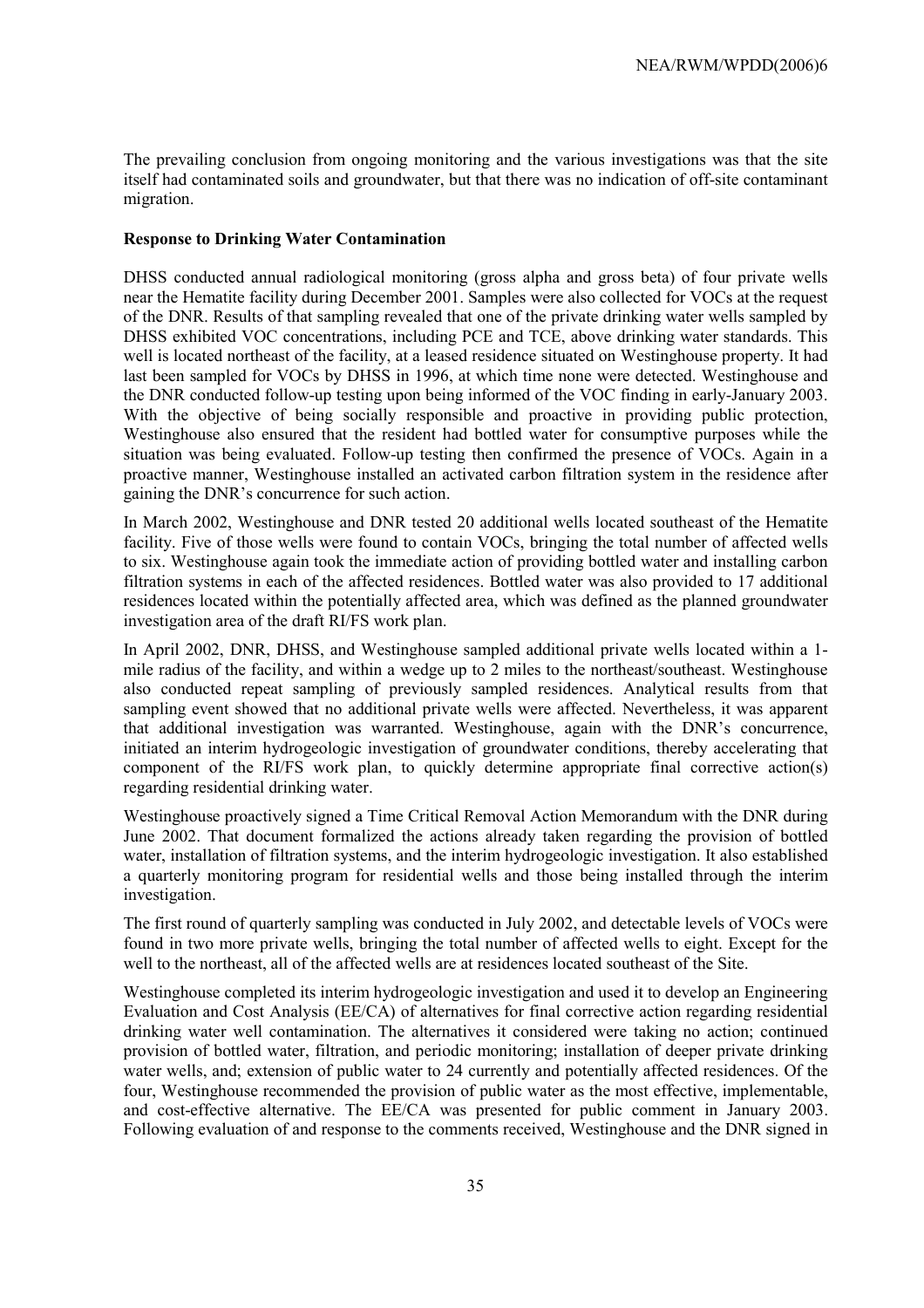May 2003 a Non-Time Critical Removal Action Memorandum that authorized implementation of the public water alternative. Construction began that same month, and will to be completed in October 2003

#### *Community Relations*

The need to proactively communicate and work with the community and regulators was easily and quickly identified when considering the potential scope of concerns that could be encountered while the Hematite site was safely decontaminated, decommissioned, and returned to future use. Based on its corporate philosophy of being socially responsible and proactive in community outreach, Westinghouse developed a community relations plan using CERCLA guidance and model documents provided by the DNR. Community interviews were conducted during November 2001 to ensure the plan recognized and addressed local concerns. Such an ability was thought to be an essential first step in building an effective mechanism for providing timely project updates to the community, and being able to receive and understand community feedback. There was also a strong desire to contain the ìrumor mill.î Both the local community and the news media will inevitably hear and pass a story along. The success of the community relations plan can be gauged if such exchanges, and the resulting perspectives, are made from an informed position instead of one of ignorance and suspicion.

Key features in the resulting draft plan included a prime public contact, planned public meetings and smaller workshops with the local community, regular communication with local elected officials and regulatory agencies, and news media releases regarding significant events and public meetings. It also featured the generation of fact sheets regarding subjects or developments of particular interest, periodic newsletters to the community, development of a mailing list that is shared with regulators, establishment of a local repository to ensure access to official documents, and the opportunity for site tours.

Discovery of drinking water contamination in December 2001 provided an immediate test of the plan, and invaluable opportunities to refine it. Dialogue with the first affected resident revealed something that had been underestimated  $-$  provisions for a resident's privacy, particularly for those who refrain from being in the public spotlight. Implementation of the plan also had to ensure that information was disseminated so that an affected resident was the first person to be informed, followed by elected official and regulatory agencies, and then the public and news media if appropriate.

Experience with public meetings provided more opportunities for plan refinement. The public, especially intervenors and concerned citizens, is quickly able to recognize and pursue any lack of common understanding between meeting presenters. That is particularly true when such misunderstanding is between a Licensee or permittee and its regulators. It can have embarrassing consequences, and may undermine public confidence in either party's ability to achieve appropriate results. They must be able to project an informed, understanding, and appropriately responsive demeanor. Tremendous value was therefore found in pre-meeting conferences to better ensure common understanding, albeit without collaboration. It is equally important to quickly, within 24-hours, hold a post-meeting debrief to share lessons learned and ensure that any outstanding public questions are addressed in a timely manner. That is also the ideal time to plan the timing of the next public meeting and the topics it should address.

#### *Conclusion*

A variety of lessons can be learned through the Westinghouse experience at Hematite. First and foremost is the need for proactive planning, particularly the development of a community relations plan. Nearly as important is the need for community involvement and stewardship before starting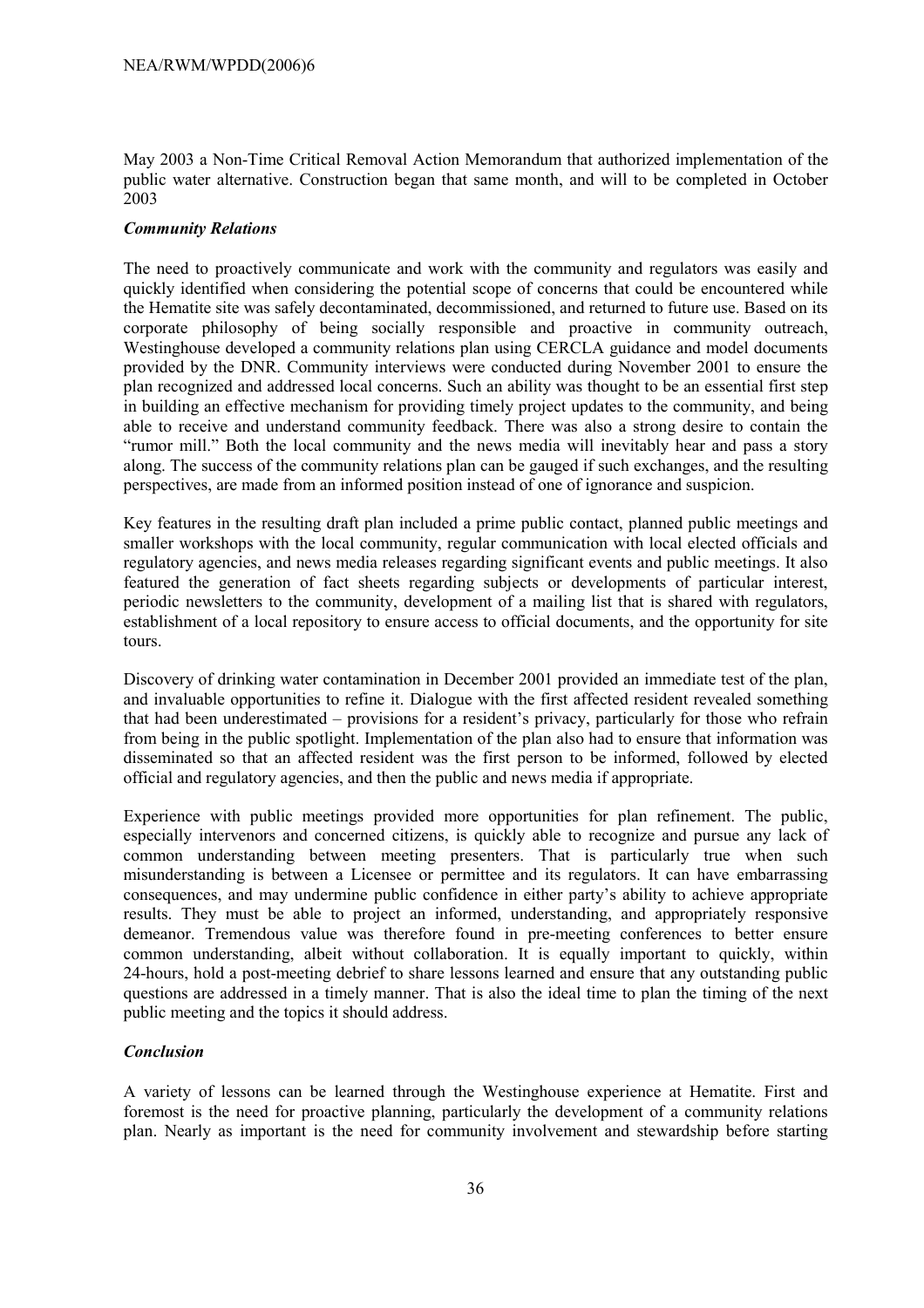potentially high-profile operations, or the development of a potentially serious problem. Even the most carefully developed plan will be undermined if itís brought by a messenger that is unknown to the community, and is therefore received with suspicion.

The ability to take prompt actions and meet commitments can not be underestimated as a mechanism for overcoming public suspicion and building trust under adverse conditions. It is important to be aware that direct cost is not the only cost when determining a course of action. Safety, environmental impact, and social responsibility must be considered in order to make appropriate decisions. Information gained in the course of developing a community relations plan will help frame the relative significance of those considerations.

While it is probable that someone will be unhappy or disagree with some decision or outcome while dealing with a situation such as the groundwater contamination encountered at Hematite, they are most likely to accept it if there is a candid and rational explanation. Public concern is typically amplified as the complexity of the problem increases and their understanding of it decreases. A public information and education process that is coordinated with elected officials and regulatory agencies is therefore a vital function of community relations.

The court of public opinion is always in session. Its trust must be earned through appropriate and proactive planning supported by effective and ongoing communication.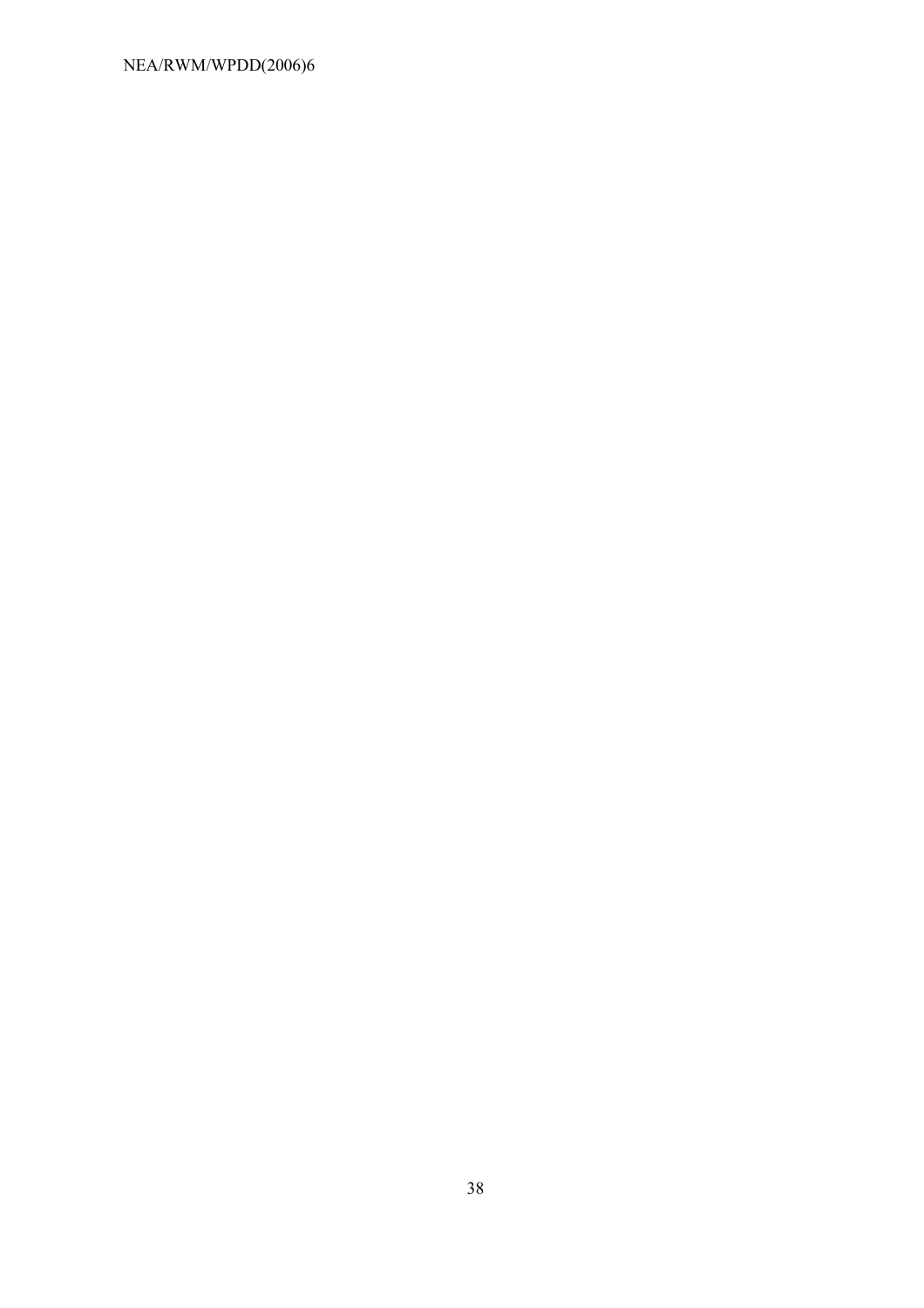# **SUMMARY OF A PAPER GIVEN AT THE NEA SEMINAR IN TARRAGONA, SPAIN SEPT 4**

#### **Philip Moding,**

Secretary of the municipalities of Sweden hosting NPPs (KSO)

#### **Session V, Social aspects**

#### *Some expectations from European municipalities hosting nuclear facilities*

Firstly I want to repeat what I said at the NEA WPDD meeting at Karlsruhe June 2002. Even if the NEA papers so far have focused on the strategies and especially on the important more technical aspects GMF and us from KSO Sweden are eager to underline the social aspects of closing, dismantling and decommissioning. The decisions either to shut down a NPP or to site a new nuclear installation are of highest interest to the affected local democracy, i.e. the municipality. Together with the self evident nuclear safety matter nothing else is as important as the social consequences of any large-scale investment to us as local stakeholders. Too many large scale investments in the nuclear sector have been taken from the top and down, often using the well-known method of "father knows best" or the DAD principle (decide, announce, defend). Therefore GMF and the European municipalities welcome the NEA initiative and efforts to at least listen to what will be said from us as representatives nearest to the affected citizens. You must excuse us as laymen not being able to melt all your expert dominated strategies. I think that most citizens and affected municipalities just thrust our very competent national and international regulators. We expect a high competence from them and you including an independent to different lobby groups and interests.

But do remember that any decision concerning the expansion or phasing out of energy production has its clear, concrete social effects at defined geographic place or places. This must be explained and understood long before a decommissioning procedure can take place. This very first face must be much better developed methodologically and systematically at the local level. There is a long way to go still. From a local point of view we are happy to see some initiatives or better new directives from EU as given June 2001on the environmental impacts of some plans (EU Directive 2001/42/EG). Unfortunately the term Strategic Environmental Assessment, SEA, seems to be replaced by a weaker definition. How these new directives will be applied the best are now discussed in the member countries. Also by us in Sweden, where there is still a lack of communication between our central government, including it's different central agencies, and our affected municipalities. Some sort of DAD procedure is maybe taking place. As far as I know the affected municipalities haven't been heard so far at all.

As investors and regulators you have a need for cooperate much better with us as local stakeholders. With other words the network of GMF is needed as you have heard earlier from its Secretary, to day chairing this part of the Seminar.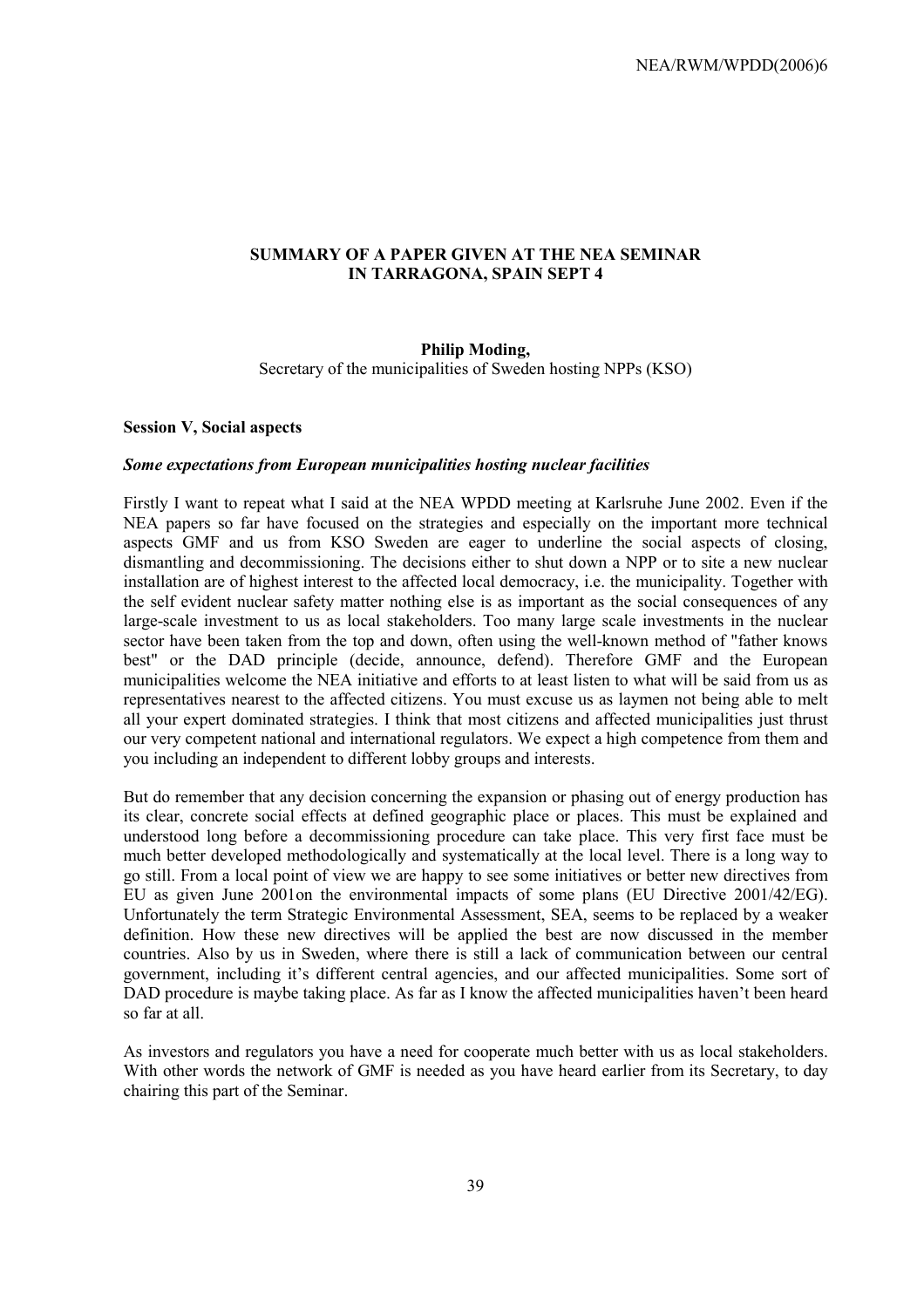A problem to those wanting a more developed and democratic dialogue between national government and the local municipalities, the grassroots, is that it is inconvenient and uncomfortable to a national government for instance our Swedish or the German one to develop a dialogue on the phasing out of nuclear also with the affected communes. But on the siting of new waste repositories our governments have learnt it is a must to come on speaking terms with the affected citizens and their local politicians. It is easier for the Government or the investor to send a letter to the local addressee than to mail a letter about a planned (!) funeral! This is a dilemma to any national government dealing with the phasing out of a nuclear concept. Our Swedish National Council for radioactive waste, "KASAM", has in its report to the government ( SOU 2002:63) asked for a research programme focusing on societal humanistic aspects of these issues. A very important prerequisite is of course that such a research must be completely independent of the main stakeholders, read the industry and its organisations. An interesting seminar on this theme for those understanding Swedish will take place in Stockholm October 22, 2003. Ask KASAM, Ministry of Environment, Stockholm (mats.lindman@environment.ministry.se) about this seminar on "the role of social sciences in the decision making on large scale investments and democracy."

As local stakeholders we know probably better than the rest of the nation which benefits the establishments of nuclear power has brought to the sites and their surroundings. As seen from a broad and general point of view: Most NPPs in Europe are sited at "minus regions" i.e. at places losing people and employment. In most cases a phasing out of nuclear should not only be measured in the number of jobs lost on the national level - a rather uninteresting consequence compared with the grave, local affects on each affected place. Geography counts... with other words! The phasing out impacts must also be regarded qualitatively as a significant loss of many qualified jobs. The heavy investments in the nuclear energy have brought advanced technological activities as well as many "normal" jobs to areas needing it. A clear social indication of phasing out is that it will affect most of all elderly people and those with the least education. These groups will have a great difficulty in finding other jobs. Houses, certain shops, schools, nurseries, local service firms will lose their base. Worst of all could be that the inhabitants cease to believe in the future. Any strategy for decommissioning must start from the background of a total approach of the decision making on why shut down? As I said in Karlsruhe from the municipal and grassroot level there is a lower interest to participate in the decommissioning phase if there is a lack of answer to the following primary questions:

- 1. What environmental gains and losses will accompany the planned shut down?
- 2. How and where will the diminished electrical supply be compensated for?
- 3. How and when will the affected local districts be compensated and by who?

As an example of the decided shut down of the nuclear production in Sweden we know from our KSO investigations (KSO Report given May 1999 that around 8000 jobs will disappear, most of them not being replaced in the existing NPP areas. Our affected municipalities have therefore created list of concrete investments as compensations for the closing down of NPPs. The majority concern infrastructure in roads, railways, higher education etc. Currently it is still unlikely that a power company would invest in new large fossil fuel power plants in Sweden. Also new windmills are discussed more and more from an environmental and economic point of view by us. In stead our Swedish Vattenfall, owned by us as citizens of Sweden, is allowed to buy and invest in coal fired plants in Germany and in Poland. Many mean that it is a typical example of double moral. Isn't it or is it just allowed business thinking in the EU? The issue was also discussed in the Swedish Parliament! Back to the aims of this Seminar. You want us as local stakeholders to comment your hard, technical strategies for the decommissioning of nuclear facilities and I am answering the same way as in Karlsruhe. You may think that I am playing offside again but... My advice to you to day: Listen also to us as stakeholders of the social and geographic aspects just at the affected areas. The national level for this is not enough as you could see from my Swedish examples. No decommissioning or no phasing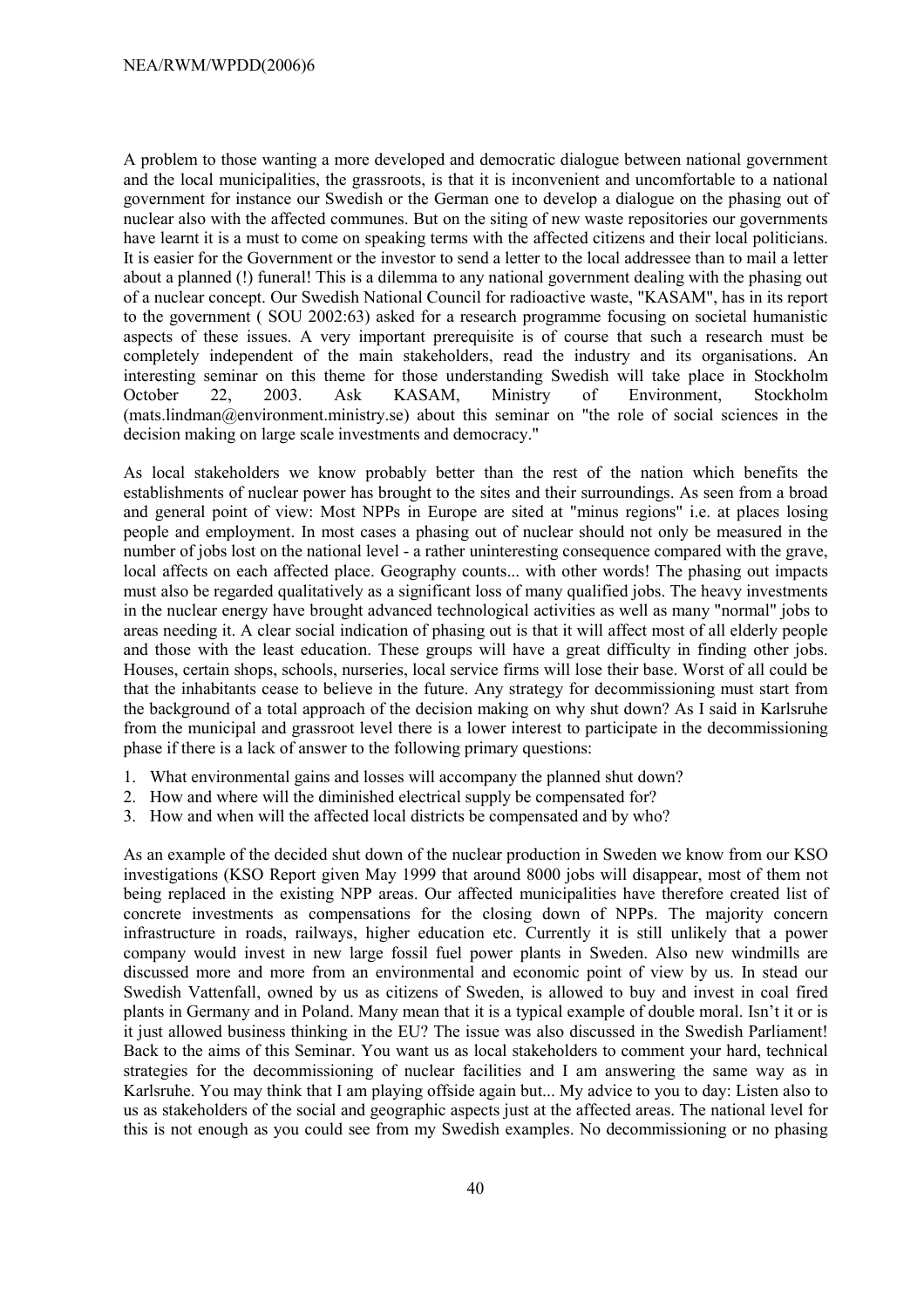out is taking place without mostly enormous effects on the local level. Develop better dialogues with us on just this more grassroot level. And don't forget to develop your best talents as fair and unbiased teachers and stakeholders. Try to understand us who demand intelligibility. Local democracies must also be offered a fair possibility to change plans not wanted by them. This is also included in the Maastricht agreement and in the principle of Subsidiary! community expectations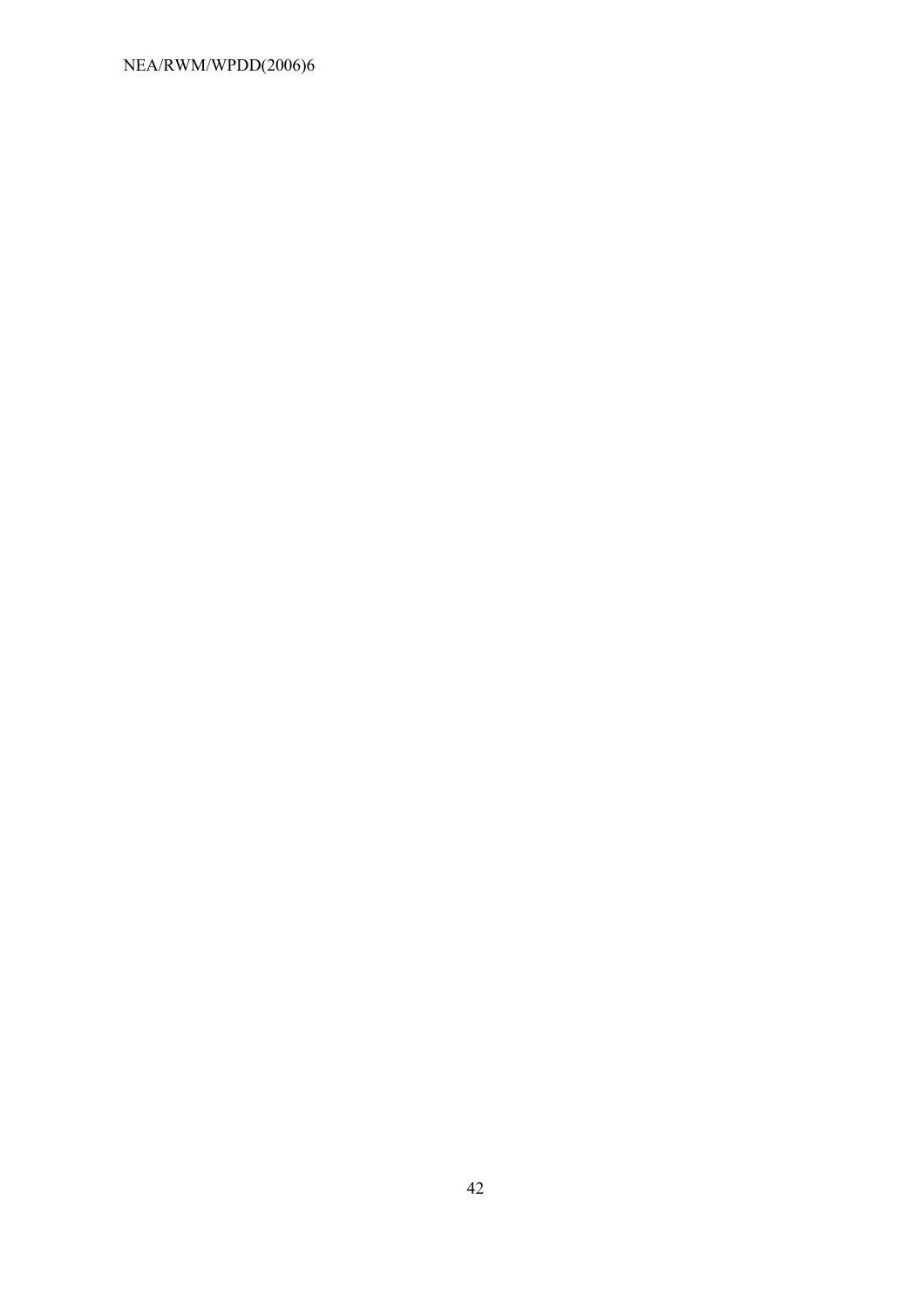# **COMMUNITY EXPECTATIONS**

**Larry Kraemer**  Chairperson of the Canadian Association of Nuclear Host Communities Mayor of the Municipality of Kincardine

# Canadian Association of Nuclear Host Communities

Presentation

Community Expectations







CANHC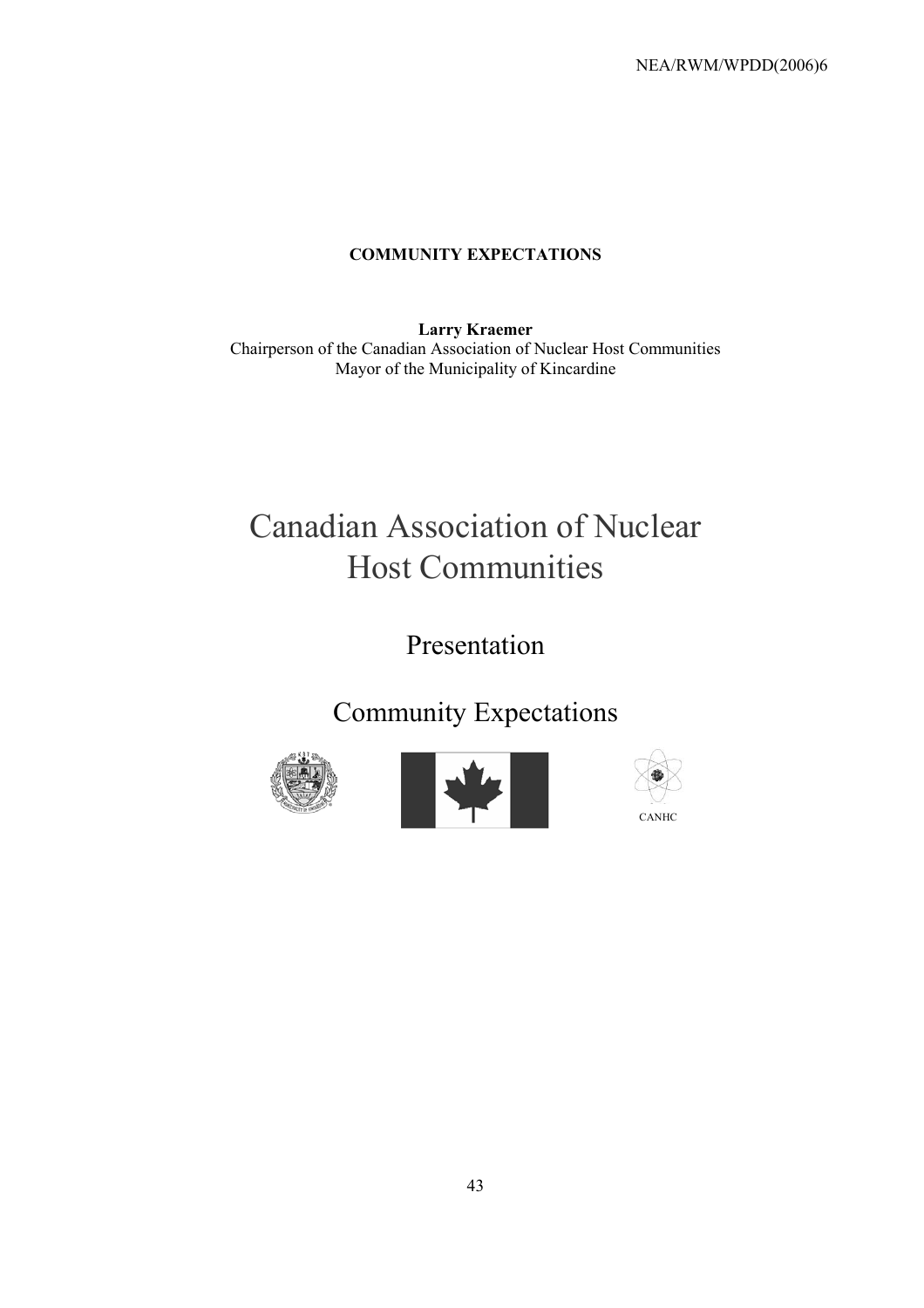# **Introduction**

Good afternoon, ladies and gentlemen, my name is Larry Kraemer and I wish to speak to you to-day in the capacity of the Chairperson of the Canadian Association of Nuclear Host Communities and also as the Mayor of the Municipality of Kincardine, which is the home to North Americaís largest Nuclear Generating Station the Bruce Nuclear Power Development.

Historically, the relationship between the nuclear generator and the local community has been one of stability and co-operation. However in more recent times (2000-2003) the nuclear landscape has had several major issues that directly effect the local nuclear host communities.



# **CANHC Canadian Association of Nuclear Host Communities**

# *Goals*

- The associations mandate is to be supportive of the nuclear industry through ongoing dialogue, mutual cooperation and education.
- To strengthen community representation with the nuclear industry and politically through networking with other nuclear host communities.

As a result of these issues, the Mayors of a number of communities started having informal meetings to discuss the issues at hand and how they effect their constituents. These meetings led to the official formation of the CANHC with representation from:

- Pickering, Ontario;
- Clarington, Ontario;
- Kincardine, Ontario;
- Deep River, Ontario;
- Becancour, Quebec;
- Pinawa, Manitoba.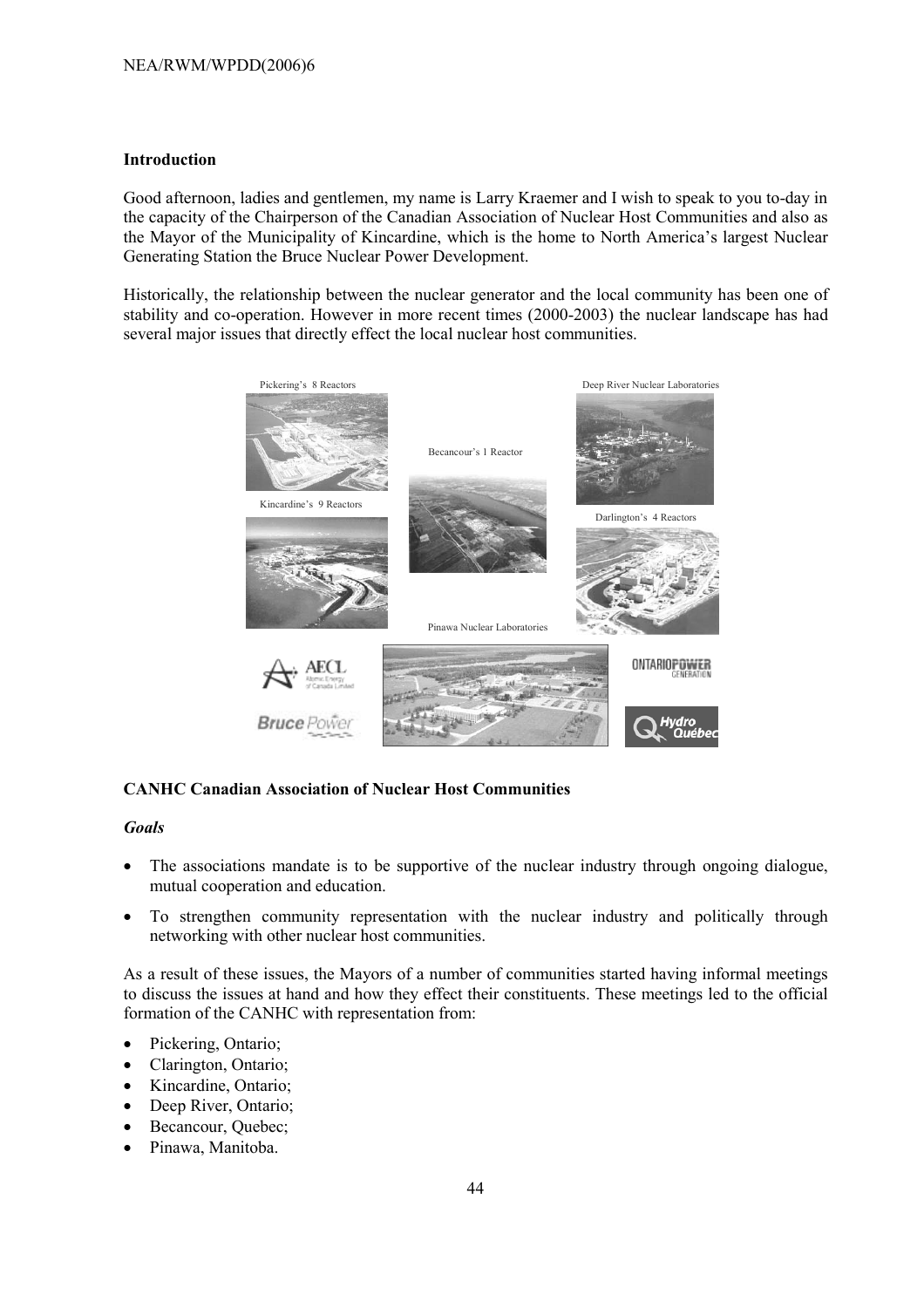In Canada it is almost impossible to discuss decommissioning and dismantling of Nuclear Facilities without also discussing Nuclear Waste disposal for reasons that I will soon make clear.

Also I would like to briefly touch on how and why expectation of communities may differ by geography and circumstance.

# **Pickering**

A disposal solution for either calandria, decommissioning wastes or used fuel local to the Pickering site would seem to be unlikely given the density of urban population, the low percentage of workers employed in the nuclear industry compared to the rest of the population and Pickering's close proximity to Toronto and its suburbs.

- Pickering Nuclear Generating Station;
- 8 550 mw reactors at end of life;
- 8 calandria + LLW and ILW from decommissioning;
- at end of life site will house approximately 1 200 cylinders of used fuel;
- site is not large acreage:
- urban boundary has pretty much surrounded plant;
- close proximity to Toronto.

# **Clarington**

By end of life it is likely that the urban boundary will have reached this site as well making a local solution unlikely there as well.

- Darlington Nuclear Generating Station;
- 4 950 mw reactors:
- 4 calandria + all LLW and ILW from decommissioning;
- smaller site in terms of acreage;
- approximately 1 000 cylinders of used fuel at end of life;
- next most densely populated:
- approximately 30 mile east of Pickering.

# **Kincardine**

Looking at the size and the volumes of the various substances at the Bruce site it does not take long to figure out why we insisted that Ontario Power Generation enter into a memorandum of understanding to decide the future directions of the waste operations and how decommissioning wastes will be fit into that agreement.

- Bruce Nuclear Generating Station:
- 9 reactors  $(4 \times 750 \text{ mw}, 4 \times 850 \text{ mw}, 1 \times 200 \text{ mw} \text{ in safe storage})$ ;
- 9 calandria + LLW and ILW from decommissioning;
- all Ontario's LLW and ILW from operations in interim storage;
- approximately 2 000 cylinders of used fuel at end of life;
- large site approximately 2 400 acres;
- lowest population density of major Canadian generating sites.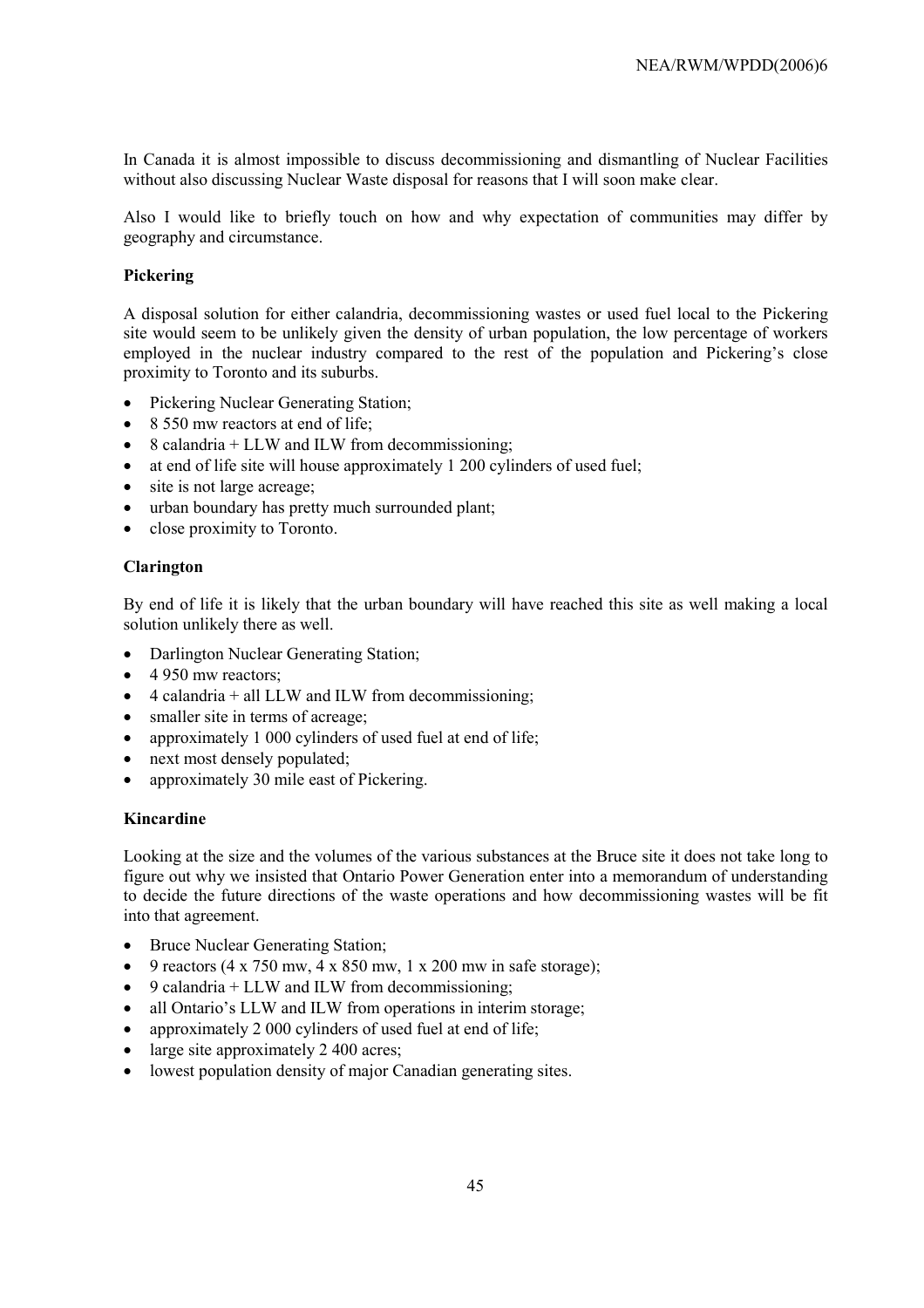# **Deep River**

Majority of population employed in Nuclear Industry very knowledgeable of issues as it stands today. Have shown willingness to look at local solutions to waste and decommissioning issues in the past this trend will probably continue.

- Chalk River Laboratories;
- several research reactors:
- hot cells:
- Maple 1 and Maple 2 reactors for medical isotopes;
- site well removed from major urban centres.

# **Becancour**

Gentilly 2 is Quebec's only Nuclear Generating Station therefore unless Quebec enters into an agreement with some other facility it does not at present look probable for disposal of decommissioning wastes offsite.

- Gentilly 2 Nuclear Generating Station;
- 1 625 mw reactor:
- all wastes ever generated remain on site:
- 150-200 used fuel cylinders at end of life;
- 1 hour from Montreal lightly populated agricultural area.

# **Pinawa, Manitoba case study**

Our association has a diverse geographic base with many unique nuclear experiences. One of these experiences that I would like to share with you is the Pinawa, Manitoba case study.

In 1995 a decision was made to close the more modern facilities in Pinawa and upgrade those in Chalk River as a cost cutting measure. Atomic Energy of Canada has recently received approval to proceed with Phase 1 of their plan for decommissioning of the Pinawa facilities. These include several contaminated buildings, hot cells, an experimental reactor in a safe shutdown state and waste management. Real decommissioning, that is the demolition of buildings and the placement of all waste in permanent disposal facilities, is to be deferred indefinitely because of the lack of disposal facilities in Canada.

It is the will of Pinawa and its surrounding community that decommissioning proceed in a continuous manner until the site can be delicensed, with a permanent decommissioning staff in place until the job is complete. This would prevent severe economic disruption to the communities from the loss of  $150 -$ 200 jobs associated with decommissioning at the completion of Phase 1. This would also ensure that Phase 2 and 3 would be carried out by staff knowledgeable of the site and its hazards. It is the fear of the communities that once the nuclear expertise has been removed 1 500 km away, that the completion of decommissioning will be continuously deferred for centuries.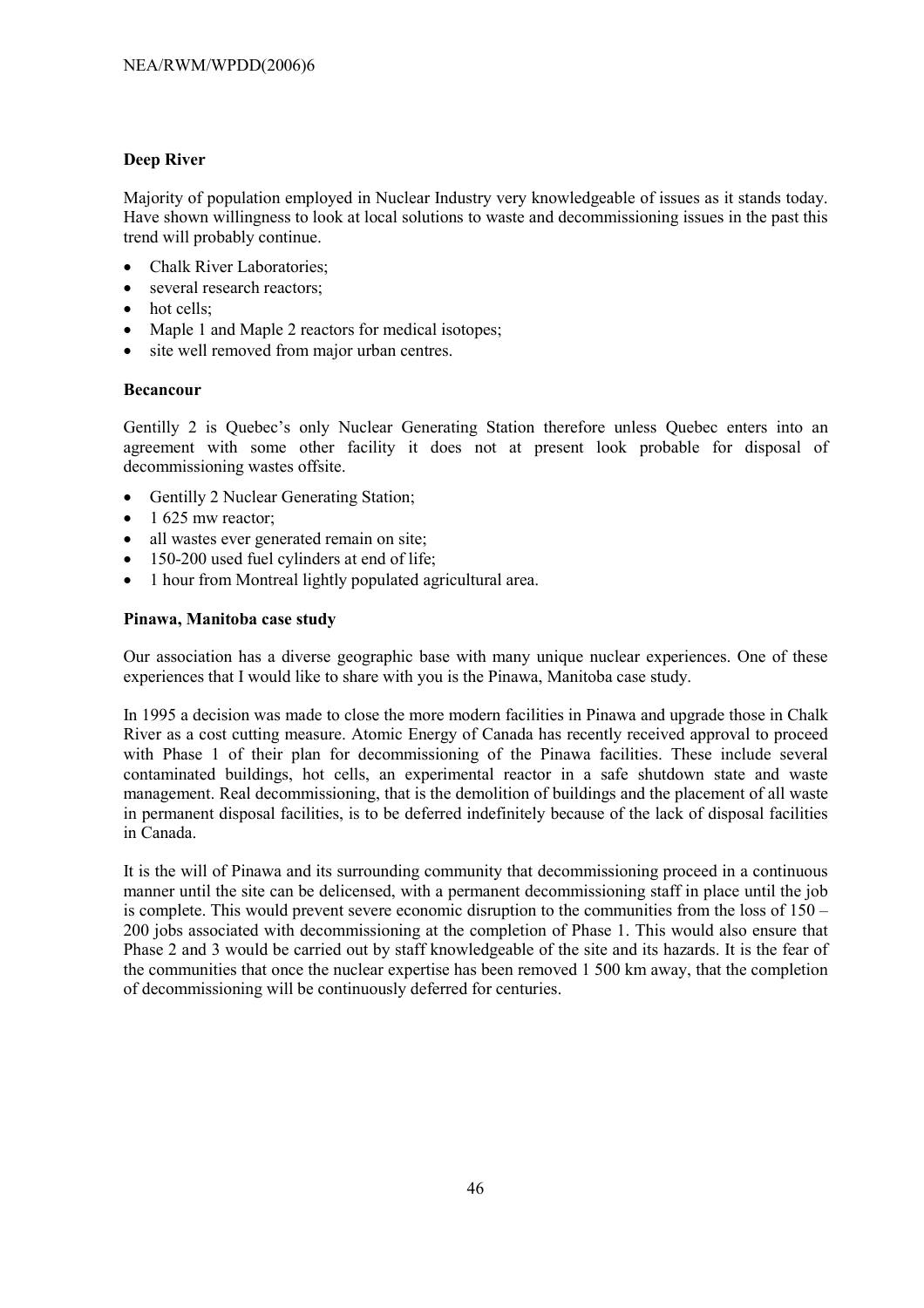

# **Long-term management of nuclear fuel waste (Bill C-27)**

Concurrent with the formation of the CANHC, the Federal Government of Canada introduced Bill C-27, an Act respecting the long-term management of nuclear fuel waste. Bill C-27 was tasked with the formidable job of creating recommendations for the long-term management of spent nuclear fuel in Canada. The relevant context of this process, was that it was the first time that Canadian Mayors of Nuclear Host Communities have taken collective action in order to further the responsible discussions surrounding nuclear waste management. Also relevant to today's discussion is that this bill did not address the management of LLW of ILW either from operations or decommissioning or dismantling of existing Nuclear Stations or Research Facilities. Serious dismantling efforts in Canada are unlikely to begin until a site has been identified for used fuel wastes. Some of you may be surprised at the expected volumes of HLW by end of life for Canadian plants however our canister size roughly half that of the European canister. And because the Candu system uses natural uranium, fuel life is shorter resulting in a larger volume of a much safer waste. However in much of the publics mind it is still nuclear waste.

# **Kincardine/OPG Memorandum of Understanding Work Plan (15 April 2002)**

At this point I wish to remove myself from the CANHC Chairperson's role and put on my hat as the Mayor of the Municipality of Kincardine.

In early 2002, the Municipality of Kincardine entered into a "Memorandum of Understanding" with Ontario Power Generation to formalize the long-term management of low and intermediate level nuclear waste generated in the Province of Ontario, Canada. The Work Plan included the following tasks:

- initiate independent assessment study;
- conduct geotechnical feasibility study;
- conduct preliminary safety assessment;
- conduct social assessment;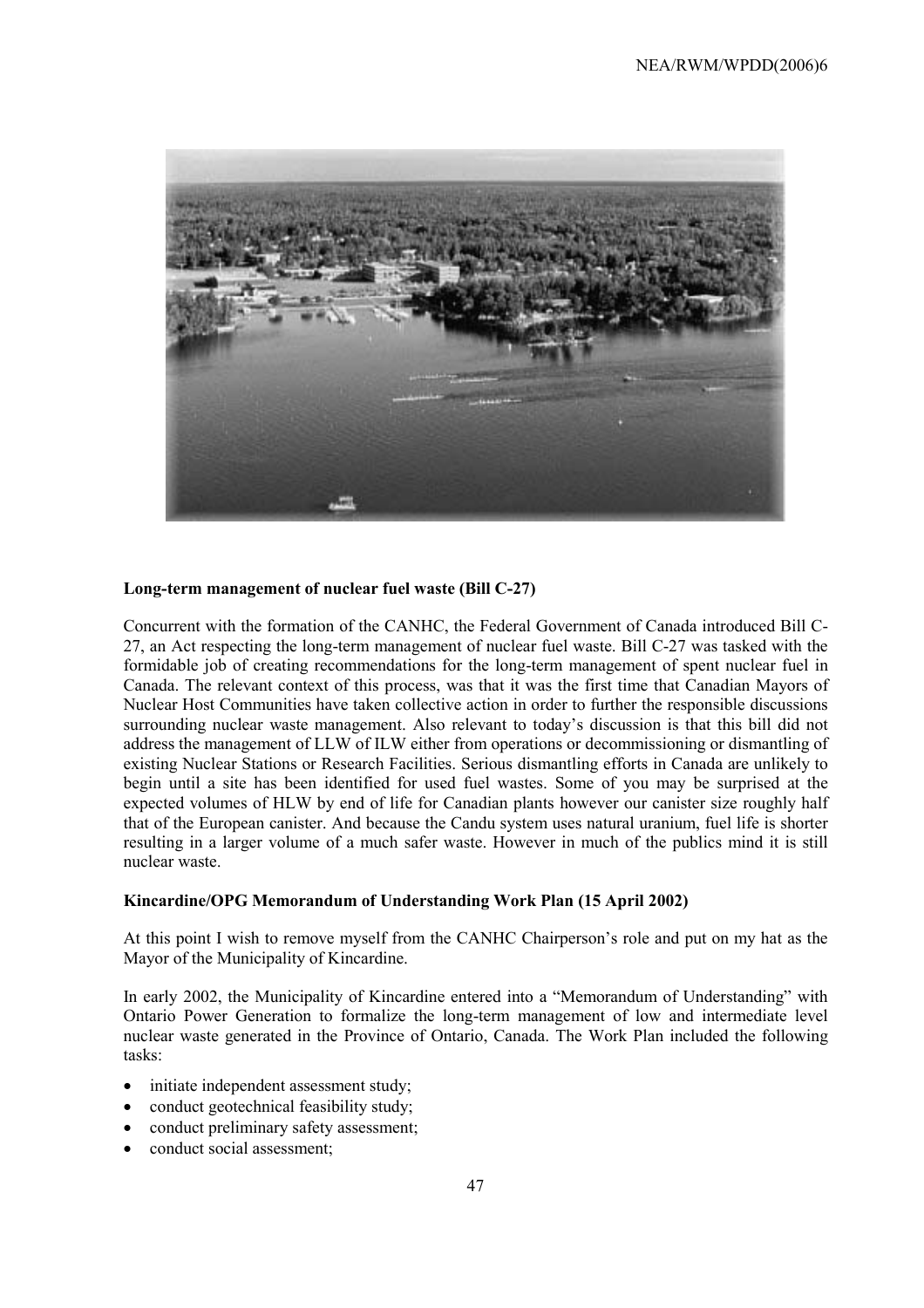- conduct economic analysis;
- conduct environmental protection feasibility;
- carry out consultation in communities;
- review European and American model for long term management of LLW and ILW.

# **Project visits goals**

- To review best practices in low and intermediate waste management practices;
- to discuss governmental approval processes and talk with local officials;
- to ascertain public consultation methodologies.

# **LLW facilities visited by Kincardine delegation**

- Zwilag, Switzerland;
- NAGRA Project, Wellenberg;
- Centre de l'Aube, France;
- SKB Facility, Sweden;
- Barnwell, South Carolina, USA;
- Carlsbad, New Mexico, USA.





# **General trends discovered**

- Siting some with referendum some not;
- technology generally includes incineration, compaction, concrete liners & water collection systems;
- some facilities built to accept decommissioning wastes some not;
- LLW and ILW can be contained in the same facility;
- in all areas safety was paramount resulting in excellent safety records in all facilities;
- all facilities are good examples for their respective circumstances, however the proposed Bruce facility may have different combinations of all sites visited;
- in general the European facilities are preferred over American facilities;
- sites generate enhanced taxation, real property taxes and business license taxes,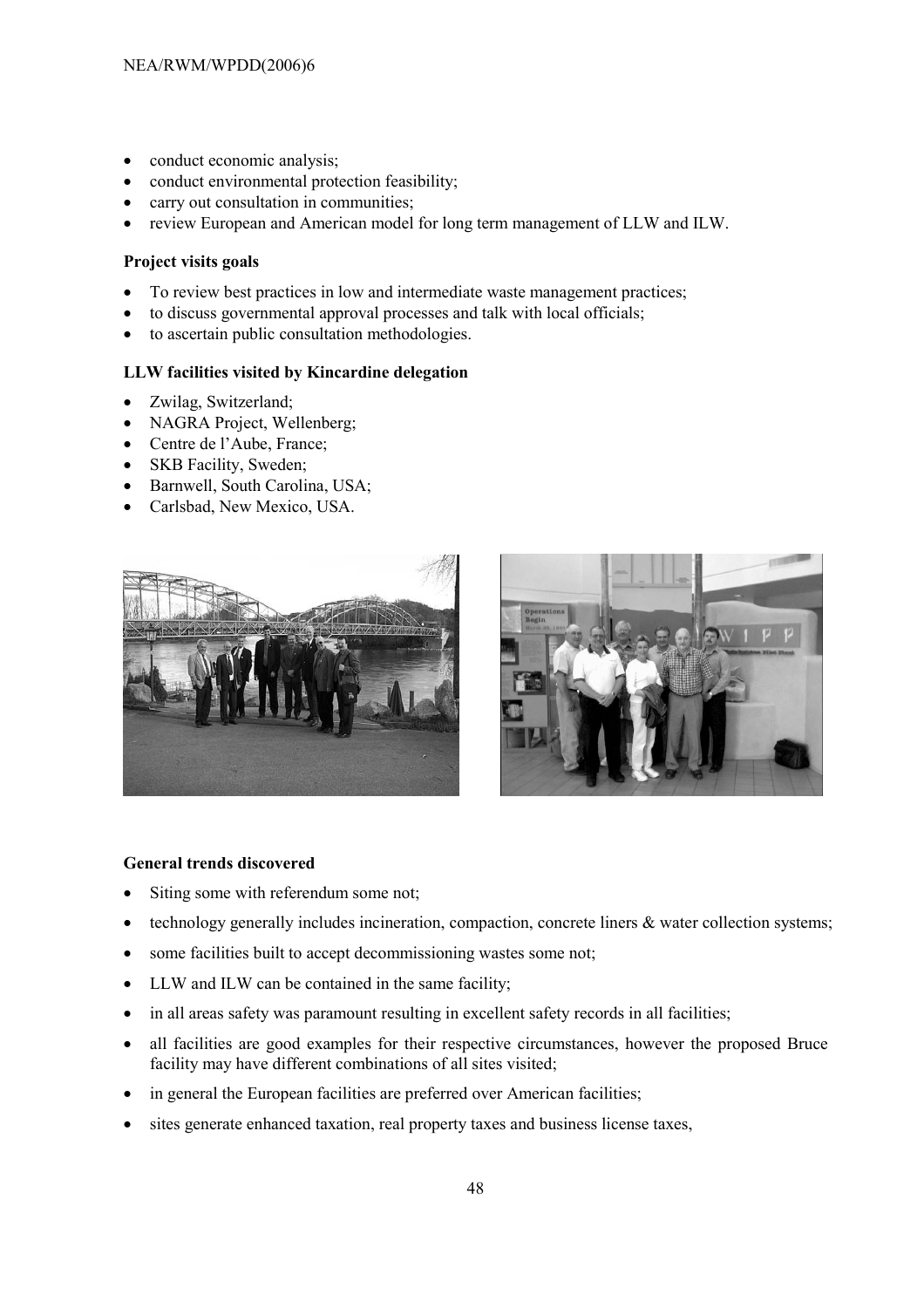- overall the economic and social well being of the host municipalities is supported by the presence of the LLW waste management facilities;
- increase in visitor traffic (Surprise);
- once sited, community support was evident everywhere;
- farther away you go, more opposition you will experience.

# **Feasible options identified**

- 1) Deep geological;
- 2) above ground concrete vault;
- 3) enhanced processing.

# **Communities path forward (LLW discussions)**

The following is the Communities path forward:

- begin fall 2003 if results of studies positive;
- develop community offsets and benefits plan;
- community discussions and decision;
- must benefit municipality and region;
- must benefit nuclear industry.





# **Ivey Business School**

Independent study for the Municipality of Kincardine.

In order to show the public that the Municipality of Kincardine took an independent view of the MOU process, the municipality has undertaken a partnership with the Ivey School of Business. This evaluation is structured to utilize the experience of Ivey field project (under the guidance of the programs professors) to analyze the long term financial impact of the proposed LLW facility in Kincardine, with respect to both the community  $\&$  industry.

The results of this study will enable the municipality to enter discussions with financial information and knowledge equivalent to that of industries.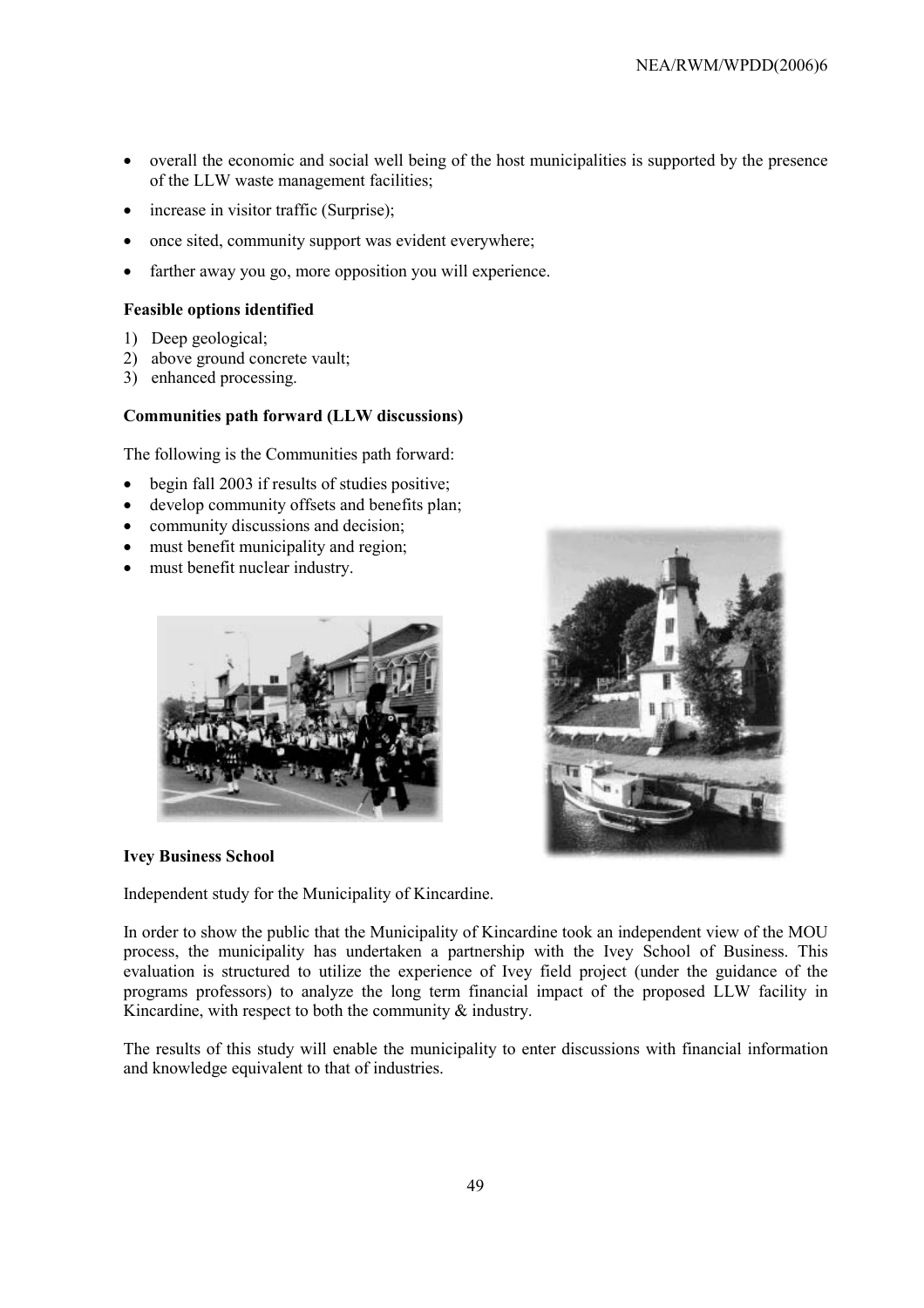# **Kincardine's community vision**

Our process has yielded a large amount of information. However one of the challenges we face as a council in bringing this to a successful conclusion is negotiating a deal. And to that end much to our councils credit we have realized that greater time and expertise was needed to identify, One, what is the value of what we were offering to our society both in regard to operational and decommissioning responsibilities? Secondly what it was that would benefit our community over the long haul and ensure that our residents needs and concerns were addressed in that time frame? To that end Council has teamed up with Ivy Business School one of the worlds top 20 Business schools to study these issues in depth and help us design a deal that will fulfill the parameters we have set for success:

- economic diversity;
- secure advanced Healthcare;
- direct financial advantage for community and region;
- support for the nuclear industry centre for energy excellence;
- post-secondary education opportunities for our youth.

# **Upcoming issues**

Even though we are spending the pre-requisite time talking with industry and the public, I feel that we are at a stage where we have defined some of the questions; however, I feel that both time and future issues will lead us to the proper solutions for nuclear waste management. Please note that I wish to leave you with some of the upcoming issues that will define the Canadian nuclear waste and decommissioning issues in the future:

- referendum.
- Canadaís nuclear fleet will be reaching its life cycle and serious thought must be given to either refurbishment or long-term decommissioning of the facilities.
- these pending waste volumes be dealt with by long-term waste management facilities.
- ongoing education of the public with respect to our responsibilities in nuclear waste management and the education of industry with respect to the public's views of industry at the local community level must continue.

# **Decommissioning and dismantling**

In a general sense the community is becoming aware of the requirement to deal with the large volumes of LLW that will be generated upon the final decommissioning/dismantling of the generation plants. It is estimated that the existing Ontario Nuclear facilities will contribute 100 000 m<sup>3</sup> of LLW material to an unknown waste repository. These specific facts lead credence to the views of my municipal colleagues, that we must now seriously work with industry to strike firm plans to accommodate these significant environmental responsibilities. We feel strongly that our M.O.U. with Ontario Power Generation is a step in the right direction and that when time does pass and we do indeed reach full term on our facilities life span, that the long term management facilities are in place and ready to accommodate the LLW material. The nuclear generation sites in Canada have different social & geographic realities, some being in the centre of large economic hubs, while others being situated in more rural settings. These differences will play a role in both the Canadian determination of the final facilities that will manage both the LLW, ILW and HLW.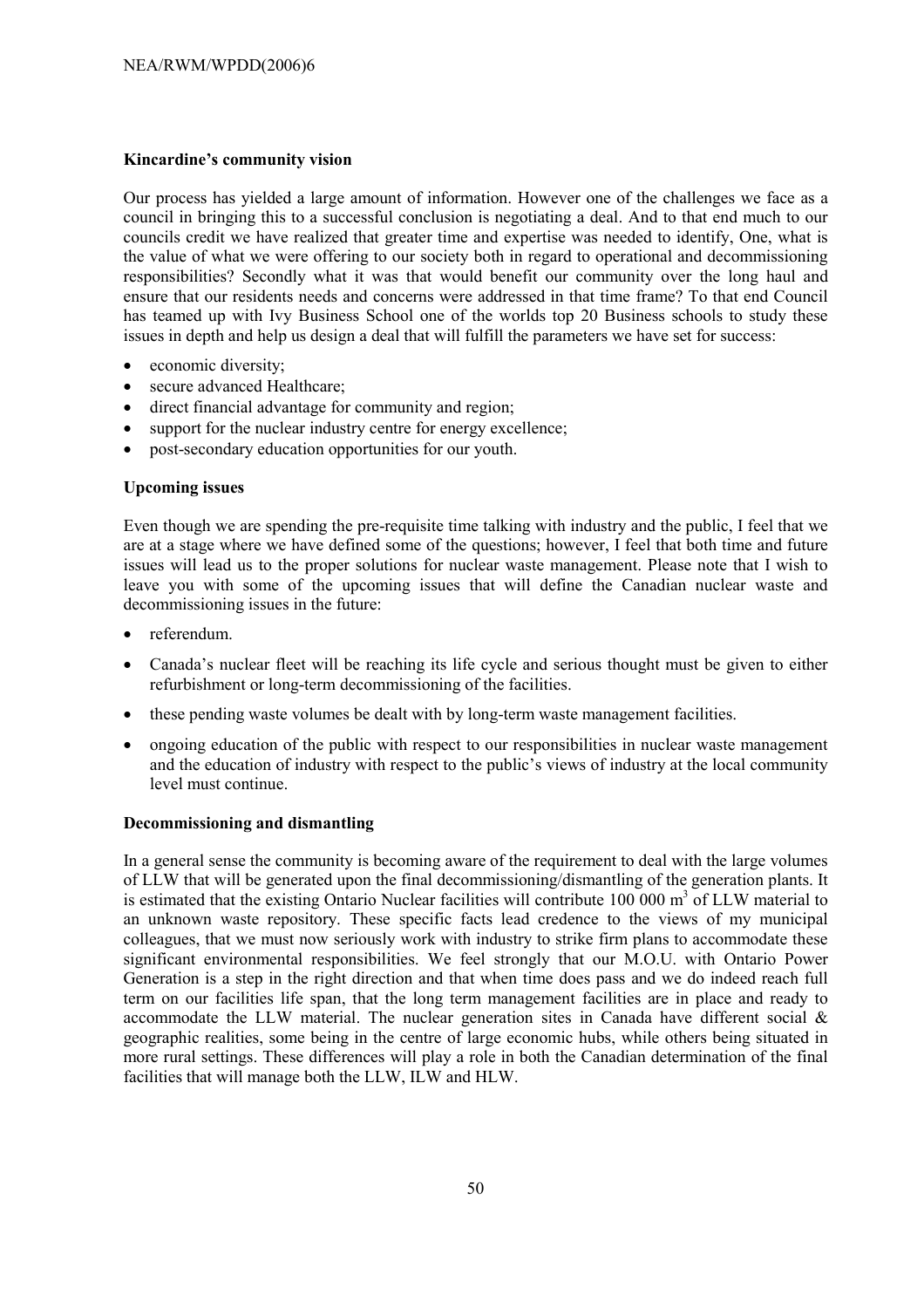# **Expectations**

- We expect that decommissioning and dismantling can not take place in Canada until facilities are in place to accept the wastes.
- Nuclear Host Communities away from the urban boundary seem to be seen as the best hope for sitting such a facility.
- Present policies have the funds for decommissioning and dismantling invested elsewhere we expect to see some significant amount of these invested where the waste a located.
- Prompt or continuous decommissioning starting with the easiest system first and moving to the more difficult is much preferable to continuously delayed decommissioning.
- Legacy management is very necessary meaning, the lowest negative impact possible on future generations should be sought in making decommissioning decisions.
- We expect that nuclear decommissioning and dismantling expertise will continue to be invested in, so that the completion of decommissioning will not be continuously deferred for centuries.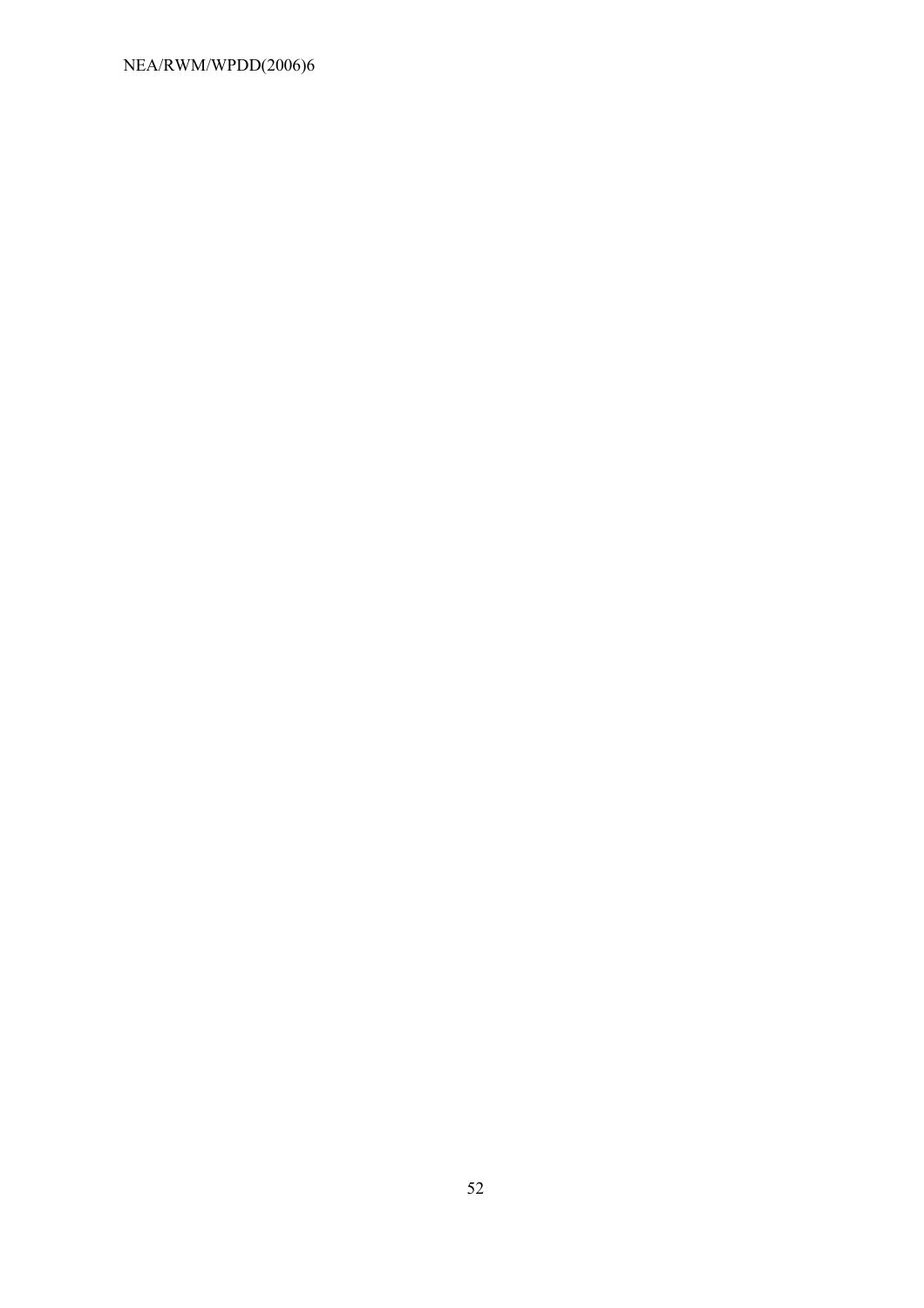**Relevant parts from:** 

**ìInternational Seminar on Strategy Selection for the Decommissioning of Nuclear Facilities**  Summary and overview of lessons learnt", Tarragona, Spain, 2 - 4, September 2003,

**NEA/RWM/WPDD(2003)6, Available at the NEA website: http://www.nea.fr/html/rwm/docs/2003/rwm-wpdd2003-6.pdf**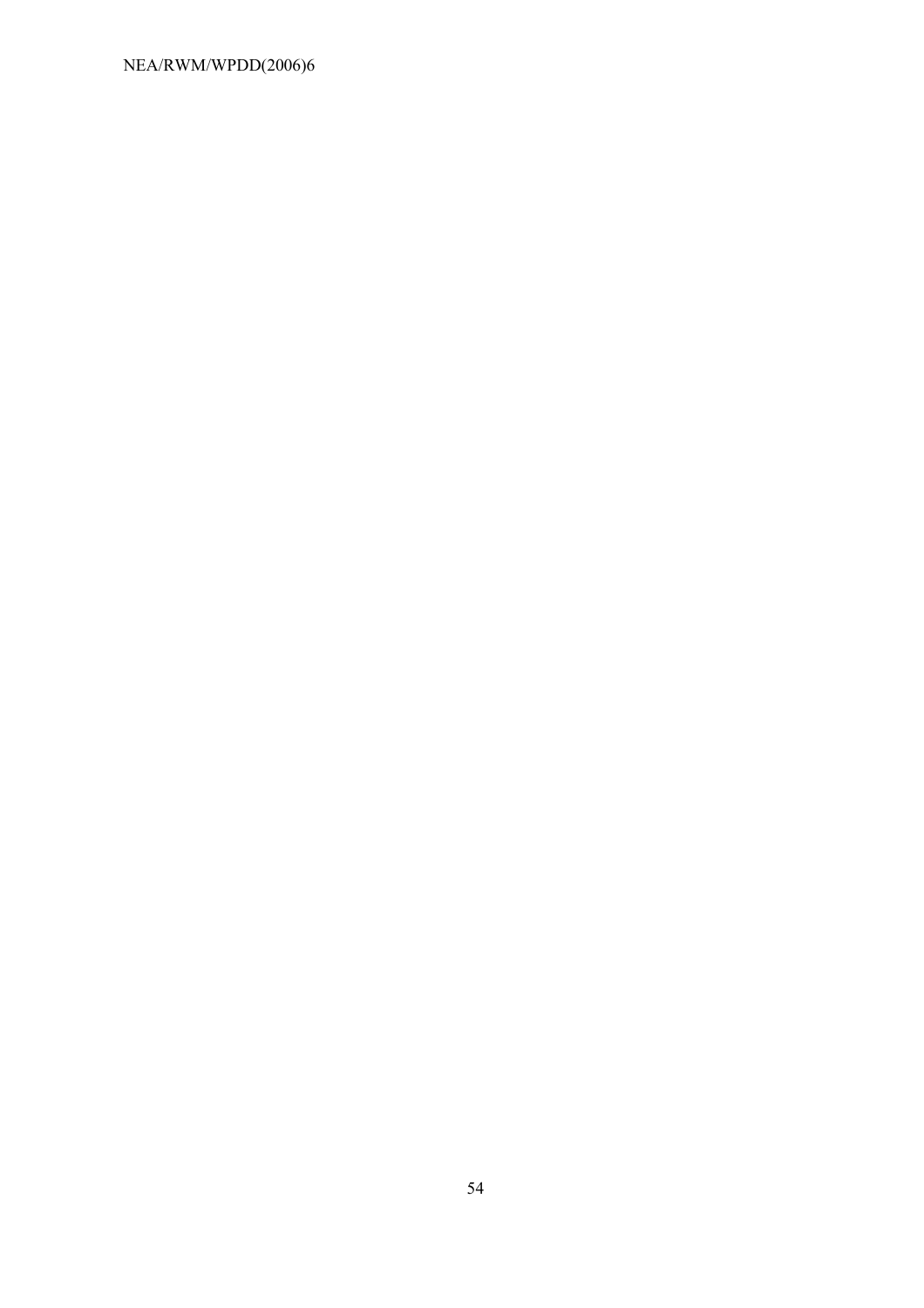# **Overview OF LESSONS LEARNT**

# **A. Duncan,** Rapporteur **C. Pescatore,** NEA Secretariat

OECD/NEA Member countries include those involved in the earliest developments of nuclear technology in the 1940s and 1950s. These countries have a wide range of plant and equipment that has now served its purpose and needs to be decommissioned and dismantled. A new range of challenges opens up as the more modern nuclear power programmes mature and large commercial nuclear power plants approach the end of their useful life by reason of age, economics or change of policy on the use of nuclear power. The current situation is that much has already been done to deal with the decommissioning and dismantling (D&D) but much remains to be done. The work on earlier facilities has provided a substantial body of knowledge and experience over a wide range of complex technical issues but the requirement now is to apply the available techniques to D&D of the larger commercial facilities. In addition to technical issues, plans and procedures will need to address other major issues associated with impacts on society and the environment, regulatory arrangements and with long-term funding.

This international seminar was held in connection with the entering of the Vandellos-I nuclear power plant into the safestore period. The seminar focused on strategy selection for the decommissioning of nuclear facilities. All the major types of facilities encountered in the nuclear fuel cycle were represented. Over 100 high-level specialists from all over the world attended, including representatives of the Regulatory Commission of Spain and decommissioning projects managers from Spain, UK, USA, Japan, Italy, Slovak Republic, France, etc. Several mayors from both Europe and North America also attended. The seminar encouraged open discussions to share lessons learnt and identify possible solutions.

The following points provide an insight into these discussions.

 $\overline{a}$ 

Although there appears to be a trend towards early dismantling, there seemed to be general agreement that technical solutions support a wide variety of safe decommissioning approaches. Thus, in terms of decommissioning strategy, it appears that no one size fits all.

A flexible regulatory approach is needed in order to recognize the changing operational risks and physical conditions of facilities with time, and to optimise their dismantling.

The NEA has been released a comprehensive study on decommissioning strategies and costs that indicates worldwide progress<sup>1.</sup> According to this report, over 50% of countries with nuclear facilities have a framework of decommissioning requirements and 60% have defined radioactive waste

<sup>1 .</sup> See: Decommissioning Nuclear Power Plants - Policies, Startegies, and Costs, OECD\NEA, Paris (2003).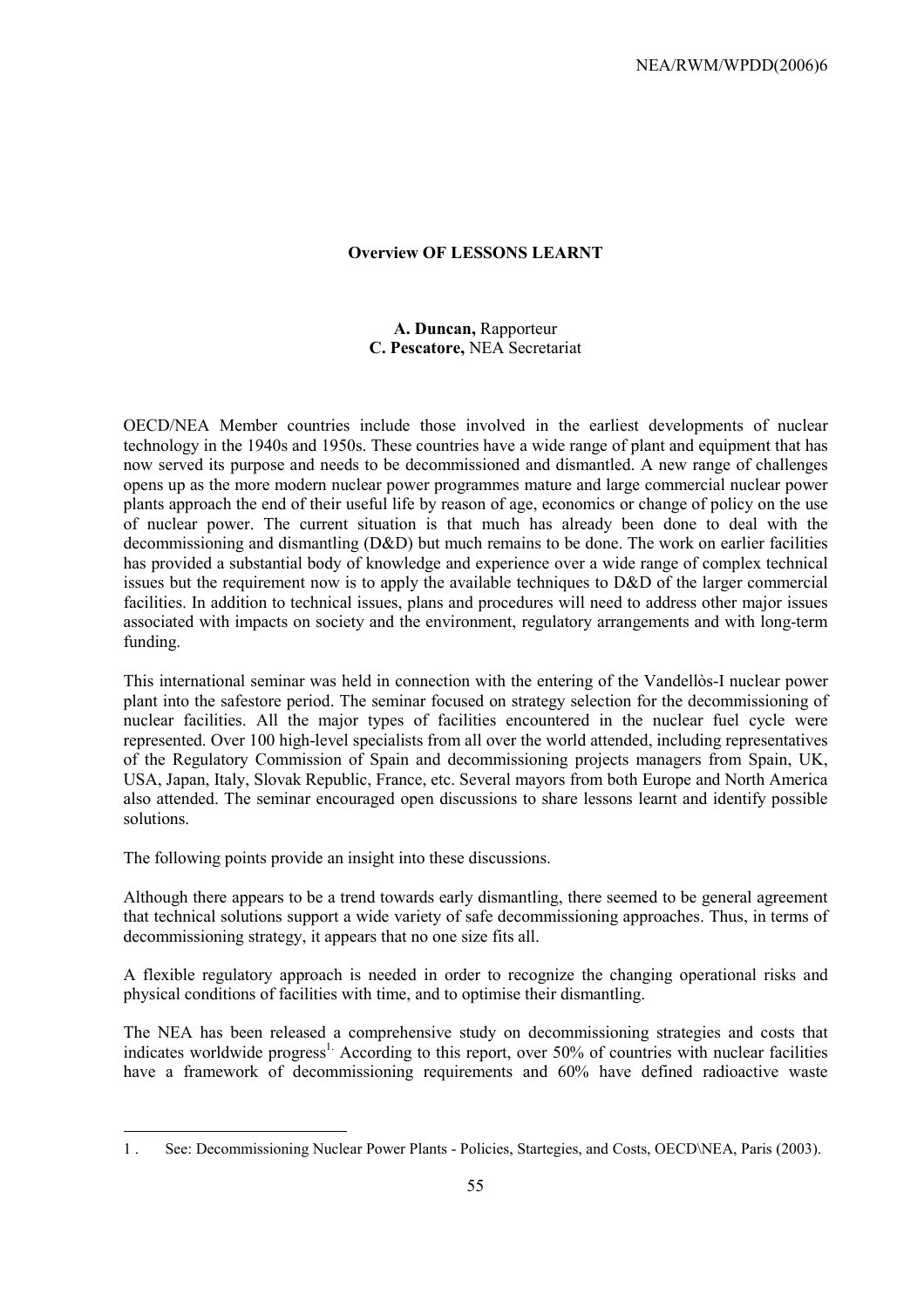clearance levels. Up to about 70% of the costs of D&D are attributable to dismantling and waste management.

The provisions for safety of the D&D process are closely linked to the availability of the necessary funds as and when required.

A number of common factors were defined for successful implementation of decommissioning strategies: i.e. safety, technical feasibility of decommissioning options, risk-informed progression of D&D activities as project proceeds, maintenance of competency and corporate memory throughout project, waste management and disposal capability, financing that suits the scope of the project, a well-defined risk-informed and performance-based regulatory process, and establishment of effective communication with local and regional governments and key stakeholders, particularly personnel, at the earliest opportunity before decommissioning.

LWRs are relatively easier to dismantle than GCRs, because of the large amounts of contaminated materials, such as graphite, associated with the latter.

The techniques for dismantling fuel cycle facilities are essentially similar to those for dismantling nuclear power plants except that a safestore period would not be helpful in reducing the radioactivity of those facilities contaminated with long-lived radionuclides.

It is important that stakeholders feel that their considerations and concerns are addressed throughout the project.

Several programmatic and policy issues were raised including:

- Should the costs/ benefits of adopting internationally consistent radioactive waste clearance levels, for use in decommissioning projects, be more heavily emphasized in the context of international business and competition?
- To what degree should institutional controls be relied on in safety cases for decommissioning options involving an element of long-term stewardship?
- Does the international trend toward independent national organizations having responsibility for waste management and disposal set a useful precedent?
- Is early dismantling and successful demonstration of technology a significant factor in establishing public confidence for building new plants? (This is key in the French and Japanese strategy.)

Regarding views on where bilateral and multilateral cooperation might enhance progress in defining and implementing decommissioning strategies, the following points were agreed.

- On the issue of radioactive waste clearance, an adequate scientific basis is available for defining clearance levels, but a high level discussion of is needed to look for solutions that can satisfy both international and national interests.
- There was general agreement, supported by the regulators present, that a simpler decommissioning regulatory framework would be beneficial.
- Although it was agreed that exchange of information on funding requirements and systems might be useful, differences in decommissioning work breakdown structures make it difficult to get good cost data.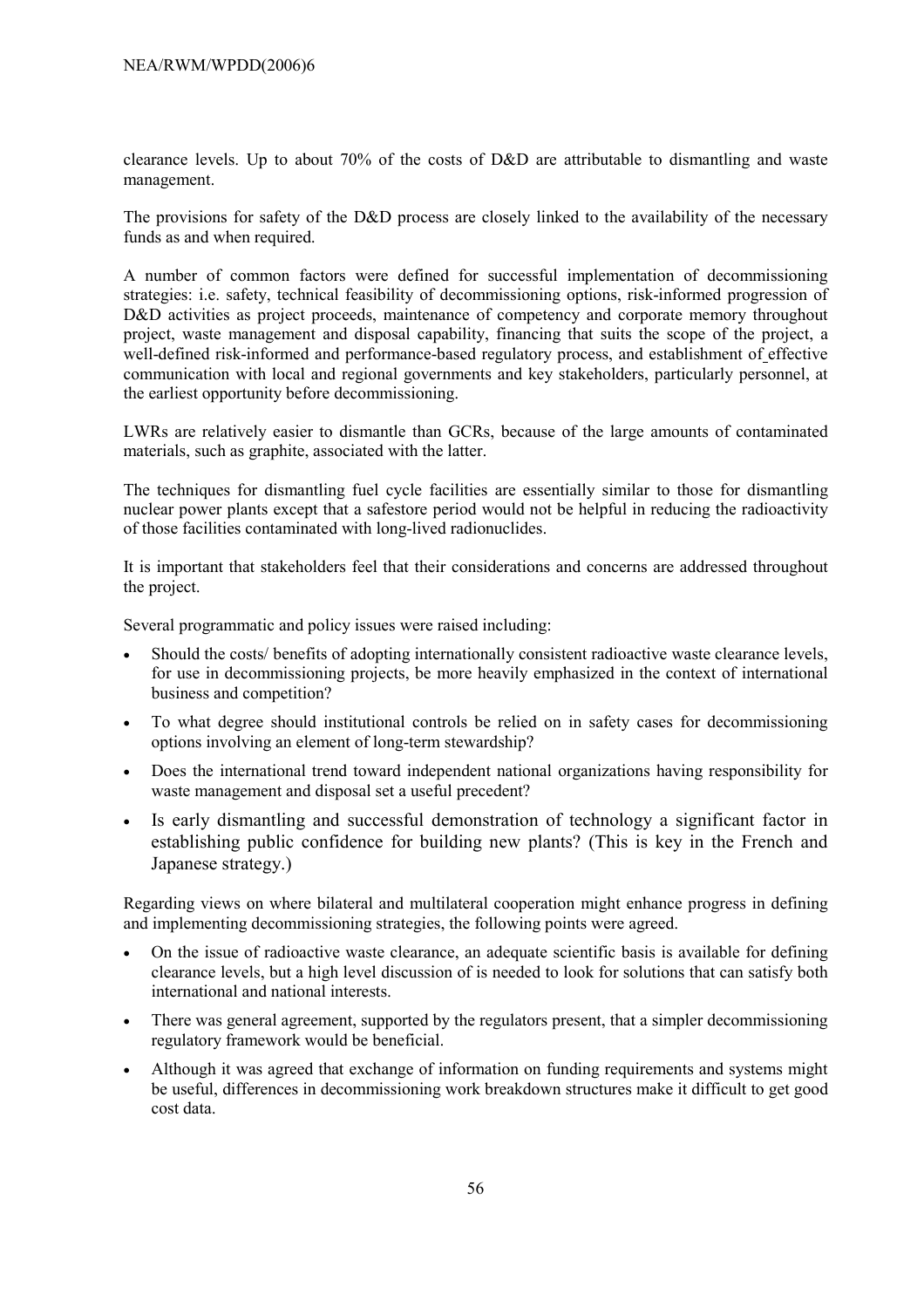- An international database on decommissioning experience would be useful. Several databases now exist and it may be useful to look at combining them.
- Societal factors are keys to successful decommissioning projects and establishing pillars of trust is important at the earliest opportunity before decommissioning.

In addition to the above points, the seminar attendees were asked to identify the issues that were of significance to them and where they believed advice and further work by the international community might enable progress. They identified the issues of:

#### *Stakeholder involvement*

Early discussion of plans with stakeholders.

Continued dialogue with local communities.

#### *Strategy selection*

Waste management provisions.

Costs and funding arrangements.

#### *Waste Management and clearance*

Availability of waste disposal routes.

Standards of clearance and effects of differences on decommissioning costs and international business.

# *Funding and costs*

Relationship between funding and safety.

Hazards to the long-term security of funds.

#### *Social demands*

Implementing 'Pillars of Trust'. (Safety, participation and economic development.)

#### **Concluding remarks**

There may be an expectation amongst politicians and the public that there is a "right answer" to the choice of strategy selection for a particular type of facility, or even all facilities. This seminar and, indeed, wider experience shows that this is not the case.

• Local factors and national political positions have a significant input and often result in widely differing strategy approaches to broadly similar decommissioning projects. All facility owners represented could demonstrate a rational process for strategy selection and compelling arguments for the choices made.

The NEA, and in particular its Working Party on Decommissioning and Dismantling, which was one of the joint organisers of this event, will use these outcomes to inform its future work programme.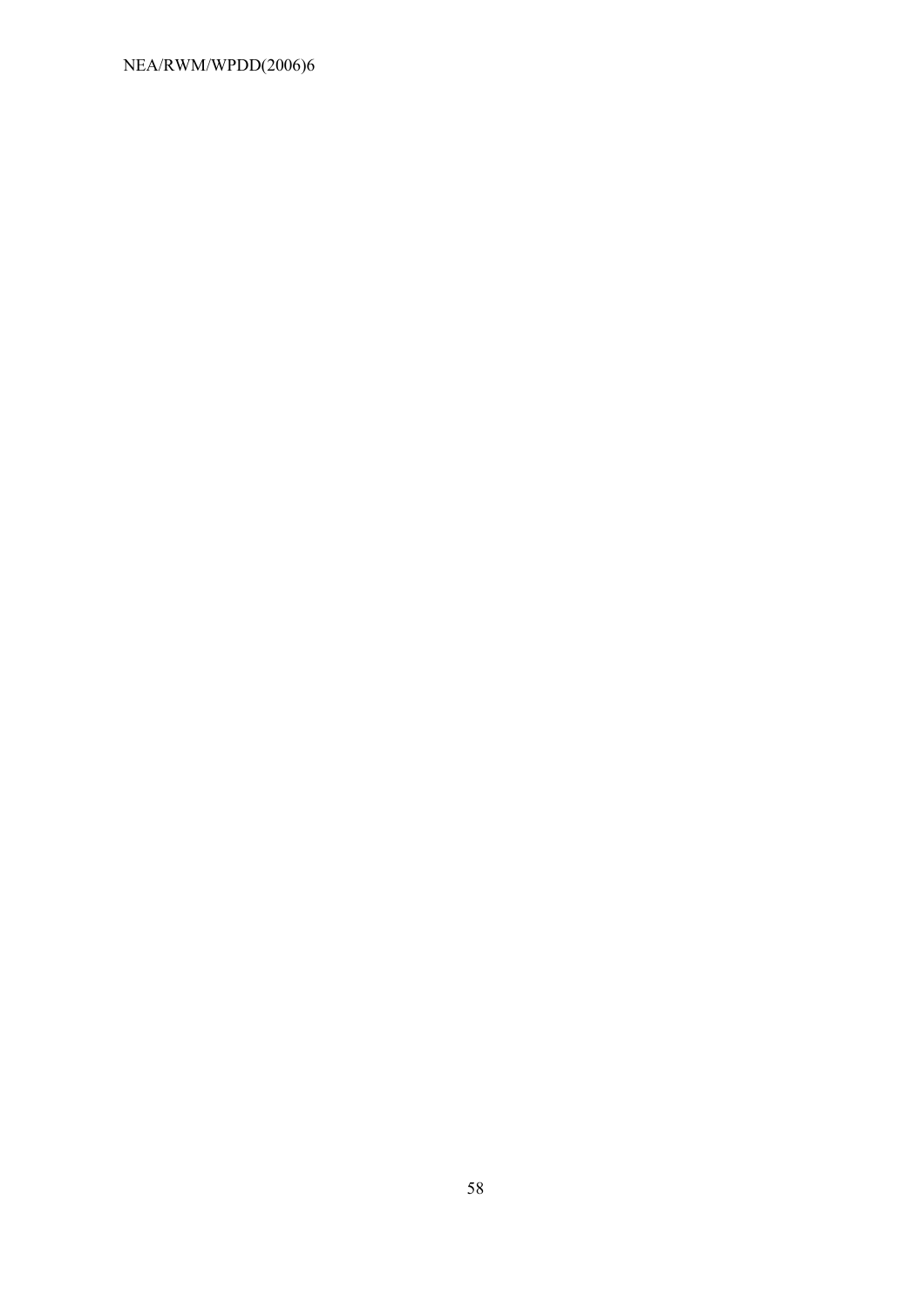#### **SUMMARY OF INDIVIDUAL SESSIONS**

#### SESSION V: SOCIAL ASPECTS

# Moderator: Mariano Vila d'Abadal, AMAC, Spain.

Paul Woollam outlined the Town and Country Planning Act of 1990, which addresses land use planning in the UK and provides for involvement of the public. He described experience of its application by way of a Public Inquiry into the BNFL Magnox Electric proposal for decommissioning of its Trawsfynydd nuclear power plant. He stressed, particularly, that documentary evidence for such an Inquiry needs to be written in a way that the public can understand, whilst not compromising commercial or security aspects or containing material that could be misleading if taken out of context. He also noted the legal requirement to assess alternative options but observed that, without a waste disposal route, the options for dismantling a nuclear power station and dealing with the waste are limited.

Lessons were learnt during the Trawsfynydd Public Inquiry about relationships with stakeholders, including members of the local community, NGOs and the media. One significant factor was the location of the nuclear facility in a National Park, and another was the concern of some groups that the Company had not made available all of its extensive decision-making documentation, which was because of the prospect of commercial exploitation of the decision-making methodology. The main conclusion, however, was that D&D proposals were not opposed by the regulatory bodies or the elected representatives of the local communities, including the local Planning Authority, in spite of the sensitive location of the plant. The basic concerns came from national anti-nuclear groups and focussed on matters outside the remit of land use planning law.

Mayor Josep Castellnou gave a chronological review of the life of the Vandellós-I NPP, from plant construction to the transfer of ownership to ENRESA. He also described the duties and membership of the Commission of Municipal Monitoring, which was created to follow up and control the work done at the plant, and he explained how public relations arrangements were made to provide information to people, magazines, radio, TV, and to meetings with press.

The subsequent discussion addressed social and economic impacts in the local area, and focused on the social projects and activities that were carried out, including the construction of an industrial park to promote local economic development.

Kevin Hayes reviewed the history of the Westinghouse uranium processing plant at Hematite, Missouri, (described in Session IV), as an example of how to deal with the social impact of a plant whose operation had resulted in contamination of soil and groundwater. The main requirement as regards social aspects was to communicate proactively and work with the local community and regulators. For this purpose, a community relations plan was developed using guidance from the Comprehensive Environmental Response, Compensation and Liability Act (CERCLA) and model documents provided by the Missouri Department of Natural Resources (DNR), with Community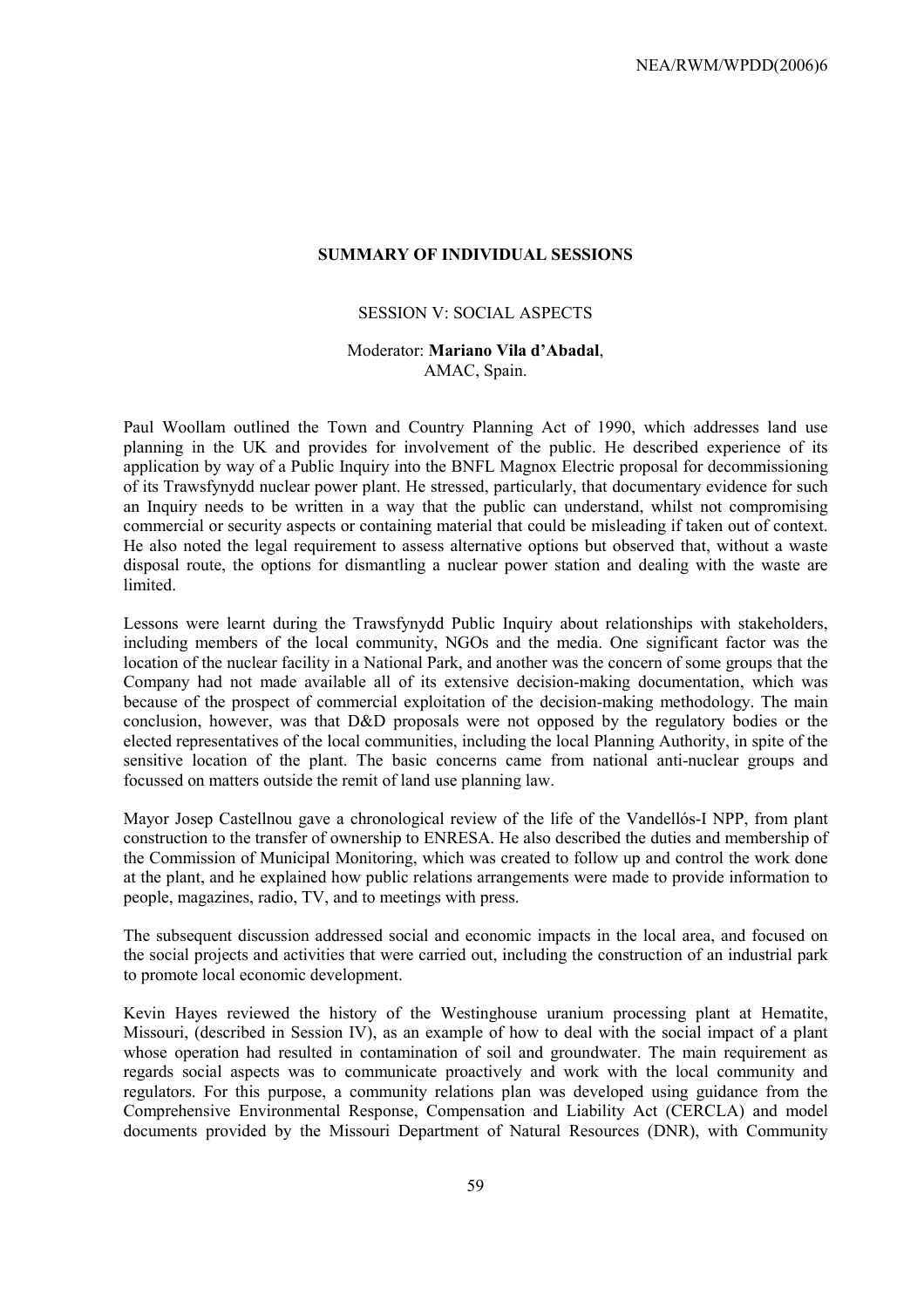interviews to ensure the plan recognised and addressed local concerns. Efforts to contain rumours involved building an effective mechanism for providing timely project updates to the community and being able to receive and understand community feedback

Key features of the resulting draft plan included nomination of a prime public contact, planned public meetings and community workshops, regular communication with local officials and regulatory agencies, and press releases about significant events. It also featured publication of fact sheets about matters of particular interest, periodic newsletters to the community, development of a mailing list shared with regulators, establishment of a local repository for providing access to official documents, and the opportunity for site tours. The lessons learnt from the experience at Hematite confirm the need for proactive planning, particularly the development of a community relations plan, and the ability to take prompt actions and meet commitments in order to overcome public suspicion. They also confirm the need for awareness that direct financial cost is not the only cost when determining a course of action in this type of situation. The overall conclusion was that safety, environmental impact, and social responsibility must all be considered in order to make appropriate decisions.

Philip Moding emphasised that the affected local municipality and stakeholders have a major interest in participating in the decisions to shut down a nuclear installation, and in the social consequences of any large-scale investment. He said that too many decisions about large-scale investments in the nuclear sector have been taken from the top down, on the basis of "father knows best" or the DAD (decide, announce, defend) principle. Any decision concerning the expansion or phasing out of energy production has real, significant social effects and must be explained to the affected local communities. In regard to decommissioning, the implications need to be clearly understood before it takes place, and the process of dialogue must start early enough to give the local community a fair opportunity to influence decisions that affect them.

He also reviewed some recent EU initiatives and Directives designed to develop the dialogue between national government and local municipalities, and analysed the difficulties that still remain with these. He concluded with advice on the need to listen to all stakeholders in the affected areas, to develop early dialogue with the affected communities, and to try and understand local inhabitants who demand intelligibility.

Mayor Larry Kraemer described the role the Canadian Association of Nuclear Host Communities, (CANHC), of which he is Chairperson. He explained its mandate and goals and outlined the political background associated with each of its 6 host community members, together with the features of the nuclear facilities that they host. In the context of new Canadian Federal Government legislation on long-term Management of Nuclear Fuel Waste, he noted that it is impossible to discuss D&D of nuclear facilities without also discussing the options for nuclear waste disposal. This is because at least one of the options has major implications for the timing of D&D and, therefore, for the affected host communities.

He also described the experience of his own rural host community in dealing with the implications of hosting a permanent fuel waste repository as well as those of accepting operational and decommissioning wastes. Visits by community representatives to Europe and the US provided a valuable perspective that has contributed to the view that deep geological disposal appears to display the safety characteristics necessary to gain the support of the local community. In addition, the community has commissioned a study from a Business School in order to develop an effective plan that will address the long-term aspirations of the community as well as being acceptable to the nuclear site operator.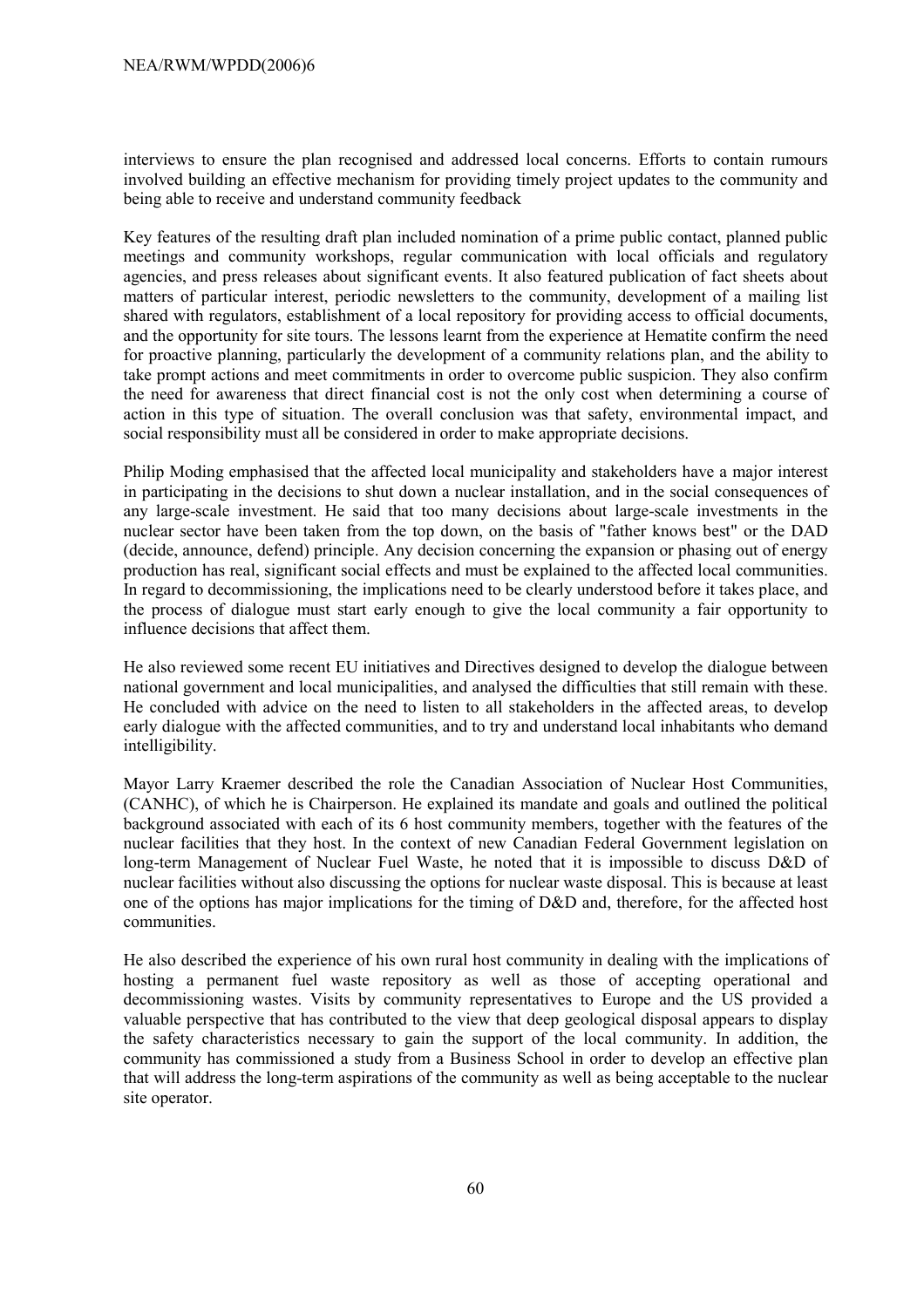In conclusion, this session served to emphasise once more the importance of early involvement of stakeholders, and the local community in particular, in decommissioning plans and activities that are likely to affect them. The important role of local politicians and community leaders was identified, together with the need to co-operate with any local committees and support them with information in various forms that are readily understood by the public. It also brought attention to the importance of recognising and reconciling the long-term aspirations of the affected community with the operator's plans for the future of the site.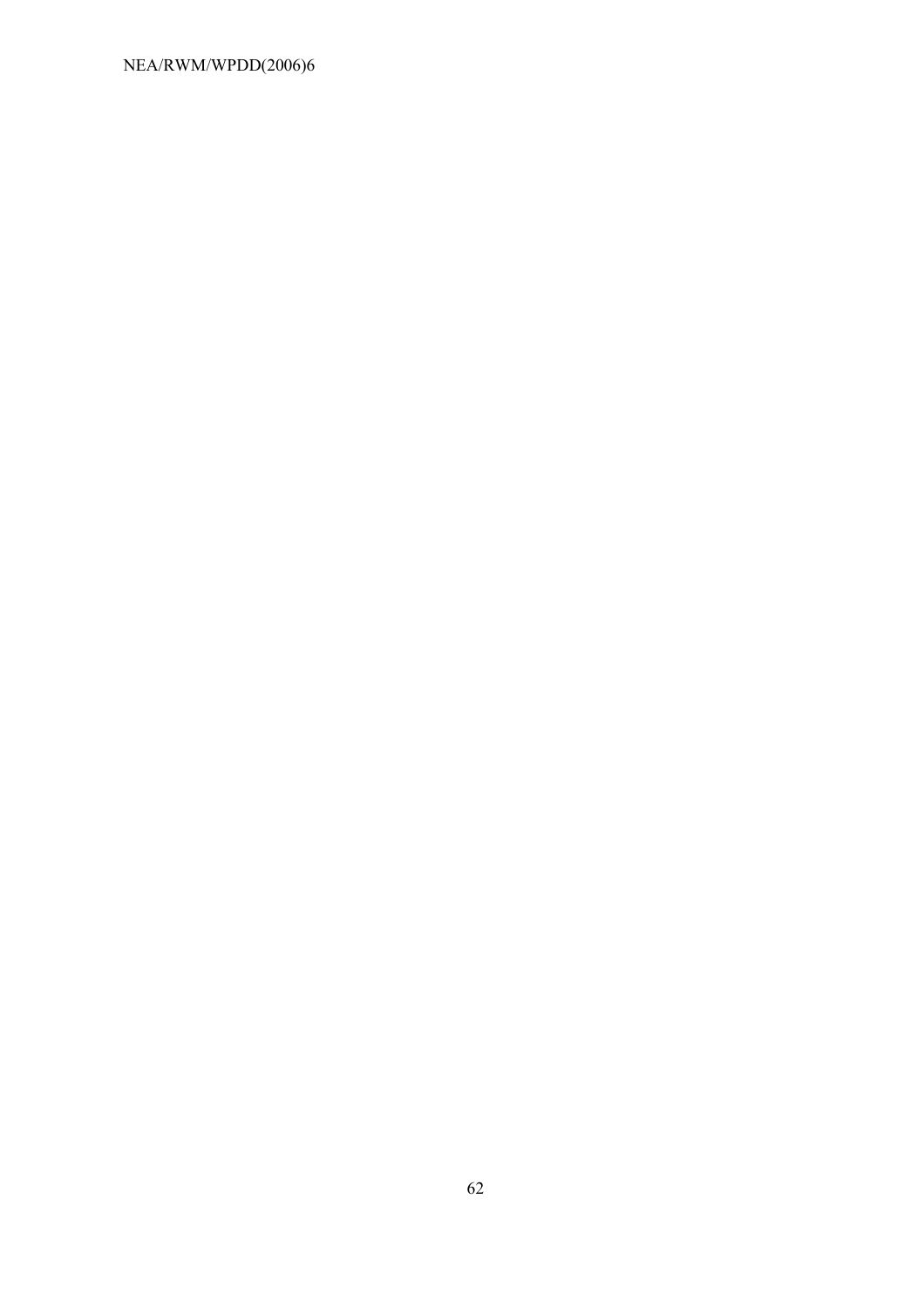# Rome Workshop on: "Safe, Efficient, and Cost Effective Decommissioning", September 2004

#### **Speeches:**

#### *Session 2: Italian Decommissioning Scene*

• S. Frullani, A. Rogani and E. Tabet, Istituto Superiore di Sanità, Department of Technologies and Health, Rome, Italy

# *Session 5: Management of Transition and Change throughout Decommissioning*

- Pilar Almeida (Jose Cabrera NPP), Benito Gil (CSN) Spain; Anna Lekberg (SKI), Bertil Hansson (BKAB) Sweden; Albert Frischknecht (HSK) (SEGHOF Chairman) Switzerland; Pekka Pyy (NEA Secretariat) France
- Alejandro Rodríguez, Project Manger Vandellos 1 NPP Decommissioning, ENRESA, Spain
- Dale Keyes, U.S. Institute for Environmental Conflict Resolution
- M Laraia, IAEA, Austria, S Gordelier and A Neal, UKAEA, United Kingdom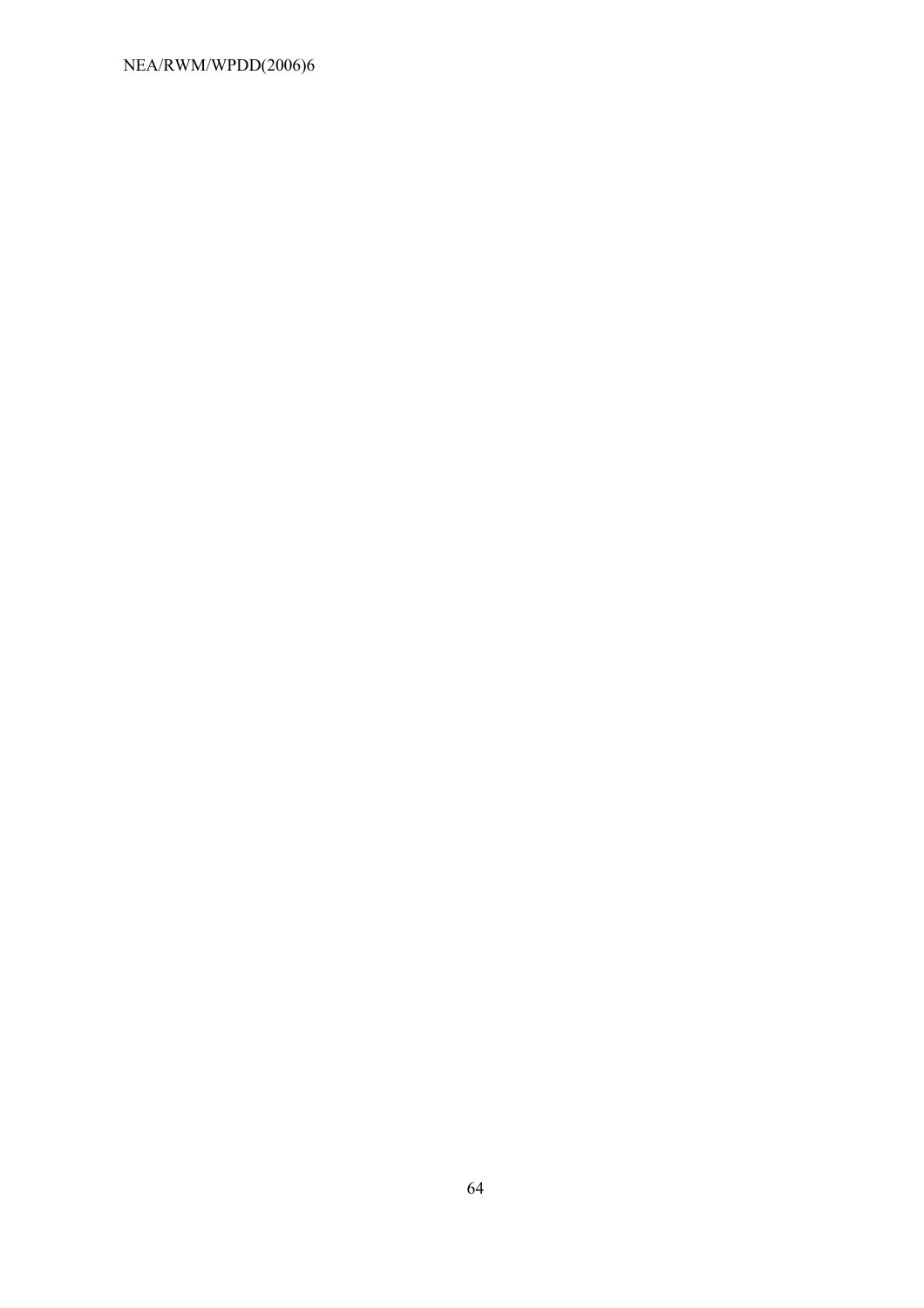# **HEALTH PROTECTION IN THE DECOMMISSIONING PHASE IN ITALY AND ITS ACCEPTABILITY TO THE PUBLIC**

#### **S. Frullani, A. Rogani and E. Tabet**

Instituto Superiore di Sanità, Department of Technologies and Health, Rome, Italy

# **1. Introduction: setting the problems**

From previous talks [1] you have heard that all the nuclear plants in Italy have ended their commercial activity more than 15 years (Garigliano since 1978) and practically since than, together with other facilities of the nuclear fuel cycle, are in the decommissioning phase. From the radioprotection point of view, the decommissioning phase has a minor impact than the production phase. For the aspects regarding the general public, liquid discharges and gaseous effluents are at lower levels and accident analyses foresee events at lower scale; for what regards workers, operations with high level-wastes are not more demanding in term of radiation doses than several inspection or replacement operations needed in maintenance periods during the commercial life of the nuclear plant. Then, as such, the decommissioning phase does not raise particular radioprotection problems and certainly it is of less radiological risk than the previous phase. There are however other considerations that make this phase of relevant potential risk if actions are not coordinate in a global scheme aiming to solve all the problems that this phase sets.

It has been shown the situation in Italy of temporary depositories of radioactive wastes. On the contrary than in almost all European countries Italy has not a licensed centralized depository for lowmedium activity wastes, not to speak of HLW. The localisation on more than 25 places scattered all over the territory of wastes from medical activity and previous nuclear power activity as well as of spent fuel elements is from the radiological protection point of view far from being an optimised solution. Solidified high activity wastes in glass matrix, resulting from the Italian spent fuel elements reprocessed by BNFL that should be returned to our country, make the problem certainly worst.

The necessity of the establishment of a national depository for nuclear wastes, raised by technicalscientific institutions long time ago, has become in Italy a shared objective among all institutional bodies in 1997 when the ENEL (at that time the owner of the four Italian commercial nuclear plants) application for decommissioning license of its plants with a SAFSTOR approach, deferring the dismantle within 50 years, was rejected by the Ministry of Industry, responsible of the authorization procedure, accordingly similar comments and opinions expressed, in the foreseen licensing procedure [2], by Ministry of Health (prepared by its technical body ISS ), APAT (at that time ANPA) and other administrations.

Ministry of Industry published at the end of 1999 a document addressing "Strategic Directions for the management of the outcome of the nuclear commercial phase". Three general objectives with relative time lines were defined. The first two regarded the conditioning of all radioactive wastes present in the national territory and the siting, construction and commissioning of the national depository. These objectives should be reached within 10 years. The third objective concerns the unrestricted release of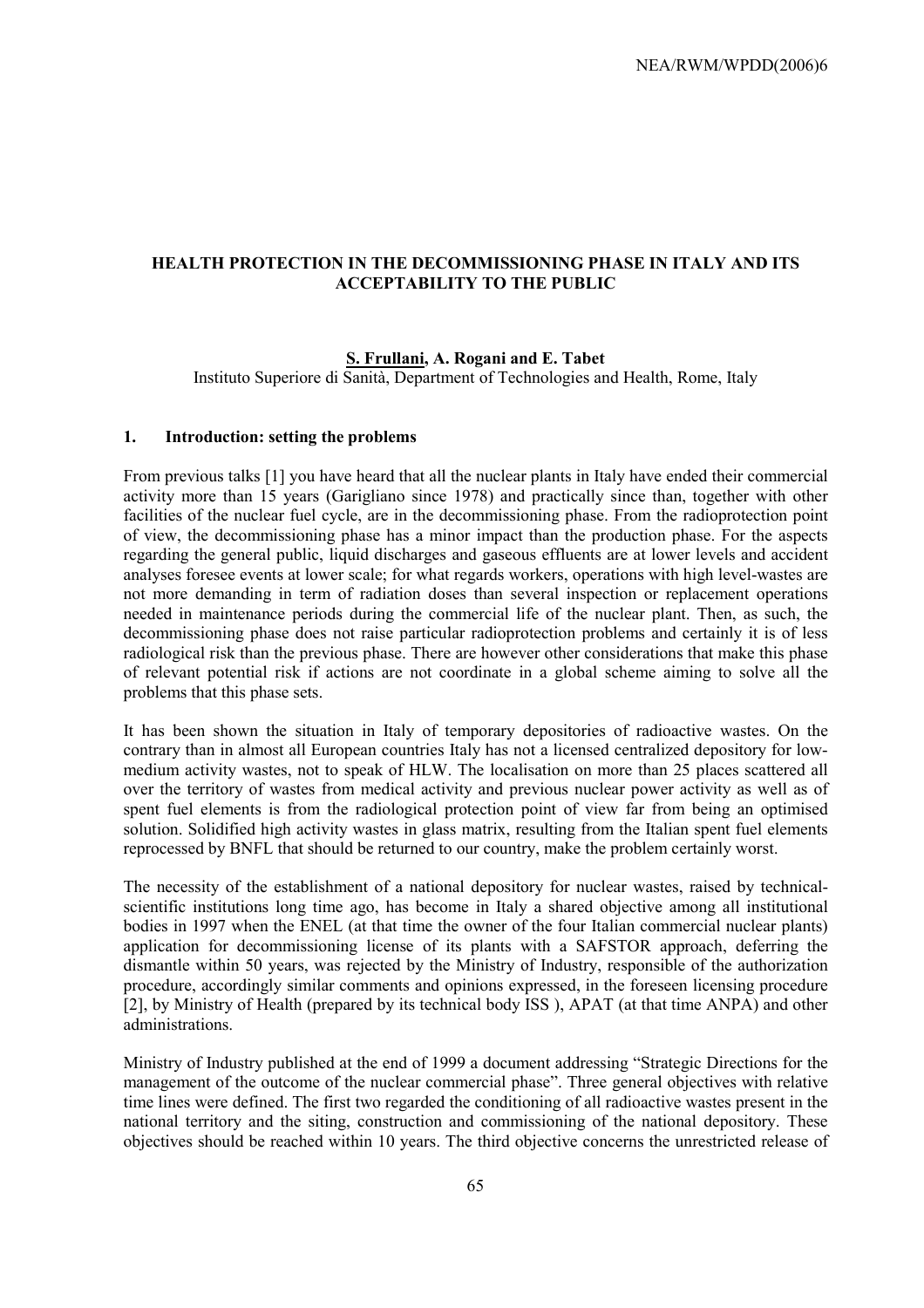the sites where the four nuclear power plants are localized. This last objective should be pursued through an accelerated dismantling (DECON) strategy within 20 years.

In the framework of the agreement Stato-Regioni concerning the definition of some initiatives to promote the safe management of radioactive wastes and to select a site for the national depository, an Expert Group composed by 7 members, designed by the Ministries of Industry, Environment and Health as well as by Piedmont, Venetia, Emily-Romagna and Tuscany Regions, prepared a document on "Conditions for a safe management of radioactive wastes".

In August 2000 the Ministry of Industry issued a decree binding Sogin (who in meantime had replaced ENEL-Nucleare as operator of the four nuclear plants) to present a new application for the decommissioning of the four old electro-nuclear stations adopting the strategy addressed in its "Strategic Directions" document.

9/11 event has brought, among other effects, to the attention of political authorities as well of general public besides the radioprotection problems also the security issues connected with the management of nuclear wastes. This new aspect requires with even more urgency to look for a solution in which all the wastes are collected in a single site.

As result of the gained awareness of the security problems, a Prime Minister Decree has declared, in February 2003, an emergency status for the activities connected with nuclear waste management and in March 2003 a Commissary Responsible for putting in security state all nuclear materials (Commissary in the following) has been nominated, in this respect he has a Regulatory status with intervention power specific to the emergency situation. The emergency status proclaimed in February 2003, bound at beginning to last up to the end of the same year, has been extended till the end of 2004.

From the radioprotection point of view two main points are important to allow the foreseen plans of decommissioning and waste management be effective: the availability of clearance levels that define the unrestricted release of materials from a plant in decommissioning phase (in future also the levels of contamination for restricted and unrestricted release of the site will be needed to be defined) and the availability of a national depository with the required technical and social acceptability characteristics.

# **2. Clearance levels**

Italian legislation does not yet establish in a general way the clearance levels for unrestricted release of material from a nuclear plant (electro- or fuel cycle) but requires that specific prescriptions are set in the authorization of the licence to perform decommissioning activities [3]. The levels however must satisfy the "Below Radiological Concern" criterion [4] in accordance with the basic rules set also by IAEA [5] and U.E. [6] Basic Safety Standard (BSS) for respectively their exemption and clearance levels. These basic rules establish conditions for individual and collective doses, both of which must be met:

- the effective dose expected to be incurred by any member of the public due to the (*exempted*) practice or source is of the order of 10 Sv or less in a year;
- either the collective effective dose committed by one year of performance of the practice is no more than about 1 man⋅Sv or an assessment for the optimisation of protection shows that the exemption (*of the unrestricted release at the chosen levels*) is the optimum option.

To have an effective unrestricted release, i.e. the reuse of the material released must not be subject to any radiation protection requirement, the Italian law [7] requires moreover that both two thresholds are not overcome: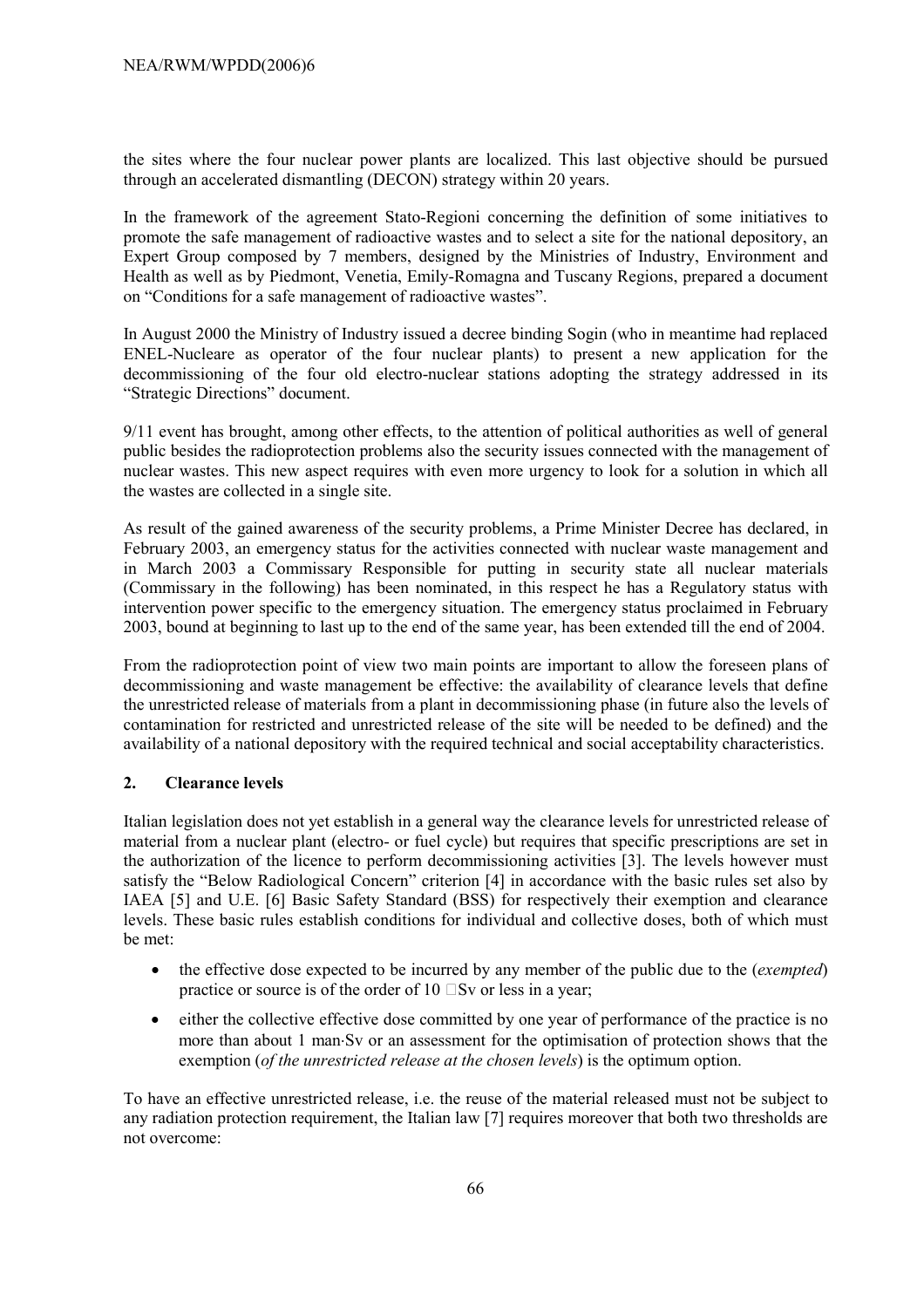- mass activity concentration for each radionuclide  $< 1$  Bq/g;
- activity for each radionuclide as set either from Directive 84/467/Euratom or 96/29/Euratom, whichever the smaller.

In 2003, a Decree of the Commissary has established that the clearance levels set for the Caorso Electro-Nuclear Station were adopted for all nuclear installations.

For Italy, E.U. technical documents, even if not prescriptive as Directive, are an evident reference. Recommendations, established by the EURATOM art. 31 Expert Group, have been published for clearance levels regarding metals, building rubble and other generic materials from the dismantling of nuclear installations [8,9,10].

In table 1 the clearance levels, adopted for the Caorso Plant and extended to all other nuclear installations, for both concentration and surface contamination are shown for metallic and concretelike material as well as for only concentration for the general clearance levels. In the table the recommended values (direct reuse) by the EURATOM Expert Group are also shown in parenthesis.

*In the presentation and in the final version of the paper for the published Proceedings, other tables will be added comparing present Italian clearance levels with the ones adopted by other European countries in their regulations or legislation.* 

| Radio    | <b>Metal Material</b>             |                    |               |              | <b>Building Reuse</b> |                    |               |      | Other |  |
|----------|-----------------------------------|--------------------|---------------|--------------|-----------------------|--------------------|---------------|------|-------|--|
| nuclide  | Mass specific<br>Surface specific |                    | Mass specific |              | Surface specific      |                    | Mass specific |      |       |  |
|          | Bq/g                              | Bq/cm <sup>2</sup> |               | Bq/g         |                       | Bq/cm <sup>2</sup> |               | Bq/g |       |  |
| $H-3$    | (1000)<br>1                       | 10000              | (10000)       | 1            | (100)                 | 10000              | (10000)       | 0.1  | (100) |  |
| $C-14$   | (100)<br>1                        | 1000               | (1000)        | $\mathbf{1}$ | (10)                  | 1000               | (1000)        | 0.1  | (10)  |  |
| $Mn-54$  | (1)<br>1                          | 10                 | (10)          | 0.1          | (0.1)                 | 1                  | (1)           | 0.1  | (0.1) |  |
| Fe-55    | (10000)<br>1                      | 1000               | (1000)        | $\mathbf{1}$ | (1000)                | 10000              | (10000)       | 0.1  | (100) |  |
| $Co-60$  | (1)<br>1                          | 1                  | (1)           | 0.1          | (0.1)                 |                    | (1)           | 0.1  | (0.1) |  |
| Ni-59    | (10000)                           | 1000               | (10000)       | 1            | (1000)                | 10000              | (100000)      | 0.1  | (100) |  |
| $Ni-63$  | (10000)<br>1                      | 1000               | (1000)        | $\mathbf{1}$ | (1000)                | 10000              | (10000)       | 0.1  | (100) |  |
| $Sr-90$  | (10)<br>1                         |                    | (10)          | $\mathbf{1}$ | (1)                   | 100                | (100)         | 0.1  | (1)   |  |
| $Sb-125$ | 1<br>(10)                         | 10                 | (10)          | $\mathbf{1}$ | (1)                   |                    | (1)           | 0.1  | (1)   |  |
| $Cs-134$ | 0.1<br>(1)                        |                    | (1)           | 0.1          | (0.1)                 |                    | (1)           | 0.1  | (0.1) |  |
| $Cs-137$ | 1<br>(1)                          | 10                 | (10)          | $\mathbf{1}$ | (1)                   | 1                  | (1)           | 0.1  | (1)   |  |
| Eu-152   | (1)<br>1                          | 1                  | (1)           | 0.1          | (0.1)                 | 1                  | (1)           | 0.1  | (0.1) |  |
| Eu-154   | 1<br>(1)                          | $\mathbf{1}$       | (1)           | 0.1          | (0.1)                 | 1                  | (1)           | 0.1  | (0.1) |  |
| emitters | 0.1<br>(1)                        | 0.1                | (0.1)         | 0.1          | (0.1)                 | 0.1                | (1)           | 0.01 | (0.1) |  |
| Pu-241   | 1<br>(10)                         |                    | (10)          | $\mathbf{1}$ | (1)                   | 10                 | (10)          | 0.1  | (1)   |  |

Table 1. **Clearance levels adopted in Italy (Caorso technical prescriptions-June 2000) and (in parenthesis) E.U. recommended levels by EURATOM art. 31 Expert Group.** 

The comparison between Italian and European clearance levels shows that in the majority of the cases the European levels are higher. The information that must be supplied with this table is the set of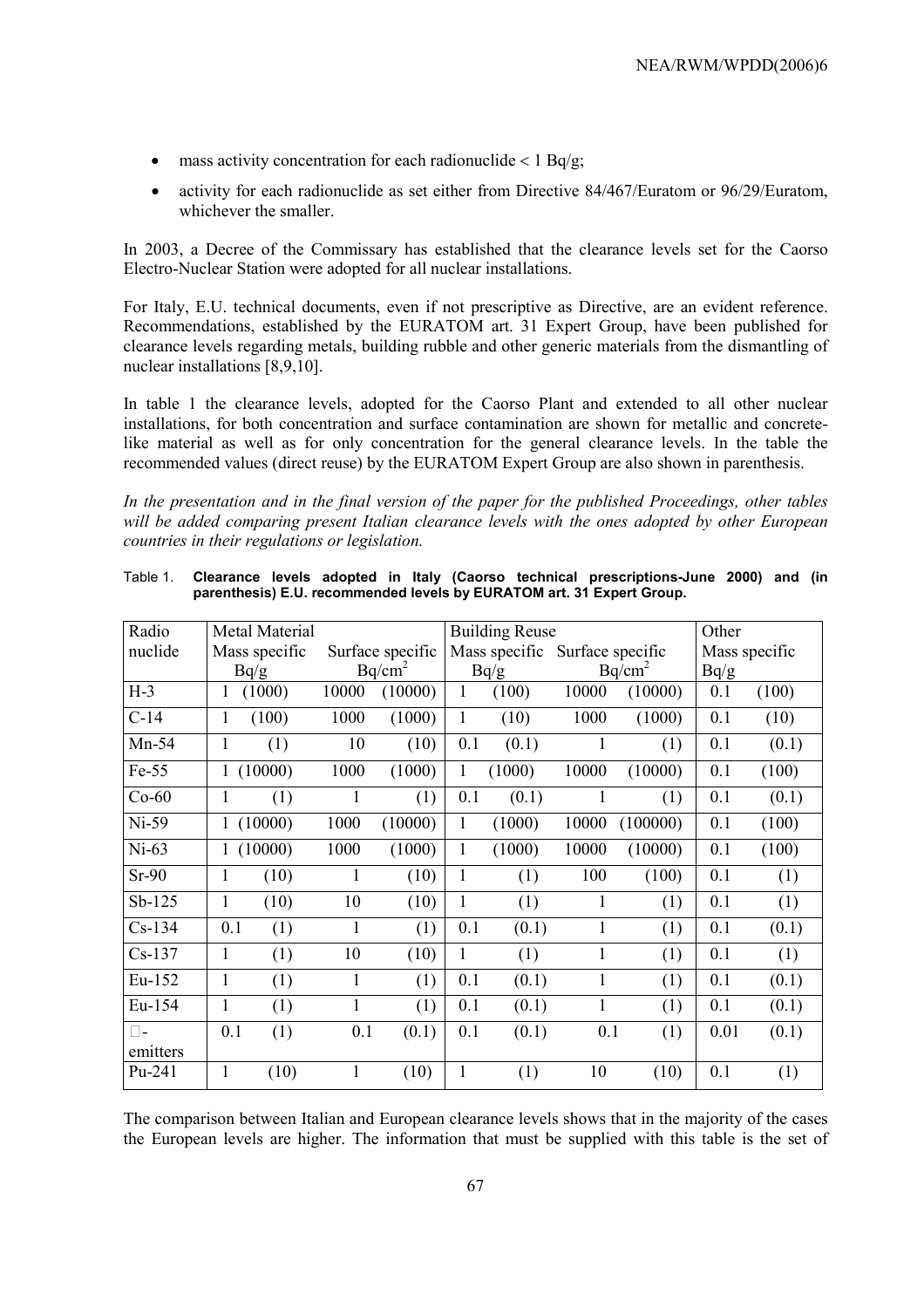radionuclides that drives the contamination in the specific wastes. For instance, if the driving radionuclide is Co-60, as it seems to be the case, the differences in the table are of relative importance. Certainly technical bodies must be ready to reconsider the problem if a substantial gain in the management of wastes is reached raising some levels without affecting the practical level of radioprotection [11].

# **3. A national depository for radioactive wastes.**

A pivotal point in the "Strategic Directions" document of the Ministry of Industry (now Ministry of Productive Activities) is the availability, by the end of this decade, of a commissioned national depository for all nuclear wastes. The depository should be at the same time an ultimate depository for wastes of categories I and II and a temporary depository for spent fuel elements and wastes of category III [12,13].

In December 2003, a decree has been issued [14] regarding urgent disposition on collecting, clearing and storing radioactive wastes with modalities that ensure safety and security. According to this law, the Commissary must select, within one year, the site for the national depository reserved to spent fuel elements and wastes of III category, having heard a technical-scientific Commission specifically established. The site validation should be carried out within one year from the date of the selection and the commissioning of the depository should be completed within the end of 2008. The same decree foresees an other legislative act for the treatment and storing wastes of I and II categories. Then, it seems now that the strategy is changed and could be that radioactive wastes will be stored in more than one single site. If true, this choice should be demonstrated to be the optimised solution because is certainly not evident.

The decree foresees also a compensation for cities and provinces where nuclear plants are localized, till the commissioning of the national depository. While this is a comprehensible choice to reduce the pressure of local communities to send away nuclear wastes from their territories, it will be a wicked choice if the process of finding a correct solution for the waste problem would be slackened.

# **4. What Radioprotection experts have learnt**

Primary aim of radioprotection is to provide an appropriate standard of protection for man and environment without unduly limiting the beneficial practices giving rise to radiation exposure. One of the main rules followed in radioprotection is that any exposure should be optimised, said often as ALARA principle. Any exposure should be As Low As Reasonably Achievable, economic and social factors being taken into account. This principle was fixed as such in the ICRP Recommendations of 1977 [15], about 30 years ago, and iterated in the present (1990) [16] version that is the base of practically all national legislations in radioprotection. The implementation of the principle was thought to be possible through a semi-quantitative analysis minimizing the function "net benefit" in comparing different possible options [17,18]. The involvement of other parties was considered to be limited to some choice in numerical values of some parameter entering in the equation, giving some monetary value to such a simple question (!) as the cost of a man⋅sievert, i.e. the risk to have some health effects as a consequence of the exposition, and other parameters like that. This approach could be considered son of the "managerial" model [19] according which a government administrator or expert is entrusted to identify and pursue the common good, specially of people that derive more detriment from a practice. But this model has been challenged in all the world by increasing scepticism that managers could adequately identify a public interest in an ever-more-complicated administrative systems. The quantitative optimisation has never worked in complex situations as the siting of an hazardous plant, decisions on levels of releases or contamination levels for unrestricted release of a site where previously an hazardous plant was sited.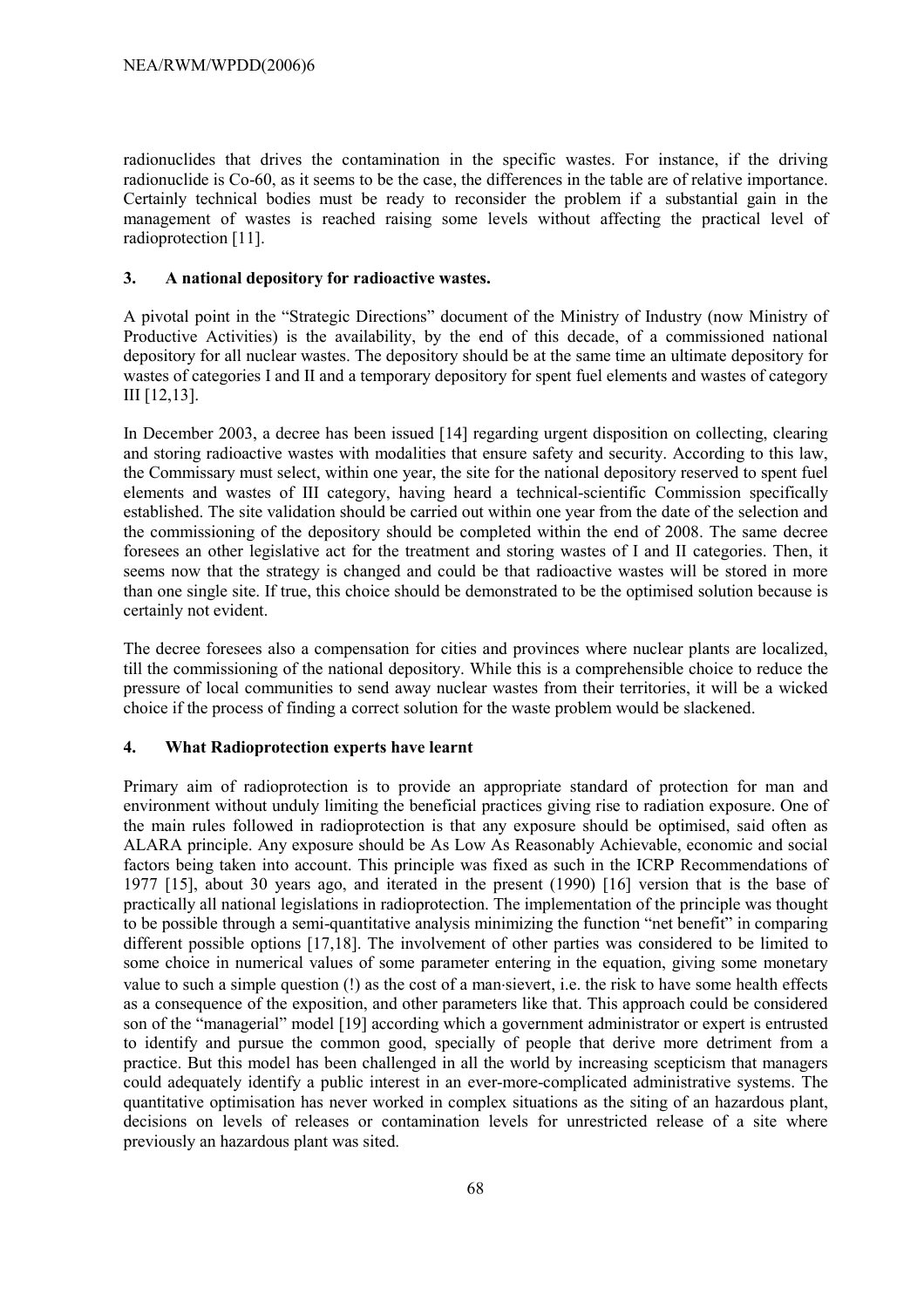The bottom end of the evolution of the approach in the public participation in environmental and health related decision-making can be fully appreciated in the draft of the new ICRP Recommendations that are foreseen to be approved, after 5 years of debates  $-$  also this is a sign of times  $-$  in their final form during next year [20]. In the executive summary of the three paragraphs dedicated to the optimisation of protection one is devoted to the problem of participation of stakeholders.

ì(S11) The involvement of *stakeholders,* a term which has been used by the Commission in *Publication 82 [21*] to mean those parties who have interests in and concern about a situation, is an important input to optimisation. While the extent of the stakeholder involvement will vary from one situation to another in the decision-making process, it is a proven means to achieve the incorporation of values into decisions, the improvement of the substantive quality of decisions, the resolution of conflicts among competing interests, the building of trust in institutions as well as the education and information the workers and the public. Furthermore, involving all parties affects by the decision reinforces the safety culture and introduces the necessary flexibility in the management of the radiological risk that is needed to achieve more effective and sustainable decisions."

It is a really change of paradigm, in Thomas Kuhn's meaning [22], in radioprotection as well, it is hoped, in the attitude of governmental bodies, regulators, operators, technical-scientific institutions. It is dictated by practical experience of about 30 years gained in finding solutions to many problems in many countries in radioprotection and non-radioprotection issues [23].

It is worthwhile to mention in this NEA Workshop the role played by NEA Committees CRPPH and RWM in the 10 years long-standing reflections on stakeholder participation finalised through the three Villigen Workshops [24] and the Forum in Stakeholder Confidence [25], respectively.

#### **5. Building consensus in Italy for siting the national depository**

The approach that replaced the "managerial" era was based on a pluralist model [26]. Public, having for several reasons lost the hope to find in technical institutions at the same time expertise and accountability, began to ask to government technical bodies to be arbiters among different possible interests, for instance operators and public or workers.

As a reflection of this attitude in '70 and '80 in many countries the structure of Nuclear Agencies was revisited with a clear separation of the agency having regulatory responsibilities with agencies aiming at the development of nuclear industry and nuclear applications. The separation of Regulator and Operator functions has been since that time a necessary element, even if not sufficient, to increase trust in institutions in the decision-making process.

The involvement of stakeholders in the decision-framing process can be seen as a tentative of institutions to overcome their role of arbiters, to stress the importance of the act of participation not only in influencing decisions but showing that interaction among often contrasting interests can lead to identify the common good and act on shared common goals [27]. The aim is to have mutually acceptable outcomes rather than unsatisfying compromises with "winners" and "losers" and long term stable decisions rather than short-term fixes.

In a country like Italy in which general legislation seeking public participation and access to government information and decision-making is lacking, an administrative way must be found to promote and institutionalise the participation of stakeholders. In other countries, many models have been used and tested with different success. In U.S.A., apart the public comments introduced with the Administrative Procedure Act (APA) in 1946 (!), they can be classified in: a) public meetings and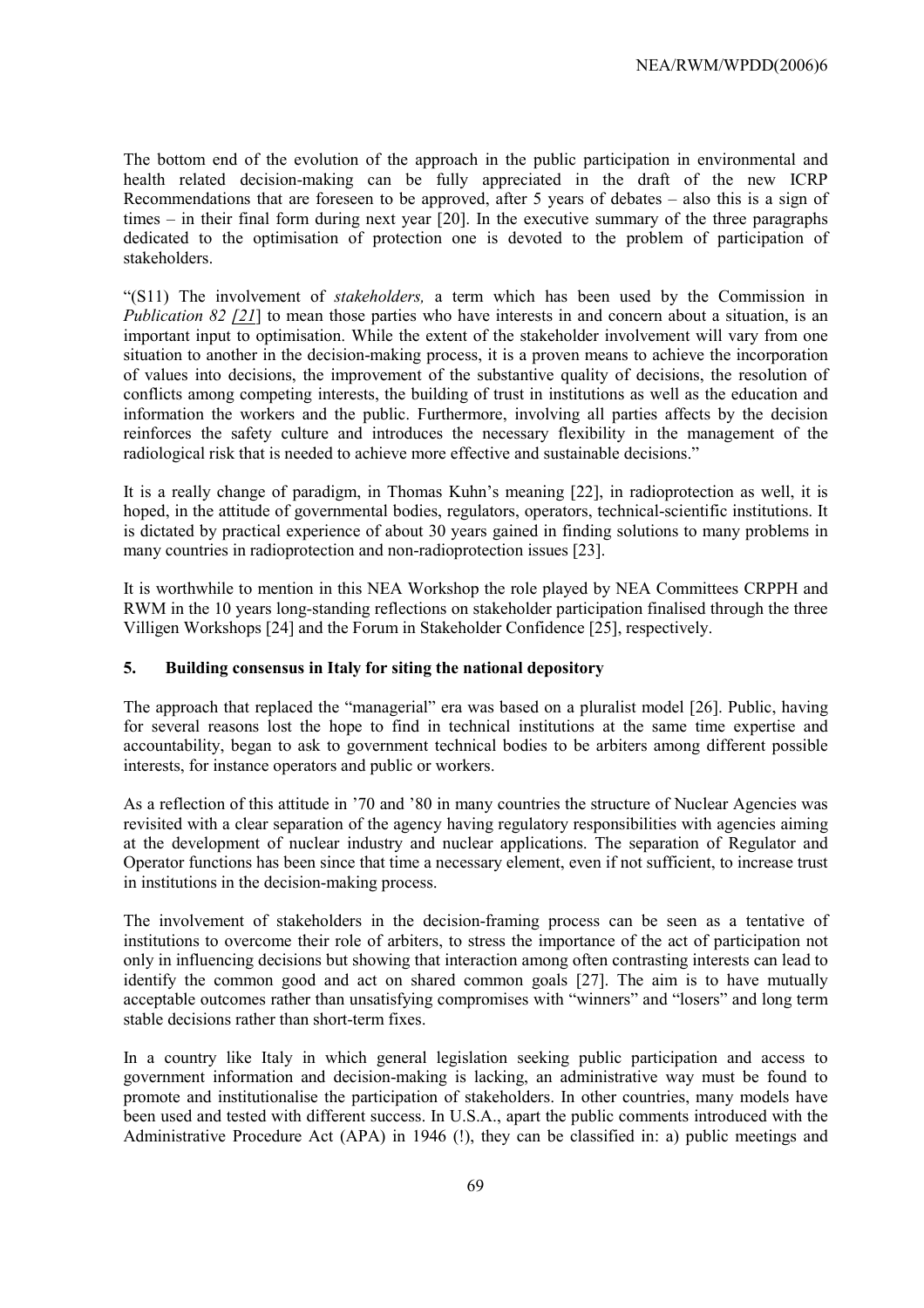hearings; b) advisory committees not seeking consensus; c) advisory committees seeking consensus; d) negotiations and mediations [23].

In Italy a model has been proposed by the Expert Group mentioned in the introduction [28]. *In the presentation and in the final version of this paper for the publication in the printed Proceedings a brief summary of the methodology proposed by the Expert Group will be inserted.* 

One argument often used against stakeholder involvement is the supposed time consuming of the procedure. Generally everybody agrees on a careful technical analysis in the process of acceptability of a site for a depository for nuclear waste. Experts agree in considering social acceptability as important and problematic, if not more, than technical aspects, but hardly social aspect was considered till recent years an issue to invest manpower and time. In Italy, while it is known the effort spent by many groups since '70 in the technical characterization of the sites little it is known about the effort spent in analysing and approaching a solution for the social aspect of the problem.

The list of benefits gained from the involvement of stakeholders, derived from the work done inside CRPPH [29], can be used also in the case of the Italian nuclear waste depository:

- Responds to shifts in societal attitudes to science, industry and government.
- Offers possibility of resolving tensions between economic and social concerns.
- Helps to prevent disputes and conflicts where it is deployed ex-ante.
- Helps to resolve disputes and conflicts where it is deployed ex-post.
- Increase the substantive quality and sustainability of decisions.
- Builds trust in institutions.
- Educates and informs the public.

# **6. Conclusions**

Technical problems connected with the setting of clearance levels for all radionuclides of interest must be solved through a specific legislative document taking into account the debate that is developing at European Community and other International institutions and regulatory bodies.

The major point to be solved for the decommissioning activities in which Italy is deeply committed is the siting of a national repository for radioactive wastes that should be at the same time an ultimate repository for wastes of categories I and II and a temporary repository for spent fuel elements and wastes of category III. Having solved this problem, the repository must be built and commissioned approximately by 2010, to maintain the objective sets in the "Strategic Directions" document of the Ministry of Productive Activities (formerly Ministry of Industry) to have the unrestricted release of the sites where the four Italian nuclear power plants are located approximately by 2020. Also in Italy one main issue in all these problems is how to build a public consensus. As it is now done in all countries with democratic representative systems, such decision processes cannot be done without an involvement of stakeholders, starting from local communities. There are not realistic and rational shortcuts to this procedure as already been seen in many countries and also in our own country. Italy has not yet a general legislation seeking stakeholders and more specifically public participation in the decision aiding process, then an administrative solution must be found. One possibility is to try to follow the recommendations of the Expert Group set up by the Conferenza Stato-Regioni [30]. Probably this means that the time scale foreseen in the Decree of last December is unrealistic but not any more time must be wasted. In the meantime all the activities concerning the treatment and conditioning of radioactive wastes and dry storage of spent fuel must be considered as primary activities and carried out in a time as short as possible.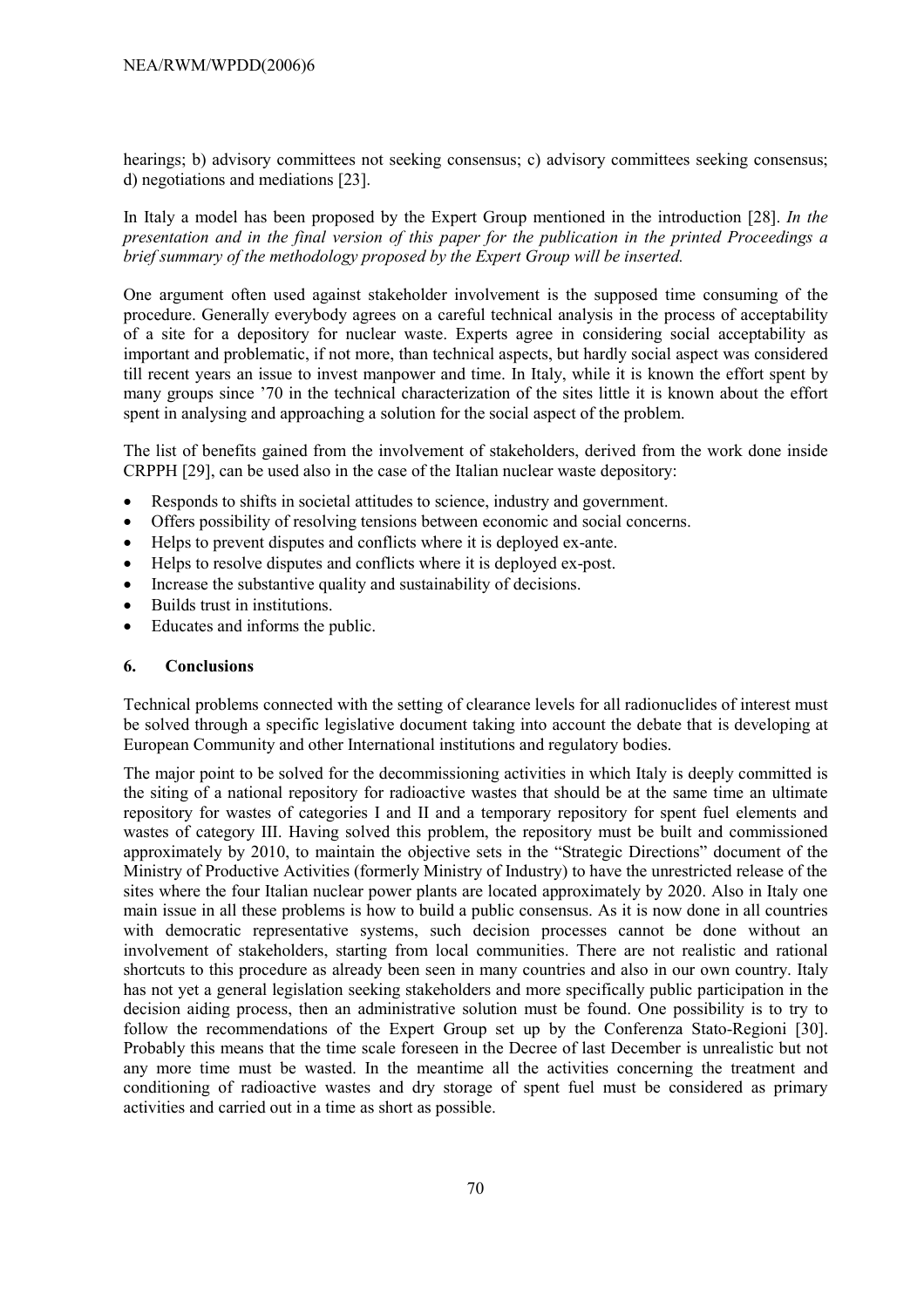It is a privilege and worthwhile here in Rome, at the end, to report the old logo of our Institute (Istituto Superiore di Sanità) that is also well adapted to the discussion: Rerum Cognoscere Causas. It derives from Publius Vergilius Maro [32]: Felix qui potuit rerum cognoscere causas. Wise is the man who understood the reasons why things (facts) happen.

#### **References**

- [1] See Ivo Tripputi talk, these Proceedings.
- [2] See Massimo Goti talk, these Proceedings.
- [3] Legislative Decree no. 241 of  $26<sup>th</sup>$  May 2000.
- [4] Annex I of ref [3].
- [5] International Basic Safety Standards for Protection against Ionizing Radiation and for the Safety of Radiation Sources. (Schedule I). IAEA Safety Series no. 115. IAEA. Vienna 1996.
- [6] Concil Directive 96/29/EURATOM of 13<sup>th</sup> May 1996. Title III and Annex I.
- [7] Legislative Decree no. 230 of  $17<sup>th</sup>$  March 1995 Annex I, par 1-5, and ref [3] art. 36.
- [8] EUROPEAN COMMISSION (1998). Recommended radiological protection criteria for the recycling of metals from the dismantling of nuclear installations. Radiation Protection n.89.
- [9] EUROPEAN COMMISSION (2000). Recommended radiological protection criteria for the clearance of buildings and building rubble from the dismantling of nuclear installations. Radiation Protection n.113.
- [10] EUROPEAN COMMISSION (2000). Practical Use of the Concepts of Clearance and Exemption- Part 1. Guidance on General Clearance Levels for Practices. Radiation Protection n.122.
- [11] Interesting talks on this subject are foreseen in Section 3 of this Workshop.
- [12] For the classification of wastes used in Italy see ref [1] and ref [13].
- [13] ANPA Technical Guide 26
- [14] Legislative Decree no. 368 of 24<sup>th</sup> December 2003.
- [15] International Commission on Radiological Protection. Recommendations of the International Commission on Radiological Protection, Publication. 26. Ann. ICRP 1 (3) (1977).
- [16] International Commission on Radiological Protection. 1990 Recommendations of the International Commission on Radiological Protection, Publication. 60. Ann. ICRP 21 (1-3) (1991).
- [17] International Commission on Radiological Protection. Cost-Benefit Analysis in the Optimization of the Radiation Protection. Publication. 37. Ann. ICRP 10 (2-3) (1983).
- [18] International Commission on Radiological Protection. Optimization and Decision-Making in Radiological Protection. Publication. 55. Ann. ICRP 20 (1) (1989).
- [19] S. Breyer. Breaking the Vicious Circle: Toward Effective Risk Regulation. Cambridge, MA. Harvard University Press (1995)
- [20] International Commission on Radiological Protection. Draft for consultation of the 2005 Recommendations of the International Commission on Radiological Protection. http://icrp.org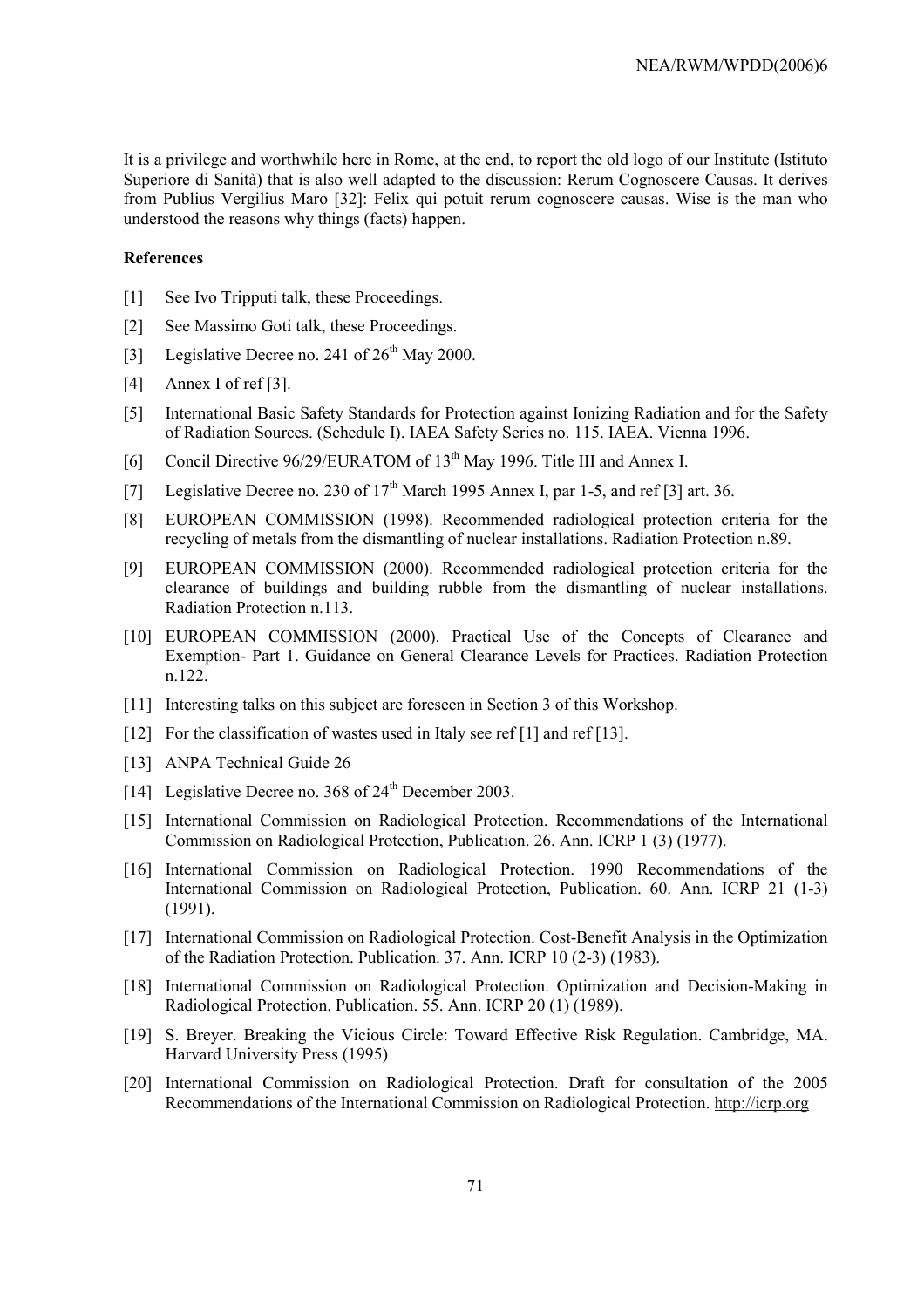- [21] International Commission on Radiological Protection. Protection of the Public in Situations of Prolonged Radiation Exposure. Publication 82. Ann ICRP 29 (1-2 ) (1999)
- [22] T. S. Kuhn. The Structure of Scientific Revolutions. The University of Chicago Press, Chicago. IL. (1962)
- [23] T.C. Beierle and J. Cayford. Democracy in practice. Public Participation in Environmental Decisions. Resources for the Future, Washington, DC. (2002).
- [24] References for Villigen Workshops
- [25] References for FSC Workshops.
- [26] R.B. Reich. Public Administration and Public Deliberation: an Interpretative Essay. Yale Law Journal 94 (7) 1617
- [27] J.S. Dryzek. The Politics of the Earth: Environmental Discourses. Oxford University Press. Oxford. U.K. (1997)
- [28] Conferenza Stato-Regioni. Rapporto del Gruppo di lavoro sulle condizioni per la gestione in sicurezza dei rifiuti radioattivi. 25 maggio 2001. www.minindustria.it/rifrad
- [29] J. Lochard. The Stakeholder Involvement Process: Lessons Learned from CRPPH Activities. Talk presented at "The  $2<sup>nd</sup>$  Asian Regional Conference on the Evolution of the System of Radiological Protection". Tokyo, 28-29 July, 2004.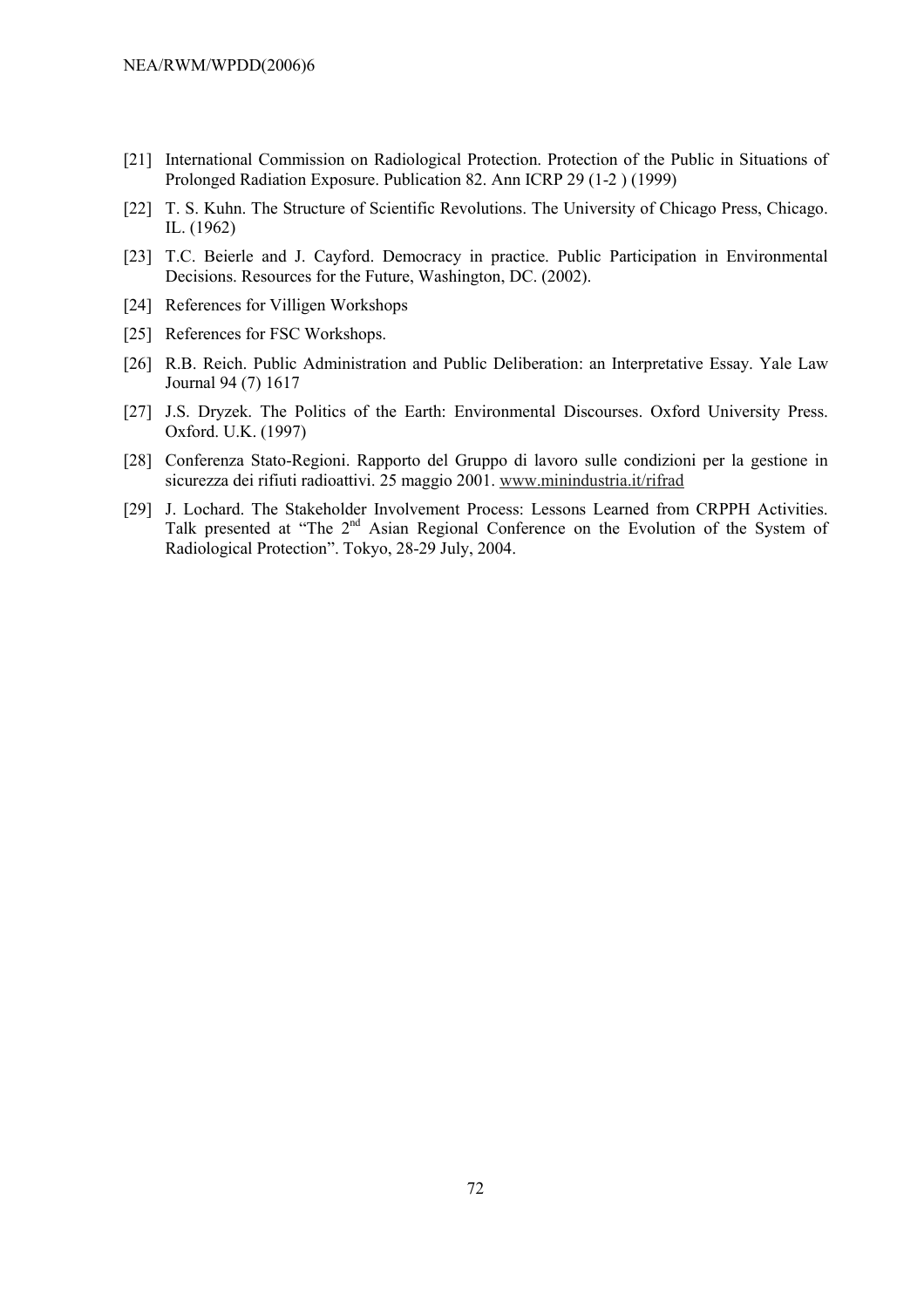NEA/RWM/WPDD(2006)6

#### **EARLY PLANNING AND TRANSITION MANAGEMENT FROM OPERATION INTO DECOMMISSIONING-VISION OF FUTURE WORK IN THE AREA OF HUMAN AND ORGANISATIONAL FACTORS BASED ON EXPERIENC**E

## **Pilar Almeida** (Jose Cabrera NPP), **Benito Gil** (CSN); Spain **Anna Lekberg** (SKI), **Bertil Hansson** (BKAB); Sweden **Albert Frischknecht** (HSK) (SEGHOF Chairman); Switzerland **Pekka Pyy** (NEA Secretariat)

#### **Abstract**

Decommissioning commercial nuclear power plants with their employees and stakeholders leads to a range of safety management, socio-technical and societal challenges. These aspects need to be taken into account in order to assure smooth end-of -operation and decommissioning. The focus of this paper is especially in the planning and transition period into decommissioning. The areas found as critical as a conclusion of the workshop organised by Committee on Safety of Nuclear Installations (CSNI) in 1999 are used as the starting point of the evaluation. The topic is discussed based on experiences from mainly two countries with different cultural and regulatory frameworks: Spain and Sweden. The discussion is completed by information about the accomplishments of Special Expert Group on Human and Organisational Factors (SEGHOF) in the area. The area of treating human and organisational factors in planning and transition is broken down into five sub-areas. Each topic ends up with a view of the situation and visions for future, of which the most important are elaborated more in the concluding remarks.

#### **Introduction**

The NEA Committee on the Safety of Nuclear Installations (CSNI) has long recognised the importance of Human and Organisational Factors in decommissioning of nuclear facilities. As a demonstration of that, the Extended Task Force (ETF) on Human Factors of CSNI Principal Working Group 1 (PWG1) held a workshop on *"Nuclear Power Plant Transition from Operation into Decommissioning: Human Factors and Organisation Considerationsî* in 1999 in Rome. Professionals from regulatory agencies, utilities, and research organisations from 11 countries participated. The meeting was held in conjunction with the Joint NEA/IAEA/EU workshop on *ìThe Regulatory Aspects of Decommissioning*".

The work of the ETF has been continued by  $SEGHOF - Special Expert Group on Human and$ Organisational Factors. The main missions of this expert group are to improve the current understanding, to advance the utilisation of methodologies for human and organisational factor assessment and to address emerging safety issues in order to maintain and improve the safety of nuclear installations in member countries. In order to advance these aims, the group: meets to exchange information and experience about safety relevant human and organisational issues; discusses in detail, compare and benchmark when appropriate programs in Member countries; indicates where further research is needed and collaborates with other groups. Decommissioning has been one of the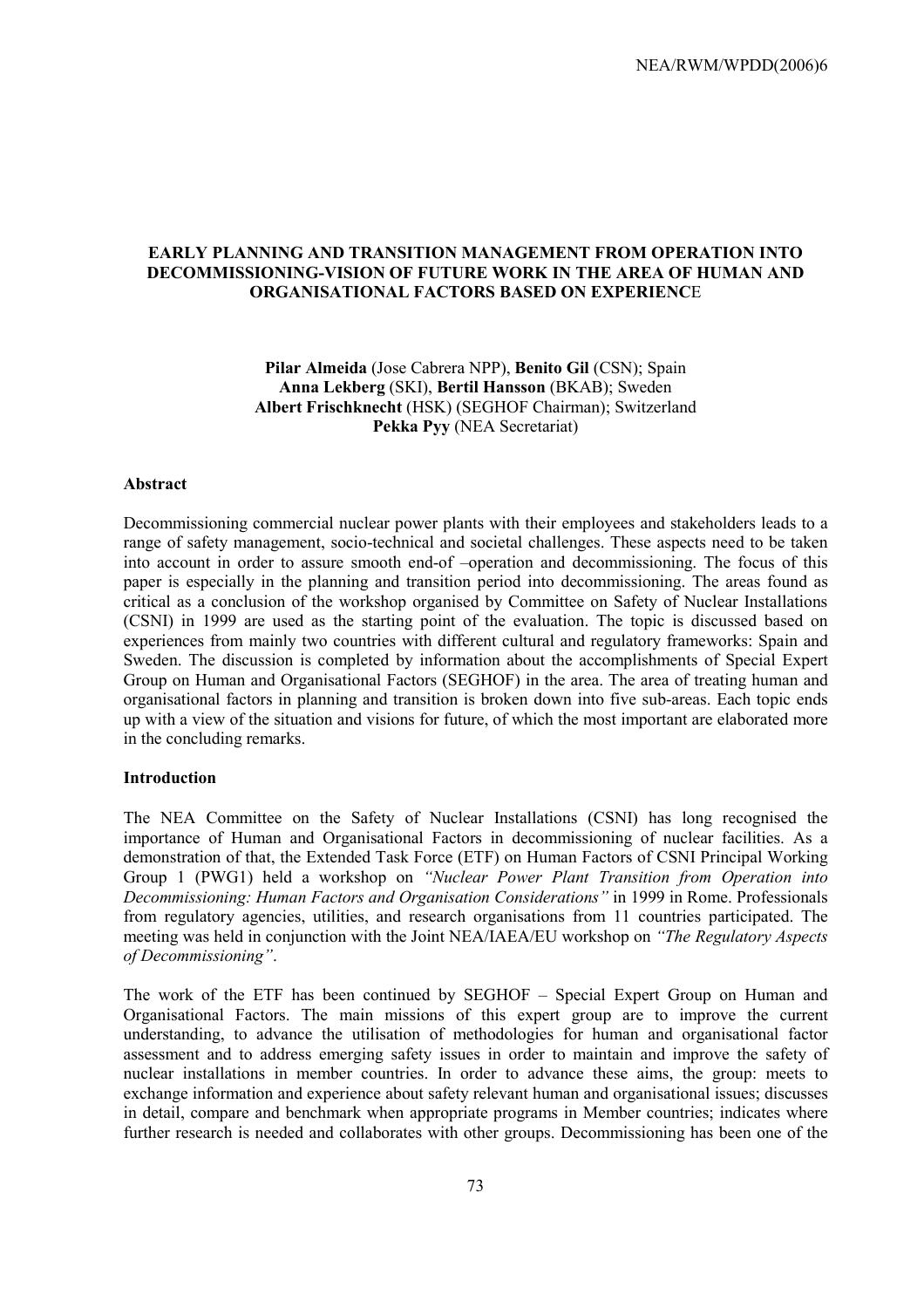working areas of the group with other topics like simulator training, modifications, maintenance, analysis of operating events and safety management. The 1999 workshop in Rome gave rise to an activity and a separate workshop, which in turn led to a publication of a Technical Opinion Paper about Management of Change [1].

The hypothesis behind the ETF decommissioning workshop in Rome 1999 [2] was that organisational aspects are fundamental to any successful decommissioning process. The workshop identified eight key issues and their subtopics related to human and organisational factors that would contribute significantly to the success of the transition to decommissioning and, consequently, need careful attention in planning. This paper concentrates upon the following of them:

- 1) Capabilities and experiences on Human and Organisational Factors /MTO (generic issue)
- 2) Experience feedback system on organisational and human factors aspects of decommissioning.
- 3) Sustaining safety culture and morale during the transition from operation into decommissioning;
- 4) Identifying key organisational functions and management skills that are critical during the transition;
- 5) Sustaining organisational memory and obtaining and retaining staff competence during decommissioning;

In the following text, these five key areas are discussed in the light of experience from Sweden and Spain. Also SEGHOF activities are referred where applicable in order to come up with messages for future decommissioning projects. The paper ends up with concluding remarks with regard to the situation with inclusion of human and organisational factors into transition planning and avenues for future.

## **Decommissioning Scenes and General Aspects of related HOF activities in Sweden and in Spain**

## *Barseb‰ck NPP, Sweden*

In February 1997 the three political parties with a majority in the Swedish Parliament reached an agreement to close down Barsebäck 1 in July 1998 and Barsebäck 2 two years later. Both units are ABB type BWRs with external main circulation pumps. The Barsebäck site is located in the very south of Sweden on the west coast close to Copenhagen and Malmö.

There were some obstacles. The parties needed to pass a new law through the Parliament and the owner, Sydkraft, claimed that to close the plant down was against the basic Swedish laws, the European laws and also against human rights. A complicated legal process started and in parallel, Sydkraft and the government started negotiations s around an economical agreement for closing the Unit 1 plant. Both these processes continued until October 1999. Consequently, the time frame between the political agreement and the actual closing down of Unit 1 was 34 months.

After the closure of Barsebäck 1, the Swedish government has started an investigation on how to solve the future energy demands and included negotiations with the utilities that own nuclear power plants to find a solution on how to phase out the nuclear energy. These negotiations are ongoing and still no agreement has been reached. Several activities at the plant have been performed to prepare the closure of the second unit if such decision will come. However, the main focus for unit 2 is on continues operation and business as usual.

## *JosÈ Cabrera NPP, Spain*

Jose Cabrera NPP is a one-loop PWR Westinghouse nuclear power plant in operation since 1968. In October 2002 the Government, following the CSN proposal, decided to renew the license of JosÈ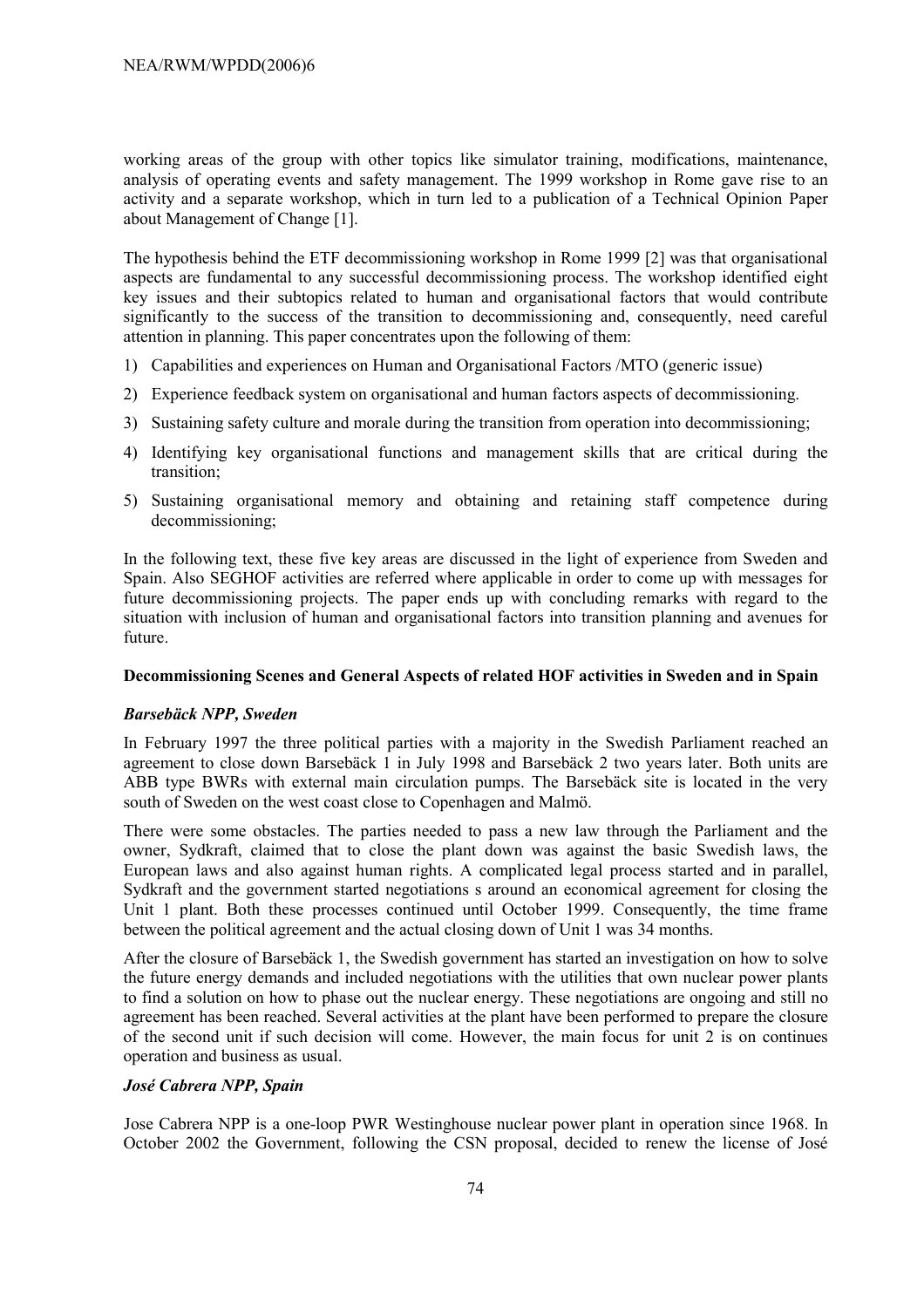Cabrera NPP until April 2006, instead of giving six additional years (October 2008) according with the licensee application. In those dates there were considerable public concern, press coverage and some politic opposition to the renewal of the license. In order to oversee José Cabrera NPP safety along the period 2002-2006, the CSN issued, among others, two new license conditions. They required the implementation of a formal Safety Management System and a formal Safety Investments Decision Process at the plant.

For its part, the CSN developed a specific Action Plan with the aim of reviewing all licensee processes to reinforce those affected by challenges and also review the inspection and evaluation process of the very CSN to reinforce them mainly in human and organisational factors. Some points included in this Plan are: to reinforce the annual inspection plan; to give priority within CSN to José Cabrera issues; to improve the communication with the licensee, Parliament, media, etc. and to establish contact with other regulators for exchanging information.

The closure of this plant will be the first planned decommissioning of a nuclear power plant in Spain, which means that this is the first time Spanish nuclear industry has to face safety culture and organisational issues, waste management issues or technical issues related to this change. The complexity of decommissioning activities envisages that different human factor aspects have to be taken into account: change management, uncertainty effects on people, transference of knowledge, among others. To achieve a successful change, Jose Cabrera NPP has prepared some strategies: Professional Future Plan, Communications Plan, and the Organisational and Human Factors Program.

In the following sections, the five items mentioned in the introduction will be discussed from the point of view of Barsebäck, Jose Cabrera and SEGHOF activities.

## **1. Capabilities and experiences on Human and Organisational Factors /MTO**

The importance of having a well defined Organisational and Human Factors Program as a part of safety management is nowadays well recognised in the nuclear industry. This is particularly important during the transition from normal operation into decommissioning, where human factors issues have been identified.

## *1.1 Barseb‰ck NPP, Sweden*

In Barseback the human factor activities are addressed in the organisation during operation of the plant through the MTO program. During the transition period this program was adapted to the consistently changing environment that characterises this time period. Some examples of human related messages are shown here below.

Some key elements for the management of the transition period are:

- Communication/Information, even if you don't have any news
- Involvement of plant staff
- Sensitivity to rumours
- Observation of staff discussions and their behaviour
- Management fast reaction
- Support to managers, training, time for individual talks, mentorship etc
- Creating networks between managers-
- Openness and honest in discussions, information

These elements have to be imbedded and strengthening in managing the transition period, as it is a time of continues change. It makes it difficult for the managers and they have to communicate with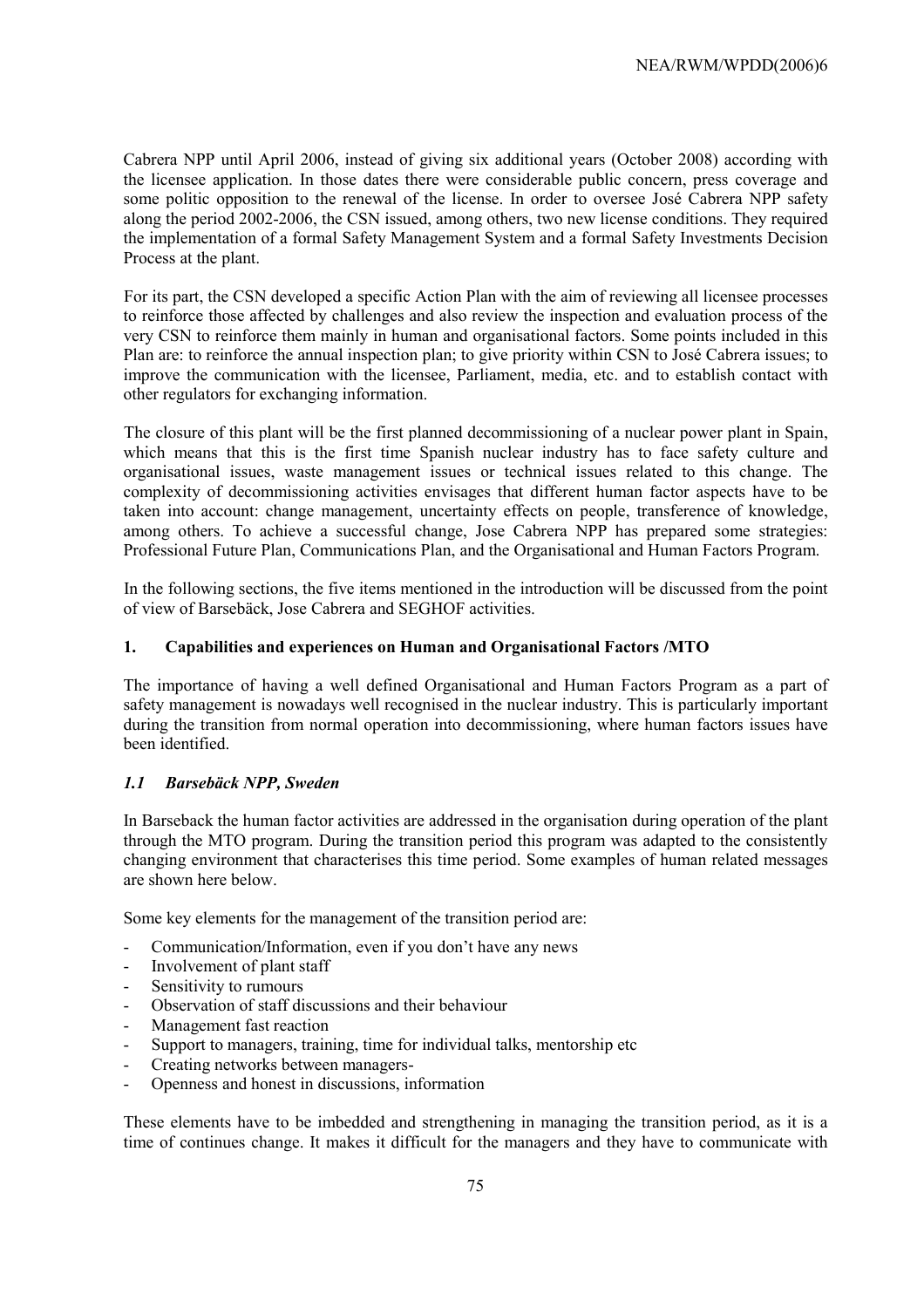their staff and also be sensitive for rumours, concerns of staff and what is up on the agenda when the personnel has their discussions at the lunch or coffee break.

Human factors / MTO experts have been heavily involved in a supportive way. MTO experts were invited to give presentations and support in the evaluation of regular staff surveys that were done to measure the staffs satisfaction and feelings about the situation. To keep safety on the top, there is a need to inform staff on always be critical and apply a questioning attitude, the STARC-concept (stopthink-act-review-communicate) was strongly promoted as a way to do self-checking.

Another important activity was to strengthening the managers' possibilities and capabilities to observe their staff and to find out what concerns were coming up. More time was also devoted to discussions with the staff. A lot of management meetings were devoted to discuss the situation and to find out possible human factor related concerns and how to keep the motivation on top. SKI made regular inspections and asked for a monthly report were the plant analysed the situation, and monthly meetings were held to discuss the result of the analyses.

# *1.2 JosÈ Cabrera NPP, Spain*

To consider, in an integrated manner, all the aspects related to organisational an human factors in the projects and activities of the Plant, Management decided to create an Organisational and Human Factors (HOF) Area, operative since 2000. One of the first activities of the Area was to issue a document, called "Organisational and Human Factors Programme", which main objective was to implement, systematic, procedural and integrally all the organisational and human factors engineering related aspects in the different activities and processes of the Plant.

Later on, the Program was adapted to incorporate new considerations related to transition period into decommissioning. These changes required deep involvement of HOF experts. Several processes like communications (internal and external), organisational assessments, staff participation, management supervision and coordination with the regulatory body were reinforced.

## *1.3 Summary and visions*

One of the key points in the successful transition from operation into decommissioning, when such a process is anticipated by the organisation, is to take into account human and organisational considerations. The message is that there needs to be a programme including future plans, motivation, as well as effective and open communications, to avoid that people's attention focus on topics different from plant safety. Furthermore, the plant management have to realize that this is a time of continues change, which needs to be manage with flexibility and that it is not always so easy that you can follow a programme strictly. Then, managers' non-technical competences are specially relevant for this period.

## **2. Creating a system to share international experience about HOFs in decommissioning planning and transition**

In 1999 Rome Workshop [2], it was seen important to establish improved methods for obtaining and sharing information and experience on a regular basis in order to identify organisational and human factors issues, good practices and lessons learned as regulators and utilities deal with decommissioning. CSNI SEGHOF is holding its meetings based on a flexible 6-9 month interval and decommissioning is one of those items and it has been discussed in three consecutive SEGHOF meetings. No concrete needs to create a system to share specific knowledge about HOF problems and solutions with regard to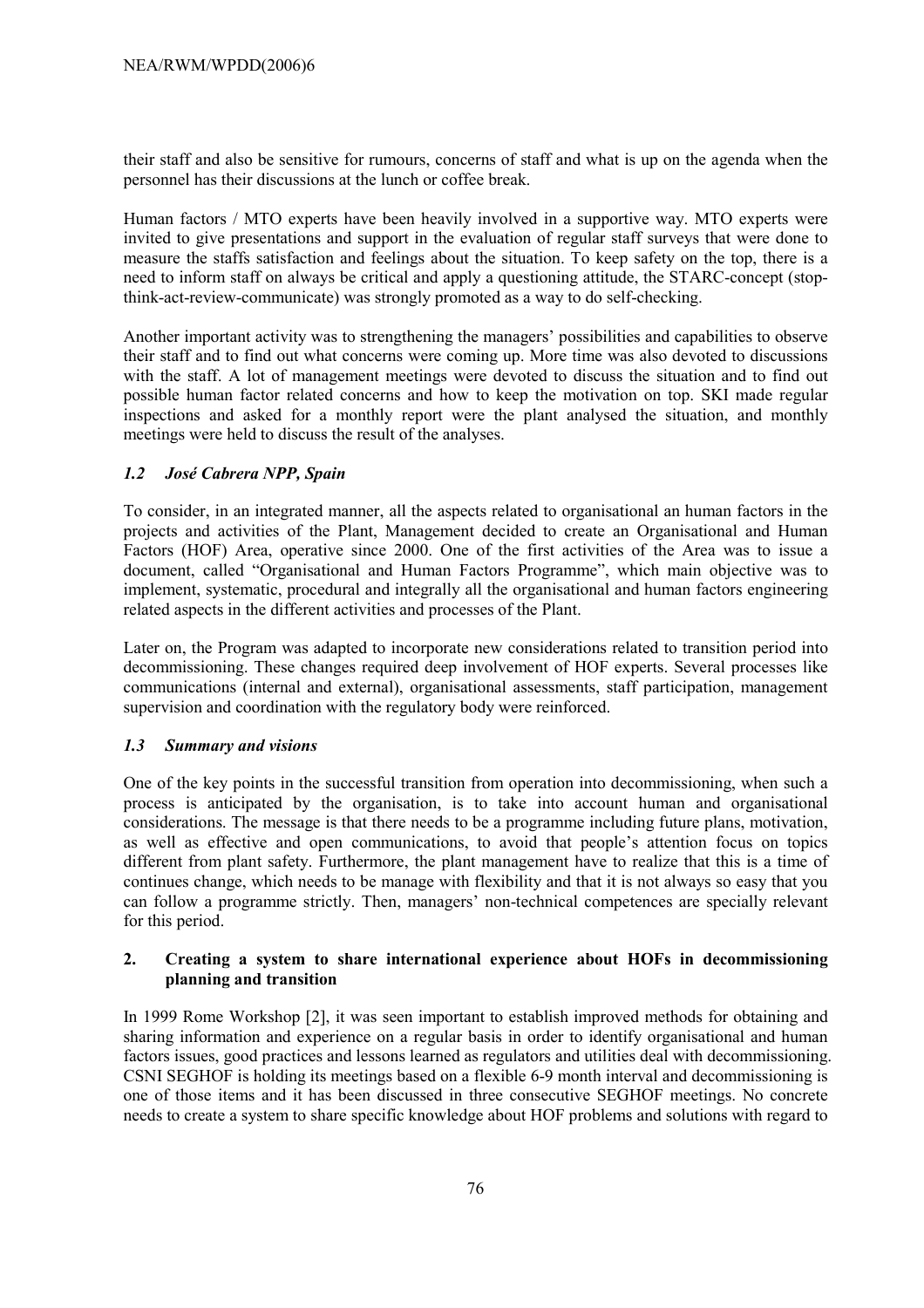transition into decommissioning have risen due to sparse knowledge. Consequently, SEGHOF follows-up the situation.

## *2.1 Barseb‰ck NPP, Sweden*

At the time when the closure of Barseback NPP started to be on the agenda, there was no international organized exchange of experience about HOF in transition to decommissioning, but a lot of documents existed and meeting where held about the technical issues. Therefore, both the SKI and Barsebäck NPP have searched for international and also national experience. The regulator has organized studies of the decommissioning experience in USA and Europe. National experience from closure of industries has also been studied to see what experience could be relevant for inspections for the closure of nuclear power plants.

Personnel from Barsebäck NPP has visit plants in Germany, Italy, UK and US to study experience from decommissioning programs and has also participated in development of some IAEA guidance documents. During the last two years has a more formalised exchange of information and methods for decommissioning been established with the German utility E.ON.

Barseback has also participated in some well focused meetings on management and organisational issues, which has been very valuable and also opened up some new contacts in our network. WANO will arrange a workshop in Barseback in January 2005 on the subject: "What are today's best strategies and methods for waste management during decommissioning".

# *2.2 JosÈ Cabrera NPP, Spain*

Jose Cabrera NPP Top Management has searched national and international experience visiting several plants in the same situation (Germany, UK), although there is not a formal system to share information. Also we have organised meetings with experts on decommissioning from USA. The CSN has been actively involved in international experts groups dealing with these issues (IAEA, NEA...) and has shared information with other regulatory bodies  $(NRC, SKI, ...)$ 

## *2.3 Summary and visions*

Organized experience exchange in decommissioning is still comparatively sparse in HOF related issues. Whilst systems for experience feedback exist for power reactors, research reactors and fuel cycle facilities, this is not the case for decommissioning. Till now, it appears that the interest to develop improved means of sharing experience internationally has been low. There are potential benefits in a formal exchange but the objectives of such work would need to be defined well. Continuously used database type of a system may not be the right tool for this. Anyway, the message is that well focused workshops or *foras* should be organised between specialists in human and organisational factors, stakeholders and decommissioning executives in order to exchange good practices.

## **3. Maintaining adequate safety culture and morale during the transition**

In 1999 WS, ideas were expressed about a need to study measures that have been used by plants to sustain safety culture to identify both effective and ineffective approaches. Other needs were expressed about to compare measures that plants use to sustain safety culture across transition periods during decommissioning and to identify periods of greater vulnerability to lowered safety culture and morale. SEGHOF is working in co-operation with the IAEA in the field of safety culture and is not directly carrying its own activities is the field in order to avoid duplication. Safety management,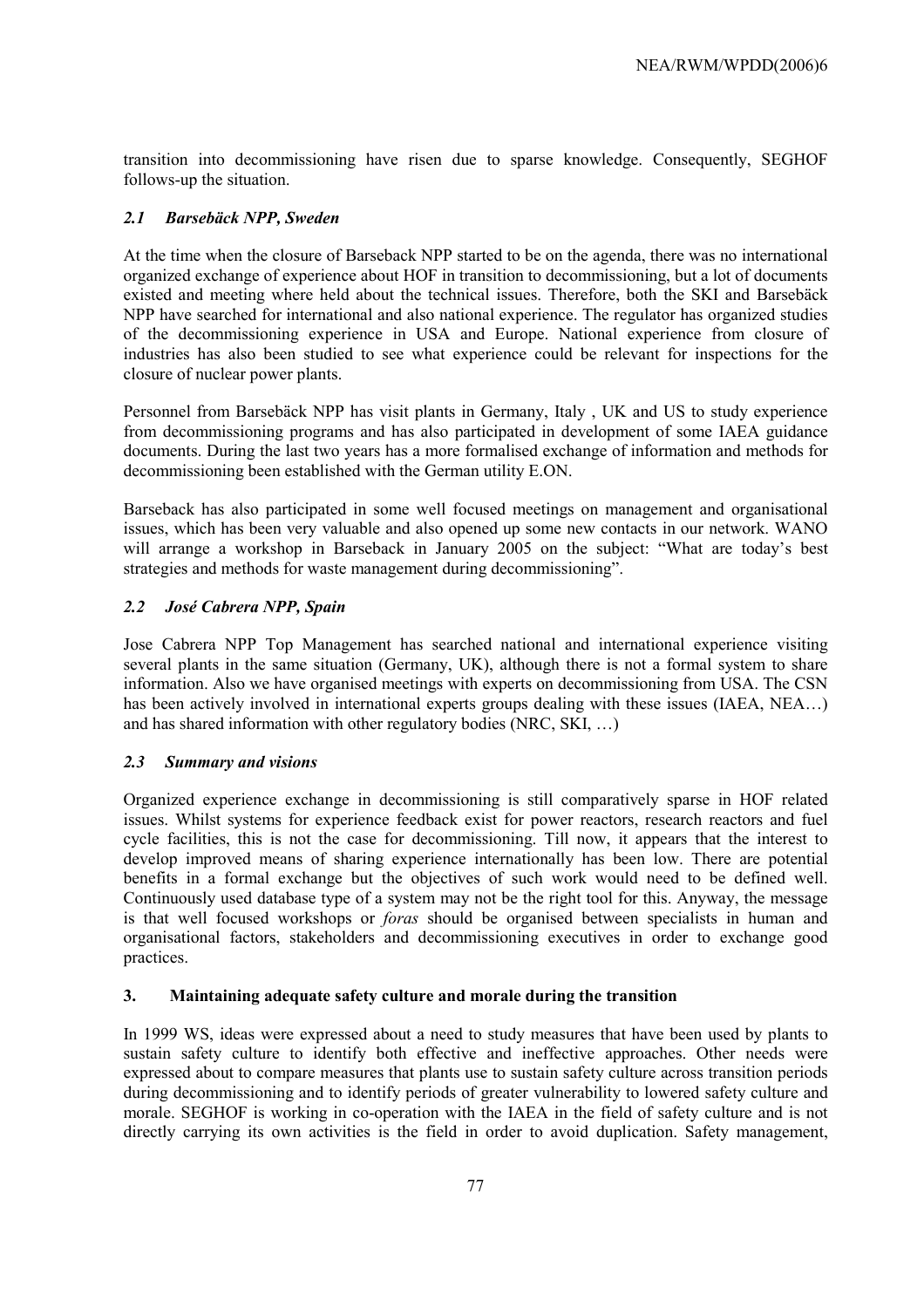human factor and organisational issues are covered in the IAEA Safety Reports series No. 31 "Managing the early Termination of Operation of Nuclear Power Plants" [3], No. 36: "Safety considerations in the Transition from Operation to Decommissioning of Nuclear Facilities" [4] and an IAEA draft document on Safety Culture in Maintenance.

# *3.1 Barseb‰ck NPP, Sweden*

Important elements in the Barseback strategy to manage the early termination of operation were: well informed staff; continuous communication with staff; give the staff social security, involvement of staff in developing strategies as well as their new future and strong promotion of self checking

Several activities have been introduced at Barsebäck NPP to sustain motivation and trust in management. At an early stage a five years guaranteed employment was introduced to assure that all employees had time enough to plan and prepare for their future and to avoid that the staff was forced to search for new jobs unforeseen. During the period from the final decision to the actual closure the staff were involved in several activities to further strengthening the safety of the plant as for an example how to assure operators activities as a result several forms of shadow checking of work was introduced. Other examples are the involvement of the majority of the staff in projects like the "New Factory" with the aim to find ideas for new businesses and in those ways ideas for possible new employment.

One example of implemented activities after the "New Factory" is the development of operation and maintenance staff to be designers in the "Design Academy". About 10 staff members have passed the training and have now moved into new positions.

Before, during and after the transition period, management introduced extensive communication programmes, and as examples here strait forward oral information was given when ever the situation changed to all staff in the big conference room. Normally the president of the plant gave the information and at some occasions the president of the utility gave the information. The information was given in an open way and the staff raised several questions. Managers held frequently meetings with staff to discuss the actual situation and the workers had possibilities to discuss with colleagues their thoughts and get their opinion.

Barsebäck introduced an approach of monitoring the "feelings of workers" by managers in order to be aware of a possible impact on safety. All managers formed a network to observe staff when something happened and reported up to next level of management. Immediate reactions from upper management is important to nurture the confidence of the staff and the regulatory body in the manner which they handle the situation. In order to track any changes in safety culture and worker motivation at the decommissioning unit, Barsebäck are conducting climate surveys. The result from these measurements was compared with innovated companies and the results were in the same level as this category of companies. SKI reviews the monthly reports regarding these efforts and discusses the issues that have at monthly meetings as well as covering this area as part of its regular inspections.

Barseback has also improved their safety culture program, inspired by IAEA guidance, and formed cross functional groups for discussion on safety culture related issues. The result of these discussions has then been discuss and commented by management and then again discussed in existing organisational groups where also these group have reported back what activities they are implementing to improve the safety culture.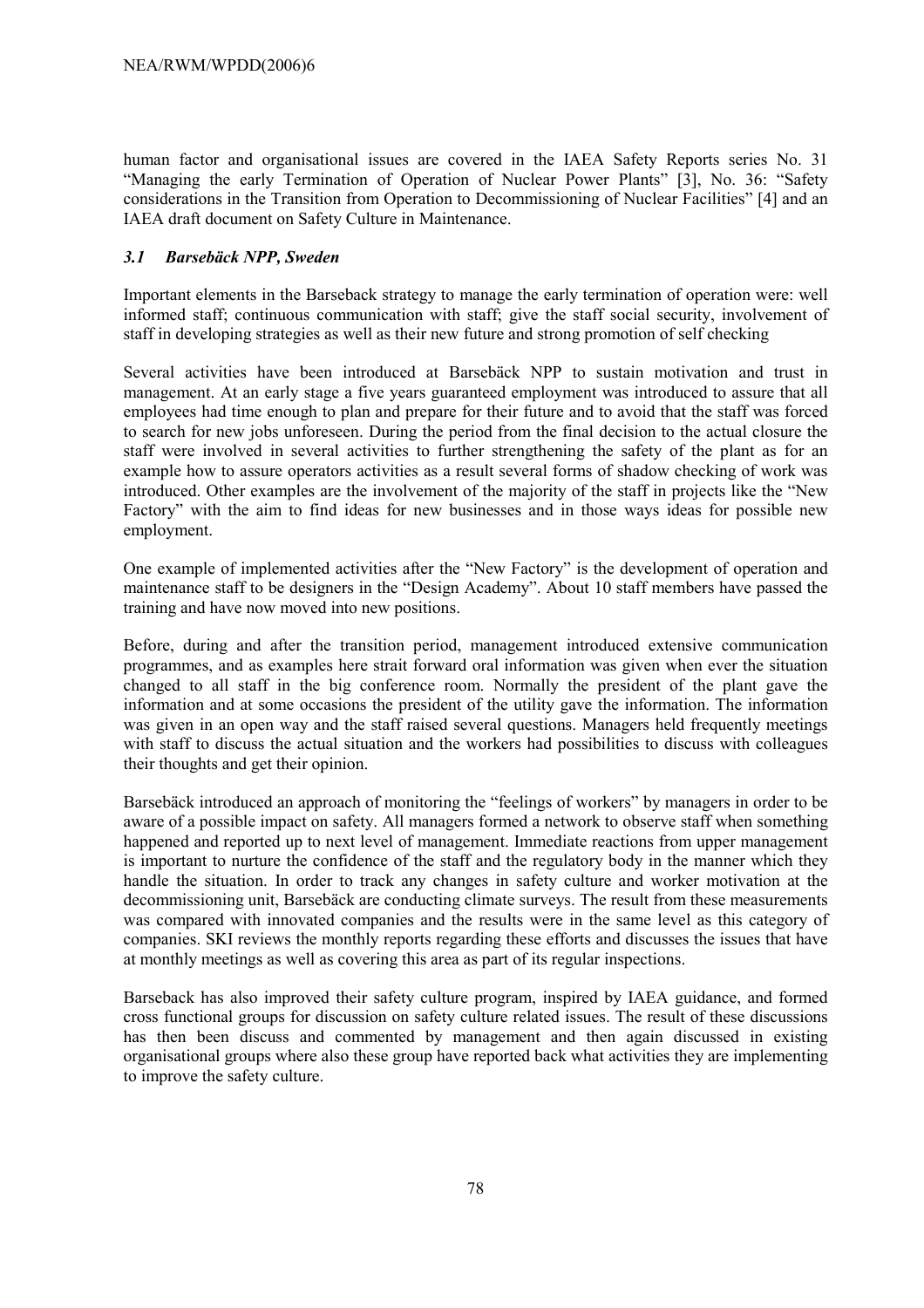#### *3.2 JosÈ Cabrera NPP, Spain*

To maintain acceptable levels of safety performance and to avoid that day to day decommissioning activities lead to a lack or relaxation of these levels, Jose Cabrera NPP has developed a Safety Culture Program. The general principles of a safety conscious work environment, objective of Jose Cabrera NPP are the following: 1) The safe and reliable operation of the Plant has the overriding priority, over any other consideration; 2) Plant Top Management assumes the aforementioned commitment, and spreads this principle through the organisation, which adopts this as a safety goal common to all the individuals 3) All the persons that composes the Organisation acquire a questioning attitude, and are concerned about the achievement of their assigned tasks in a efficient manner, respectfully towards the environment 4) External and self-assessment as well as ongoing improvement are basic tools to accomplish these principles. Structured interviews are periodically developed, taking a cross representative sample of plant personnel. There is a set of questions, aimed to determine the status of the attributes, in a colour-coding basis. Depending on this status, enhancement actions are defined.

The main attributes to reinforce safety attitudes and behaviours are: there is visible leadership and commitment by the management of the Company to developing and maintaining safety culture; line management demonstrates an active and positive role when safety issues arise; there is commitment to the importance of a safety culture in business strategy and planning; there is a culture of support and concern about each other throughout the organisation; all employees demonstrate a commitment to safety; training and learning opportunities are provided that enhances the safety of Jose Cabrera NPP; there are clearly identified measurements and performance indicators with respect to the safety culture of the organisation; there is mutual trust and confidence between the management and the workforce; there is open communications between management and the workforce on issues that impact safety and doing work; management places safety of the facility and the employees over production; there is management concern and commitment towards all events or issues that might impact business activities.

Jose Cabrera NPP has developed an Internal Communications Plan, which main objective is to establish criteria and instructions to implement a method for internal communications, which consolidates the culture, arranges in an effective and open manner communications channels and structures the information precisely, generating confidence. There is a Communications Committee, chaired by Nuclear Generation Manager. All line managers have the responsibility to spread to the people depending on them key information, and to permit the adequate information flow, in a double way basis (up-down, as well as down-up). This Plan contemplates the information flow, as well as which information has to be communicated and the channels to do so: web page, Internal Bulletin, emails, press communicates, etc. There are also periodical meetings, where Top Management informs the entire workforce about relevant topics, such as evolution of Professional Career Plan, safety status, etc.

## *3.3 Summary and visions*

To maintain adequate levels of safety performance, there needs to be a structured and well-defined safety culture and communication program. An open dialogue is very important during the transition period that also all employees go through in this continuously changing environment. Open communication is a key issue in the successful transition into decommissioning. The lack of open and sincere communications between Management and work force could lead to loose motivation and create uncertainties in people, who could put the attention in other aspects different than plant safety and safety culture attributes in general.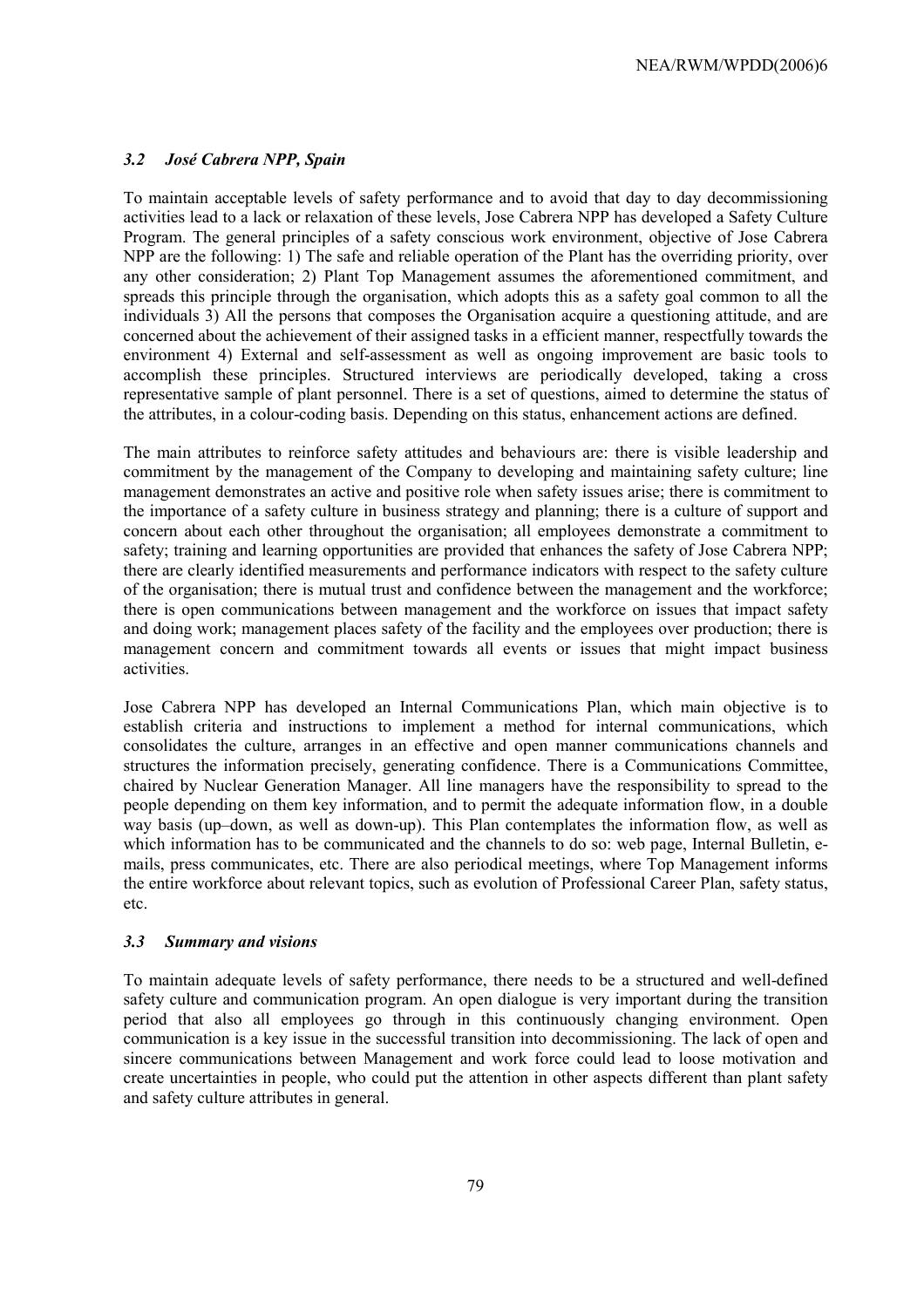# **4. Organisational functions and management skills during transition from operations to decommissioning**

SEGHOF has observed that it would be important to identify what organisational processes used at operating plants can transfer successfully to decommissioning plants and what processes do not transfer successfully or are not appropriate under decommissioning.

# *4.1 Barseb‰ck NPP, Sweden*

Several of the processes used during decommissioning are based on processes used during operation. Safety requirement will be lower when all fuel has been transported away from the site. Safety requirement in the phase were buildings are demolished are focused more on containing radioactivity. During the decommissioning there is a need for have processes for work preparation, work permit, radiological permit, fire permit etc. Processes for periodical testing, ISI has to be adapted to the situation a less used. Processes for design modifications will rarely be used for new modifications, however you can see the use of a similar process to do the preparation of the work packages and there could also be a need for a modification to move some parts that there is still requirements on.

The transition from operation to decommissioning is a period during which very high demands are set on managers to fulfil several different roles in a continuously changing environment at the plant and at the same time handle his/her own future. The managers have to be good listeners, analysists, advisors and not afraid to make decisions. There is also a continuous need to be updated on the actual situation and communicate messages to upper management as well as to their staff.

Public information to neighbours and the community is one area that has to be continued to inform about what is going on at the plant when it is closed. It is important that the neighbours continue to have trust in the plant and how it is handle the new situation. Furthermore, it is important to keep the plant and surrounding areas in so good condition so that the visitors and neighbours see the plant as robust and not a scrap yard.

# *4.2 JosÈ Cabrera NPP, Spain*

Jose Cabrera NPP has developed an Integrated Safety Management System (ISMS), in which HOF are specially taken into account, which is being helpful for managers to accomplish their organisational functions in this transition period. It has three main objectives: 1) to maintain and improve safety performance, having always in mind the overriding priority of the plant: its safe and reliable operation, 2) To foster and support a strong safety culture, through the reinforcement of strong safety attitudes and behaviours in individuals and working groups and 3) to provide a means to prioritise globally corrective and enhancement actions, as well as to define a set of safety indicators. The Safety Management System for Jose Cabrera NPP has been developed taking into account all the procedures and programmes of the plant and developing others new, considering the state-of the art in these topics. To complete it, several meetings to collect all the personnel thoughts and suggestions have been held.

The main parts of the ISMS are: 1) Safety Policies, issued in a unique document, in which safety fundamentals, Mission, Vision and Values are listed, as well as the main safety features to establish and maintain a safety conscious work environment; 2) Open and Effective Communications, internal and external, as described in "Jose Cabrera NPP Communications Plan" 3) Professional Future Career Plan for all staff and 4) The Organisational and Human Factors Program, to ensure that all the human and organisational aspects are considered in all the activities and processes of the facility.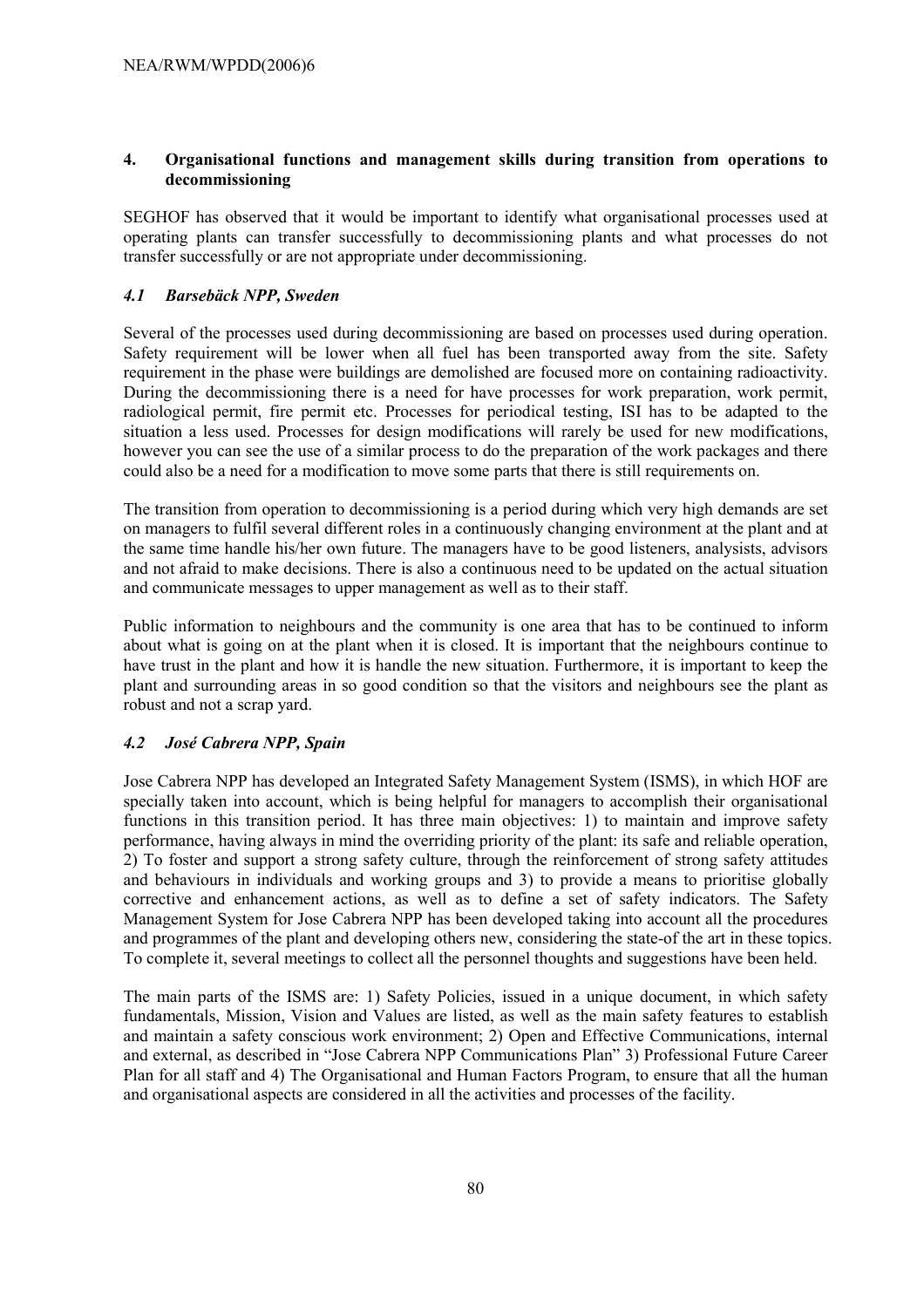There are two main parts in the system: 1) all the activities, projects and applications that are aimed to maintain safety and 2) the activities focused on safety improvement. All the actions, independently from its origin (self-assessment program, regulatory requirements, root causes analyses...) are managed by the Actions Management Integrated System, which prioritise the actions, manage them and follow up their complete implementation. This system includes an Investment Management System.

As a part of the ISMS, Jose Cabrera managers have received additional training in non-technical skills, and an external evaluation of the organisational strategic apex will be carried out by WANO by mid September, 2004.

#### *4.3 Summary and visions*

The key message is to identify what organisational processes used at operating plants can transfer successfully to decommissioning plants and what processes do not transfer successfully or are not appropriate under decommissioning. This is in order to avoid overburden in changing organisational setting. When simplifying the processes to the decommissioning mode, the safety must be given priority even if the safety focus may be changed to be more on radiation safety and industrial safety. It is important, when tailoring the new slimed organisation, not to forget the relative long period of time when the plant still will be there and the need to continue to inform the neighbours on what's going on in order to maintain the good trust in plant management's way to handle the decommissioning.

Management non-technical skills play a very important role during the transition period. The message is that any effort in order to assess and improve them might be worthwhile. Additionally, any formal system that could help managers in their functions (for example, investment prioritisation) would be beneficial to maintain safety on appropriate levels.

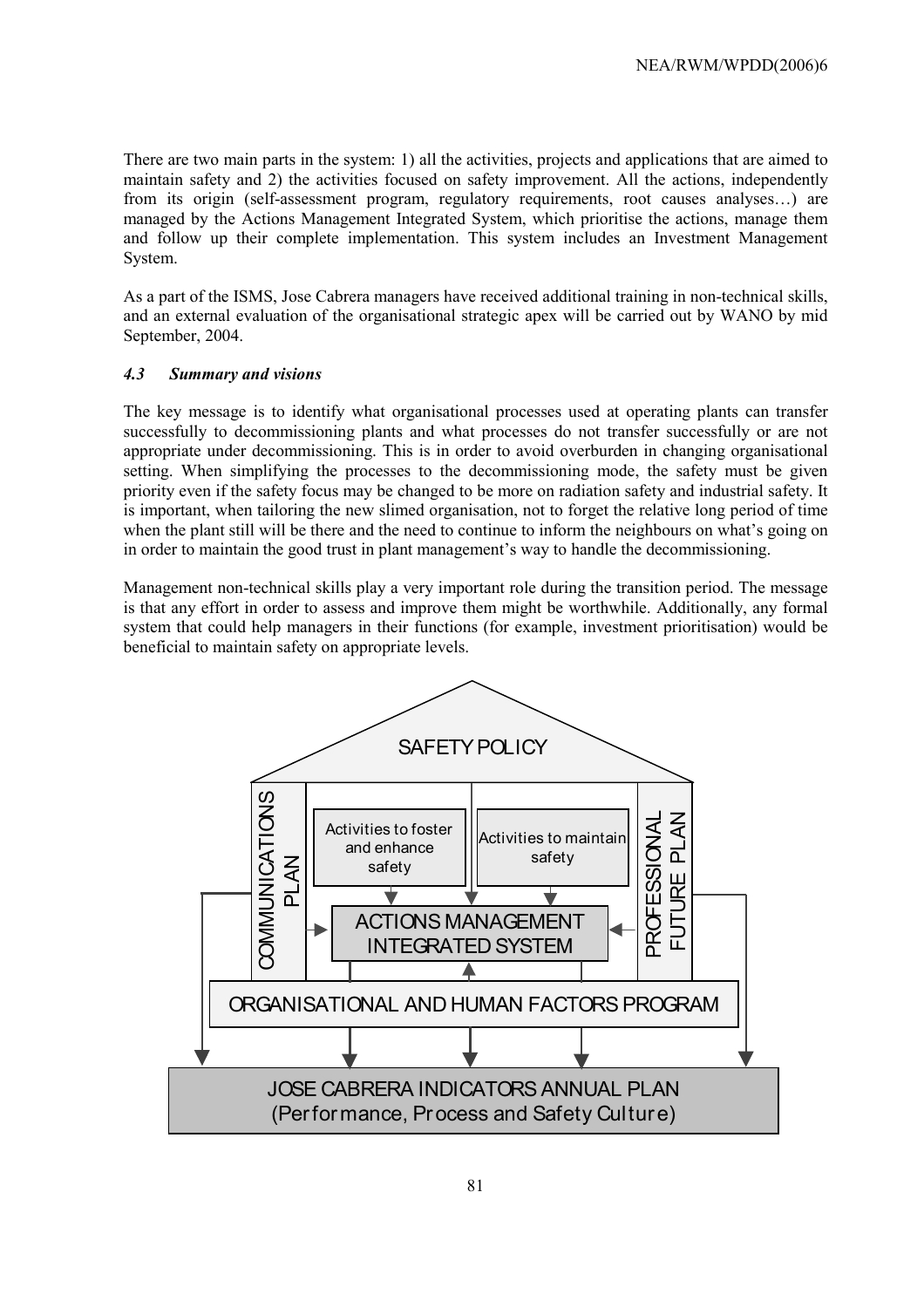## **5. Organisational memory and competence when moving to decommissioning**

In 1999 WS [2], the participants expressed that it would be important to identify effective approaches to retain expertise during the transition from operations to decommissioning. CSNI SEGHOF is following up the high-level CNRA and NDC actions with regard to nuclear competencies. To some extent the topic also has commonalties with the June 2004 NEA CNRA regulatory industry forum theme of weakening nuclear infrastructures and suppliers in many countries. Here, the key questions are: what type of competence needs to be retained e.g. nuclear engineering and safety competence versus decommissioning techniques and radiation protection and what type of processes could be used for that purpose.

# *5.1 Barseb‰ck NPP, Sweden*

Barsebäck addressed two primary sources of information on organizational memory, documentation and staff knowledge. Barsebäck conducted a quality audit and assessed the status of documentation to assure adequate written organizational memory. Also a program to obtain information from staff leaving the plant was implemented. SKI reviews these assessments and this program.

Barsebäck analyzed alternative ways of organizing the work for decommissioning and produced a plan for a new organization. The transition to the new organizational system was in May of 2000. SKI reviews and provides feedback on all proposed organizational changes that may impact safety. For example, SKI required that Barsebäck develop a procedure for managing organizational change and required an analysis of control room staffing.

Barseback AB is today a subsidiary to 100% owned by the Ringhals AB, Together; they form the Ringhals Company group, which is owned by Vattenfall AB and Sydkraft Kärnkraft AB, the latter a company within the Sydkraft Group. Through this constellation, there are more possibilities to offer staff members continues work and in that way retain staff enough to document the knowledge of today. The actual decommissioning will not start until 2017 and therefore ongoing activities are now to gather information from documentation and knowledge with operators what has happen at the plant (leakages, areas with high contamination etc.). Drawings and other information are transferred to modern database programs and drawings scanned.

# *5.2 JosÈ Cabrera NPP, Spain*

In 2002 CSN required that all Spanish NPPs should develop plant procedures to manage organisational changes. The objective is to guarantee that any organisational change does not have any negative impact on safety. Jose Cabrera has issued its procedure, which is being applied for any organisational change. It includes the assessment, review, approval, implementation and follow-up of the changes.

With regard to current transition period, Top Management has publicly declared to the entire workforce that their professional future within the company is guaranteed. Additionally, the Cabrera NPP has developed an Alternative Professional Future Plan for employees. This plan helps to decrease the uncertainties, helps to maintain peoples' attention on safety as an overriding priority, as well as to retain knowledge from experienced people at the plant. In this Plan, it is declared that the safe operation will be attended till the last minute, according to safety policy and principles, counting on the experience and well doing of the present personnel. During the last period of operation of the plan, to define the future of employees the Companyís organisational criteria will be applied, offering the best alternative to each worker among all the working centres UNION FENOSA has.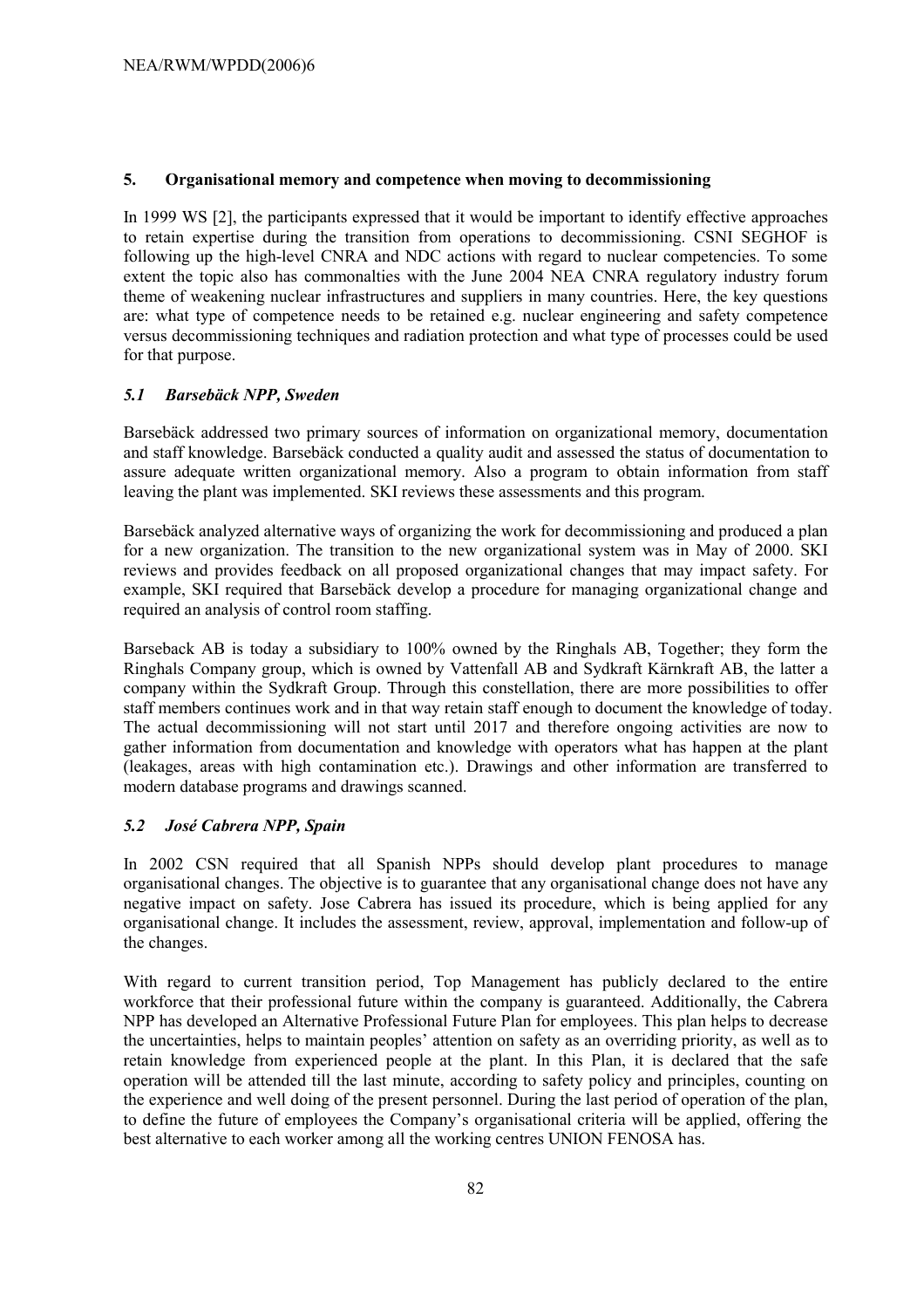The main milestones of the Plan are: 1) Definition of safety systems needed; 2) Definition of Technical Specifications needed; 3) Definition of new Organisational Structure; 4) Selection criteria and required professional profiles; 5) Surveys to personnel, to define their preferences; 6) Definition of personnel to develop decommissioning activities at the Plant; 7) Identification of vacant posts in UNION FENOSA Group; 8) Appointment people to posts; 9) General Corporate Training and 10) Specific Training.

# *5.3 Summary and visions*

An important message is the need to develop procedures to manage organisational changes in NPP's. Obviously these procedures become even more relevant when changes affect to the whole organisation, as it most obviously is the case during the transition period to decommissioning. Another key message is that during this period staff loss of motivation and uncertainty about the future could arise, both could negatively affect safety. Well developed personnel plans could help in mitigating those effects. Open and fluent communications between plant managers and staff, as well as with regulatory body are of paramount importance in this particular topic.

#### **Concluding remarks**

Decommissioning commercial nuclear power plants leads to a broad range of safety management, socio-technical and societal challenges. Organisational aspects are fundamental to any successful decommissioning process. Organisations must provide support for the management of change and must assure that resource and competence needs are appropriately specified, that uncertainty of personnel is minimised and staff morale is maintained. Furthermore, many new technical challenges must be met. The organisations too often have to address all these challenges with little guidance or experience, with reduced resources and surrounded by societal pressures.

During the planning and transition into decommissioning, an organisation needs to determine and implement a range of organisational processes: management of change, work planning & management, safety management, and allocation of the resources and staff to carry out the technical work. This all is necessary in order to identify key organisational functions and management skills that are critical during the transition and to sustaining organisational memory and obtaining and retaining staff competence during decommissioning.

Decommissioning is never purely technical project but it has to be planned and implement by staff with also human and organisational factors competence. Experience in decommissioning is still comparatively sparse, it is important to develop improved and well-defined means of sharing experience internationally. It is suggested that well focused workshops or technical meetings should be organised periodically between specialists of HOF, stakeholders and decommissioning executives in order to exchange good practices.

Sustaining safety culture and morale during the transition from operation into decommissioning is crucial in order to maintain adequate levels of safety performance. For that purpose, utilities need to have a structured and well-defined safety management & culture program. Any such program needs to include at least the following aspects: future plans, maintaining motivation and communication strategy. Maintaining and improving non-technical competencies at the top management level is very relevant when new organisational issues arise during this period.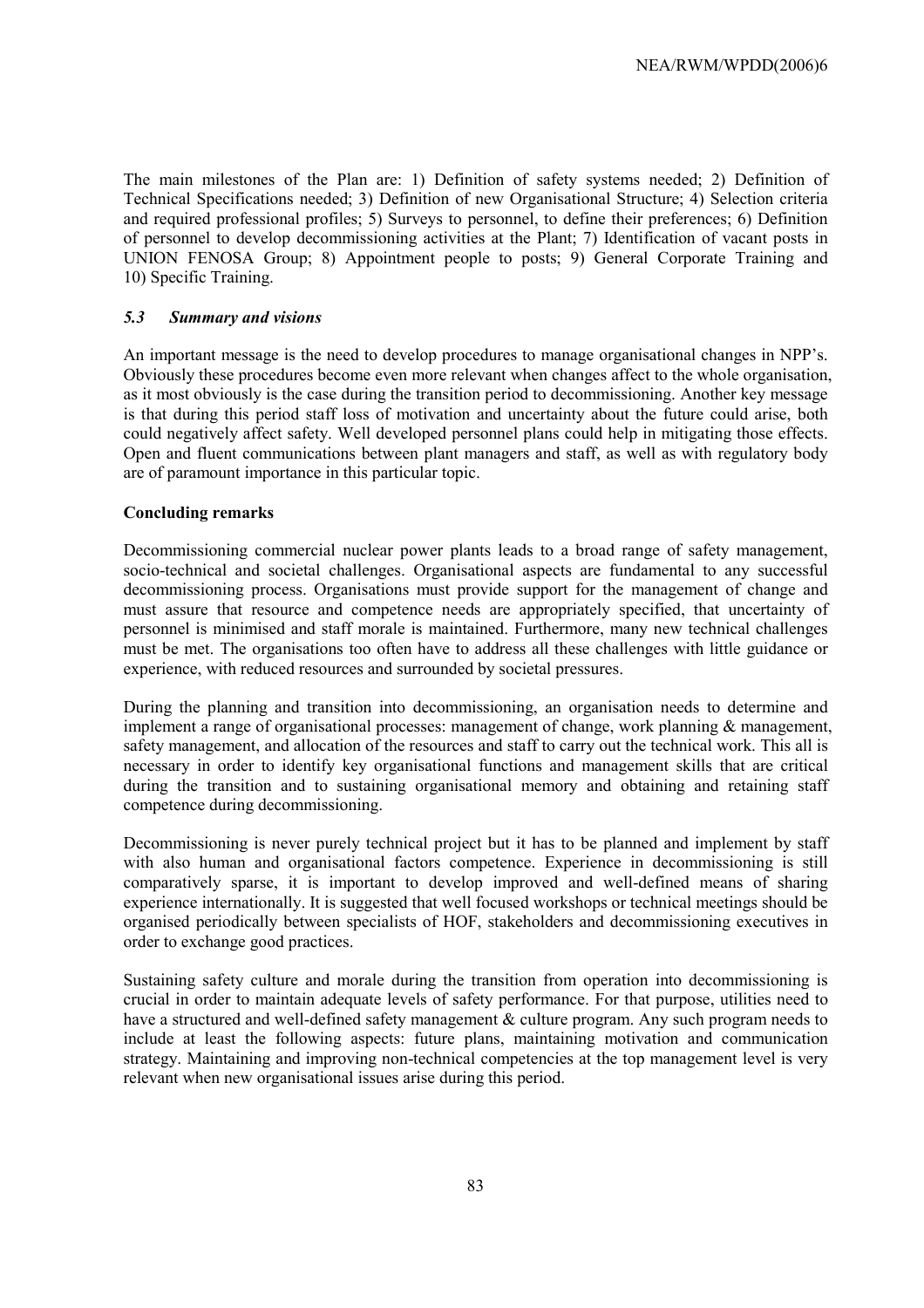Finally, due to the still limited experiences and the novelty and nature of human and organisational issues, it is strongly recommended a close cooperation between the utility and the regulatory body from the very beginning of the transition period. Open and frequent communication is needed.

## **References**

- 1. NEA 2004, CSNI Technical Opinion Papers No. 5 *Managing and Regulating Organisational Change in Nuclear Installations* (2004). Published: 09-JUN-04, 20 pages. NEA#05348, ISBN: 92-64-02069-1 Publicly downloadable from: http://www.nea.fr/html/pub/ret.cgi?div=NSD
- 2. NEA 2002, *CSNI Workshop on Nuclear Power Plant Transition from Operation into Decommissioning:Human Factors and Organisation Considerations*, May 17-18 1999, Rome, Italy. NEA/CSNI/R(1999)17. Publicly downloadable from: http://home.nea.fr/html/nsd/docs/indexcsni.html
- 3. IAEA Safety Reports series No. 31 "Managing the Early Termination of Operation of Nuclear *Power Plants*î. ISBN 92-010-8603-2 IAEA, Vienna, 2003 English. 48 p.
- 4. IAEA Safety Reports series No. 36: "Safety Considerations in the Transition from Operation to *Decommissioning of Nuclear Facilities*î. ISBN: 9201151039, Vienna 2004. 38p.

# **Other related readings**

NEA/CNRA/R(1998)1 Comparison of the Inspection Practices in Relation to Control Room Operator and Shift Supervisor Licenses, 1998.

NEA/CNRA/R(1998)3 Performance Indicators and Combining Assessments to Evaluate the Safety Performance of Licensees, 1998.

NEA/CNRA/R(2001)9 The Effectiveness of Licensees in Inspecting the Management of Safety

NEA/CNRA/R(2003)4 CNRA - Nuclear Regulatory Inspection of Contracted Work Survey Results - Working Group on Inspection Practices

CNRA reports are downloadable from: http://home.nea.fr/html/nsd/docs/indexcnra.html

NEA/CSNI/R(1994)17 Management of maintenance outages and shutdowns: summary of reports, 1994.

NEA/CSNI/R (1997)13 The Role of Simulators in Operator Training

NEA/CSNI/R(99)21 Identification and Assessment of Organisational Factors Related to the Safety of NPPs

NEA/CSNI/R(2002)20 Workshop on the Regulatory Aspects of the Management of Change, Chester, UK, 10-12 September 2001: Summary and Conclusions

NEA/CSNI-89 Identifying significant human actions in reactor accidents, 1984

NEA/CSNI-137 Analysis of incidents involving human factors, 1987

NEA/CSNI-180 Analysis of incidents involving cognitive error and erroneous human actions, 1990.

NEA/CSNI/R(1995)10 Human factor related common cause failure, 1996.

NEA/CSNI/R(1997)15 Improving reporting and coding of human and organisational factors in event reports, 1998NEA/CSNI/R(1993)18 New man-machine interfaces in nuclear power plants

NEA/CSNI/R(2002)9 Approaches for the integration of Human factors into the Upgrading and Refurbishment of Control Rooms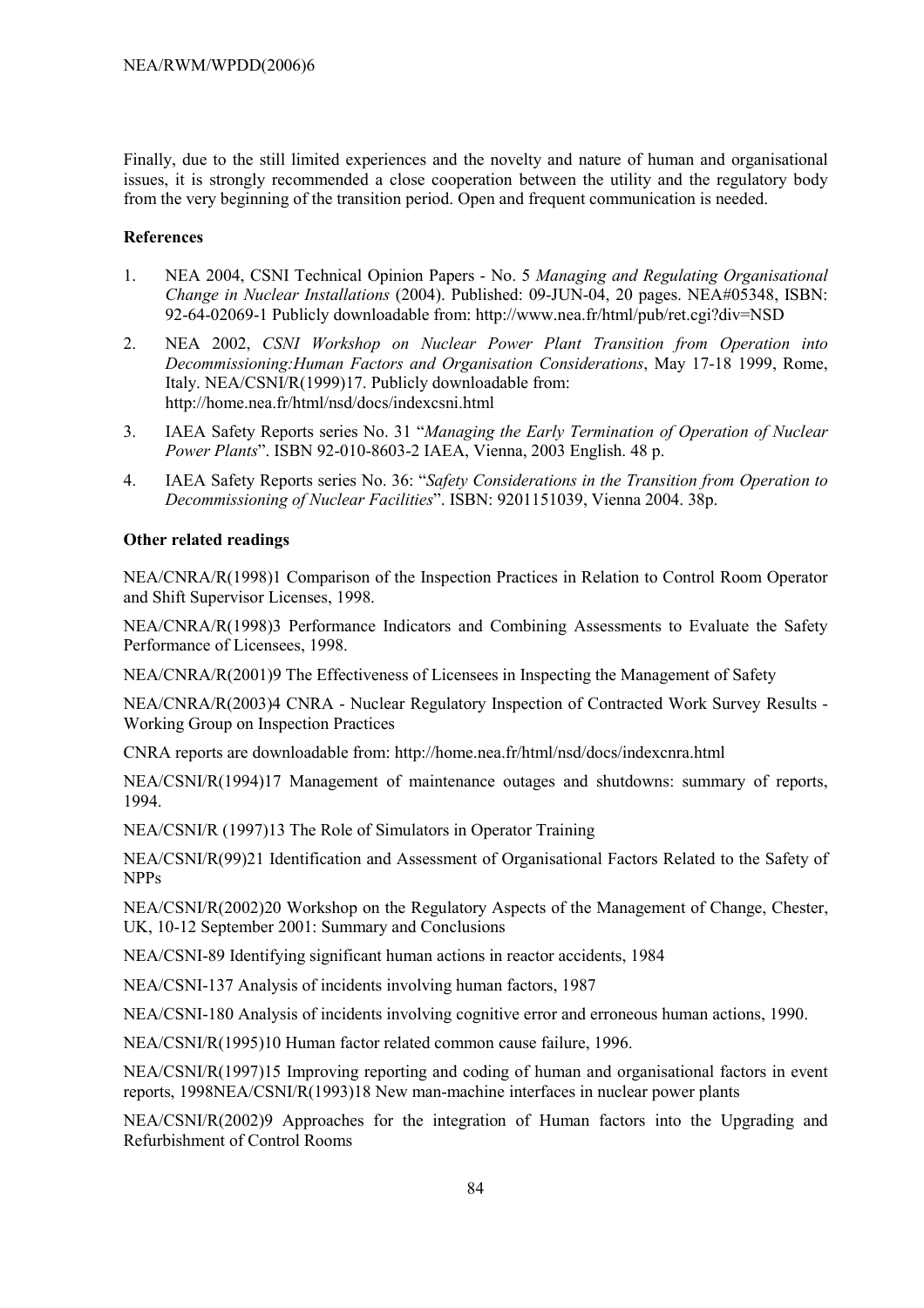NEA/CSNI/R(2003)14. Proceedings of the Workshop on Scientific Approaches to Safety Management, 8-10 April 2003

CSNI reports are downloadable from: http://home.nea.fr/html/nsd/docs/indexcsni.html Safe, Efficient, and Cost effective Decommissioning, Rome, September 6 -10, 2004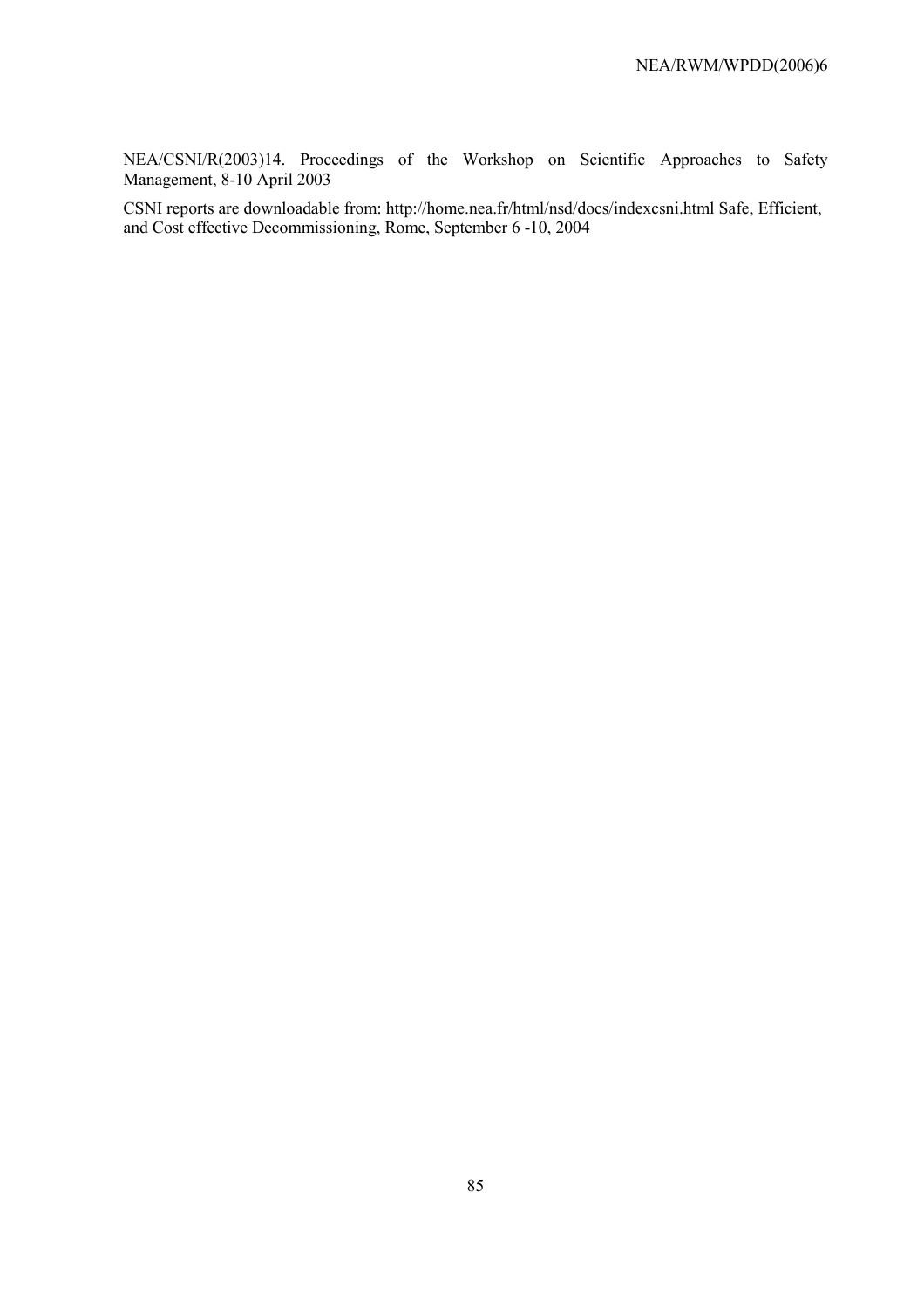# NEA/RWM/WPDD(2006)6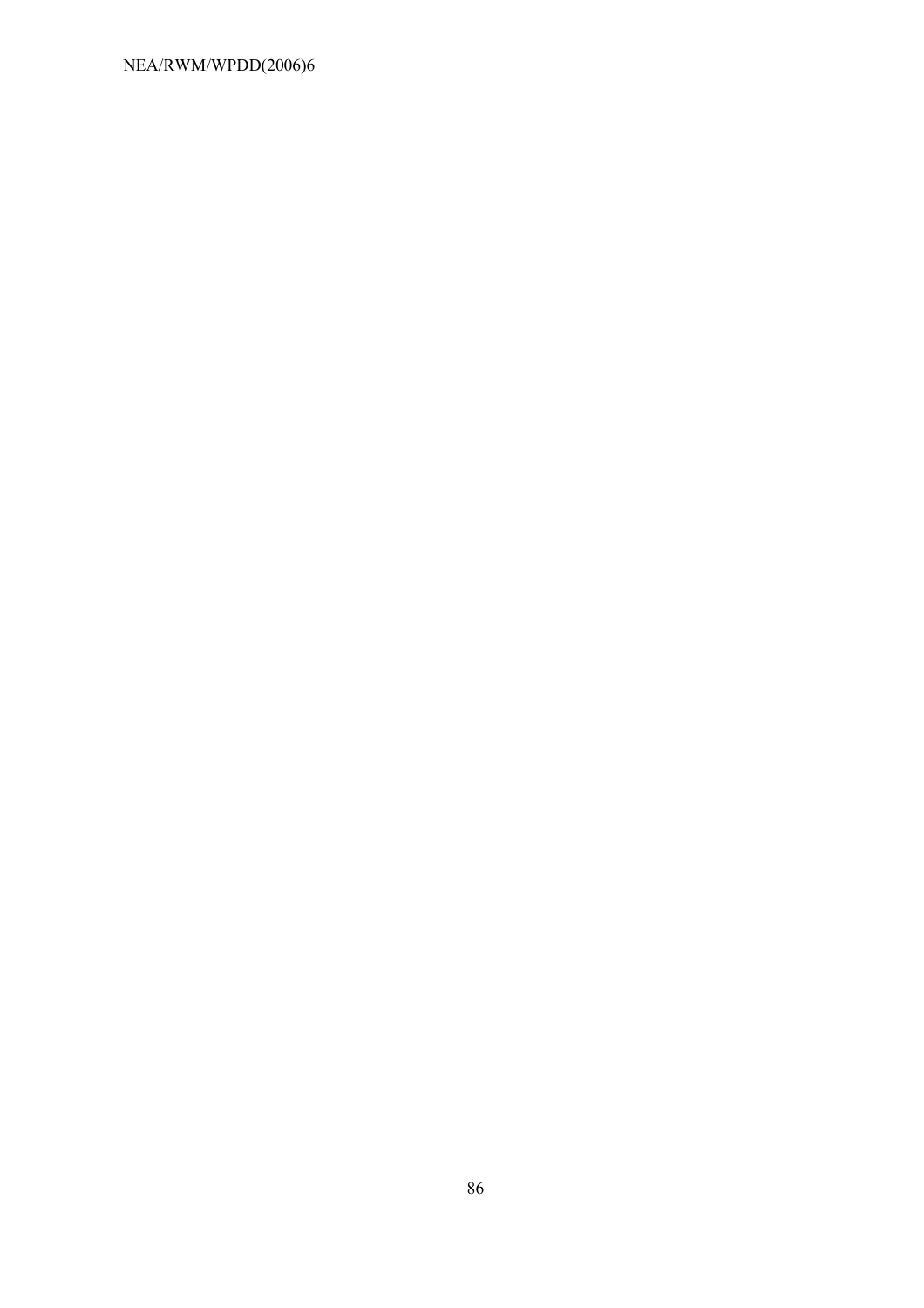NEA/RWM/WPDD(2006)6

## **PROVEN APPROACHES TO ORGANISE A LARGE DECOMMISSIONING PROJECT, INCLUDING THE MANAGEMENT OF LOCAL STAKEHOLDER INTERESTS**

## **Alejandro RodrÌguez**  Vandellos 1 NPP Decommissioning ENRESA, Spain

#### **Introduction**

Spanish experience holds a relatively important position in the field of the decommissioning of nuclear and radioactive facilities. Decommissioning projects of uranium concentrate mill facilities are near completion; some old uranium mine sites have already been restored; several projects for the dismantling of various small research nuclear reactors and a few pilot plants are at various phases of the dismantling process, with some already completed. The most notable Spanish project in this field is undoubtedly the decommissioning of the Vandellós 1 nuclear power plant that is currently ready to enter a safe enclosure, or dormancy, period.

The management of radioactive wastes in Spain is undertaken by "Empresa Nacional de Residuos" Radioactivos, S.A." (ENRESA), the Spanish national radioactive waste company, constituted in 1984. ENRESA operates as a management company, whose role is to develop radioactive waste management programmes in accordance with the policy and strategy approved by the Spanish Government. Its responsibilities include the decommissioning and dismantling of nuclear installations. Decommissioning and dismantling nuclear installations is an increasingly important topic for governments, regulators, industries and civil society. There are many aspects that have to be carefully considered, planned and organised in many cases well in advance of when they really need to be implemented.

The goal of this paper is describe proven approaches relevant to organizing and managing large decommissioning projects, in particular in the case of Vandellós-1 NPP decommissioning.

#### **Approaches to organise and manage the large decommissioning projects**

So far, Vandellós 1 is the only nuclear power plant that is in an advanced stage of dismantling. Nevertheless, the definitive shutdown of JosÈ Cabrera nuclear power plant is planned for mid 2006, and preparatory work for dismantling activities have started over this past year. No further decommissioning of nuclear power plants is foreseen in the medium term.

Vandellós-I was a 500 MWe gas graphite type nuclear power plant located in the Province of Tarragona. Its construction began in 1967 and it started operating in 1972. Its design was very similar to the French plant at St. Laurent des Eaux. In 1989 a fire in the turbine house led to the final shutdown of the reactor. Before responsibility for the site was transferred to ENRESA in February 1998, some post operational activities were undertaken by the utility that operated the Plant: post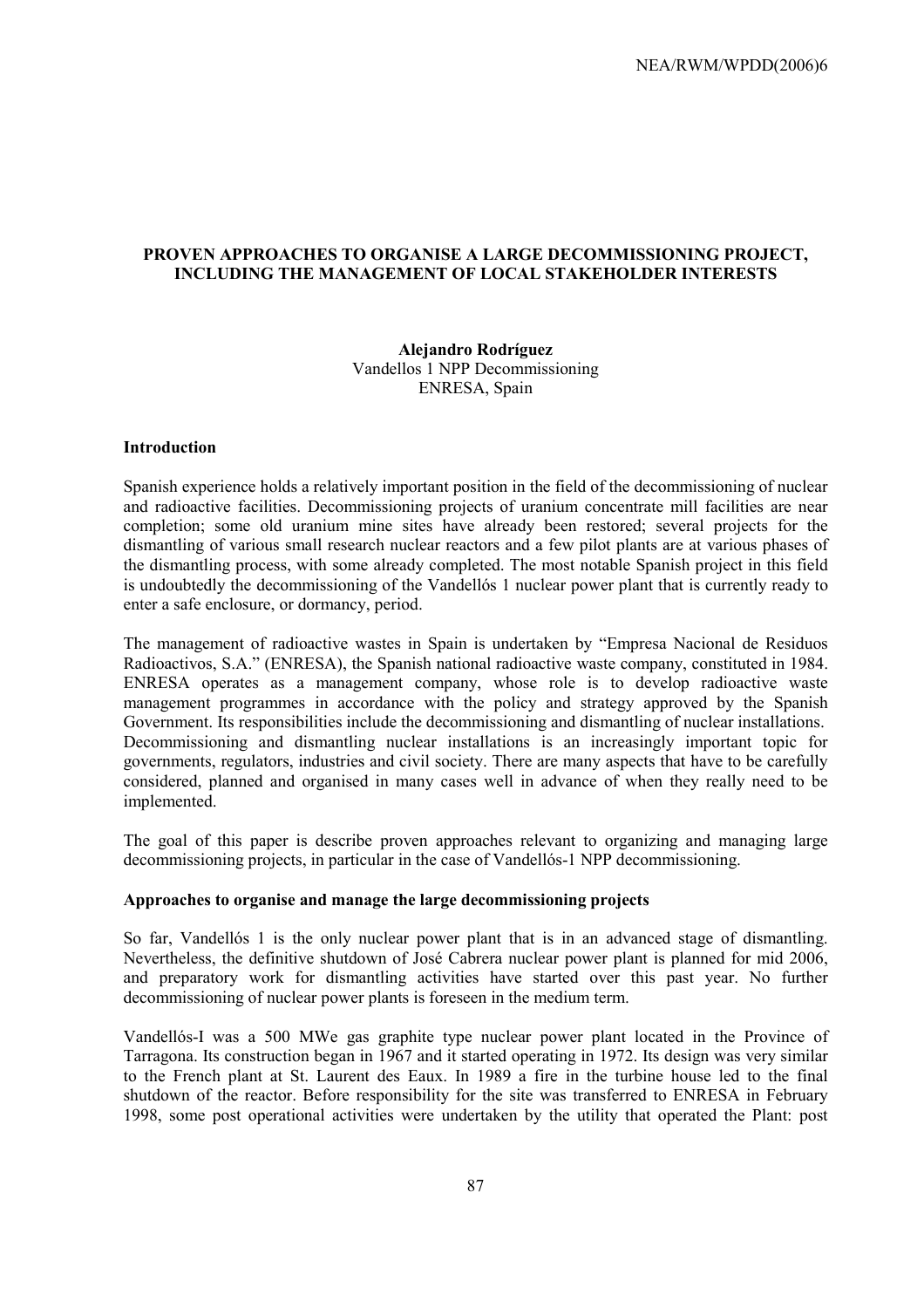operational clean out, conditioning of spent fuel and treatment of operational wastes, including the graphite components from fuel elements.

Decontamination and dismantling activities have been extended to the conclusion of Stage 2 of Decommissioning, in June 2003. This stage includes confinement of the reactor shroud, the performance of demolition and backfilling operations and release of a large part of the site. The facility is currently being prepared for the dormancy period, which will be followed by total dismantling of the remaining parts of the plant (Stage 3). On completion of the dormancy period, around the year 2027, the last level of dismantling will begin. This will imply the release to green field of the site and its return to the owner.

The main approaches to manage and organize the project have been the following:

## **Spanish framework, Transfer of responsibility**

The company responsible for dismantling, ENRESA is required to draw up a Dismantling Plan, along with the rest of the mandatory documentation required by the standards in force, and to submit this Plan to the nuclear authorities.

When the decommissioning Plan is approved, the responsibility of the site is temporarily transferred from the owner company to ENRESA, as the organisation responsible for performance of the decommissioning work, such transfer lasting until the decommissioning operations are completed and the site is returned to green field.

In accordance with the Law, the costs of radioactive waste management and of the decommissioning of nuclear installations are financed by the producers of such wastes. The financing of these responsibilities is by way of a fund set up for this purpose.

#### **The integration of the personnel from the former operator**

Provision for preserving design information and records of the as-built plant lay-out must also be taken into consideration, especially when the chosen strategy is deferred dismantling. In this sense, it is a key element to ensure a good balance between maintaining experienced staff, with knowledge of the plant and able to keep "the memory of the installation", and recruiting new staff with specific experience in dismantling.

In the case of Vandellós-1, one hundred people coming from the former operator were integrated into the ENRESA organization as contractors, in the fields of operation, maintenance and health physics.

#### **The industrial conception of the processes**

As in the case of the construction of nuclear power plants, dismantling is an industrial activity. The performance requires a series of organisational, technological, human and economic and financial capacities, within a specific legislative framework and under rigorous control.

Within ENRESA's internal organisational structure dismantling projects depend functionally on the Operations Division, and receive the necessary internal logistical support from the Divisions of Strategy, Finances, Administration and R&D.

As a management company, ENRESA operates within a framework of optimal use of resources, with minimal in-house human resources at the Vandellós site. ENRESA's personnel are placed in key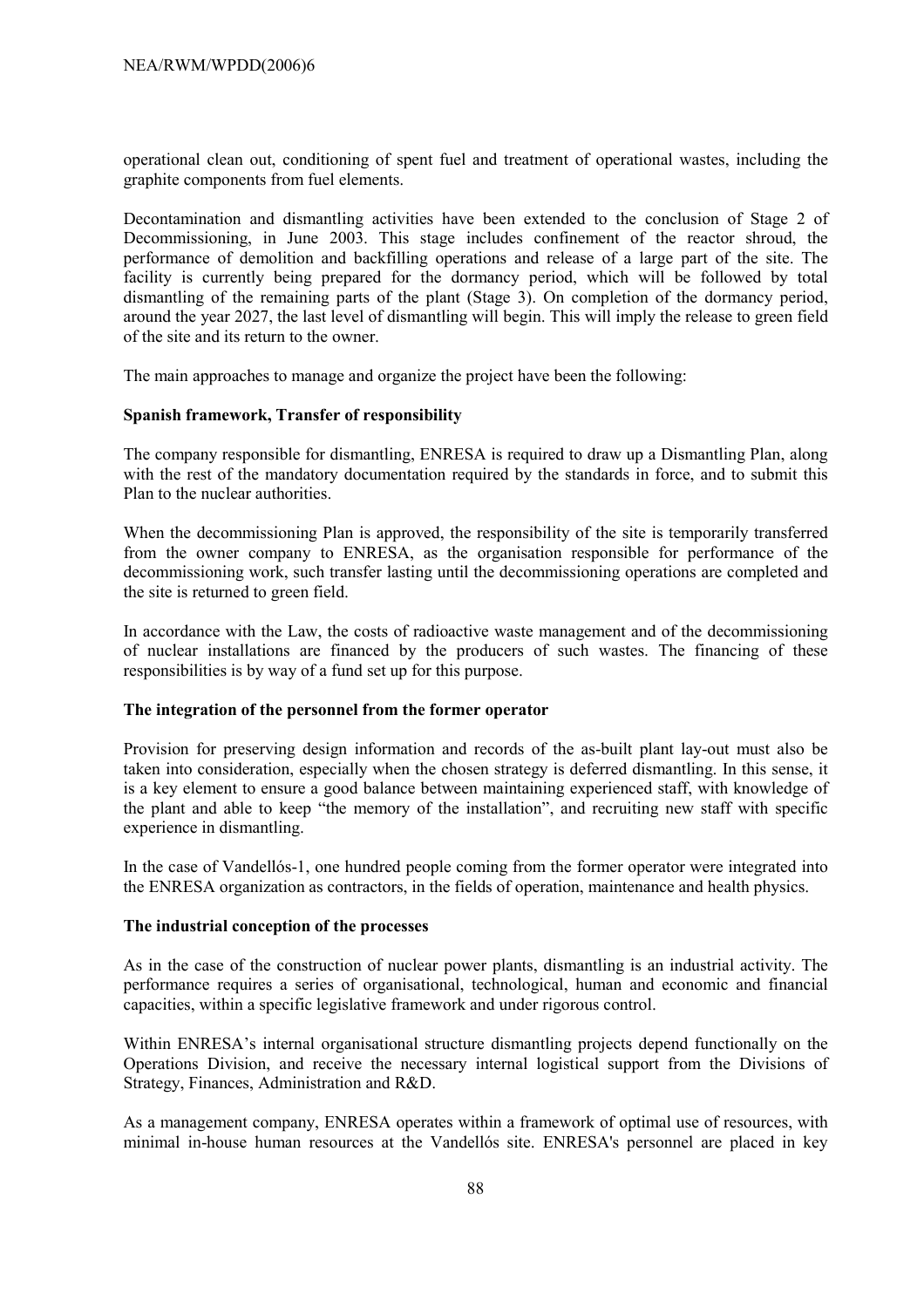positions and maximum support is provided from head office (Madrid). The organisational structure adopted by ENRESA at the Vandellós-I site includes a Site Manager and a Technical Manager supported by specialists in different areas. The Project team is completed with subcontracted engineering companies, which provide engineers and experts for the different activities.

This organisation receives support from the ENRESA head office for project activities such as planning, costs, delivery dates, R&D, waste management, engineering, radiological protection, licensing, etc.

At this point it would be appropriate to reflect on the organisational model used for the works. When the different packages were prepared for the contracting of services, consideration was given to the possibility of selecting a major contractor (architect-engineer) to undertake responsibility for the project, or alternatively, to break down the activities in order to involve a larger number of companies, particularly local firms. Although the first of these options had the advantage of several previous references in dismantling projects (Fort Saint Vrain and Connecticut Yankee, among others), the option selected was the second one, involving all types of companies. This approach has required major co-ordination efforts by ENRESA, but has two advantages. Firstly, there are a larger number of companies with the necessary know-how, which in subsequent projects will mean a greater possibility of competition and will also increase the possibility of Spanish companies participating in international projects

Secondly, and even more important, the participation of local companies allows the reduction in activity in the area due to closure of the plant to be palliated, and also serves as a vehicle for implementation and communication with the local society.

The organization chart, Team management

The internal organization during decommissioning wasn't identically to the one during operation. Important changes were implemented in the organisational structure and new services were created. Other services were enlarged or reduced.

One of the most important approaches in the internal organization was the formation of a new department called "material management service" dedicated to all tasks related to decontamination, release, and radioactive and conventional waste management.

Multidisciplinary groups were created for controlling and supervising the various tasks, including inside the teams specialist in disassembly, labour risks, quality assurance, health physics, and other disciplines as needed.

On-going training was one of the most efficient ways for reorganizing the former departments to face the new activities. It was also the most efficient tool to reduce the risk of accidents.

The management of the local stakeholder interests

When a new nuclear installation is commissioned a change takes place in the socio-economic activity in the local area. The new activity usually begins with an increase of employment and population until the finalisation of the commissioning contracts when the NPP starts up. At the same time and during the operational stage, municipal income increases.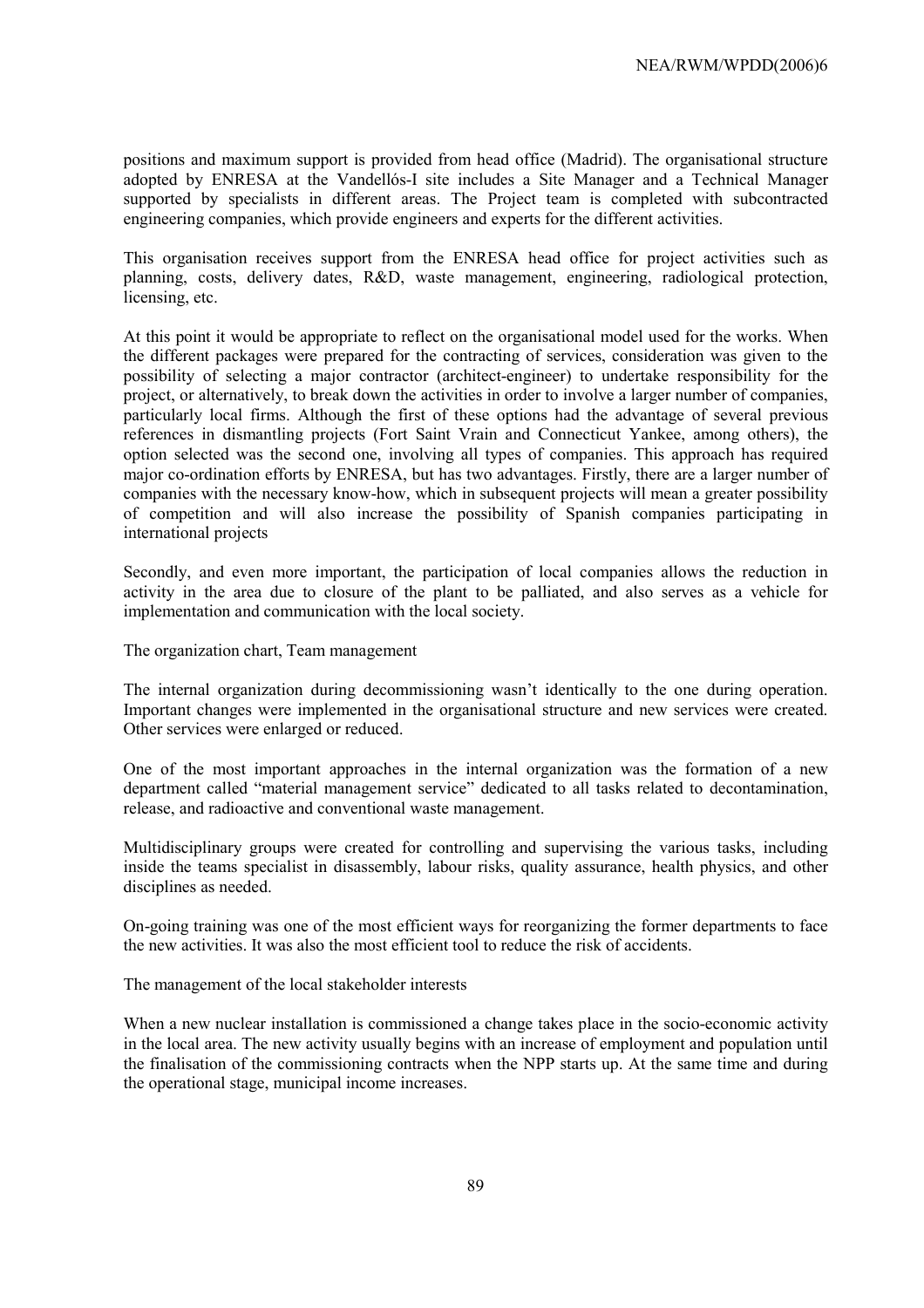During the shut down previous to decommissioning of a nuclear installation, some socio-economic impacts in the surrounded area are produced; this is marked by loss of employment (direct and indirect) and therefore loss of income.

In the case of Vandellós-I nuclear power plant, where the transition period between the permanent shutdown and the start of decommissioning works has taken nine years, the direct loss of employment has meant the disappearance of almost 300 jobs in a community of some 4,000 inhabitants.

During the decommissioning period a new stage begins, which will include new activities for the affected area of the nuclear installation. This does not have the characteristics of a nuclear power plant construction and operation project (less time and lower costs) but for a number of years (5 years in the case of dismantling of the Vandellós-I nuclear power plant) it provides new impulse for the area.

During the decommissioning phase 1998-2001, a total of 1 800 people were involved, with a peak figure of 400 workers simultaneously on site. The composition of this employment was 65% local and 35% from other areas. The following table shows the latest data on employment and on the companies that have participated in the dismantling process. Indirect employment, which is more difficult to quantify, arises from increasing activity in the area, especially in the services sector.

In Vandellós-I NPP, during the decommissioning period, a Local Committee was created, made up of representatives of the company in charge of dismantling, the administrations of the area of influence and other representative bodies. The purpose of this Committee was to track the evolution of the dismantling process and receive information on it.

The aspects that were dealt with by the Committee are the following:

- Compliance with the conditions agreed on in the license (permit)
- Work progress, evolution of contracted personnel, etc.
- Waste management, materials accounting.
- Safety (training) and environmental surveillance.
- Events.
- Accident rates

The Committee has proven to be a valid instrument for participation by the stakeholders in the area of influence in the dismantling project.

Also highly important, in addition to this policy of communication, is the training policy, which serves not only to prepare the workers who are going to participate in dismantling but also helps to improve the knowledge and skills of people who might in the future undertake similar work in the same area.

The other pillar supporting economic activity is the contribution made by dismantling to the local administrations. This includes revenues from licenses and permits, compensation in the form of a fee for waste storage, and agreements with the administrations of the area to promote economic, cultural and sporting activities and investments in equipment.

## **Social aspects, communication and public participation**

Public participation has proven to be a key element to be taken into consideration. Certainly, the start of dismantling activities may raise much interest and concern among the public, especially of neighbouring towns. From experience, the public is particularly concerned with the safe management of radioactive waste as well as with the residual risks and limitation for reuse of the site. If the site will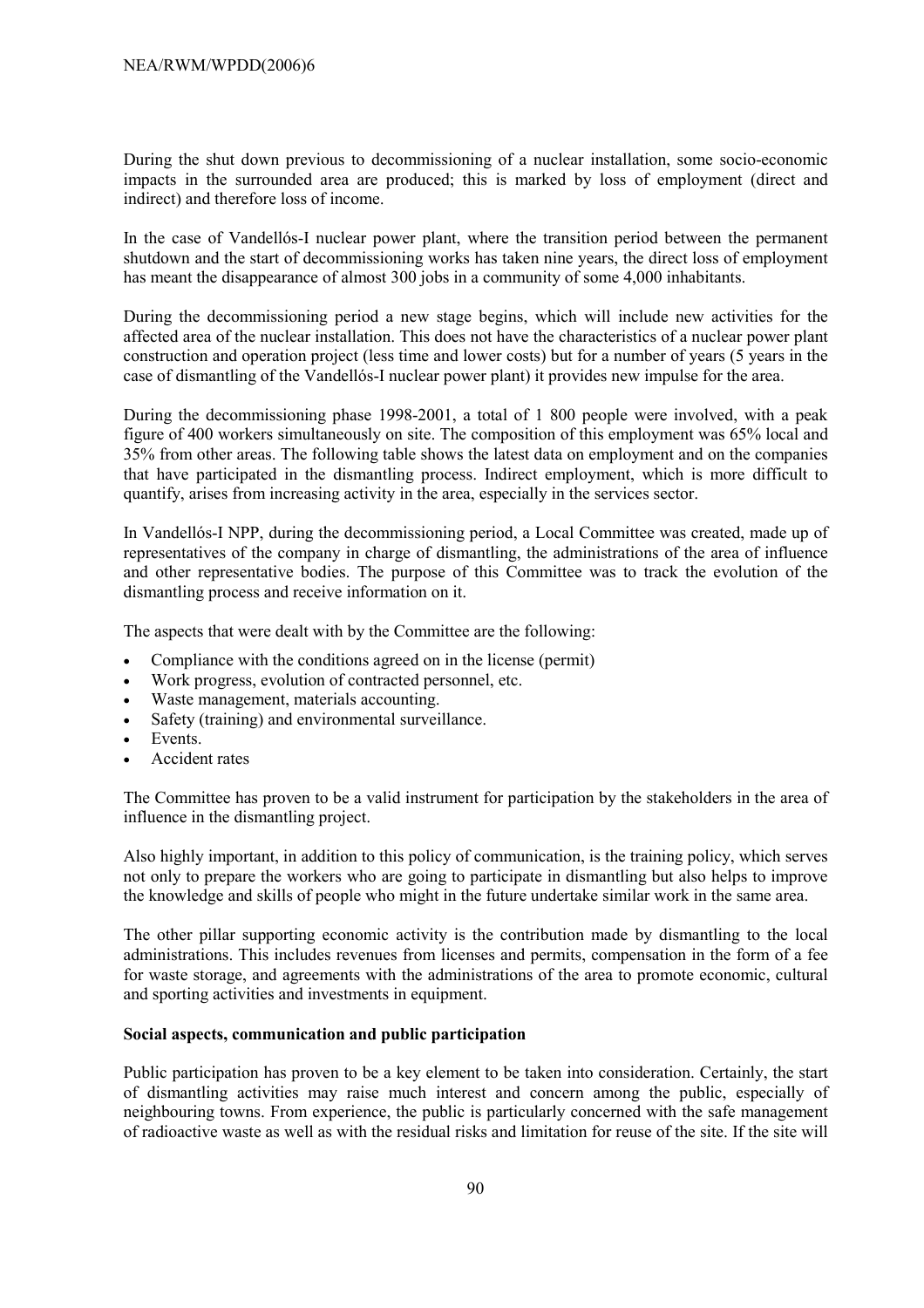be used for interim storage of plant radioactive wastes before being released for unrestricted use, a good public understanding of the safety measures during the decommissioning period is also vital.

The Spanish regulations call for establishing an Information Committee all along the construction, operation and dismantling of nuclear installations. This Committee is made of representatives from the nuclear site, the Nuclear Safety Council, and central and local authorities. The duties of the Committee are to inform about development of plant activities and any other related subjects that are considered of interest.

Complementary to these activities is the communications policy, ENRESA provides support*,* and covers the need to keep the general public informed. Particularly noteworthy in the case of Vandellós-I are the visits received at the Information Centre, and the permanent contacts with the local media to cover information needs.

For this purpose, the company has developed an active and transparent policy with political groups, the media and the scientific community, based on dialogue and information transfer. The general population living close to the installations at which ENRESA carries out its activities is a preferential target as regards this policy.

#### **Management of the future**

Complete dismantling may not be advisable for sites with a territory that is not valuable from an economic or strategic point of view, or for sites where subsequent controlled industrial activities are planned at the time of dismantling. In this latter case, after having secured the area and verified that there is no health risk, these buildings can be used for other non-nuclear industrial uses or can be simply left aside.

A 25 years dormancy period is beginning at Vandellós-I, in this sense and besides the developments carried out during the level 2 decommissioning stage by the local administrations in infrastructures, socio-cultural interests and industry, a technological centre is going to be created at the site. The objectives of this centre are to survey the dormancy period, to serve as a way of public information and training, and to develop research projects related to decommissioning activities.

Consequently, the post-closure phase may be tackled with guarantees as long as the necessary efforts are first made by both those responsible for dismantling and by the Administrations, in order to plan the diversification of activities in the affected area of the nuclear installation.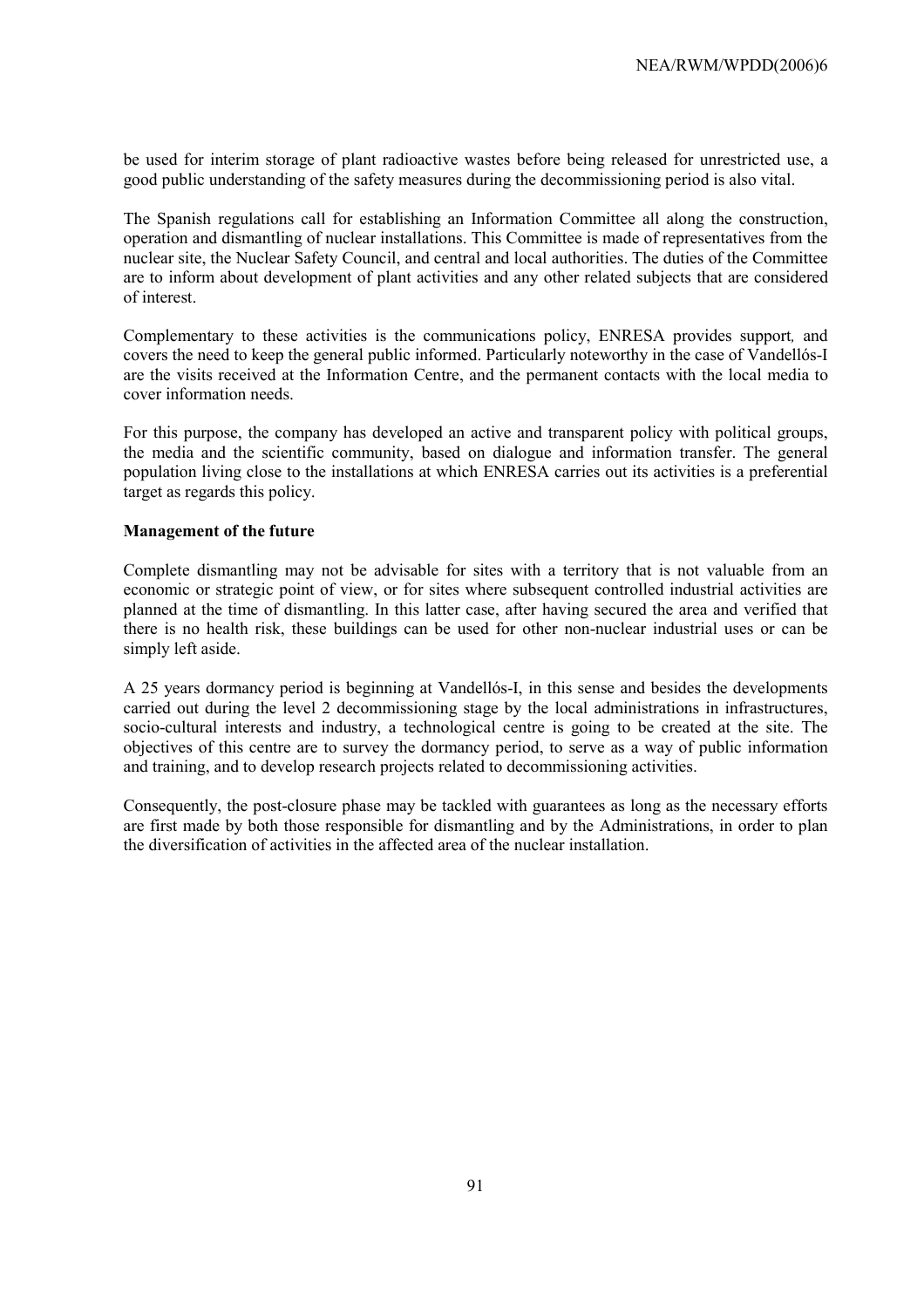# NEA/RWM/WPDD(2006)6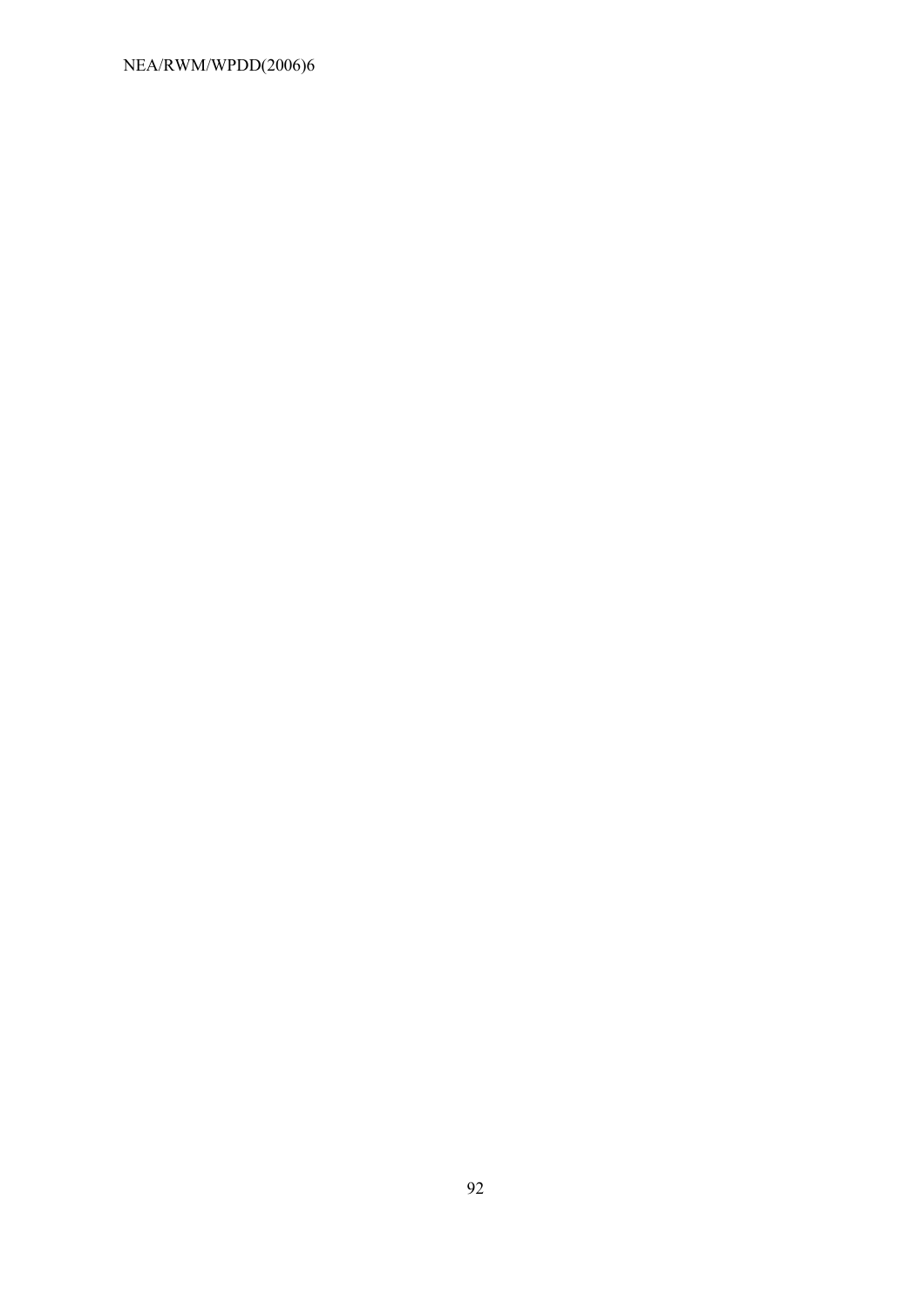# **DECOMMISSIONING: GUIDING PRINCIPLES AND BEST PRACTICES FOR INVOLVING LOCAL STAKEHOLDERS**

#### **Dale Keyes**

U.S. Institute for Environmental Conflict Resolution

#### **Abstract**

A wide range of nuclear facilities covering the entire nuclear fuel cycle have been constructed and operated for many years worldwide. For communities where the facilities are located, concerns about safety and environmental contamination are paramount. Working together with elected officials, local community leaders and the public at large during the earliest planning stages will help alleviate concerns about facility operation and ultimate disposition, and will result in better decisions about facility design, location, construction, operation and, ultimately, decommissioning. Such comprehensive community involvement has been the exception rather than the norm. Now that older facilities are being considered for decommissioning, efforts to involve local stakeholders and alleviate their concerns face major challenges. This is particularly true where some residual radioactive contamination will remain onsite and future use of the site may need to be restricted. Plans for stakeholder involvement at the decommissioning stage should be carefully designed and provide for honest, authentic and meaningful involvement of all stakeholders affected by decommissioning decisions. A set of principles and best practices is proposed to help guide the design and implementation of effective community involvement programs. The principles and best practices are drawn from the experiences of public involvement practitioners in a variety of environmental contamination applications.

#### **Introduction**

The U.S. Institute for Environmental Conflict Resolution (U.S. Institute) is an agency of the U.S. Government. Its mission is to assist stakeholders in resolving environmental disputes or working collaboratively to reach agreements, where a federal agency or a federal interest is involved. The Institute also works with other agencies to develop guidance for stakeholder involvement in problem solving and decision making. Working in support of the U.S. Nuclear Regulator Commission (NRC), the U.S. Institute developed a guidance document on stakeholder involvement in facility decommissioning (*Best Practices for Effective Public Involvement in Restricted Use Decommissioning of NRC-Licensed Facilities*). Although the focus is on decommissioning in which future uses of the site are restricted due to residual contamination, the principles espoused in the guidance document are broadly applicable to all types of facility decommissioning and, in fact, to the entire spectrum of activities associated with nuclear facilities.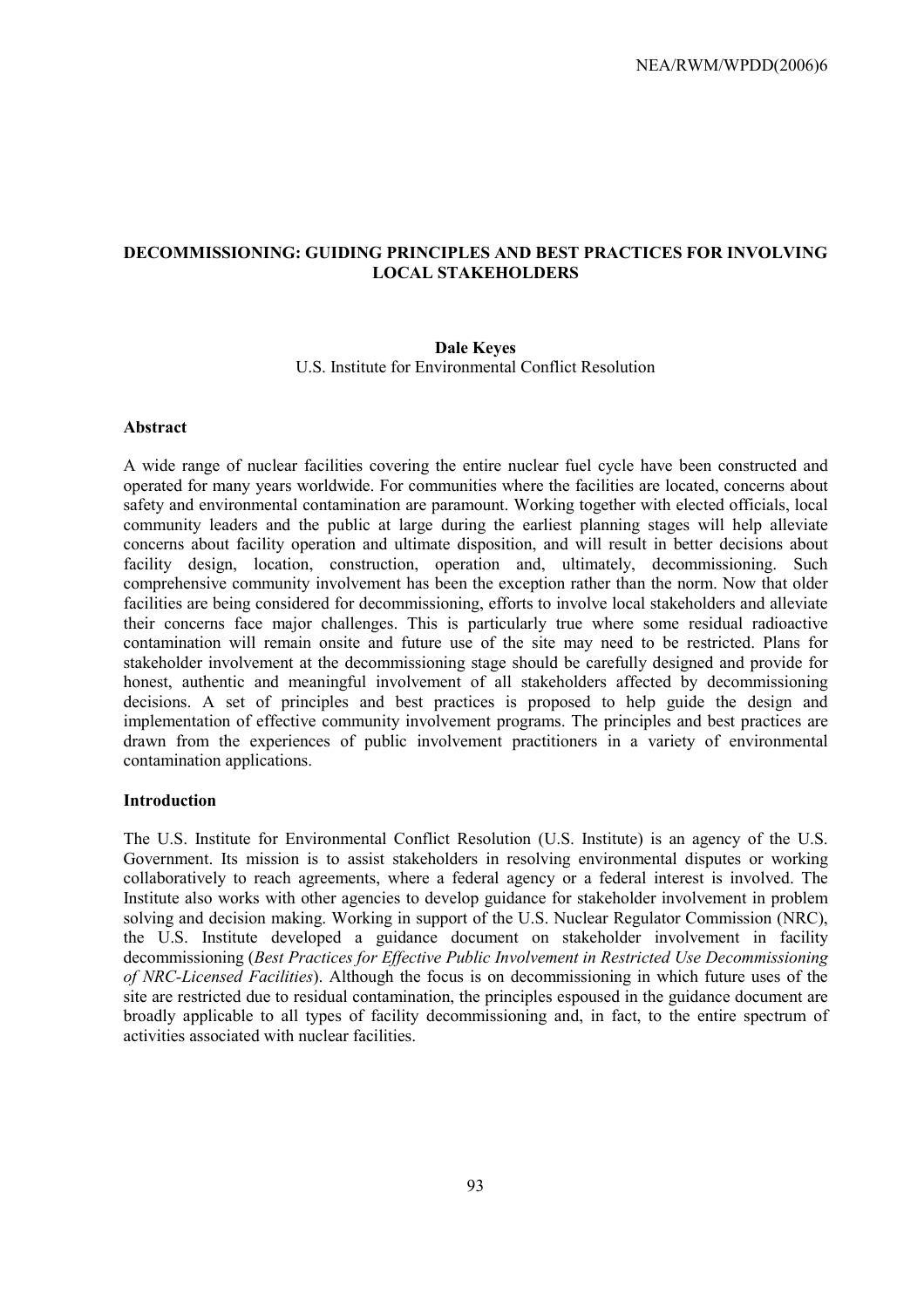# **Perspectives on Community Involvement2**

One of the first hurdles to clear in developing an effective community involvement program is the divergence in perspectives between community stakeholders and decision-making organizations. To the former, decision makers often appear arrogant and patronizing – their technical experts have all the answers and the decisions have already been made. Attempts to involve the local community often are seen as little more than exercises by the regulatory body and/or licensee in  $D-A-D$  – decide, announce and defend. Decision makers likewise tend to be suspicious of non-decision makers, especially the public at large, who they see as holding irrational fears and unrealistic expectations for sharing or usurping decision-making authority. Changing the perceptions and behaviors of both sides is central to making community involvement truly effective.

## **Rationale for Involving Community Stakeholders**

A deeply rooted principle of democratically governed societies is the right of the governed to be involved in events and decisions that affect their lives. Moreover, the knowledge of community stakeholders about local social, economic and environmental structures, processes, and conditions will inform decision making; incorporating this knowledge will produce better decisions. Finally, engaging stakeholders in the decision-making process in a meaningful way will help make them "owners" of the decision. This is a particularly important outcome where the cooperation or even active participation of local stakeholders is needed for successful implementation and enforcement of decisions, and is essential for governmental entities with environmental, safety, land use and related authority over the facility site.

## **Guiding Principles and Best Practices**

The field of "public participation/public involvement" has developed in the U.S. and elsewhere into a legitimate discipline overseen by professional practitioners. A set of guiding principles for designing and best practices for implementing community involvement programs has emerged based on substantial field experience, both positive and negative. The principles and practices are:

- Identify and understand "the community".
- Characterize stakeholders by interests and how they are affected.
- Actively seek out groups and community leaders.
- Focus on their concerns and effective ways to involve them.
- Be clear about what "is on the table"  $-$  what can be influenced by community input and what remains the sole purview of the decision-making authority  $-$  and be prepared to explain why.
	- Think broadly about how the local stakeholders can be helpful in shaping decommissioning plans and in implementing and enforcing them.
	- Consider the stakeholders expectations.

 $\overline{a}$ 

- Decide on how much decision-making authority can be shared.
- Select the level of stakeholder involvement on the *''inform* to *consult* to *involve* to *collaborate''* continuum.<sup>3</sup>

<sup>2.</sup> The term "community involvement" will be used rather than the more common terms "public involvement" or "public participation" to denote the involvement of a wide range of organizations and individuals (from the local community in which the nuclear facility is located) who do not have legal authority with respect to making facility-related decisions, but who nevertheless have relevant authorities or vested interests in the decisions – elected officials, government agencies, civic organizations, advocacy organizations, religious institutions, land owners, business owners and employees, and the public at large.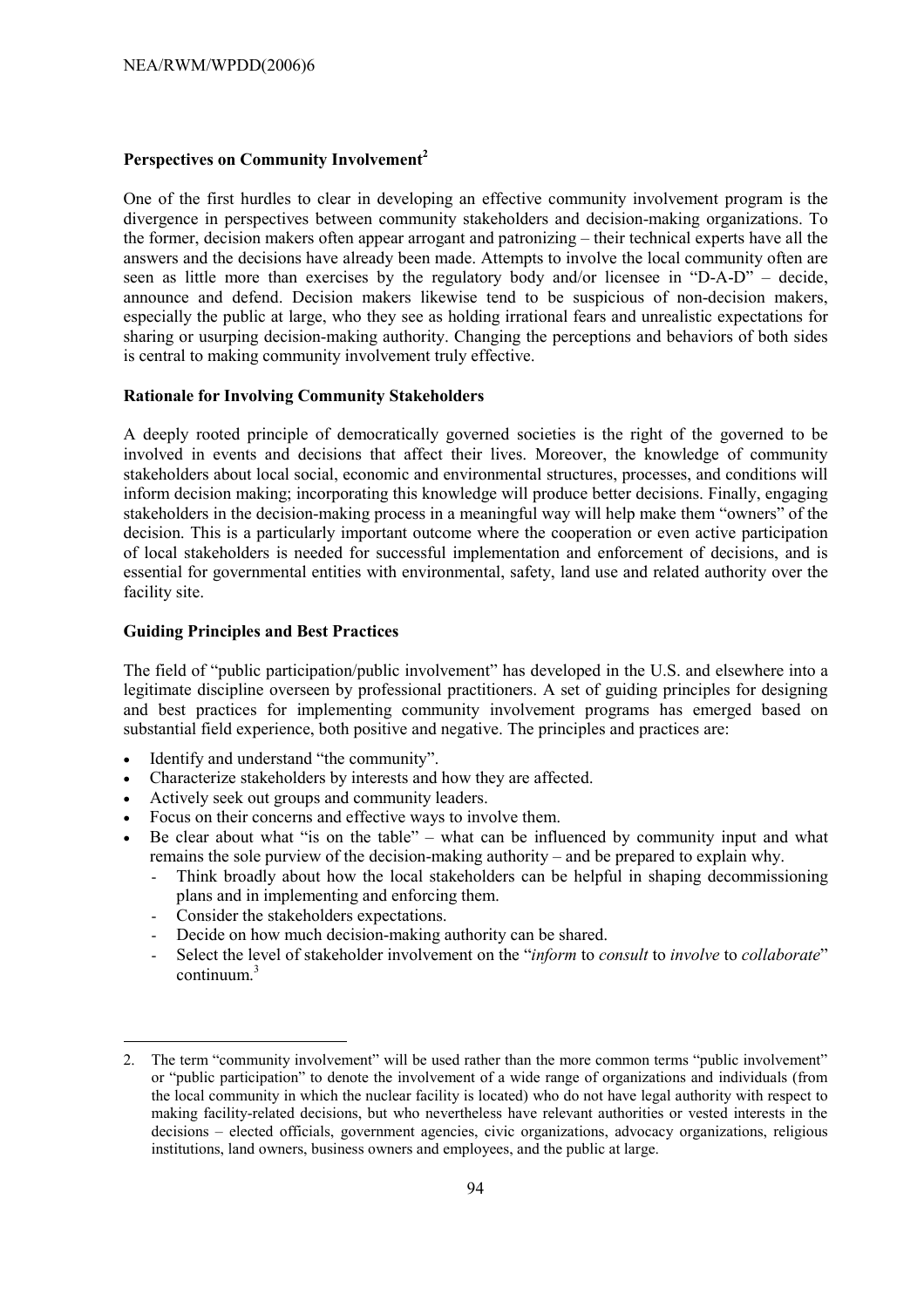- Develop a written community development plan, and include stakeholders in developing it. It should include:
	- Objectives
	- A Structure
	- A Timeline
	- Provisions for evaluation
- Provide accurate, accessible information.
- Foster genuine dialog.
	- Group discussions are better than large meetings
	- Small groups are better than large ones
	- Listen first, then respond and ask for suggestions
- Provide feedback on how the input and advice was used.

## **Example Community Involvement Program Structure**

An effective community involvement program can take many forms, and program designers should be flexible in meeting the needs of the local community and the decision makers. An example structure is shown below (Figure 1) to illustrate how the guiding principles can help organize the program. Here a Steering Committee, likely would be composed of various representatives of community groups, works to advise rather than share decision making with the decision-making authority (that is, it acts as an advisory rather than a shared decision-making body, that is, participates at the *involved* rather than the *collaborative* level). In the same vein,



.the public outreach campaign is designed to *inform* and *consult* with the public at large. Local government agencies and elected officials could be part of the Steering Committee or could be involved as separate entities.

 $\frac{1}{3}$ <sup>3</sup> This continuum is taken from the International Association for Public Participation and describes an increasing level of involvement, from simply providing information to accepting and incorporating advice and sharing decision-making authority.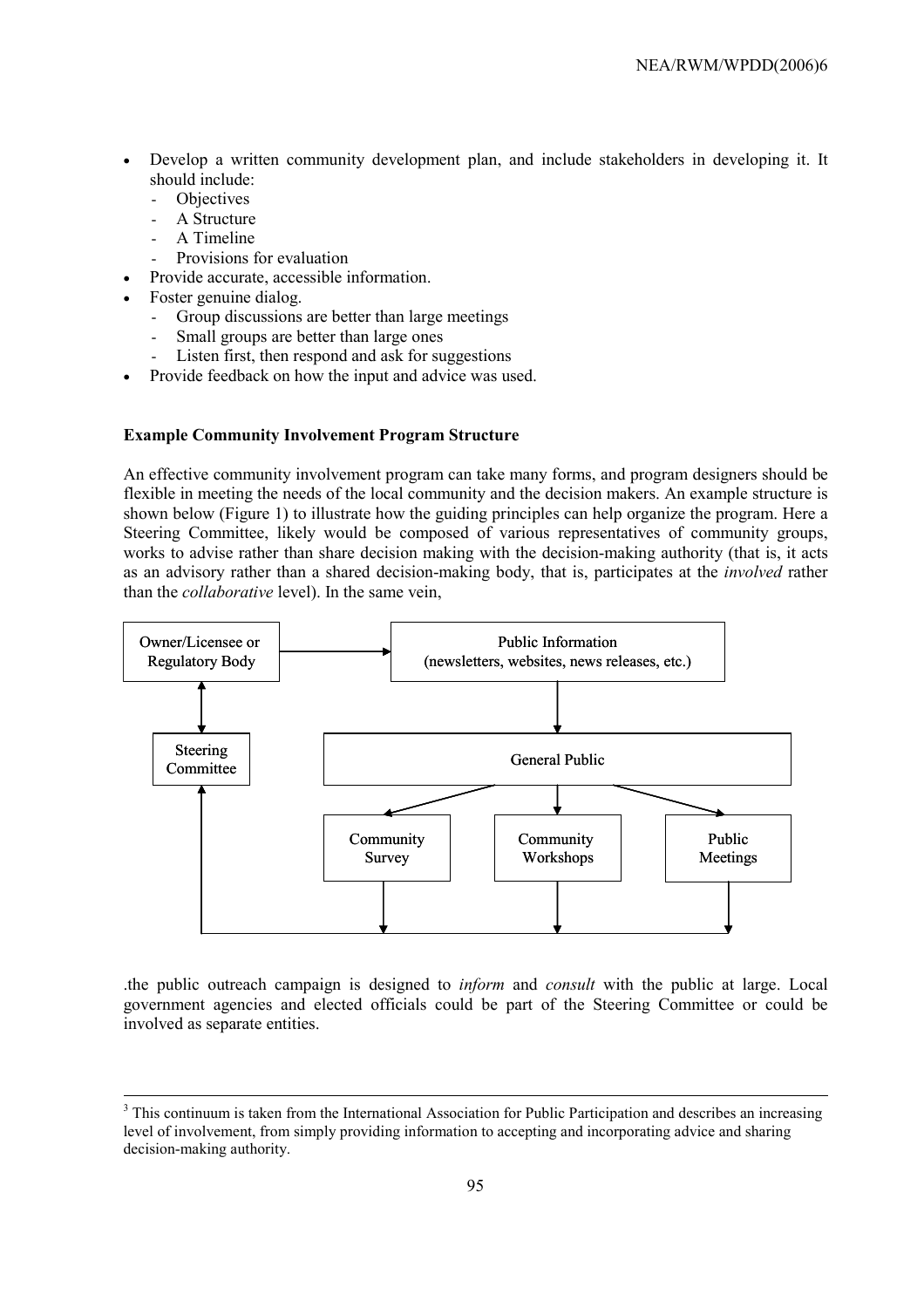## **Challenges in the Decommissioning Context**

Decommissioning, being the final set of events in a facility's life cycle, also brings with it the history of community involvement for that facility. Where community stakeholders have been actively involved in the planning, design, siting and possibly operation of the facility, and where they have developed a partnership with the facility owner/operator/licensee while the facility operated, they are likely to embrace active participation in the decommissioning process. Where local stakeholders have not historically been involved effectively or where mutual trust and respect for and by the owner/operator have never been achieved, decommissioning is more likely to be contentious. Under these conditions, community stakeholders will be suspicious and less willing to believe the licensee's and/or regulatory body's assertions and assurances about safety and enforcement of the decommissioning plan. The design of the community involvement program must be flexible, taking into account the existing program, if any, and the history of community involvement at the site. Where no program is in place, one must be designed de novo starting with the assessment task. To overcome mistrust, the decision makers should consider offering the stakeholders a higher level of involvement, perhaps even some degree of shared decision making. Balancing some of these challenges is the prospect of reducing or eliminating risks to the community as the facility ceases operations and moves through the decommissioning process. Of course the removal and transport of radioactive waste will create its own set of risks, and any residual site contamination will have to be addressed into the future.

## **Training and Professional Assistance**

Working effectively with community stakeholders is usually an acquired skill, and all facility owners/operators could benefit from basic awareness training. In addition, designing an effective involvement program may benefit from professional assistance. Using a third party neutral to facilitate meetings and discussions, especially for advisory or joint decision-making bodies, is highly recommended.

## **Conclusions**

Successful community involvement is the result of a carefully crafted set of coordinated activities conducted over the long term. Ideally, facility decommissioning is simply the end stage of the involvement process, or the beginning of a site stewardship process in those cases where decommissioning does not produce an uncontaminated site. In either case, decommissioning will not be a new, unexpected event, and stakeholders could be involved just as they have been over the life of the facility. In many cases, however, decommission will represent a new set of challenges for the community, and a stakeholder involvement program will have to be created from scratch. The guiding principles and best practices are intended to help designers and implementers of community involvement programs achieve effective community involvement regardless of where in the facility life cycle involvement is needed.

## **References**

Douglas Sarno and Dale Keyes, *Best Practices for Effective Public Involvement in Restricted-Use Decommissioning of NRC-Licensed Facilities*, U.S. Institute for Environmental Conflict Resolution, 2002 (http://www.ecr.gov/s\_publications.htm).

International Association for Public Participation, *IAP2 Public Participation Spectrum*, 2000 (http://www.iap2.org).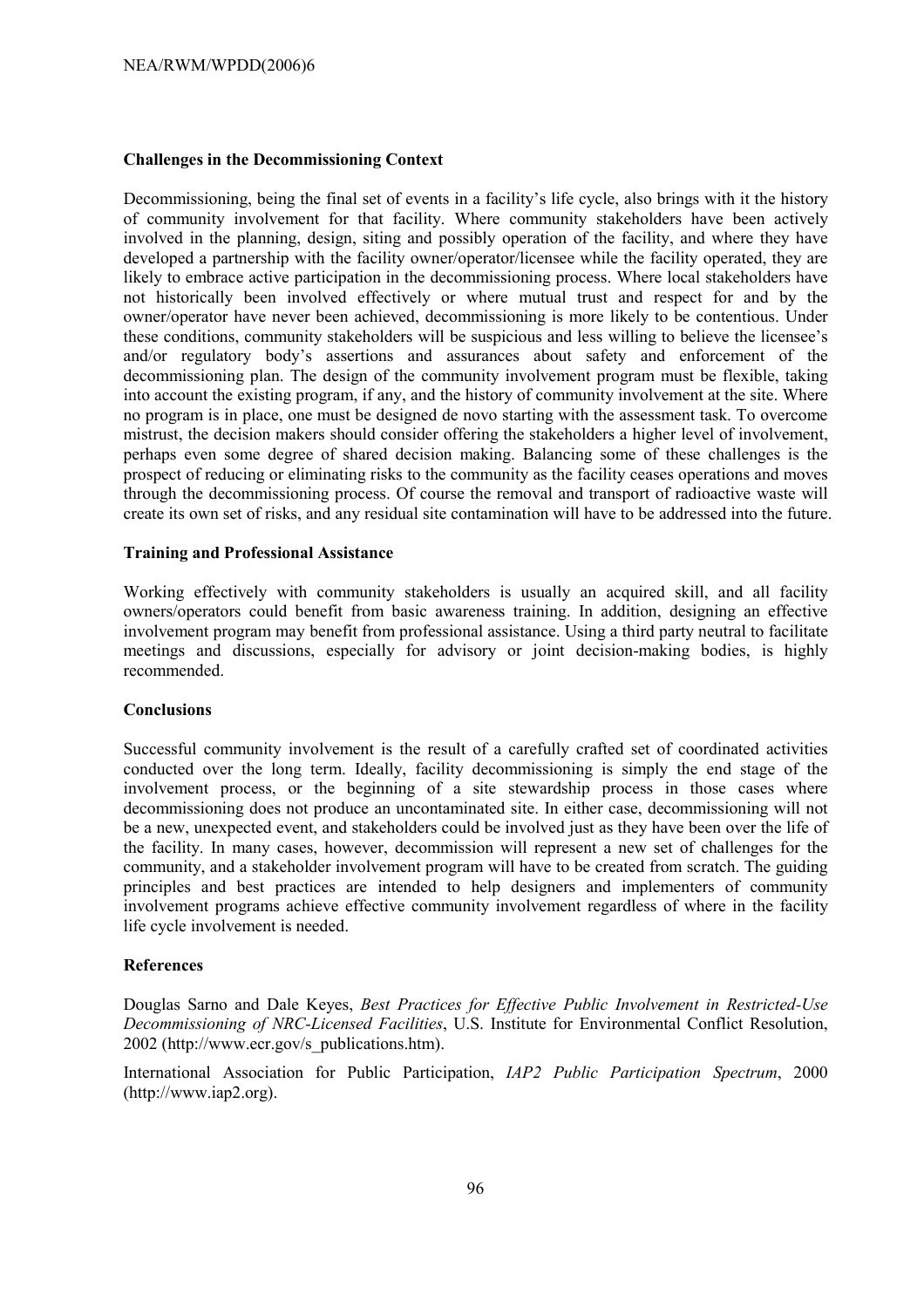# **TRANSITION FROM A NUCLEAR TO AN INDUSTRIAL SITE MANAGING CHANGE IN THE RE-USE OF SITES**

# **M Laraia**

IAEA, Austria

## S **Gordelier and A. Neal** UKAEA, United Kingdom

## **ABSTRACT**

Examination of the role of nuclear decommissioning in the move towards sustainable development suggests that this potential for redevelopment should not be ignored. Sustainable development implies the need to combine economic development with conservation of natural resources such as land. Sustainable development also implies economic development with maintenance of social and community integrity. Both of these can be served by the sensitive redevelopment of sites to provide continuity of employment and new productive activity. Finally, experience to date with redevelopment both inside and outside the nuclear field suggests that successful engagement can be a key success factor in promoting outcomes which are both profitable for the operator and recognised as responsible and worthwhile by the wider community. Following a generic discussion on factors and issues inherent to the re-development of decommissioned sites, this paper expands on a significant UK example.

#### **PART 1 ñ GENERIC ISSUES**

#### **1. Introduction**

Various objectives for decommissioning work can be envisaged in terms of both the planning and scheduling of activities and the motivational and morale aspects as they affect the efficient progress of the work. The conventional approach, whilst useful in shaping the planning of work to decommission many facilities tends to favour decommissioning programmes that are more extended (e.g. unrestricted release or greenfield options) than some sections of society would prefer. It also does not recognise the important role that re-use of the facility or its constituent parts might play in contributing to a positive outlook for the decommissioning project and its stakeholders.

It is perhaps to be expected as a consequence of the value of the land released by decommissioning, that clearance of one nuclear activity from the site will lead to its re-use in a new activity. Most nuclear installations benefit from a level site, good access to utilities, transport and other communication links and a skilled local workforce, all of which are conducive to rapid redevelopment. In some cases non-nuclear spin-off activities are already established on the site before the end of nuclear operations and provide the basis for regeneration of the site in a new role.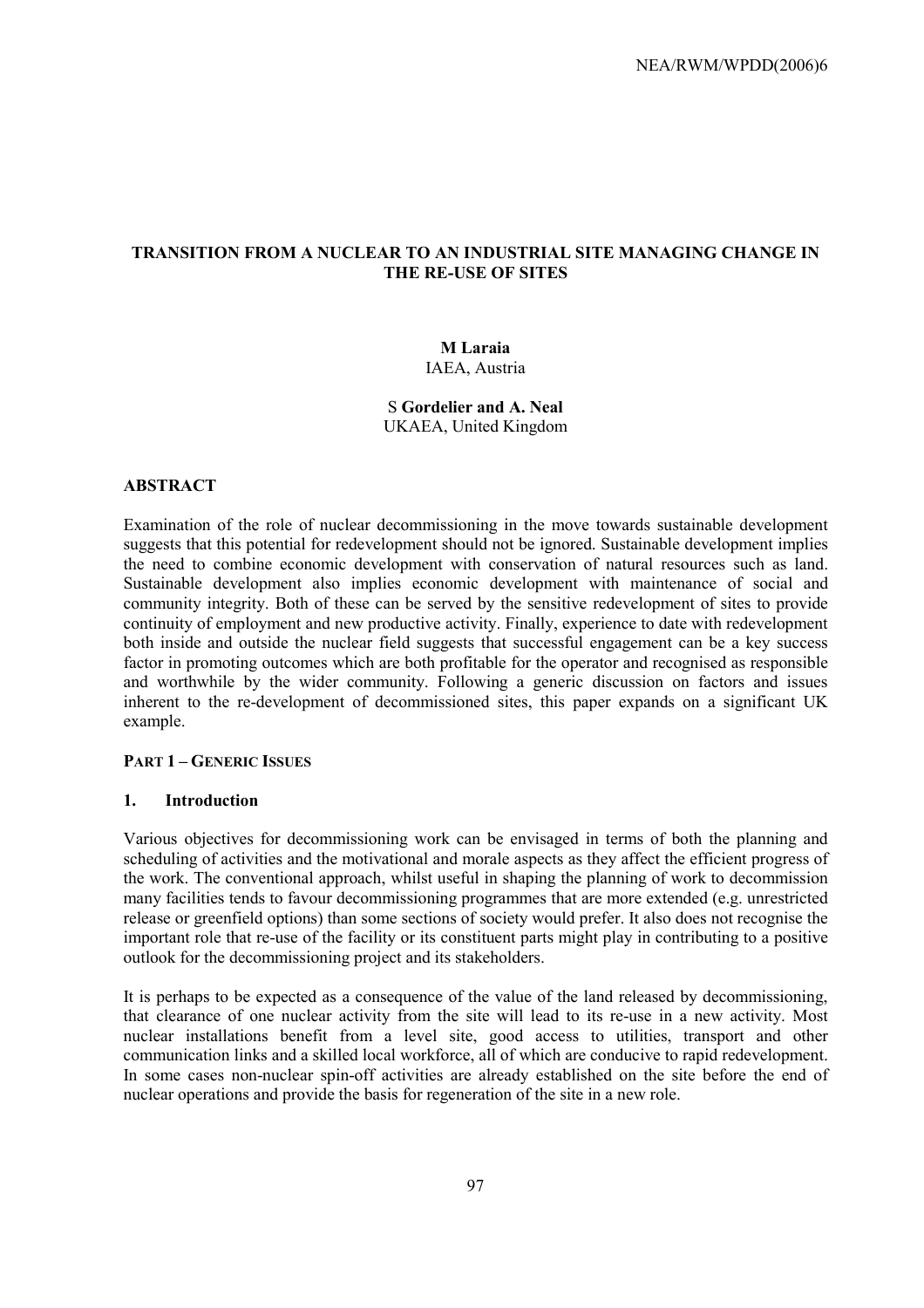Given that this is the case and that decommissioning of nuclear installations will usually be followed by site redevelopment is it reasonable to consider the implications of deliberately planning for decommissioning as redevelopment. This is considered in Table I.

Experience from early nuclear site redevelopment has identified many issues which can have an important bearing on the redevelopment potential of sites and the work to be done. These issues are explored below under the headings of Policy, Management and Technical.

# **2. Policy Issues in Planning for Redevelopment**

## *Long Term Site Use/Mission*

Recognition that the long term mission of a site has changed or been completed may come suddenly with a decision to close a major facility or may only be recognized reluctantly after a period of years of progressive reduction in demands for the site's services. The future for such sites can take many different forms. Some may be cleared and cleaned completely for unrestricted use by others. A specific reuse may be planned for the long term or perhaps only for the short term, possibly for equipment storage, temporary offices, waste storage etc. Some sites have found beneficial re-uses for parts of sites and decommissioned facilities in their continuing R&D missions. Certain commercial nuclear power plant operators have elected to replace the nuclear heat source with a conventional fossil-fueled heat source and reuse the site for continued electrical generation. Two such cases were Pathfinder and Fort St Vrain (FSV) in the USA [1, 2].

Where the reuse is to be under a new owner the original owner may transfer the responsibility for postclosure management of any remaining parts of the site and residual risks arising from previous operations to the new owner. In some regulatory regimes this is the only way of freeing the owner from a potentially indefinite responsibility or at least providing indemnity against those risks.

## *Relationships with outside stakeholders*

Any nuclear operation normally involves a large number of external agencies and organisations in its running, including suppliers, customers, regulators and local officials. In the case of site redevelopment new parties will take an interest in the project and the range of outside stakeholders will increase. New stakeholders will include the potential new owners or tenants of the site as a minimum, but good practice from other industries and the limited experience of redevelopment in the nuclear industry suggests that involvement of a wider range of stakeholders from the local and regional community is both to be expected and beneficial.

The dynamic evolution of new relationships has the potential both to help and hinder the redevelopment process and all parties should seek to develop mutual understanding and trust. By setting out to encourage productive re-use of the site the operator is contributing to the economic and social development prospects of the local and regional communities. This can be a positive factor in relationships with local stakeholders and may engage their support in matters such as planning consents and co-operation in the adjustments needed to local infrastructure to enhance the value and potential of the site.

As a longer term issue affecting the future of nuclear power development more generally, by maximizing the economic value of a spent nuclear site the operator has the opportunity to demonstrate that nuclear decommissioning can be accomplished economically, and sensitively. This will increase public confidence in the operator and the industry more widely and may improve the operator's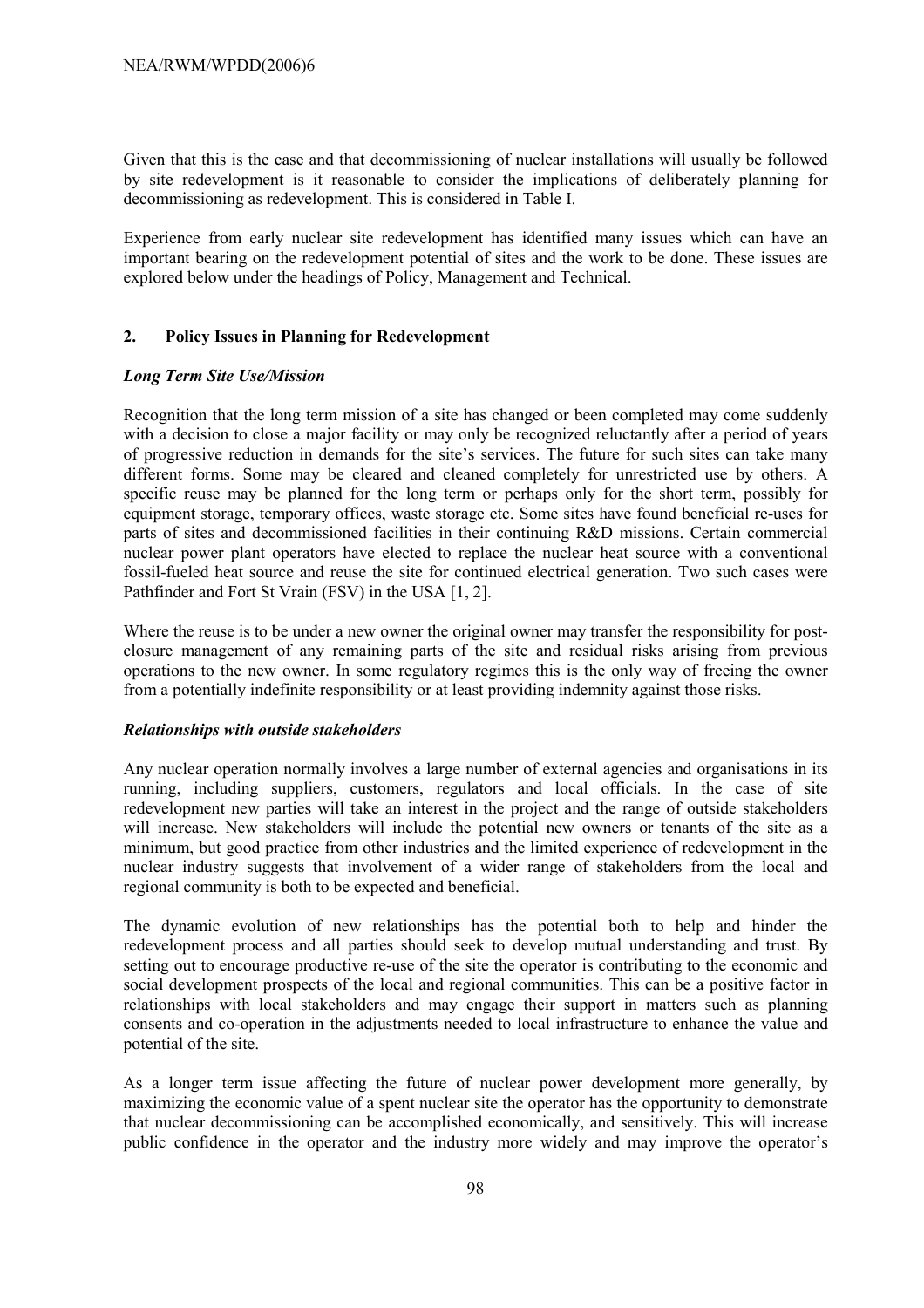prospects for being allowed to undertake future developments and reduce the pressure for stricter regulation.

#### *Evaluating Sites for Redevelopment*

The location of a site and the quality of communication links, especially road, rail and sea links have an important bearing on the redevelopment potential and re-sale value of sites. Many nuclear sites benefit from good communication links needed for the construction of the installation and for the movement of fuel and waste containers. However many are also located far from centres of population which can be a disadvantage. The remoteness of some sites and their situation in undeveloped areas can make tourism-related development relevant.

When considering the potential redevelopment value of assets on the site it is important to distinguish between the different valuations that may have been placed on assets. The accounting or 'book' values of the assets is often determined from an initial purchase price and an allowed annual depreciation sometimes determined by tax laws. This accounting depreciation does not take account of factors which affect the market value of assets such as physical degradation or wear, availability of spare parts and the availability of alternative assets with lower operating costs. Often a group of assets with low individual values can be configured into a system with a much higher value. For example a turbine and generator set worth only scrap value might provide the basis for local power generation if configured with an appropriate boiler.

Companies or organizations evaluating the feasibility of reusing a decommissioned nuclear site will run a cost-benefit analysis. From a strictly internal perspective, this may prove that sale or redevelopment of the site will not provide sufficient return on the investment necessary to make it attractive to a new owner or tenants. From a broader perspective, the benefits of reuse may be very large but accrue instead to the community, which would profit from retention of jobs and stable or increased tax revenues. In these circumstances, facility owners may be able to negotiate grants, payments or "in kind" assistance from local governments in exchange for a commitment to prepare a decommissioned site for reuse.

#### **3. Management Issues**

#### *Staff morale*

In any decommissioning activity the selection and retention of the appropriate staff and the maintenance of good levels of morale is an important challenge to be addressed by management. The positive outlook encouraged by a decision to redevelop rather than close a site can make an important contribution to maintaining the morale and commitment of the workforce. When combined with good community relations, it also puts staff in the position of working for the benefit of the local community and with their support. Uncertain redevelopment prospects or a failure to convince the workforce and the community of the sincerity of management commitment to successful redevelopment can lead to feelings of insecurity, undermining staff morale and co-operation. This is especially relevant in the case of remote sites where alternative employment is not available locally and the site is responsible through payroll payments, tax contributions and supply contracts for an important part of the whole economic activity of the area. There are several examples of decommissioning projects where reemployment concerns were the driving force toward site re-development (Oak Ridge, USA; Greifswald, Germany).

A common problem faced in site closure is the loss of the best and most able staff to other employers or projects with a more secure future outlook. Loss of these key staff can seriously undermine the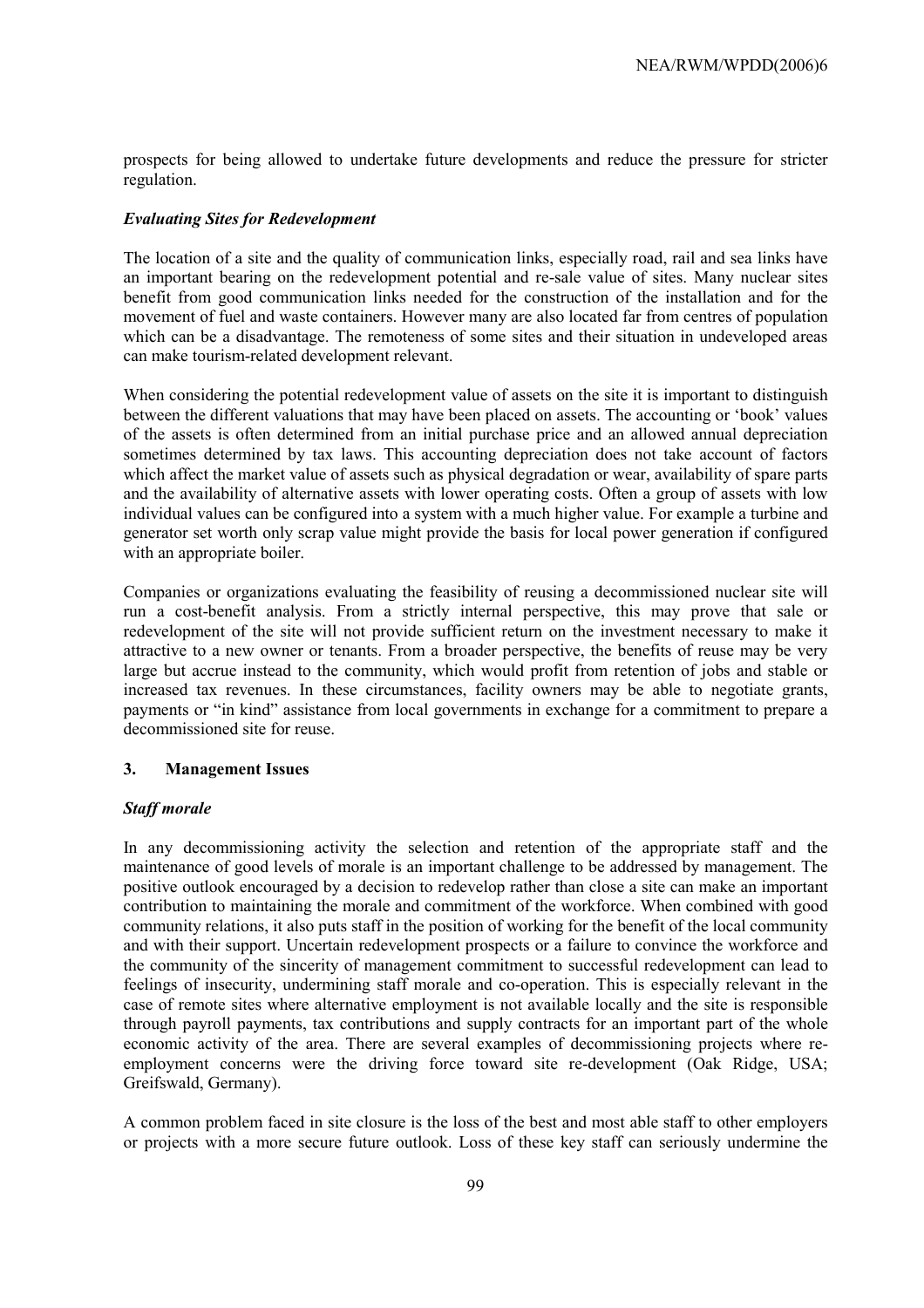effectiveness of the closure work and redevelopment programme leading to rising closure costs, extended closure programmes, and in the worst cases, failures in management and safety standards. By providing new employment opportunities associated with the site redevelopment activity the tendency for good staff to leave can be moderated.

# *Reducing Management Complexity*

In adopting a redevelopment strategy the operator of a site takes on new responsibilities for preparing and marketing the site and integrating the new users needs into the work to decommission the site. This adds to the scope and complexity of the work and the variety of expertise needed. Strategies for reducing the overall complexity of the management problem can play an important part of maintaining management control. These can include among others:

- Reducing the size of the site to reduce the volume of work related to site area or perimeter. In this way the scale of activities such as monitoring and maintenance of security surveying can be reduced.
- In the case of redevelopment, it may be possible to hand over to the developer responsibility for some of the assets on the site with the associated responsibility for managing the associated hazards. An example would be the turbines and the high voltage systems connecting to the electricity distribution grid in the case of a redevelopment involving re-powering of a former nuclear generating plant.

## **4. Technical Issues**

The redevelopment potential of any site will depend heavily on the nature of the particular site and the local circumstances. Often it is a combination of factors which conspire to create the most valuable redevelopment prospect for any particular site. This means that there are no general rules that can be applied widely across sites to direct the investigation of redevelopment opportunities. However there are important aspects which apply to many sites and which can be drawn to the attention of site operators to consider in their own planning. Some factors that are often found to have an important impact on the redevelopment value of sites are considered below, with suggested actions that operators might take to enhance their site's potential value, under the headings of:

- Scope of work;
- The feasibility of meeting radiological release criteria for site de-licensing;
- Minimisation of radioactive wastes:
- Value of site characterisation;
- Key development assets;
- Age and condition of structures;
- Sub-surface features; and
- Social factors

## *Scope of work*

If the work required to return a nuclear site to its natural or baseline state is compared with that likely to be required in preparation for redevelopment it is likely that in many cases the redevelopment option would require less work. For example, it would not be necessary to demolish any structures that were to be retained for re-use and it would not be necessary to restore any ground that was to be covered by new development.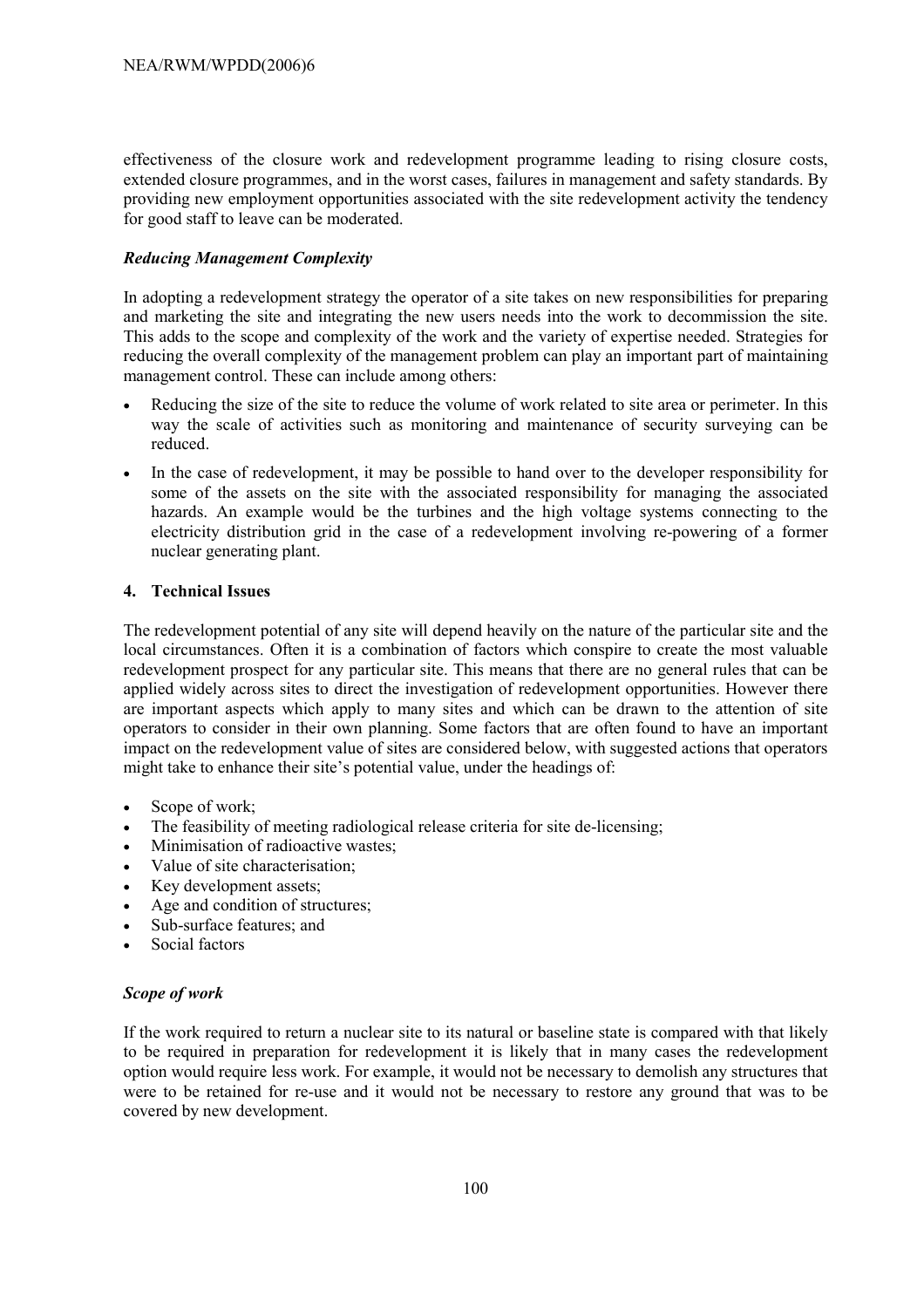#### *The feasibility of meeting radiological release criteria for site delicensing*

For some nuclear sites and in some regulatory regimes it is economically impossible in the short term to meet the radiological criteria for de-licensing. This arises where the conditions for de-licensing are based on a 'close-to-zero' contamination or 'close-to-zero' hazard criterion and a residual hazard, such as arises with low levels of ground contamination is sufficiently dispersed that remediation techniques are unable to restore it economically. In parallel, technological and statistical approaches to satisfactorily prove the achievement of extremely low residual levels have been progressively refined, although complying with regulatory requirements is often difficult. This evolution has resulted in cases where an already de-licensed site has been reconsidered for further cleanup work [3] or release criteria have been lowered in the course of decommissioning [4] causing significant extra costs and delays.

Safety and health is considered in the reuse, but a radiological reuse compared to say a child care centre and the allowable criteria for residual or even perception of residual radioactivity has a very strong bearing on re-use in the planning process for D&D and to what levels clean-up must occur to. In the USEPA Superfund site programme there has been a big push to relieve the site owners of these properties of liabilities if people will just reuse the sites and be relieved of liabilities or accept the sites in less than pristine conditions - or so called brownfields where a site is to be reused for industrial operations anyway. Another example - Rocky Flats will be used as a wildlife refuge [5].

#### *Stewardship*

Stewardship is defined as the "acceptance of the responsibility and the implementation of activities necessary to maintain long-term protection of human health and of the environment from hazards posed by residual radioactive and chemically hazardous materials" [6]. Planning for stewardship should be part of the decommission planning process, as the costs and liabilities associated with stewardship may influence the final decision on decommissioning approach, degree of remediation, and reuse of a site.

If reuse is to occur, then the degree of contamination remaining must be compatible with the chosen new use, and the new user will become responsible for most, if not all, of the stewardship activities and costs. A key action prior to transferring the site for reuse is the establishment of an information system that will preserve the data on location of remnant contamination and the reasons for any associated institutional or physical controls.

#### *Minimisation of radioactive wastes*

Many operators have a regulatory duty, or at least a financial interest, in minimising the amounts of radioactive waste arising from decommissioning. By leaving in place and handing over to the developer structures on the site that are useful to the future site activities the work to demolish them and process and sentence the resulting demolition waste is avoided. In practice much material is sentenced as radioactive waste even though it is not because of the cost and difficulty of demonstrating that it is below the clearance criteria in contamination. This kind of radioactive waste is avoided in respect of any structures which are left in place.

## *Value of site characterisation*

Reusing a site is often a convenient strategy in terms of information and legal authorizations already available. For example, information on demography, geology, hydrogeology, seismology, floods etc. is usually available as part of the licensing process for a nuclear site. This information should not be produced from scratch as in the case of a new industrial site. Associated to this, site permits (e.g.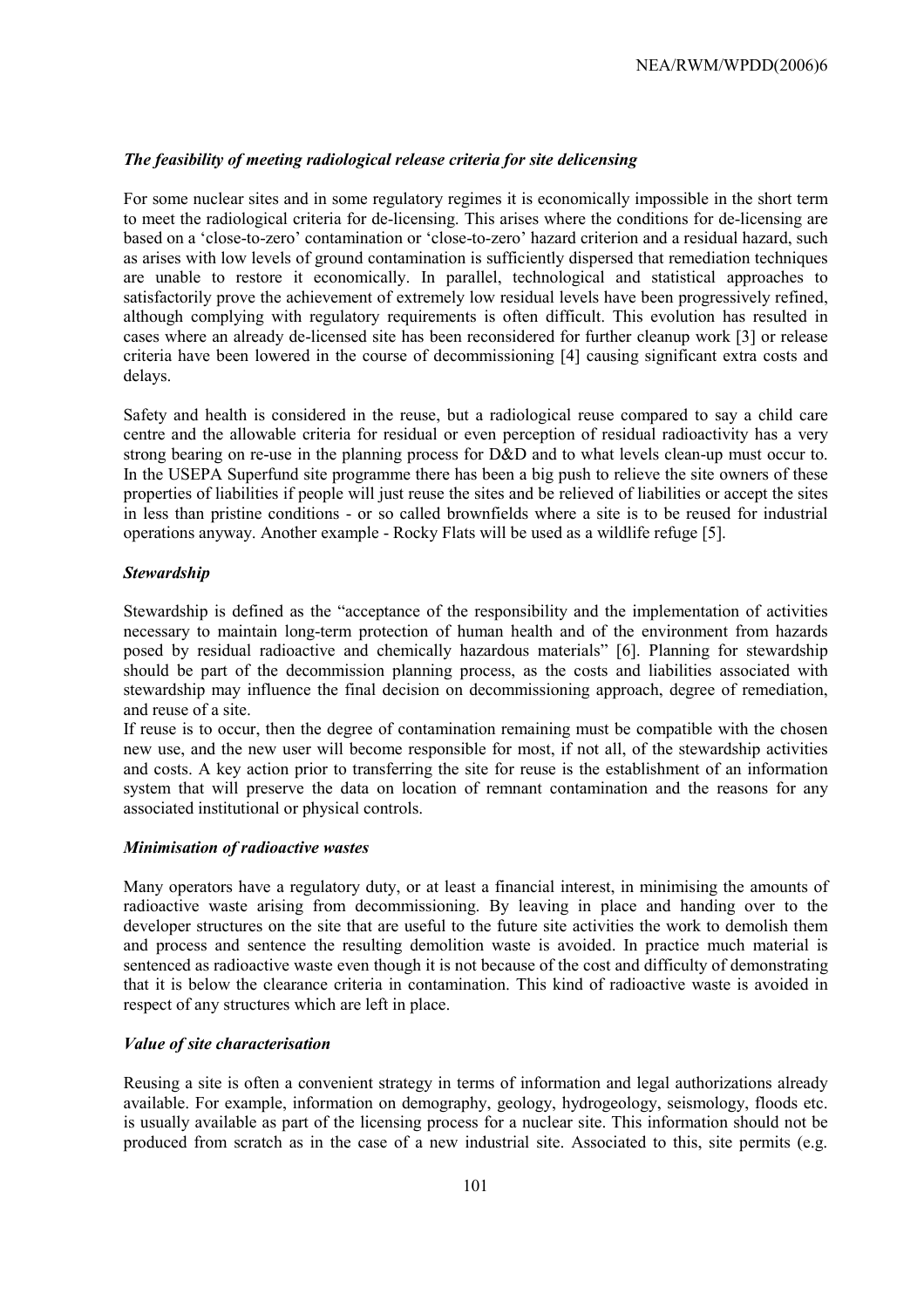electrical lines, non-radioactive and radioactive discharge limits etc.) that are based on the abovementioned site characteristics would be already in place for a new plant and should not be requested from the authorities. This is particularly relevant where new nuclear uses are being considered and licenses for nuclear operations are already in place.

The level and reliability of site characterisation work at nuclear sites is therefore of potential value to future developers. The work done to characterise a nuclear site in terms of foundation conditions, groundwater monitoring, quantification of seismic hazard and the condition of installed plant and services can be attractive in reducing the initial level of investment of any developer considering the site and of reducing the risk associated with new industrial uses. Details of site surveys, analyses and assessments should be retained. Conversely uncertainty about contamination levels on the site would be an important disincentive for investment and so evidence to support claims that contamination of the site is minor and well understood should also be retained.

# *Key development assets*

Experience suggests that the development potential of a redundant site is often dependent on one or two key assets left over from the site's operating life. These assets can provide an important catalyst to a particular kind of development or serve to improve the attractiveness of the site as an investment proposition for developers. An important step in exploring the redevelopment potential of a site is to identify these potential key assets and assess their relevance to future development scenarios. Once identified these assets should be protected from deterioration during the remaining life of the site. In the case of nuclear facilities the key assets might be represented by:

- High quality electricity grid supply connections;
- Airstrips, road, rail or sea access with offloading facilities;
- Office space:
- Support services (e.g. catering, public transport);
- A partly 'captive' local workforce with a high level of technical skill;
- Prestigious old/historic buildings (e.g. the Jason case, UK [7])
- Non-radioactive machine shops, workshops and general production facilities, especially with large machinery, consumables stocks; or
- A large flat site suitable for a substantial manufacturing investment or for a smaller investment whilst still retaining the future potential for contiguous expansion.

## *Age and Condition of Structures*

It is typically easier to find a beneficial re-use for a newer structure than for an older one. Although short-term use may be possible, longer-term use of such a structure may not be cost effective or even possible due to structural degradation. In addition, decontamination and dismantling can weaken the structural integrity of buildings, especially (a) if removing large concrete areas, or (b) "chasing leaks" of radioactivity into underlying foundations. An assessment will need to be performed of the financial resources needed in order to beneficially reuse those areas that have structural degradation from the decommissioning. Older facilities may need to be evaluated to determine whether they can be modified in a cost effective manner to comply with any current structural building codes.

## *Sub-surface features*

The presence of or a lack of any of a number of various subsurface/underground features may impact the ability to redevelop a site after completion of the decommissioning process. Underground features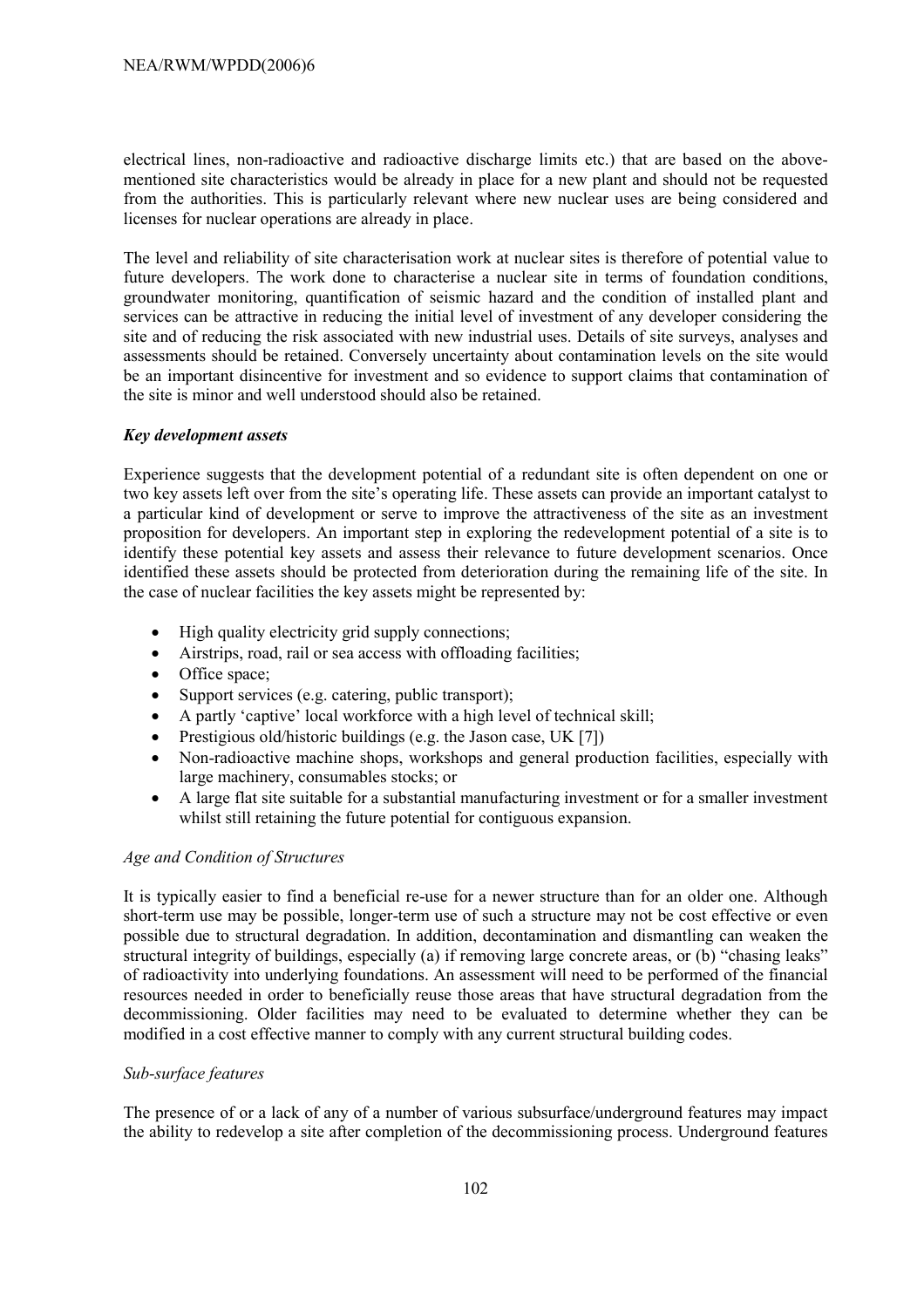considered here might include: vaults, tanks, pits, water supply systems, fire protection systems, sewerage systems, and other waste retention systems. Often as a part of the decommissioning, some of these types of items or systems may require removal or remediation. Depending on the future planned use or redevelopment plans for the site such systems may or may not be beneficial. Some other radiological systems may be left in place if another follow-on application as a nuclear facility is envisaged.

#### *Social Factors*

Any of a variety of different social factors or combinations of these factors can be concerns of the local citizens and regional residents during decommissioning and site remediation projects. Examples of social factors includes: public desires for space/real estate re-use options, property values, employment issues, perceptions of radioactive waste management, loss of educational opportunities, loss of tax revenues (perhaps). All of the above are examples of these different social factors.

Public concern over certain social issues can eliminate certain redevelopment options. This was true of the planning for the reuse of the Barseback in Sweden where the local community preferred to use the space where the yet to be decommissioned plant is situated for re-development and use as a housing development while local governmental authorities planned to reuse it to take advantage of the available infra-structure and to use it for electricity production using a different heat source [8].

#### **PART 2 ñ A PRACTICAL EXAMPLE: FROM NUCLEAR R&D SITE TO SCIENCE & TECHNOLOGY PARK - WINFRITH, UK**

#### **5. Overview**

It is important that any site-decommissioning programme should have a clear end-point vision. At Winfrith that vision is to create a pre-eminent science and technology centre. There are three main precursors to achieving this: decommission the facilities; delicense the land; and attract tenants. At Winfrith these three processes are being conducted in parallel.

UKAEAís Winfrith site was built in the late 1950ís to undertake research and development into electricity generation from nuclear power. Pioneering scientific and technical work was carried out which resulted in a better understanding of nuclear issues, particularly nuclear safety. At its peak, Winfrith employed 2000 staff and at one time had nine operational nuclear reactors. The most noticeable landmark was the Steam Generating Heavy Water Reactor (SGHWR) which, when in operation, provided the National Grid with enough electricity for a small town. In the early 1990's the UK Government wound down its programme of nuclear R&D, and work started on restoring the environment of the Winfrith site by the progressive removal of the nuclear facilities.

Winfrith has always been considered to be one of three key sites in Dorset (the county in which it is situated) for development of quality employment, and the site management, with the support of the UK Government's Department of Trade and Industry, decided to undertake a programme of environmental restoration that retained appropriate buildings and infrastructure systems that could be put to alternative long term use.

To date, successes have been achieved in both the decommissioning work and also the establishment of tenants. The progressive decommissioning work continues and as UKAEA retreats across the site, from east to west, the non-nuclear research and development businesses move in.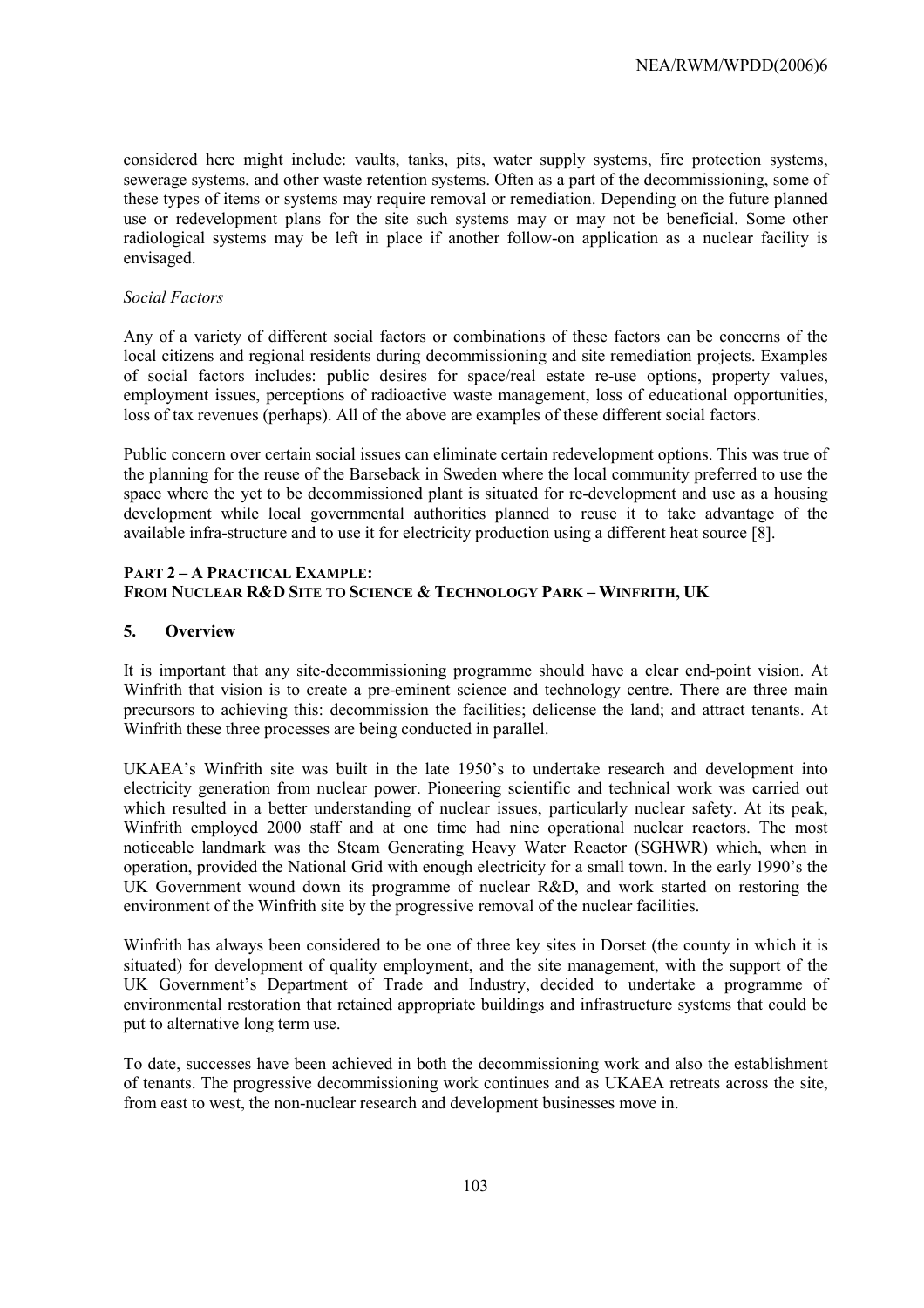The tenant base is growing and by the end of 2002 there were 40 different companies resident on site with employee numbers ranging from 1 to several hundreds with a total of  $\sim$ 1000 staff. The larger tenants include QinetiQ and DSTL (both from the former Defence Evaluation and Research Agency), the Natural Environment Research Council's Centre for Ecology and Hydrology, and RWE Nukem. In addition, the UKAEA programme employs ~500 as staff and contractors.

The range of work established at Winfrith provides a focus for its further development as a scientific and technical centre of excellence. Facilities have been created in partnership with the local council for small and start-up businesses, while strong links are being encouraged with universities that have an interest in areas such as environmental research. Together they will form a vital part of the commercial community, stimulating growth through technical interaction and innovation. Very recently a major part of the site has been sold as a thriving technology park.

# **6. A Little History of the Winfrith Site**

In the 1950s the United Kingdom Atomic Energy Authority (UKAEA) was developing a number of designs for civil nuclear power plants. These designs were mainly being developed at UKAEA's Harwell site near Oxford. Although the designs were being developed at Harwell, it was not possible to build the prototypes at that site. This was due to a number of reasons including limited water supplies, and no access to the sea for a sea discharge pipeline. A committee was established to identify a location of a new UKAEA site for the construction of prototype reactors. The committee had a number of both technical and social criteria against which to judge candidate sites. An example of one of the social criteria was a requirement for staff to disperse into the local community and hence avoid forming a 'company town'.

Winfrith in south Dorset was identified as the preferred site. Approximately 1200 acres of heathland were purchased. In January 1957, a public inquiry was held in the nearby county town of Dorchester prior to planning permission being approved. This inquiry lasted just 2 days and was mainly concerned with the effects of water extraction.

Work on the site began in 1958. Approximately 350 of the 1200 acres purchased were enclosed within the perimeter fence. The remaining land was used as a *cordon sanitaire* around the site. The basic layout of the site was to have a central administration facility with the individual reactors located around this facility. Over the years a number of prototype reactors were constructed on the Winfrith site. Six zero energy and low power reactors were built in due course, together with the larger Dragon and Steam Generating Heavy Water (SGHWR) reactors see Table II.

Supporting these prototype reactors was a number of facilities. These included a post irradiation examination facility, a fuel fabrication facility, a fissile material store, radiochemical laboratories, workshop facilities, etc.

During the 1960s and 70s a vast amount of excellent scientific and engineering work was carried out at Winfrith. At its height the site employed about 2000 staff, with a high percentage of graduates.

During the 1980s reactor safety research was also carried out on the site and work on the site also diversified to include some non-nuclear work. For example work was carried out for the oil industry both on the mathematical modelling of oil wells and also on chemical techniques to enhance oil recovery.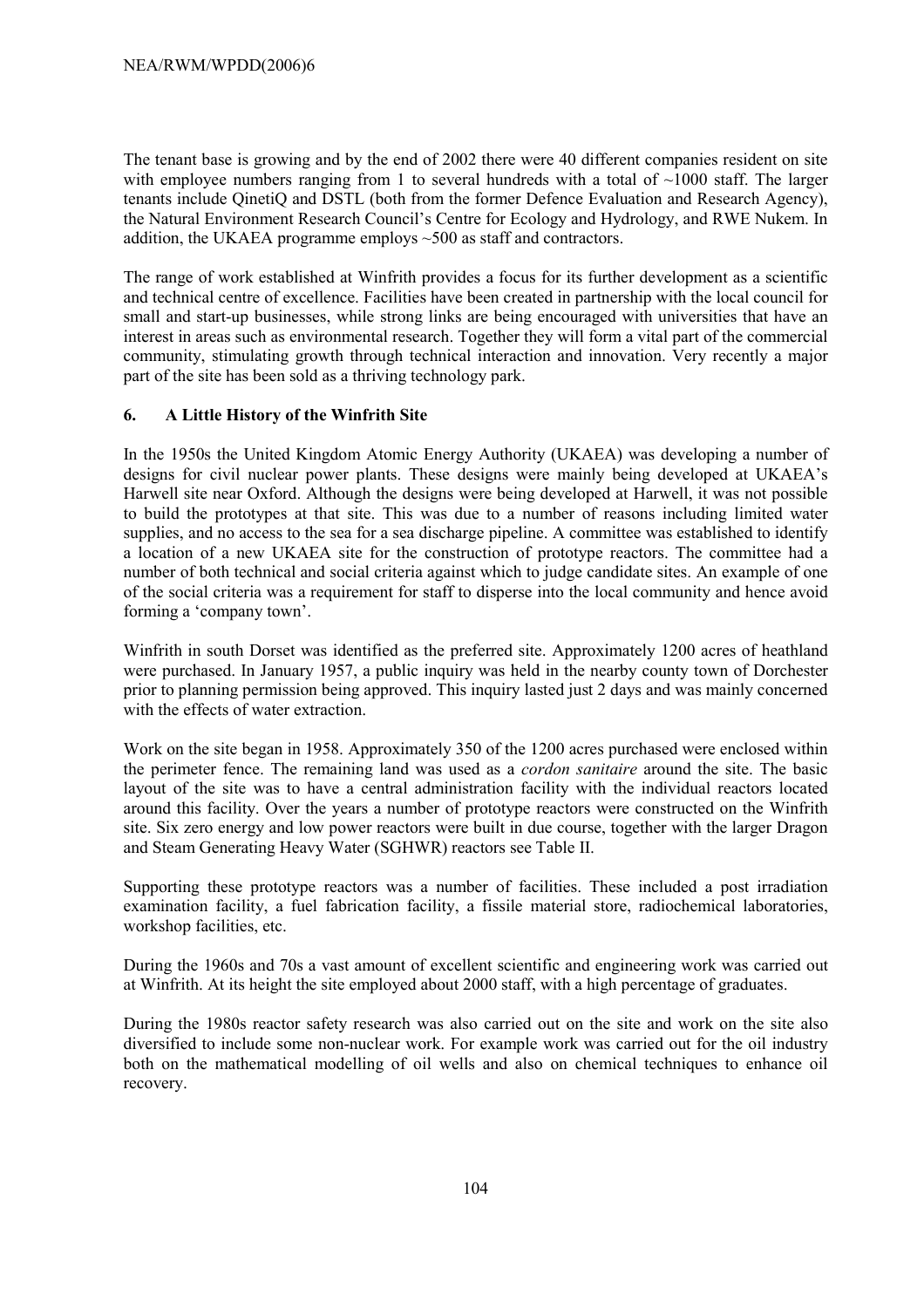From about 1990 work on the development of nuclear power and of reactor safety systems was beginning to come to an end. The last reactor operated by UKAEA, the NESTOR Reactor, was closed down in 1995. UKAEA's rôle then changed to one of environmental restoration of its sites.

The Winfrith site includes areas of heathland that are the habitat for some protected species of flora and fauna. As such, part of the site has been designated as a Site of Special Scientific Interest, and has to be managed accordingly.

## **7. Decommissioning Progress**

During the 1990s decommissioning work was carried out on a number of facilities across the Winfrith site. In particular the following successes are worthy of note.

## *SGHWR Ponds Decommissioning*

The Steam Generating Heavy Water Reactor operated until 1990. The reactor was then defuelled over the next three years. One of the major tasks that was undertaken during the first stage of decommissioning was the preparation of the ponds for long term care and maintenance. The task of decommissioning the ponds was split into two separate activities: 1) removal and decontamination of the pond furniture; and 2) the removal of the water, residual sludges and decontamination of the pond surfaces.

The furniture removal and decontamination activity required the contractor to remove 22 storage racks, 6 burst can thimbles, 1 uncoupling station, 1 size reduced rack and 1 flask support platform from the pond and to decontaminate the material with a target of 80% free release waste. The pond draining and surface decontamination activity required the contractor to progressively lower the pond levels and to decontaminate and seal all the concrete surfaces

The overall objective of the pond project was to leave the pond surfaces clean and/or sealed and to provide access to the bottom of the ponds. The walls were successfully cleaned using water jetting and were sealed with water based paints. The decommissioning of the ponds was completed by 1996.

## *NESTOR Reactor Decommissioning*

Decommissioning of the Nestor Reactor commenced in November 1998 and was completed in January 2000. Included with the Nestor decommissioning operations was the post operational clean out of the six reactor support laboratories and the store of 200 tonnes of experimental shielding plates.

## *DIMPLE Reactor Decommissioning*

Decommissioning of the Dimple Reactor commenced in August 1999 and was completed, with the exception of the external, underground dump tank facility, in April 2000. The Reactor Vessel, an aluminium tank some 2 metres in diameter by 4 metres high, was lifted out in one piece and size reduced by cold cutting techniques for disposal as LLW.

Waste processed included:

- 131 tonnes of packaged LLW in ISO containers
- 5 tonnes of LLW packaged into 40 220lt drums sent for supercompaction
- 580 tonnes monitored and cleared for free release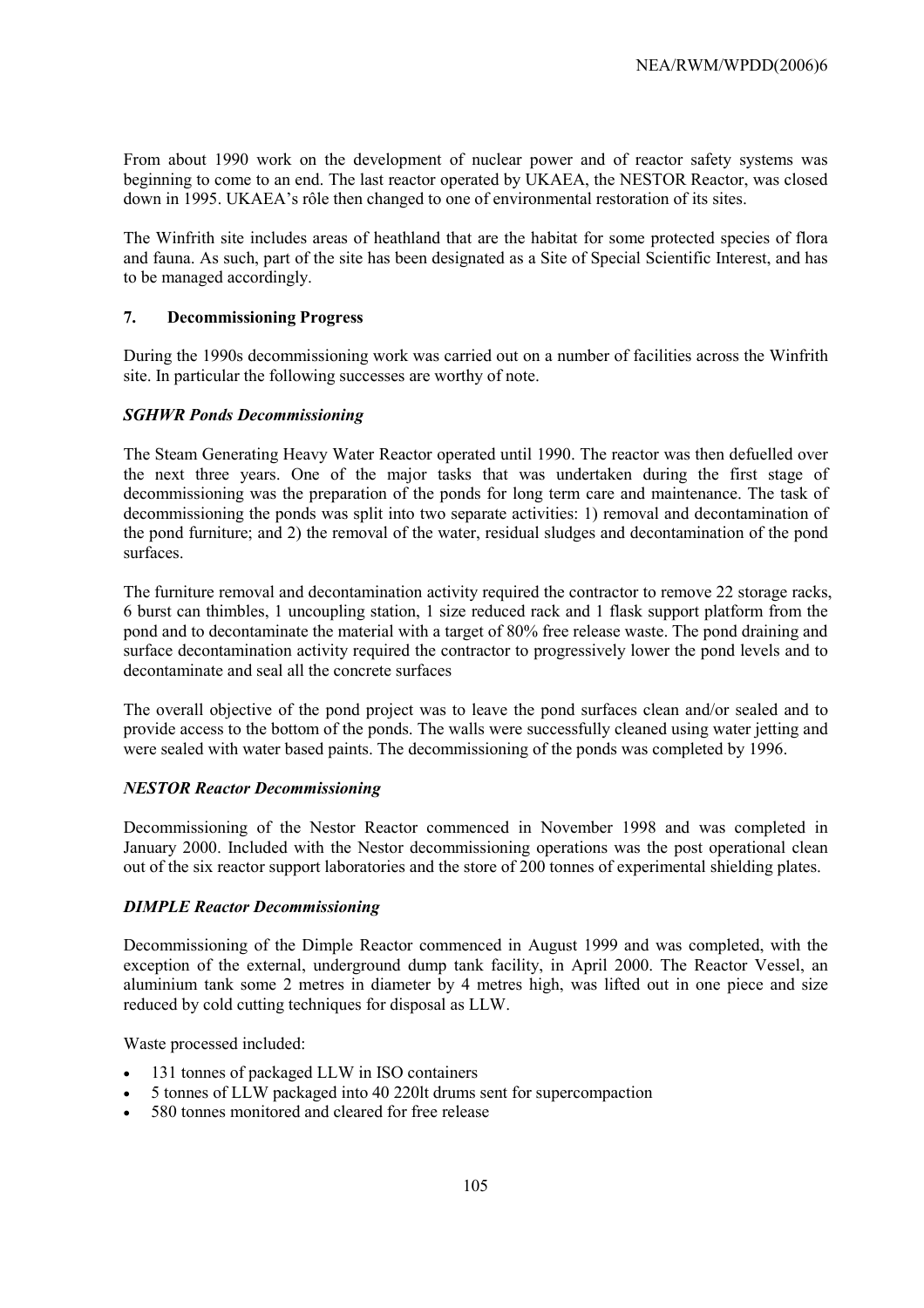# *Alpha Materials Laboratory (A52)*

The Alpha Materials Laboratory (AML) was a two-story building, built in 1961/62 and commissioned in 1963, was used for the manufacture of mixed oxide fuel for use in reactor physics experiments. In this rôle the facility handled kilogram quantities of plutonium, usually in oxide form, and throughout its operational life many tonnes of plutonium passed through the building. The AML ceased commercial operations in the early 1990s.

The decommissioning project involved the removal of all internal and external systems, facilities and services including the demolition of buildings and leaving behind a green field site. The work involved the decontamination of suites of gloveboxes and ventilation plant in a manner that minimised the waste arisings.

The contract delivered a green field site with no significant safety or environmental incidents. The waste arisings were optimised. The contractor began work in 1996 and 'green field' status achieved in spring 1999.

# *Active Handling and Decontamination Building (A59)*

The Active Handling and Decontamination Building was constructed between 1962 and 1964 and was designed and built for the post-irradiation examination (PIE) of a wide range of reactor fuel assemblies and structural components. The main components within the operational area were two 'Hot Cell' or cave line suites together with their associated operational areas.

The Winfrith site strategy and plan did not identify any future operations that would require the services of the Active Handling and Decontamination Building and, following a comprehensive competitive tendering exercise, the Winfrith Operations, Maintenance and Decommissioning (WOMAD) contract was awarded to RWE Nukem in mid 2000. A major component of this contract is the complete decommissioning to a 'brown field' of the A59 facility. This decommissioning is well underway and is currently running to time and cost.

# **8. Development of the Winfrith Technology Centre**

As the decommissioning work progressed, buildings and facilities which were no longer required for UKAEA's activities became available. A key part of the strategy for the site was to attract new businesses onto the site to use these facilities. The Winfrith site is located in a fairly rural area of Dorset and had become a major centre for employment. As such Winfrith was seen as a major contributor to the local economy. The policy of reusing buildings for new businesses both ensured that the level of employment across the site remained high and also brought some income to the site to offset the decommissioning costs.

The earliest tenants on the Winfrith site were ex-UKAEA employees whose rôles had changed. Staff working for AEA Technology, who had previously been the commercial part of UKAEA, changed from being part of our own organisation to tenants and in some instances contractors providing services to UKAEA. Other tenants were UKAEA staff who had been divested to new organisations. For example the Facilities Management part of UKAEA were divested to a company called Procord who later became Johnson Controls Ltd. New companies who relocated to the Winfrith site soon joined these early, ex-UKAEA, tenants.

The site was marketed to potential new tenants as the 'Winfrith Technology Centre'. An early major success for the Technology Centre was when the Government Defence Evaluation and Research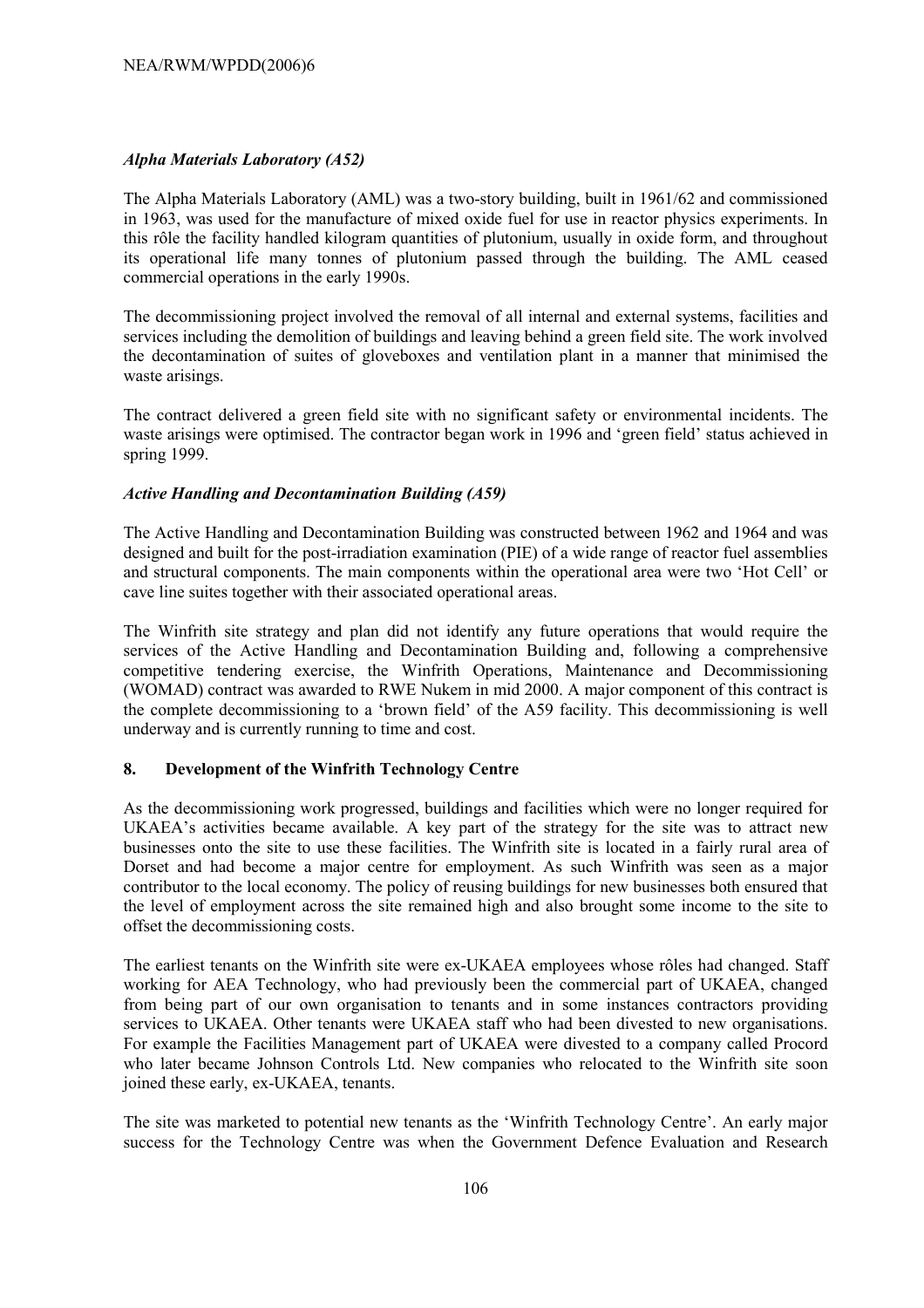Agency (DERA) moved from its home in nearby Portland to the Winfrith site. DERA leased a building which had formerly been the workshops for the site. The building was completely refurbished to provide the new tenant with the office space, laboratories and workshops they required. DERA brought over 500 employees to the site and represented a major step in the development of the Technology Centre. It is interesting to note that the injection of 500 non-UKAEA employees significantly changed the character of the site. New faces were seen around the site which started to develop a more cosmopolitan atmosphere. Later DERA split into the private sector organisation, QinetiQ and the public sector organisation, DSTL.

Another major success for the Winfrith Technology site was the relocation of the Natural Environment Research Council's Centre for Ecology and Hydrology (CEH). CEH was formed by the co-location of two previously separate organisations, namely the Institute of Terrestrial Ecology and the East Stoke River Laboratory. CEH took occupancy of a building that had previously contained offices and laboratories. Some of these laboratories had handled radioactive materials and the building was located on the nuclear licensed site. Prior to CEH occupancy the building was fully decontaminated, subject to extensive radiological surveys, and refurbished. The radiological surveys were extremely thorough and well documented as they were part of the case for delicensing that part of the site. It was very important to UKAEA that the quality and quantity of surveys would be sufficient to demonstrate to the Nuclear Installations Inspectorate that that part of the site may be delicensed. UKAEA was most keen to avoid a situation where, after the tenant had taken occupancy, it would be required to re-survey part of the building that would have resulted in considerable disruption to the tenant.

CEH brought approximately 100 staff to this new facility. The staff were mainly biologists many of whom had a great concern for the environment. Prior to their re-location to the Winfrith site many of the staff had little knowledge or experience of a nuclear site. Many of their employees had very real concerns about working on a nuclear site and particularly in a building that had previously contained radioactive materials. UKAEA and CEH worked together to provide staff with accurate information and reassurance about working on a nuclear site. Information sheets were produced and also the Winfrith Head of Site and the Head of Safety & Environment gave presentations to staff and answered their questions. Although many of the staff were reassured a small number still had concerns about working on a nuclear site. Several months after their occupancy discussions with CEH management tended to indicate that there were few if any remaining concerns.

In the late 1990's discussions were held with the Local Authority about promoting small businesses in this part of Dorset. It was decided to introduce business starter units to the site. The location of these starter units was a collection of single storey wooden buildings. These buildings, known as C51T (the ìTî stood for temporary), were the original buildings occupied by the Contractors who first worked on the site in the late 1950ís. Since then the buildings had been used for a variety of purposes including the site's training centre. After 40 years the buildings were repainted and new felt placed on their roofs and renamed as C51. This work was financed jointly by UKAEA and the Purbeck District Council. The starter units provided reasonable accommodation with some shared facilities such as a conference room and kitchens. The provision of heating and power was included in the rental price. The rent structure was such that new businesses would pay a low rent for the first year and the rents would increase year on year for up to four years. After four years it was anticipated that the businesses would either have failed or would be successful and would be able to rent accommodation from UKAEA at commercial rates. The business plan for the starter units was that the units would be fully occupied within 2 years. In practice the units were fully occupied within 1 year.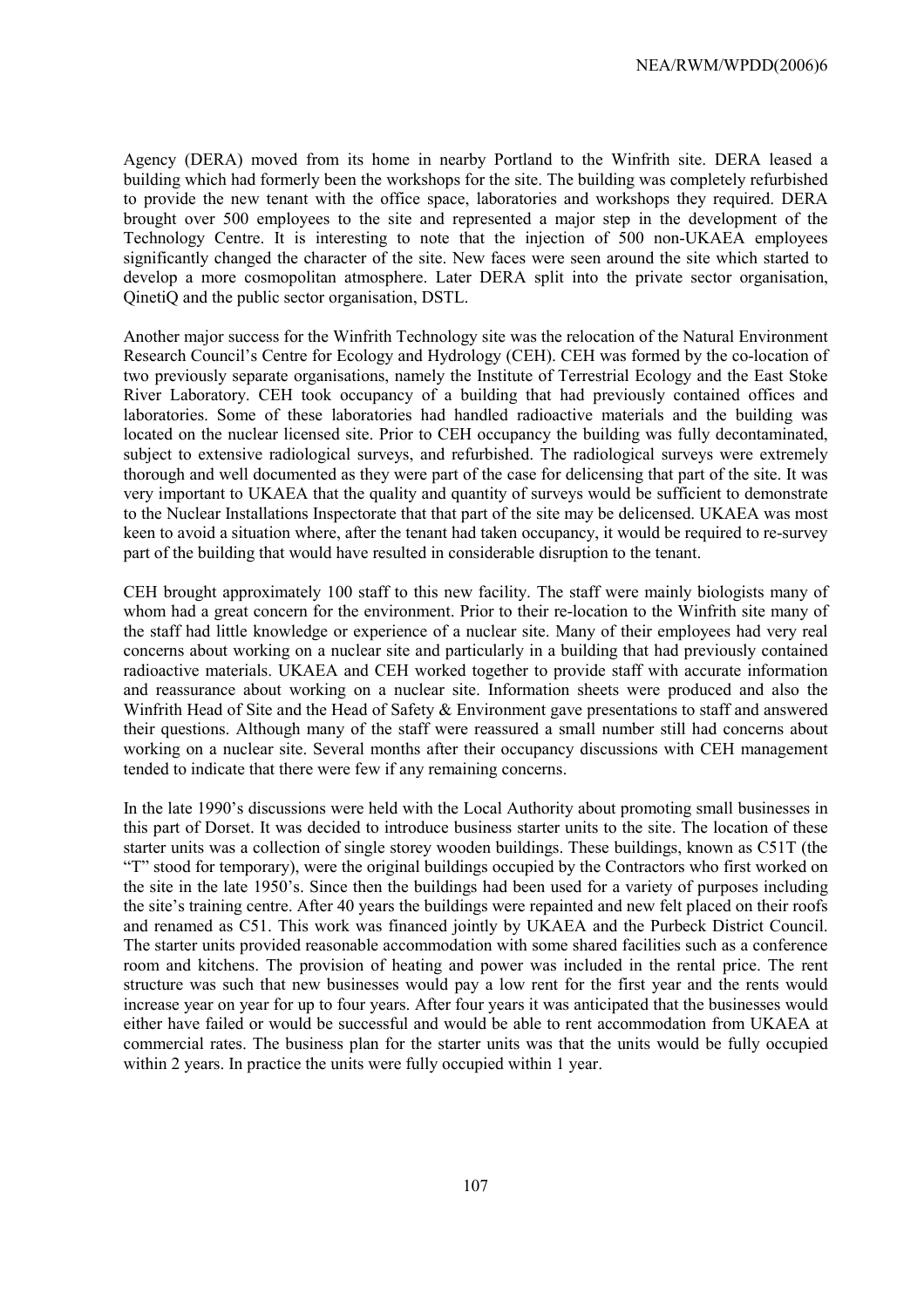The starter units are now the home to a number of small and very diverse businesses. Examples of the businesses currently on site include:

- A mobile phone fascias design and distribution business
- An environmental business looking at river water quality
- A small electronics business
- A business developing military tank simulators for the MOD
- A number of small consultancies

## **9. The Nuclear Licensed Site and Delicensing**

One significant issue in the development of the Winfrith Technology Centre has been the effect of the Nuclear Licensed Site. Of the 350 acres within the fenced site about two thirds is designated as a Nuclear Licensed Site. The boundary between the nuclear licensed and non-licensed site is clearly marked but there are no restrictions on people and traffic moving from one side to the other. As such control of access to the Nuclear Licensed Site, including security and safety induction training, is applied to all personnel entering the site. This means that all personnel employed on the site must undergo training particularly with regard to actions to be taken in the event of a site emergency or a site emergency exercise. During site emergency exercises all tenants on the site are involved and must, in the event of the site alarms being sounded, take sheltering action, close doors and windows and carry out a role-call. This, together with the security requirements, does place an additional burden on tenants on the site. Generally tenants co-operate very well with these requirements and many appreciate the level of security.

An additional burden of being located on the Nuclear Licensed Site is that Licence Condition 3 requires that UKAEA seeks the Nuclear Installations Inspectorate's (NII) consent before it may issue a lease to a tenant. Before the NII will give this consent we need to demonstrate that UKAEA, as the Licensee, will have an appropriate level of control over the tenant which is normally exercised through the lease. It must also demonstrate that the work of the tenant is such that they will not bring any hazards onto the site that could adversely affect nuclear safety. Although demonstrating compliance with these requirements is generally not difficult, it can introduce a delay and in some cases a significant delay, to the issue of a lease to a tenant. The Site's Nuclear Licence requires that UKAEA supervises the safety of the tenants in some incidences. Three of the tenants carry out work with radioactive materials and UKAEA must ensure that these tenants work to its Safety Management System. To facilitate this UKAEA has developed tenant safety requirements which are based on its own internal safety requirements. The site has also appointed a Tenant Safety & Environment Manager who liaises closely with these three tenants. UKAEA will also, at appropriate intervals, carry out inspections and audits of the tenants' facilities.

To remove any area from the licensed site UKAEA has to demonstrate to the NII that there is "no danger from ionising radiations" on that part of the site. Given the ubiquitous nature of natural background radiation, this requires interpretation. It was agreed that contamination levels below  $0.4Bq/g$  would be regarded as presenting 'no danger'. UKAEA have been successful in delicensing two areas on the Winfrith site (the case for delicensing a third area is currently with the NII). To achieve this a comprehensive series of radiological surveys and sampling were carried out. A case is then prepared for the NII to show that there are no operations on that part of the site that require to be on a licensed site, and to demonstrate that there is no residual man-made radioactivity greater that  $0.4Bq/g$ .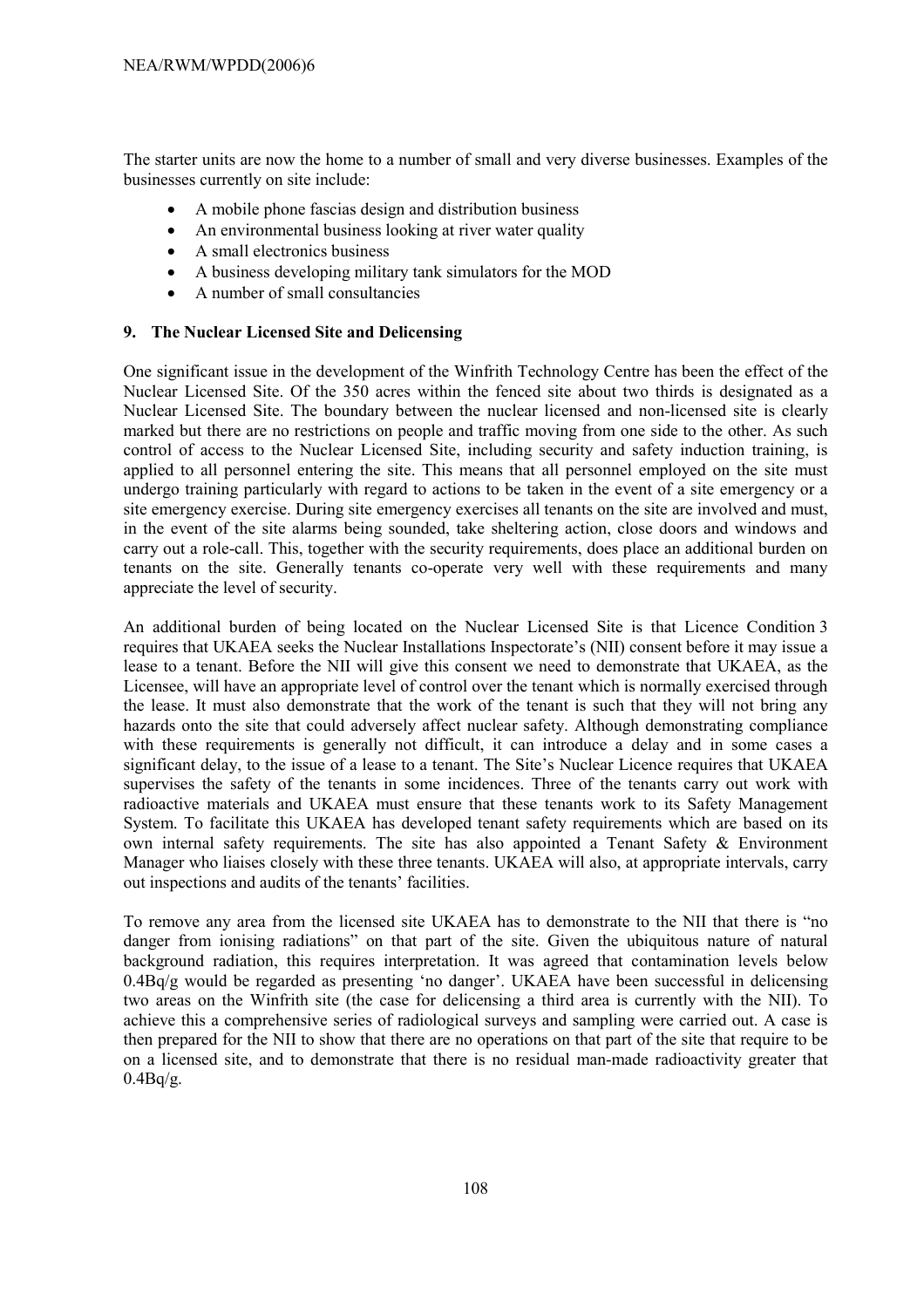#### **10. Current Status**

Over the late 1990's and the early part of this century further tenants were attracted to the Winfrith Technology Centre site. Currently there are over 40 organisations located on the Winfrith site. Of the 1600 people employed permanently on the site about two thirds are tenants. Recently the amount of building space occupied by tenants has overtaken that occupied by UKAEA, which includes all the redundant nuclear facilities as well as office space occupied by UKAEA. As such the balance has changed. No longer is the Winfrith site a nuclear facility with a small number of tenants, it is now a thriving Science & Technology Park with UKAEA still owning and managing a number of redundant nuclear facilities. This status is now nationally recognised by Winfrith's membership of the UK Science Parks Association (UKSPA). The site has also created strong links with local universities.

UKAEA's core business for our sites, other than the Culham Fusion Research Centre, is environmental restoration. Although UKAEA had been successful in developing the Technology Centre this was not part of its core business and this restricted, to some extent, how it could develop the site. The Department of Trade and Industry (DTI) provide funding for both the environmental restoration work and developing the Technology Centre. DTI rules allows UKAEA to spend money to bring a redundant facility up to a standard where it could be marketed, but did not allow it to build speculatively any new office or other facilities.

In 2001 UKAEA began to consider the practicalities of separating the Winfrith Technology Centre, which is predominantly located at the east of the site, from the remaining redundant nuclear facilities at the west of the site. The main drivers for this separation were:

- To allow UKAEA to focus on its core business
- To allow a third party to develop the Technology Centre more rapidly than UKAEA would be able to
- To remove some of the restrictions on the tenants caused by being part of a Nuclear Licensed Site
- To provide an injection of funds to accelerate the decommissioning programme.

In 2002, an opportunity was identified to sell the non-licensed part of the site to a third party. This entailed physically separating the disposal site from the retained site. The separation required infrastructure changes to the site's drains, communications systems, alarms, etc., as well as constructing a new fence between the two sites. In order to facilitate the separation of the two sites, a new project team was established entitled the Winfrith Early Remediation and Disposal (WERD) project. This team had the very challenging task of preparing all the documentation required for the sale of that part of the site and also project managing the infrastructure work required. In April this year the eastern end of the Winfrith site was sold at the commercial market price to English Partnerships as a thriving business park, which they will develop further. UKAEA and English Partnerships continue to work together on the final separation of the two sites  $-$  a successful end to the UKAEA's restoration mission for this and for this part of a major nuclear R&D site.

#### **11. Summary of this example**

Winfrith has a proud history of scientific and engineering achievements. That mission was completed by the mid 1990's and its new mission became to create a Pre-eminent Science and Technology Park. To date there has been excellent progress in achieving this vision. UKAEA has had some notable successes in its decommissioning work that has been achieved though working constructively with private sector contractors. It has demonstrated that delicensing is achievable notwithstanding the very stringent delicensing criterion of demonstrating that there is 'no danger from ionising radiations'. It has also been very successful in attracting new tenants to the site. Over 40 non-UKAEA organisation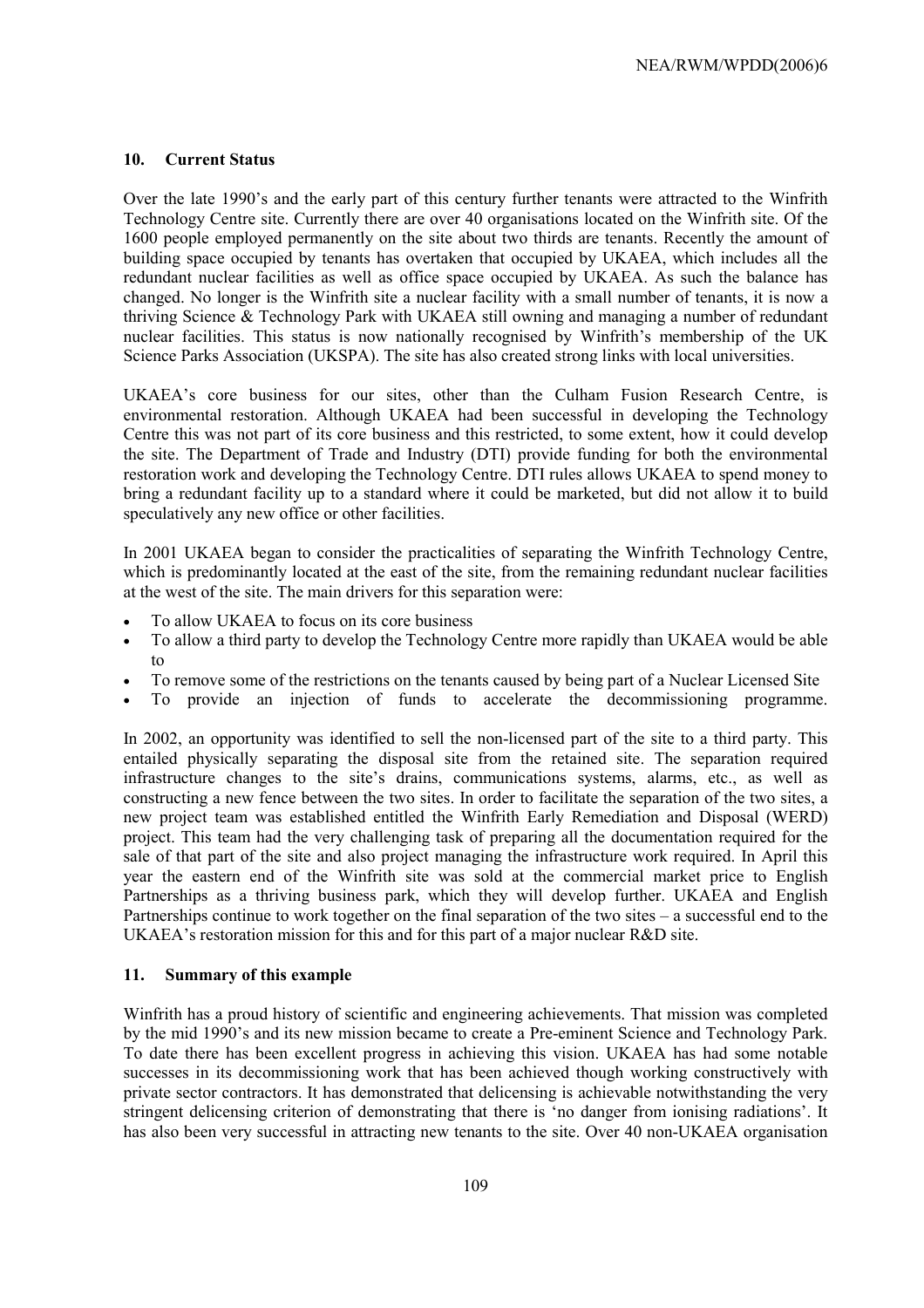are now located at Winfrith accounting for about 1000 of the jobs on the site. In April 2004 a major part of the site was sold to English Partnerships as a thriving business park, which will continue to be developed and provide quality employment for the local communities.

## **12. Conclusions**

In the coming decades a large number of nuclear installations will reach the end of their useful lives and require decommissioning. Many of these installations will be decommissioned with the aim of replacing them by new installations that may serve the same purpose or another completely different purpose. By recognising and promoting the redevelopment potential of sites early in their life it is possible to enhance the prospects for worthwhile redevelopment offsetting the costs of decommissioning and ensuring that best use is made of the material and land resources associated with the sites.

## **13. References**

- [1] CLOSS, J., Case Study- Pathfinder Decommissioning, presented at the ASME Short Course Program on Environmental Restoration of Nuclear Facilities, St. Louis, Mo., May 1992, ASME 1992
- [2] FISHER, M.J., CHESNUTT, S.W., Fort St. Vrain Decommissioning  $-$  A Successful Conclusion, presented at the ANS Topical Meeting on Decommissioning, Chicago, Ill., 14-17 April 1996, American Nuclear Society, La Grange Park, IL 60526, USA 1996
- [3] US NUCLEAR REGULATORY COMISSION, Site Decommissioning Management Plan, NUREG-1444, Washington D.C. October 1993, Suppl. 1, November 1995
- [4] INTERNATIONAL ATOMIC ENERGY AGENCY, Planning, Organisational and Management Aspects of Decommissioning : Lessons Learned (Appendix 1.2, case 2) IAEA-TECDOC-1394, IAEA, Vienna, 2004
- [5] FEDERAL LEGISLATION, "Rocky Flats National Wildlife Refugee Act of 2001", S. 1438, 107<sup>th</sup> Congress of the United States.
- [6] US DEPARTMENT OF ENERGY, Stewardship Working Group, December 1999, The Oak Ridge Reservation Stakeholder Report on Stewardship*,* Volume 2. Oak Ridge Operations, Oak Ridge, Tennessee.
- [7] HANSFORD, E.W.W., FRANCIS, R.J., BROADBENT, J.H., JASON Decommissioning Project, NUCLEAR DECOM'98, Proc. of an Int. Conf. on Nuclear Decommissioning '98, London 2-3 December 1998, IMechE Conference Transactions 1998-12, Published by Professional Engineering Publishing Ltd, 1998, pp.157-168
- [8] OECD/NUCLEAR ENERY AGENCY, "The Decommissioning and Dismantlement of Nuclear Facilities – Status, Approach, Challenges<sup>"</sup>, Paris, 2003.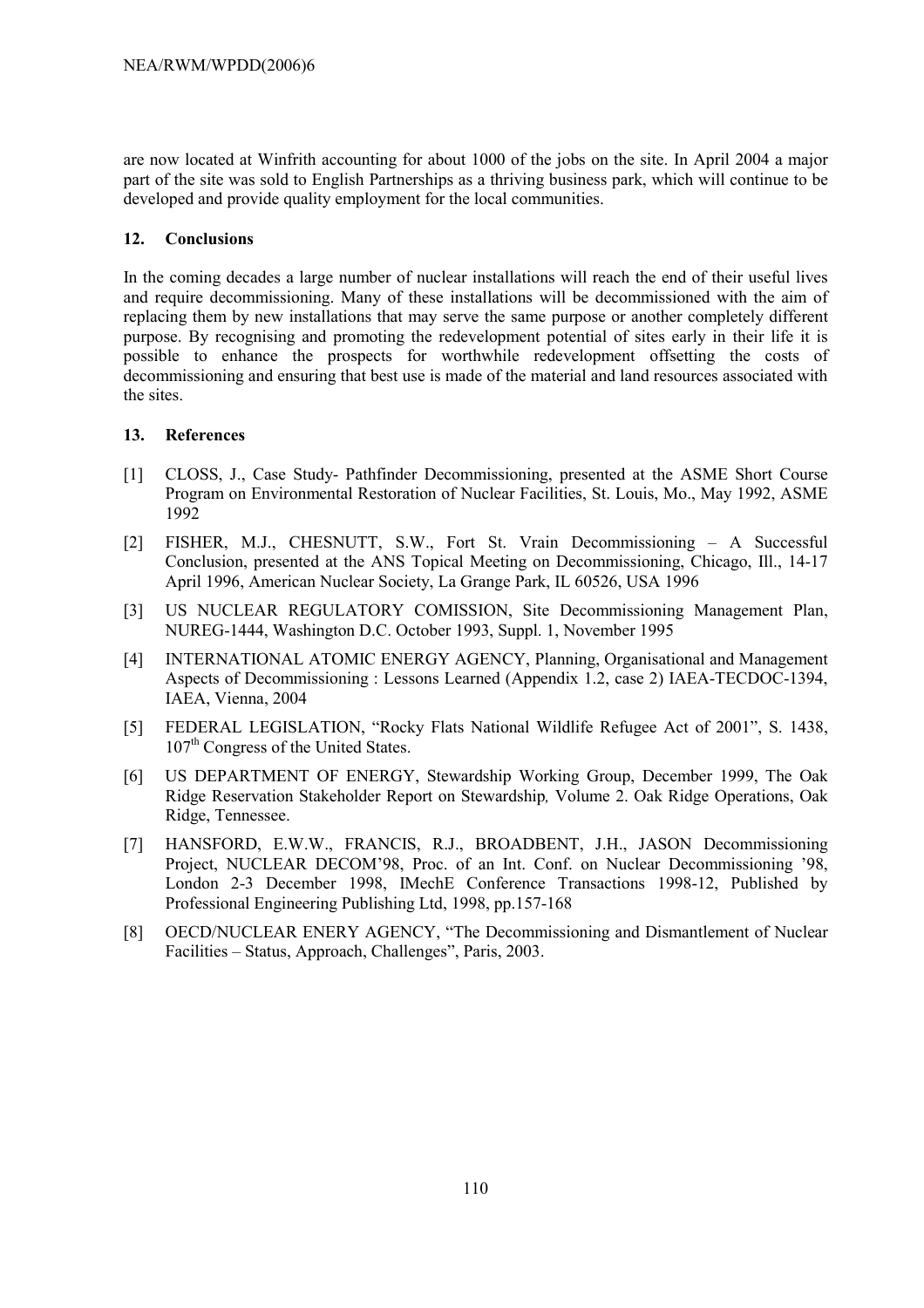| Perspective                | Decommissioning and<br>Demolition                                                                                                                                                                                                   | Decommissioning and Redevelopment                                                                                                                        |  |
|----------------------------|-------------------------------------------------------------------------------------------------------------------------------------------------------------------------------------------------------------------------------------|----------------------------------------------------------------------------------------------------------------------------------------------------------|--|
| Functional                 | Structures and assets with no<br>useful function are removed.                                                                                                                                                                       | Structures and assets with functional<br>value for the next use of the site are<br>retained and may be re-configured for a<br>new use.                   |  |
| Physical                   | The site is returned as close to its<br>pre-development state as<br>possible.                                                                                                                                                       | The site is transformed into new<br>industrial, commercial, recreational or<br>residential property, possibly with<br>portions of the facility retained. |  |
| Nuclear Regulator          | The existing operator or owner<br>must remove nuclear hazards as<br>required by law.                                                                                                                                                | Ownership of the site is transferred<br>during or after the elimination of nuclear<br>hazards.                                                           |  |
| Risk-based cleanup         | Most conservative risk<br>assumptions are used to<br>determine remediation goals.                                                                                                                                                   | The proposed new site use determines the<br>remediation goals, consistent with<br>protection of human health and the<br>environment.                     |  |
| Community                  | Economic activity associated<br>with the site is lost.                                                                                                                                                                              | New economic activity replaces<br>economic activity lost by closure of the<br>nuclear facility.                                                          |  |
| Decommissioning<br>Planner | The decommissioning end point<br>is defined by what is known<br>about the original state of the site<br>and current legislative<br>requirements.                                                                                    | Identification of the decommissioning<br>end point depends on planned end use and<br>any redevelopment agreement.                                        |  |
| Liability Management       | The owner remains liable for<br>future harm caused by any failure<br>to completely restore the site.                                                                                                                                | The owner transfers the site and possibly<br>the residual liabilities to the new owner                                                                   |  |
| Resource Use               | The land occupied by the nuclear<br>facility is unavailable for use<br>during decommissioning,<br>demolition, and restoration. The<br>subsequent lead-time needed for<br>any new use will further delays<br>access to the resource. | The land is returned to use earlier,<br>enabling development on a brownfield<br>site rather than on more sensitive or<br>valuable land.                  |  |
| Financial                  | Cashflows are negative until the<br>completely restored site is leased<br>or sold.                                                                                                                                                  | Costs of decommissioning and restoration<br>are reduced, can be offset by the<br>development value of the land, and are<br>recovered more quickly.       |  |
| Decommissioner             | The decommissioner is free to<br>plan and execute the work within<br>financial and regulatory<br>constraints.                                                                                                                       | Planning and execution of<br>decommissioning must be done in<br>consultation with the developer to<br>maximize the redevelopment value of the<br>site.   |  |
| Long-term<br>Stewardship   | The owner remains responsible<br>for monitoring residual<br>contamination and continues to<br>maintain any institutional<br>controls.                                                                                               | Management of all site activities becomes<br>the responsibility of the new owner.                                                                        |  |

## Table I **Differences in Approach between Demolition and Redevelopment**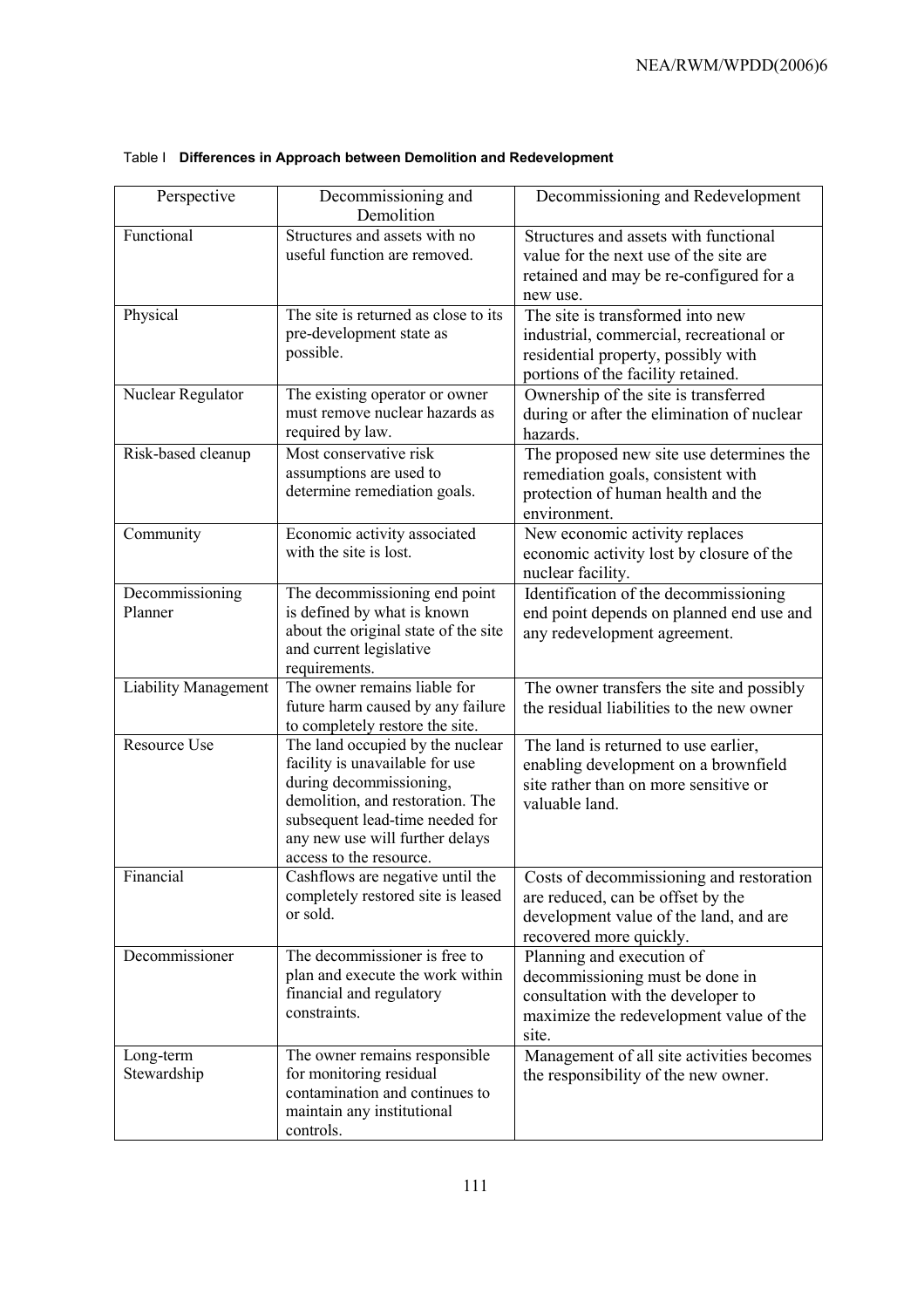#### Table II **Winfrith reactors**

| Reactor       | Type                                                      | Operational          |
|---------------|-----------------------------------------------------------|----------------------|
|               |                                                           | <b>Dates</b>         |
| Zenith        | A zero energy experimental reactor                        | 1959 - 1972          |
| Nero/Juno     | A zero energy experimental reactor, originally Nero then  | $1960 - 1963$ (Nero) |
|               | modified to become Juno                                   | $1964 - 1973$ (Juno) |
| Hector        | A zero energy experimental reactor                        | 1963 - 1976          |
| <b>NESTOR</b> | 30kW 'Argonaut' type reactor used for reactor physics and | 1961 - 1995          |
|               | shielding experiments                                     |                      |
| <b>DIMPLE</b> | A zero energy water reactor used for reactor<br>physics   | 1962 - 1995          |
|               | experiments                                               |                      |
| <b>ZEBRA</b>  | A zero energy experimental fast reactor assembly          | 1962 -1982           |
| <b>DRAGON</b> | A 20 MW (thermal) High temperature gas cooled reactor     | 1964 - 1976          |
| <b>SGHWR</b>  | 100 MW (electrical) Steam Generating Heavy Water Reactor  | 1967 - 1990          |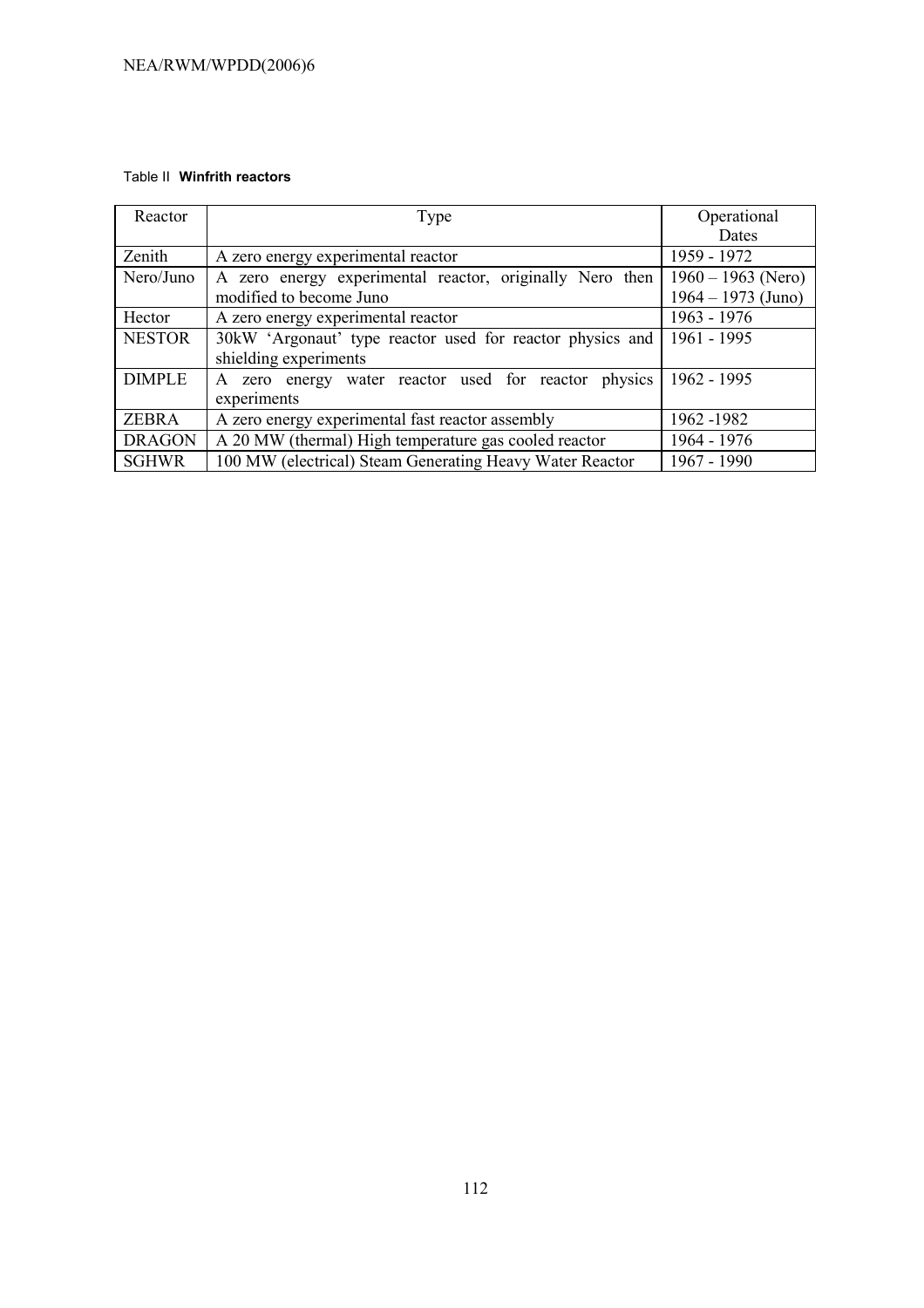**Relevant parts from:** 

**WPDD Workshop on: "Safe, Efficient, and Cost-effective Decommissioning, Workshop Conclusions/Final Stocktakingî, 6-10 September 2004, Rome, Italy.** 

- **a) Overall main messages for the Rome Workshop**
- **b)** Outcome Session on "Management of Transition and Change throughout **Decommissioning**"

**NEA/RWM/WPDD(2005)6, Available at the NEA website: http://www.nea.fr/html/rwm/docs/2005/rwm-wpdd2005-6.pdf**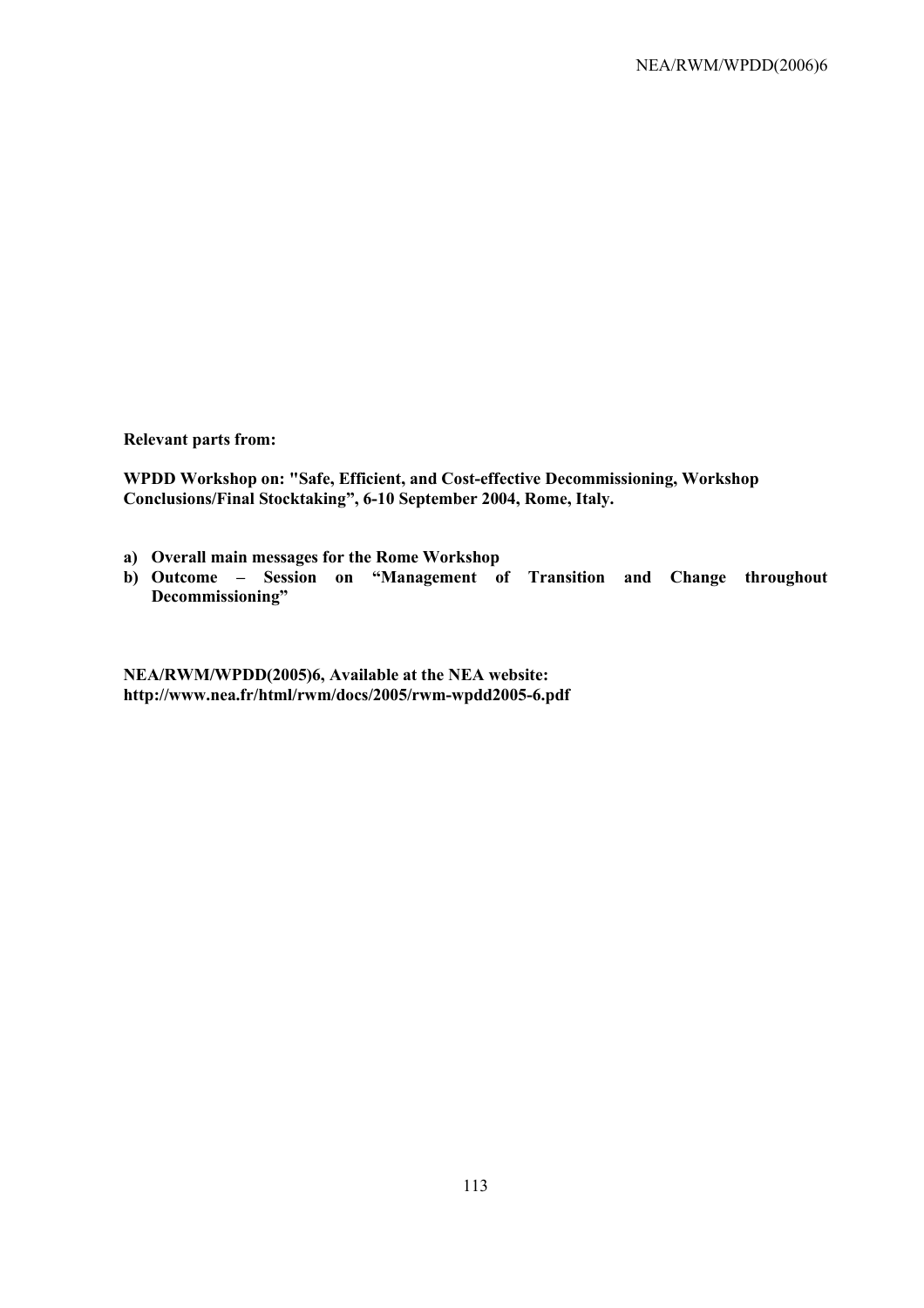# NEA/RWM/WPDD(2006)6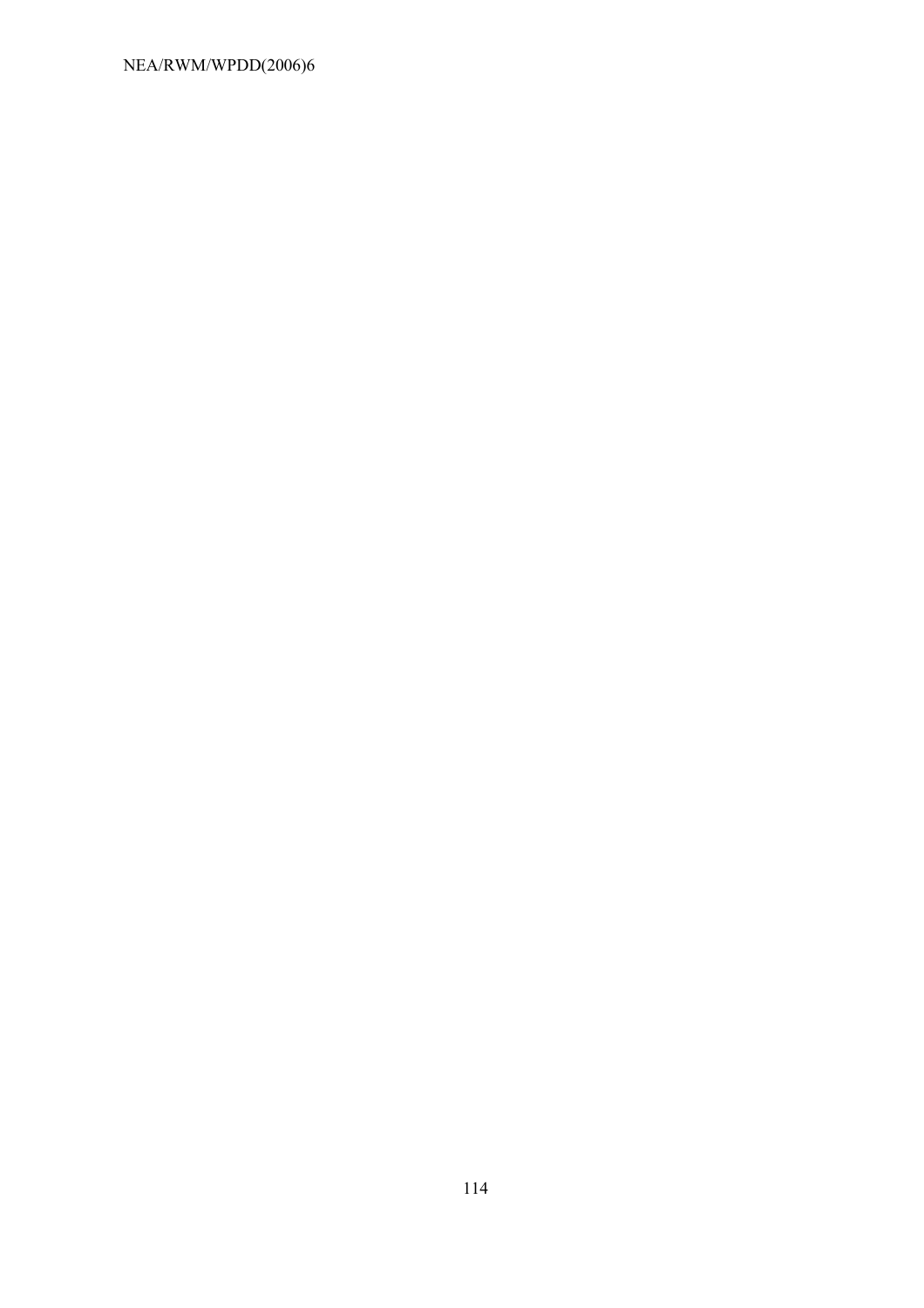#### **Main messages:**

In summary, the main messages emerging from the Rome September 2004 workshop on "Safe, Efficient, and Cost-effective Decommissioning" are:

- **Decommissioning is a mature industrial process** and many projects have been safely completed with support of local communities. Technical and scientific issues are well-understood and practical experience and associated lessons are being documented to guide future activities. Emphasis is being placed on effective planning with active programmes of community involvement.
- **Individual countries need to further develop integrated decommissioning and waste management strategies** to ensure that long-term solutions will be available for all wastes generated from decommissioning. National systems are evolving to meet national needs, against a framework provided by the international organisations, and these seem increasingly to favour early dismantling regardless of the availability of waste disposal routes.
- **Realistic and streamlined regulatory programmes are being developed** with feed back from industry experience and are placing more responsibility and accountability on licensees.
- **Accurate decommissioning waste cost calculation methods is needed.** Waste volumes may vary from project to project even for similar installations. There though appears to be a strong case for accumulating data and benchmarking costs for similar plants and processes. Further work and experience exchange on cost comparisons between different strategies (for example clearance and recycling/reuse of materials versus direct surface disposal) would be valuable.
- **International clearance criteria have been established**, with individual countries free to adopt them.
- **Financial mechanisms for decommissioning funding are evolving in the NEA member states** to meet regulatory and project needs. Continuing challenges are uncertainties in cost estimates and the implementation of measures to assure that funds will be available when required.
- Creative research on decommissioning is being carried out. Human factors and organisational issues are studied. Practical solutions are being implemented such as the use of management transition programmes. Some increased efficiency and effectiveness is needed by way of R&D on improving technology and developing innovative techniques, subject to justification of its cost and value. There is a need to consider how to design commercial contracts so that decommissioning contractors will be willing to test new, relatively unproven techniques.
- **Continuing emphasis on education in critical nuclear skills is needed** to ensure availability of the necessary expertise for both near-term decommissioning needs and long-term energy needs.
- **Public acceptance is still a major challenge**. Without public acceptance, decommissioning may be prolonged and difficult to implement. Hence, all actors and interested parties need to be constructively involved in the dialogue within the local communities to gather and evaluate all relevant concerns and thereby inspire confidence in the safety of decommissioning activities.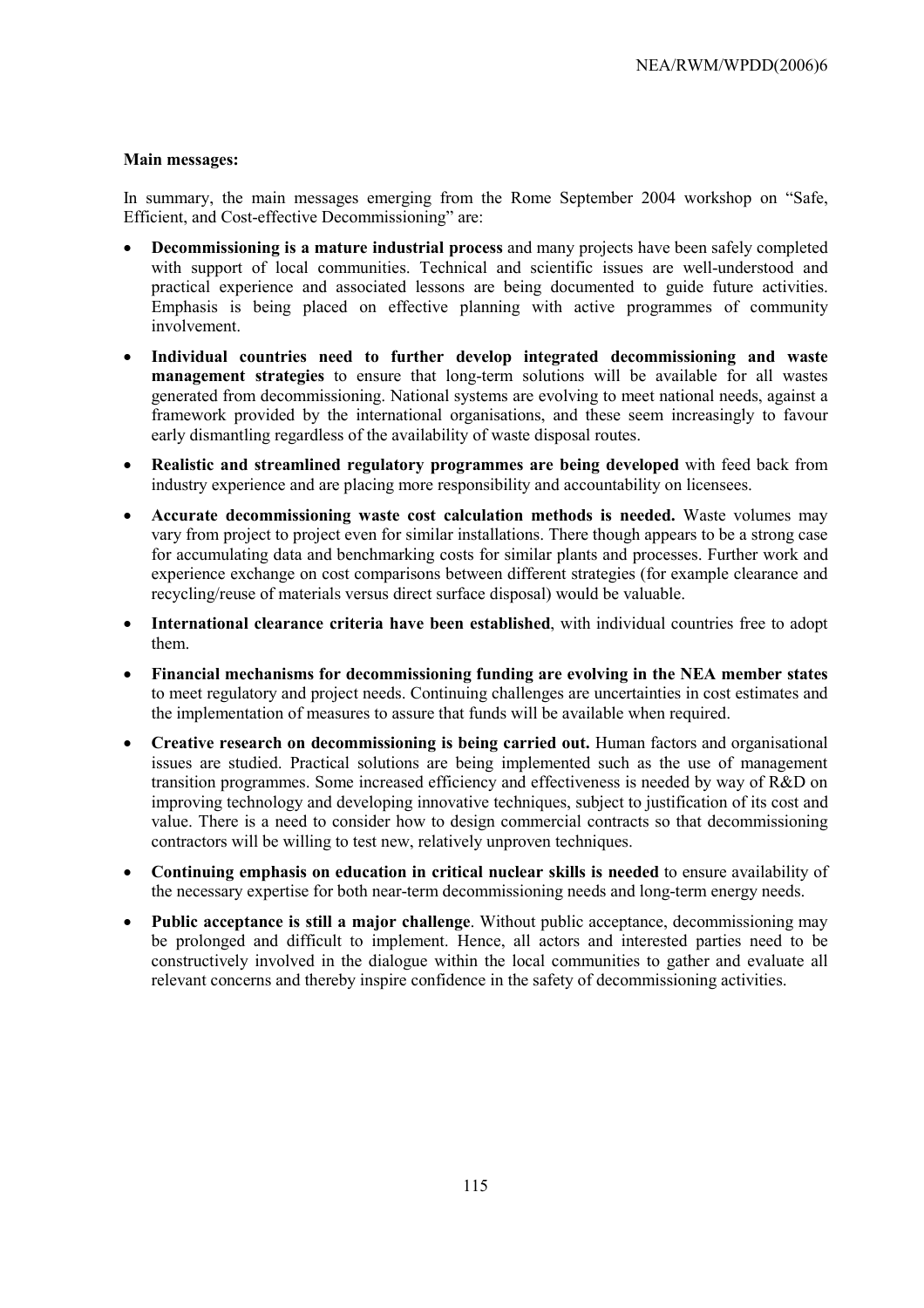# NEA/RWM/WPDD(2006)6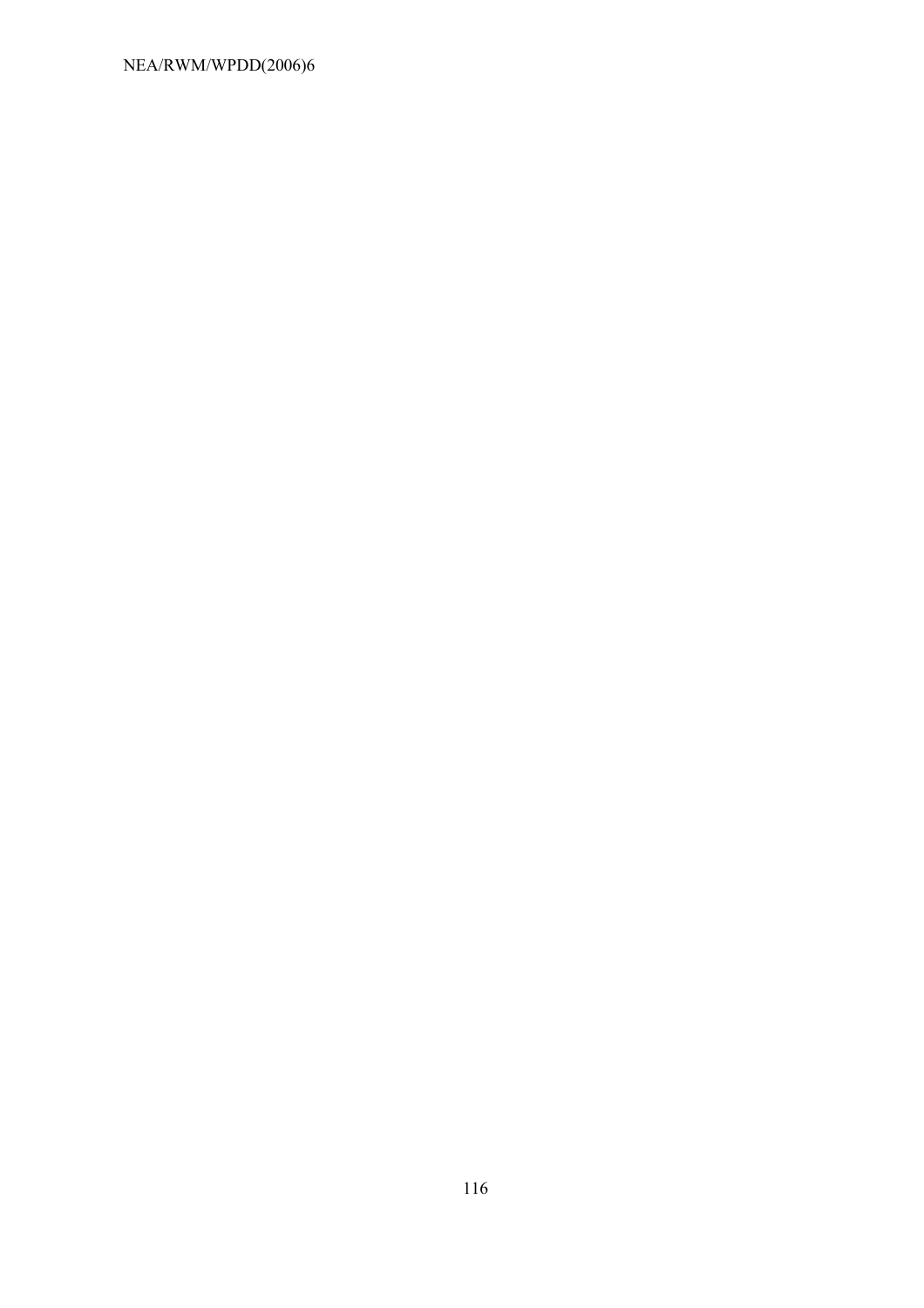## **5.** Outcome – Session on "Management of Transition and Change throughout **Decommissioning**"

### *5.1 Target outcomes of the session*

Identification of management issues in transition and presentation of solutions that have worked, and future needs regarding,

- Management planning for transition and decommissioning.
- Management of decommissioning.
- Stakeholder engagement.

## *5.2 Subject areas*

This session was chaired by Albert Frischknecht, HSK, Germany. The subjects to discuss in this session were:

- Effective ways to organize  $\&$  mange a decommissioning project (including knowledge management).
- End of plant operation and transition to decommissioning with emphasis on managing workers and other stakeholders.
- Effective stakeholders interfaces (before and during decommissioning and including community aftercare).
- Transition from a nuclear decommissioned site to an industrial site.

A summary of the papers in the session can be seen in Appendix 2

## *5.3 Conclusions and results of the session*

The need for early planning for decommissioning was re-emphasised and it was noted that this is already built into facility design and licensing arrangements in many countries, so it is clear that this message has been widely accepted. As regards the content of plans, it is also clear that a wide variety of technical and practical issues have to be addressed, and that in addition to the technical issues, stakeholder interests have to be protected. One particularly valuable point that was emphasised was the need to identify and agree on the end-point of the decommissioning process. That is to say, getting a clear understanding of what the site may be used for afterwards. (e.g. Re-use for industrial purposes or for unrestricted use, i.e. 'Greenfield' status.) This may influence the extent of clearance required, the overall costs and, significantly, the eventual impact on the local community. The key point was that the plan should ensure, so far as possible, that there are no surprises during the decommissioning process, and it did not seem that there was much more to be done on this in the international context, except perhaps in regard to consideration of plans for dealing with the possible effects of terrorist activity.

Management of decommissioning was a major issue for further consideration. The first message was that decommissioning needs to be managed as a professional project in its own right. There was also some discussion of the relative merits of having decommissioning done by the existing plant operator or having it taken over by some other organisation set up for the purpose, like ENRESA in Spain or ONDRAF/NIRAS in Belgium. There were different and strongly held views on either side. One suggestion was that, for the purpose of reducing the facility to waste, it needed people different from